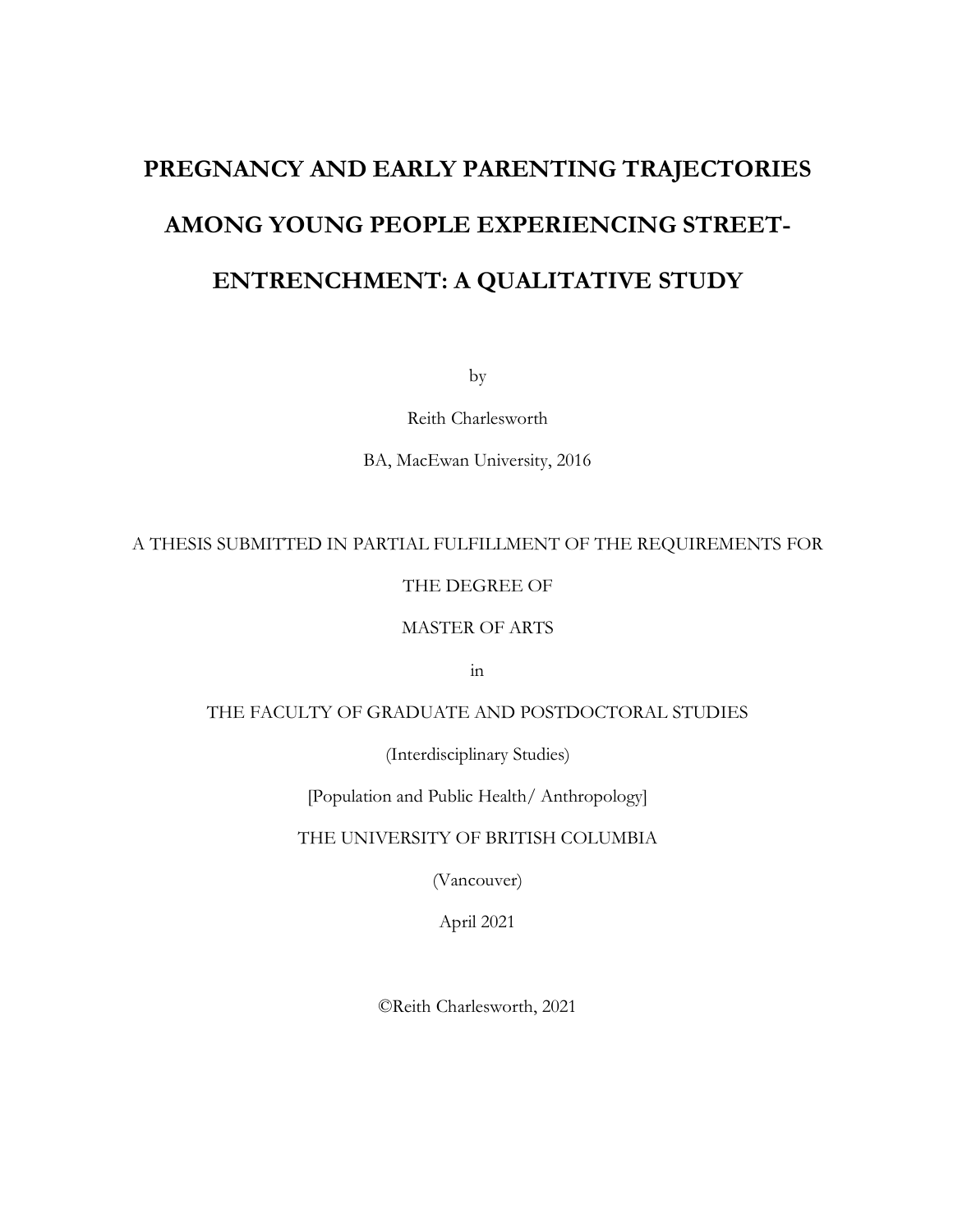The following individuals certify that they have read, and recommend to the Faculty of Graduate and Postdoctoral Studies for acceptance, a thesis entitled:

Pregnancy and early parenting trajectories among young people experiencing street-entrenchment: a qualitative study

Submitted by Reith Charlesworth in partial fulfillment of the requirements for the degree of Master

of Arts in Interdisciplinary Studies

#### **Examining Committee:**

Dr. Danya Fast, Assistant Professor, Department of Medicine, UBC

Co-Supervisor

Dr. Jane Buxton, Professor, School of Population and Public Health, UBC

Co-Supervisor

Dr. Andrea Krüsi, Assistant Professor, Department of Medicine, UBC

Supervisory Committee Member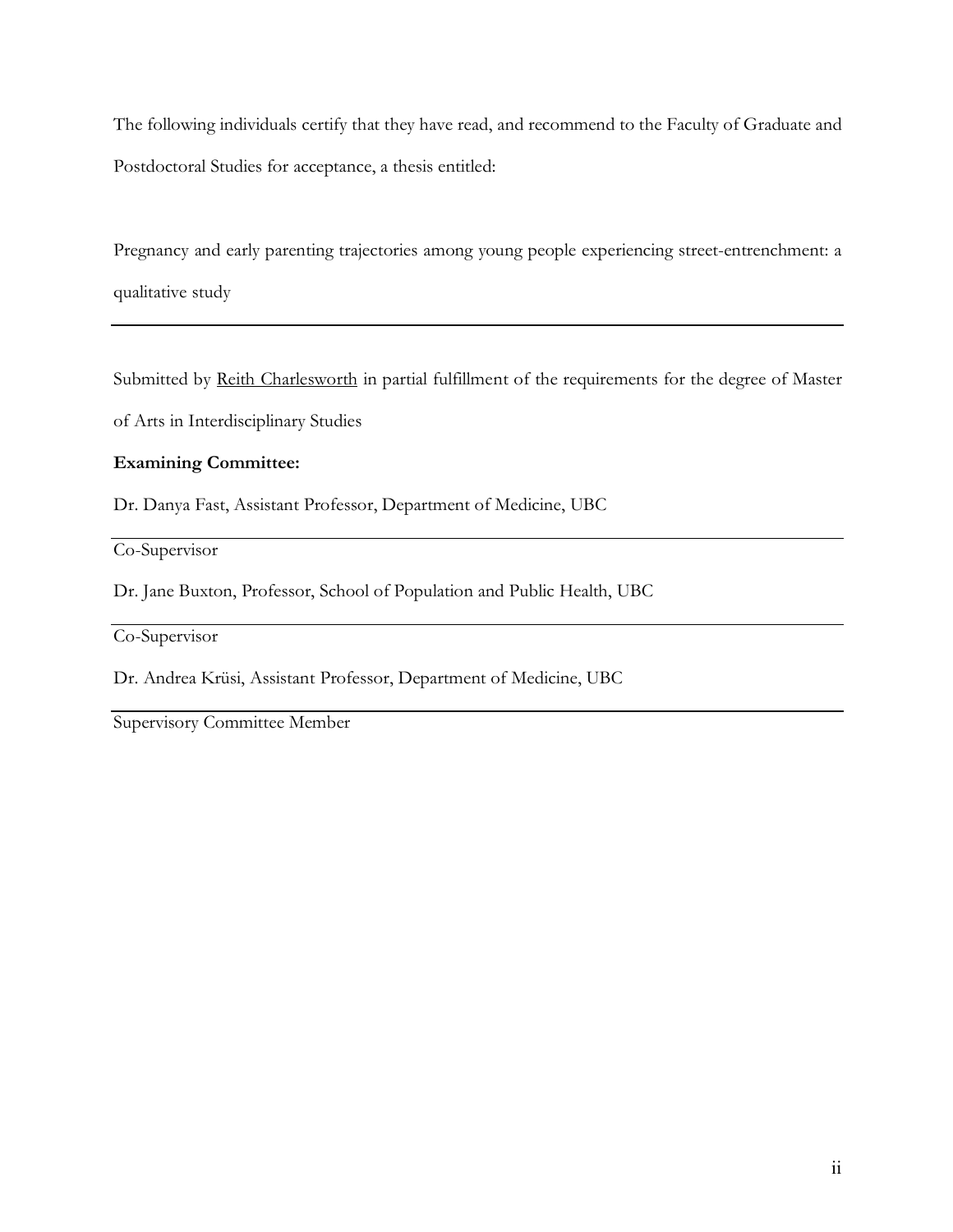### **Abstract**

Background: Qualitative research demonstrates that, among youth who use substances in the context of entrenched poverty and homelessness, pregnancy is often viewed as an event that could change the trajectories of their lives. However, young people's desires and decision-making regarding how to make changes do not always align with the perspectives of various professionals and systems regarding how best to intervene.

Methods: This study draws on 14 months of longitudinal qualitative interviews and ethnographic fieldwork with 16 youth (under 29 years of age) to explore how pregnancy and early parenting shaped their trajectories. Eight of the 16 participants self-identified as Indigenous.

Findings: The young people who participated in this study described pregnancy as a life event that could stabilize tumultuous romantic relationships and deepen a sense of romantic love in the midst of the everyday emergencies of substance use, homelessness, and poverty. As "moral assemblages," romantic relationships shaped decision-making surrounding pregnancy and parenting on the streets, including the decision of whether or not to enter treatment. Consistent with previous research, pregnancy was envisioned by youth as a turning point that might allow them to realize different kinds of futures. However, intervention by child protection, healthcare, and criminal justice systems were often at odds with what youth envisioned for themselves, their families, and the future. In particular, interventions that separated young couples were often perceived by youth as destabilizing the very relationships that they felt would allow them to successfully navigate a pregnancy and create a family.

Conclusions: This study highlights how a disjuncture between youth's decision-making surrounding pregnancy and parenting and the systems that are intended to help them can further entrench young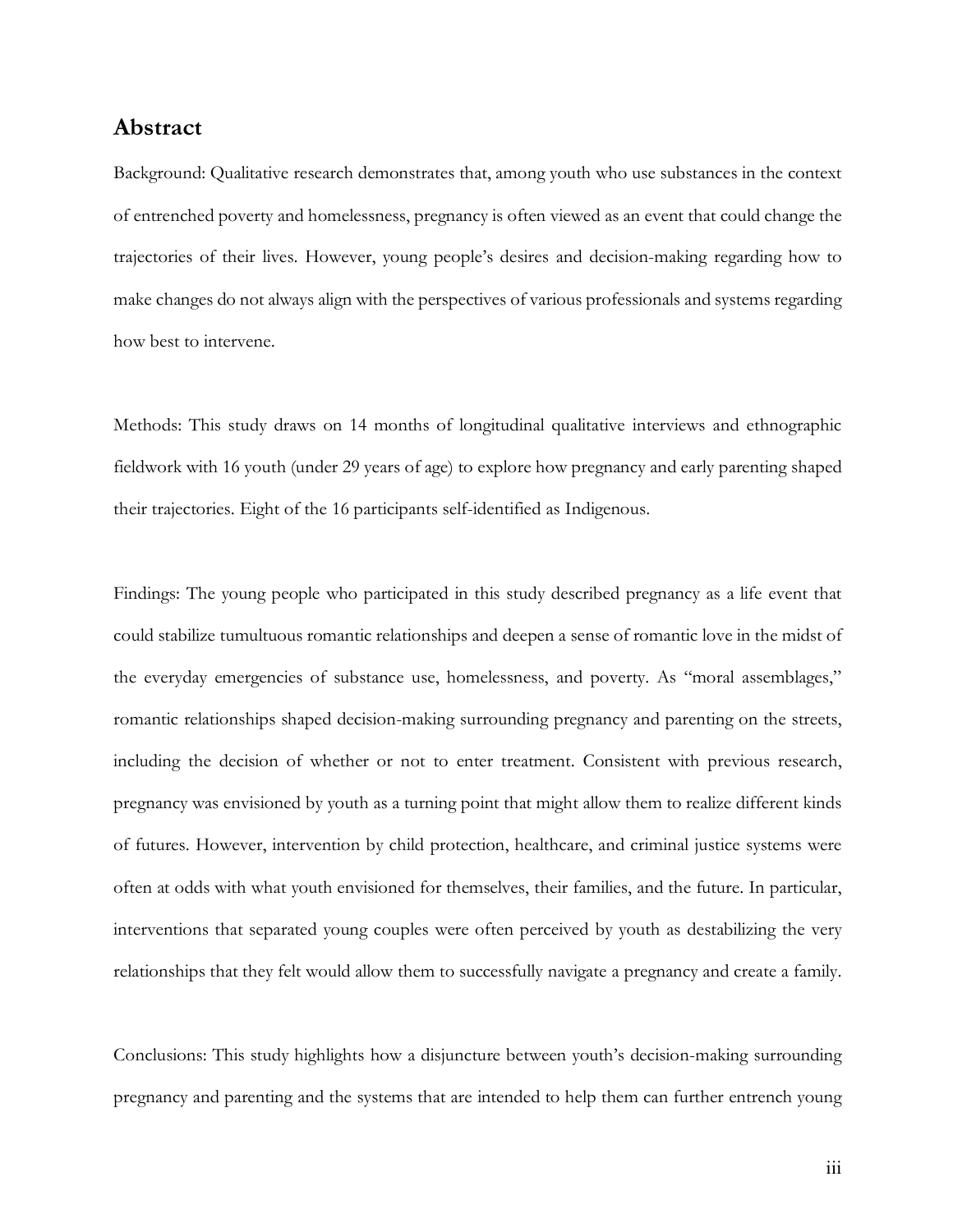parents in cycles of loss, defeat, and harm that can be powerfully racialized. Two young people were not in romantic relationships during their pregnancies and were better able to navigate child protection and healthcare system demands and draw on other kinds of social support to ultimately maintain custody of their children. However, these fragile success stories further underscore the need for structural interventions that provide access to housing and income among vulnerable young parents.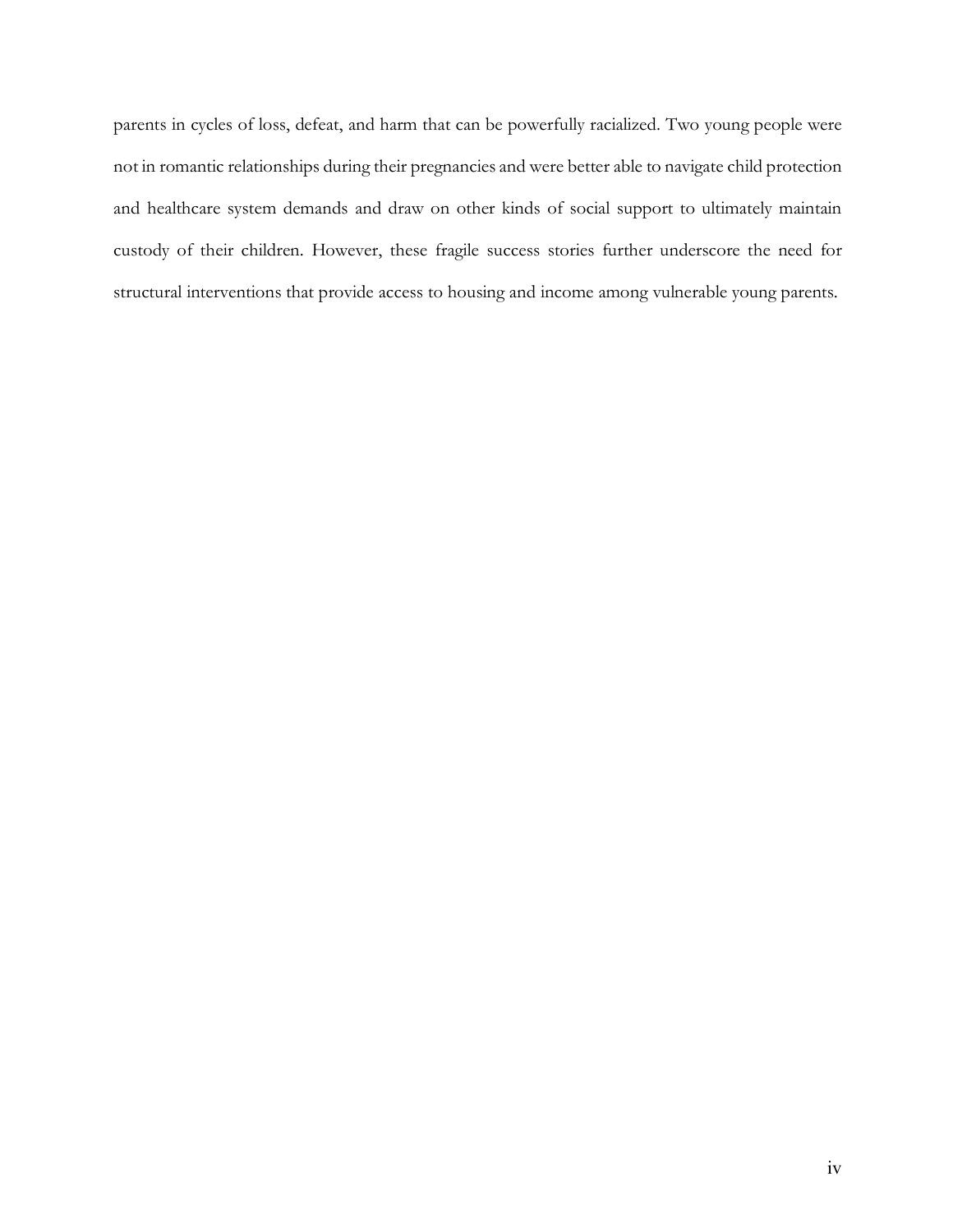## **Lay Summary**

Youth who are unstably housed and using drugs often view pregnancy as an opportunity to find stable housing, eliminate drug use, and build a family. Although these goals are supported by the various systems youth interact with, they are not often realized. To investigate these outcomes, this study explores how 16 youth navigated pregnancy and early parenting in the context of unstable housing, poverty, and drug use in Vancouver. Study findings show that youth in romantic relationships often chose to "stay together no matter what" even as child protection, healthcare, and criminal justice system interventions mandated their separation (e.g., to attend drug use treatment). This disjuncture often resulted in the apprehension of children by child protection services, which had devastating impacts on parents. To address these, this study outlines key considerations for interventions for youth who are navigating pregnancy and parenting in the context of unstable housing and drug use.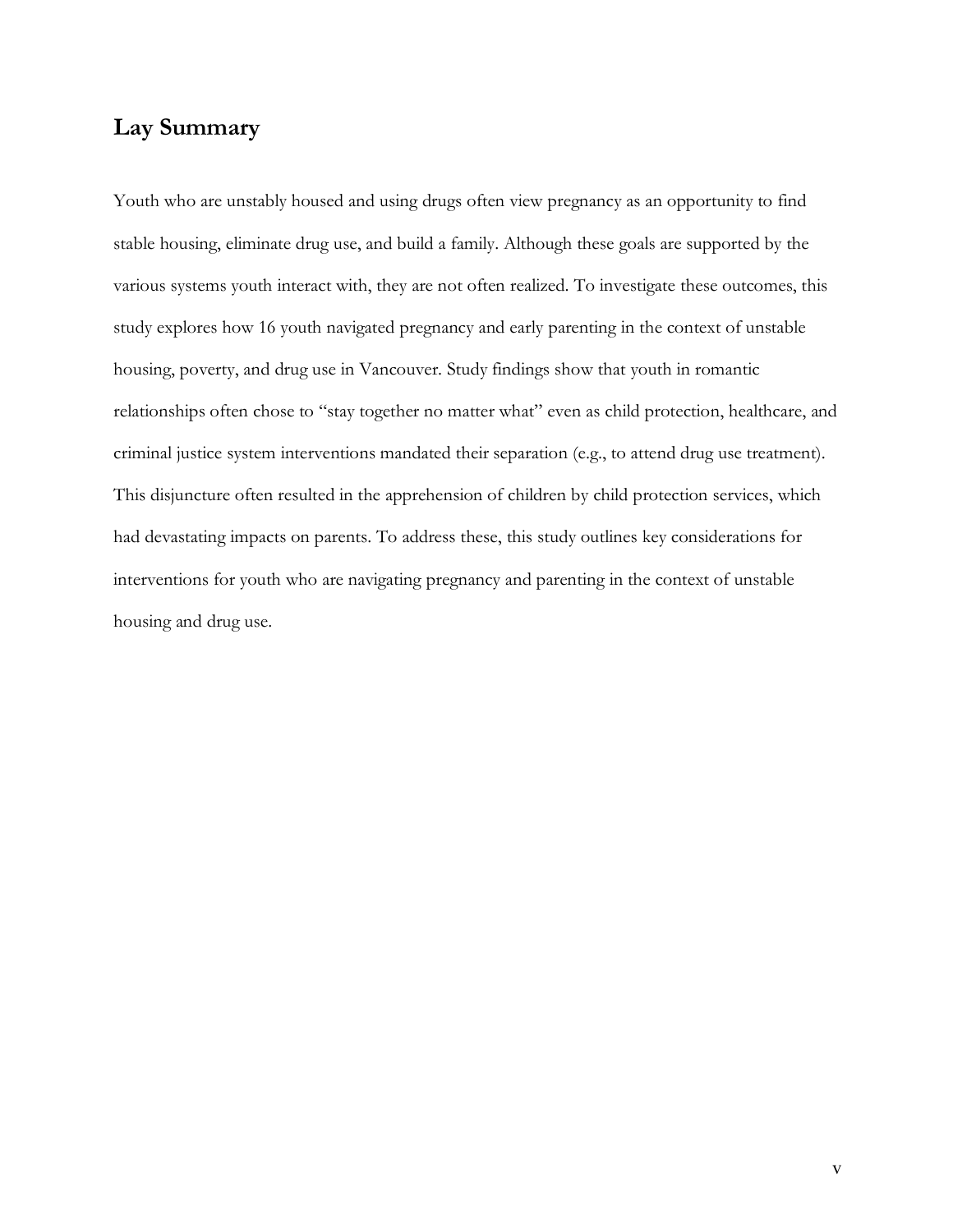# **Preface**

This research was nested within a program of research led by my co-supervisor, Dr. Danya Fast. This thesis is my original and unpublished work, completed in collaboration with my supervisory committee. The conceptualization and design of this thesis, including research questions, was led by me, with critical input and guidance from my co-supervisors, Dr. Danya Fast and Dr. Jane Buxton. The study data was collected by me, with guidance from research team member Madison Thulien. I then coded and analyzed the data, and wrote this thesis, with mentorship from my supervisory committee, Drs. Danya Fast and Jane Buxton, and research team members Madison Thulien and Daniel Manson. Ethics approval for this study was obtained from the University of British Columbia Behavioural Research Ethics Board (#H18-03256).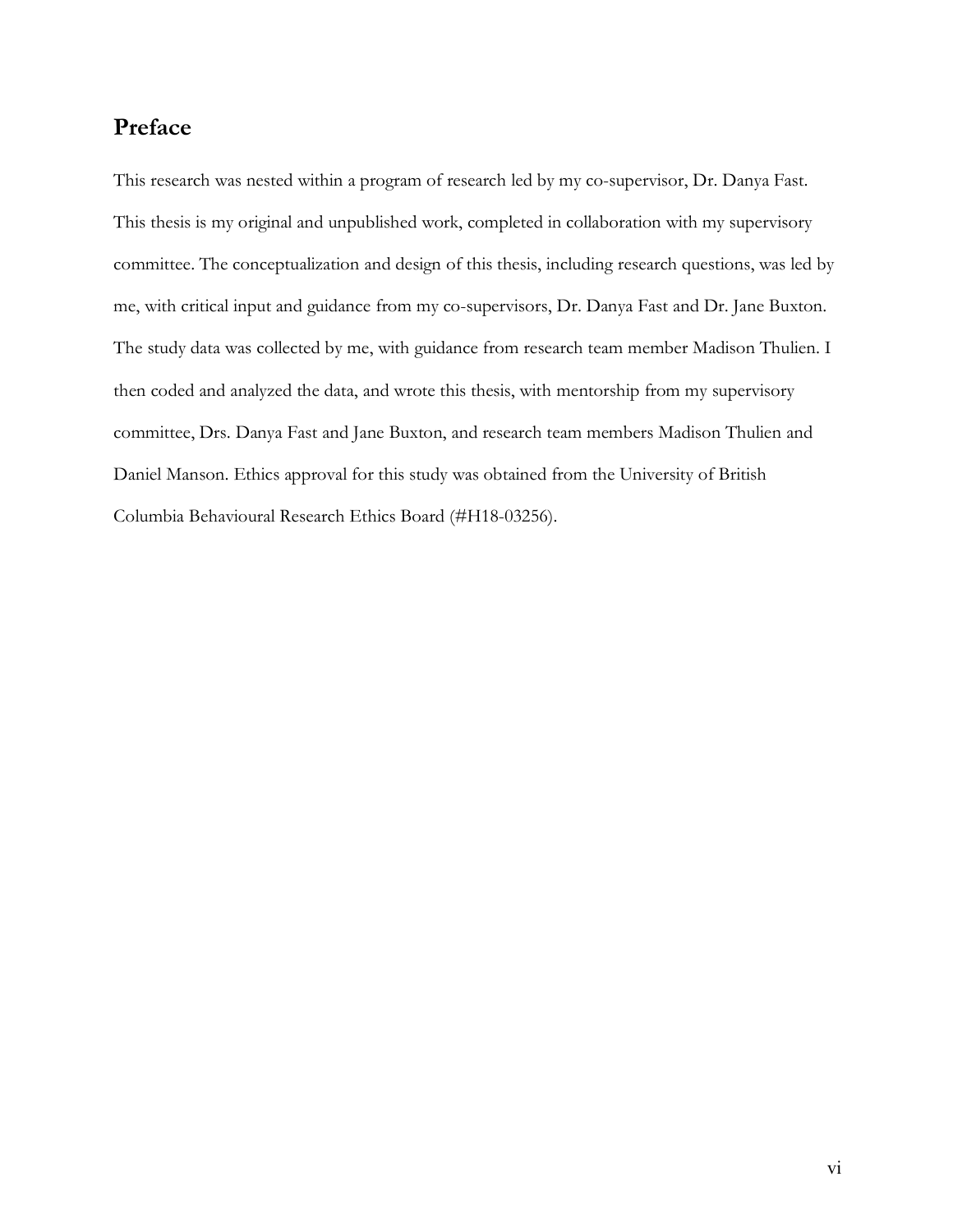# **Table of Contents**

| 1.1. | Pregnancy and parenting in the context of street-entrenchment and substance use 1           |  |
|------|---------------------------------------------------------------------------------------------|--|
| 1.2. |                                                                                             |  |
| 1.3. |                                                                                             |  |
| 1.4. |                                                                                             |  |
| 1.5. |                                                                                             |  |
|      |                                                                                             |  |
| 2.1. | Characterizing romantic love and relationships in the context of homelessness and substance |  |
|      |                                                                                             |  |
| 2.2. |                                                                                             |  |
| 2.3. |                                                                                             |  |
| 2.4. |                                                                                             |  |
| 2.5. |                                                                                             |  |
| 2.6. |                                                                                             |  |
|      |                                                                                             |  |
| 3.1. |                                                                                             |  |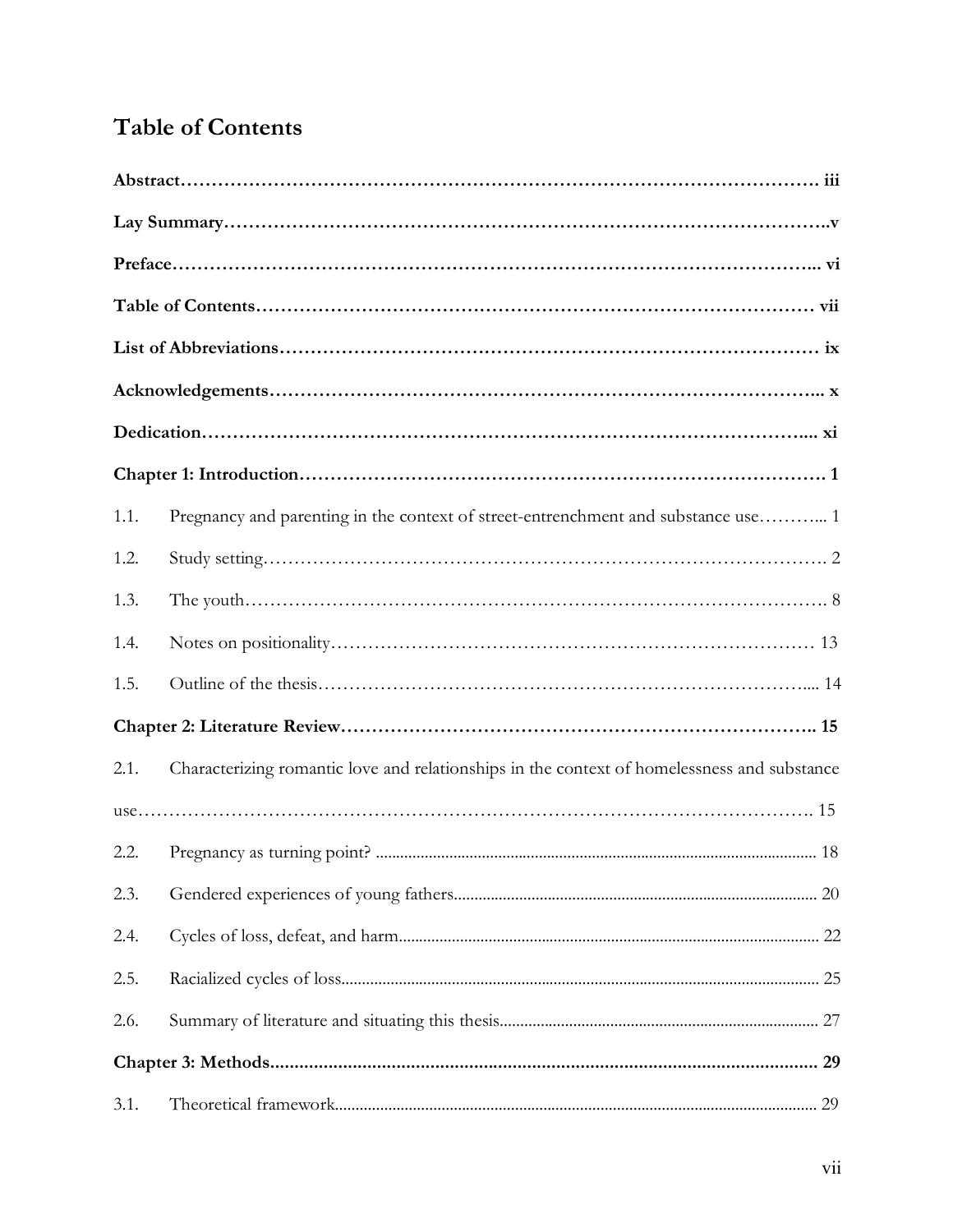| 3.2. |                                                                             |  |
|------|-----------------------------------------------------------------------------|--|
| 3.3. |                                                                             |  |
| 3.4. |                                                                             |  |
| 3.5. |                                                                             |  |
| 3.6. |                                                                             |  |
|      |                                                                             |  |
| 4.1. | Romantic relationships as "moral assemblages" that shape decision-making 40 |  |
| 4.2. |                                                                             |  |
| 4.3. |                                                                             |  |
| 4.4. |                                                                             |  |
| 4.5. |                                                                             |  |
| 4.6. |                                                                             |  |
|      |                                                                             |  |
| 5.1. |                                                                             |  |
| 5.2. |                                                                             |  |
| 5.3. |                                                                             |  |
| 5.4. |                                                                             |  |
|      |                                                                             |  |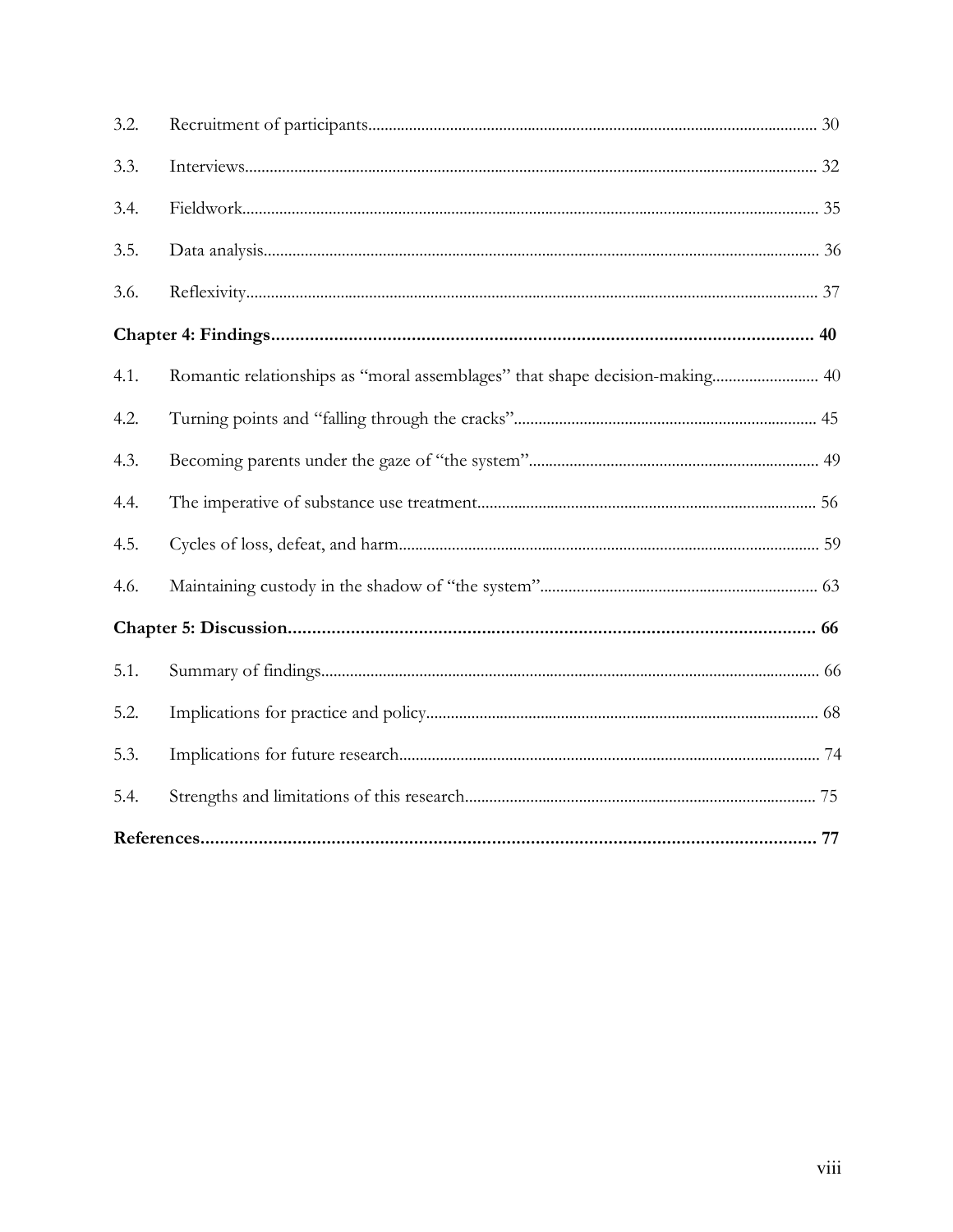# **List of Abbreviations**

| ARYS: At-Risk Youth Study                                                          |
|------------------------------------------------------------------------------------|
| <b>BC: British Columbia</b>                                                        |
| BCCSU: British Columbia Center on Substance Use                                    |
| CCO: Continuing custody order                                                      |
| CPS: Child protection services                                                     |
| <b>DTES: Downtown Eastside</b>                                                     |
| DTS: Downtown South                                                                |
| FIR: Families in Recovery combined care unit at BC Women's and Children's Hospital |
| MCFD: Ministry of Children and Family Development                                  |
| SRO: Single-room occupancy hotel                                                   |
| VACFSS: Vancouver Aboriginal Child and Family Services Society                     |
| YAC: Youth Advisory Council                                                        |
| YPPP: Youth Pregnancy and Parenting Program                                        |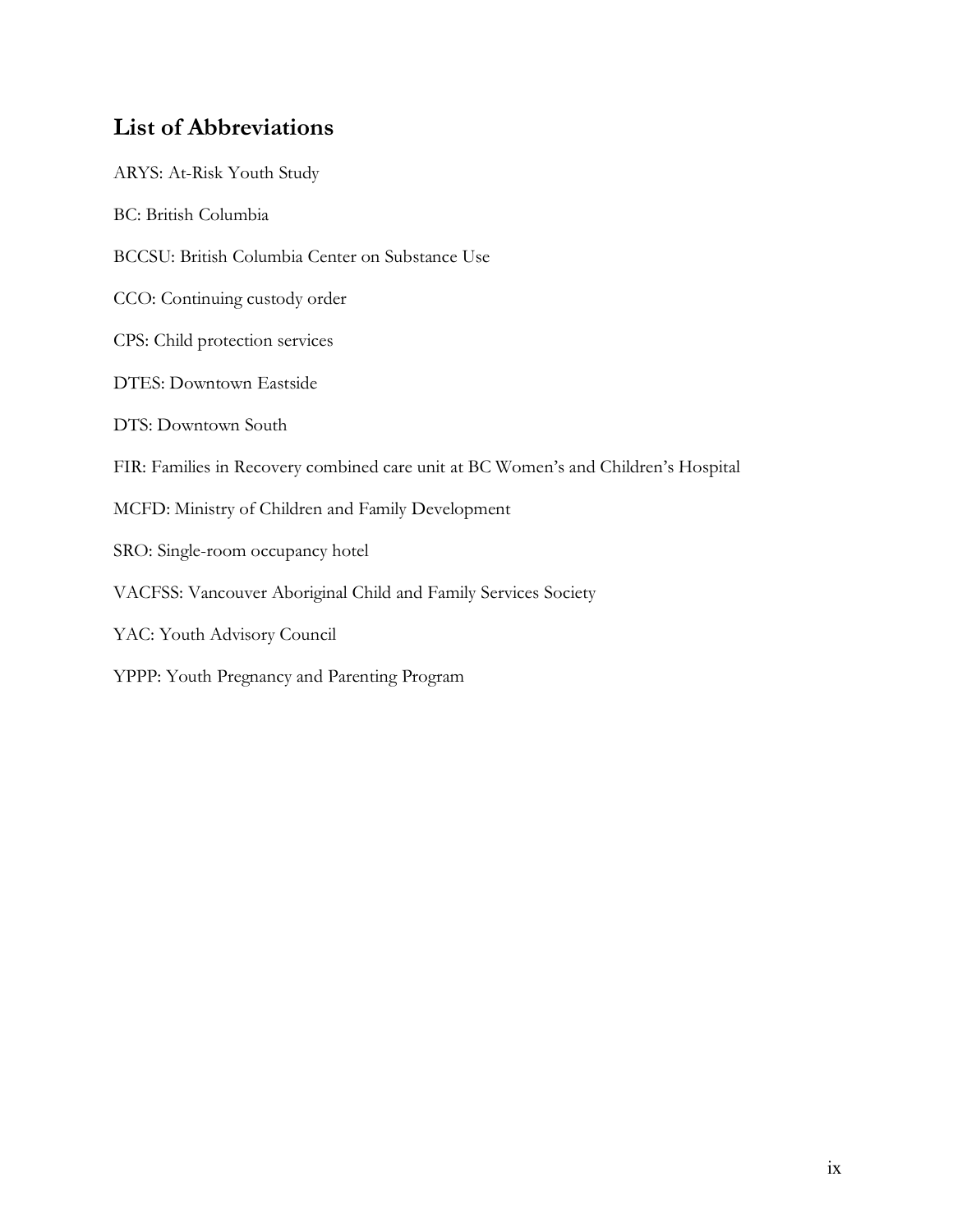### **Acknowledgements**

First and foremost, I offer my enduring gratitude to the participants who took part in this research and generously shared their time and stories with me. I would also like to thank my supervisors, Drs. Danya Fast and Jane Buxton, and my committee member Dr. Andrea Krüsi. Danya, thank you for your support and guidance throughout this process and numerous challenges, for keeping me motivated through writing from home during a pandemic, for reminding me what is really important, and for refusing to let me give up even when I wanted to. Jane, thank you for stepping in late in the process, providing valuable viewpoints on theory and thesis structure, and consistently encouraging me to think critically in different ways. In addition, I am endlessly grateful to my research team colleagues, Madison Thulien and Daniel Manson, without whom this thesis would truly not have been possible. I would also like to thank the frontline staff at the At-Risk Youth Study: Michelle, Emma, Chris, and Carly – and Mudz the dog – for the support, laughs, tears, and friendship over the past three years. Kait and Sarah, thank you for everything. Financial support for this research was generously provided by a Canadian Institutes of Health Research Graduate Scholarship Masters Award and a research stipend from Dr. Danya Fast.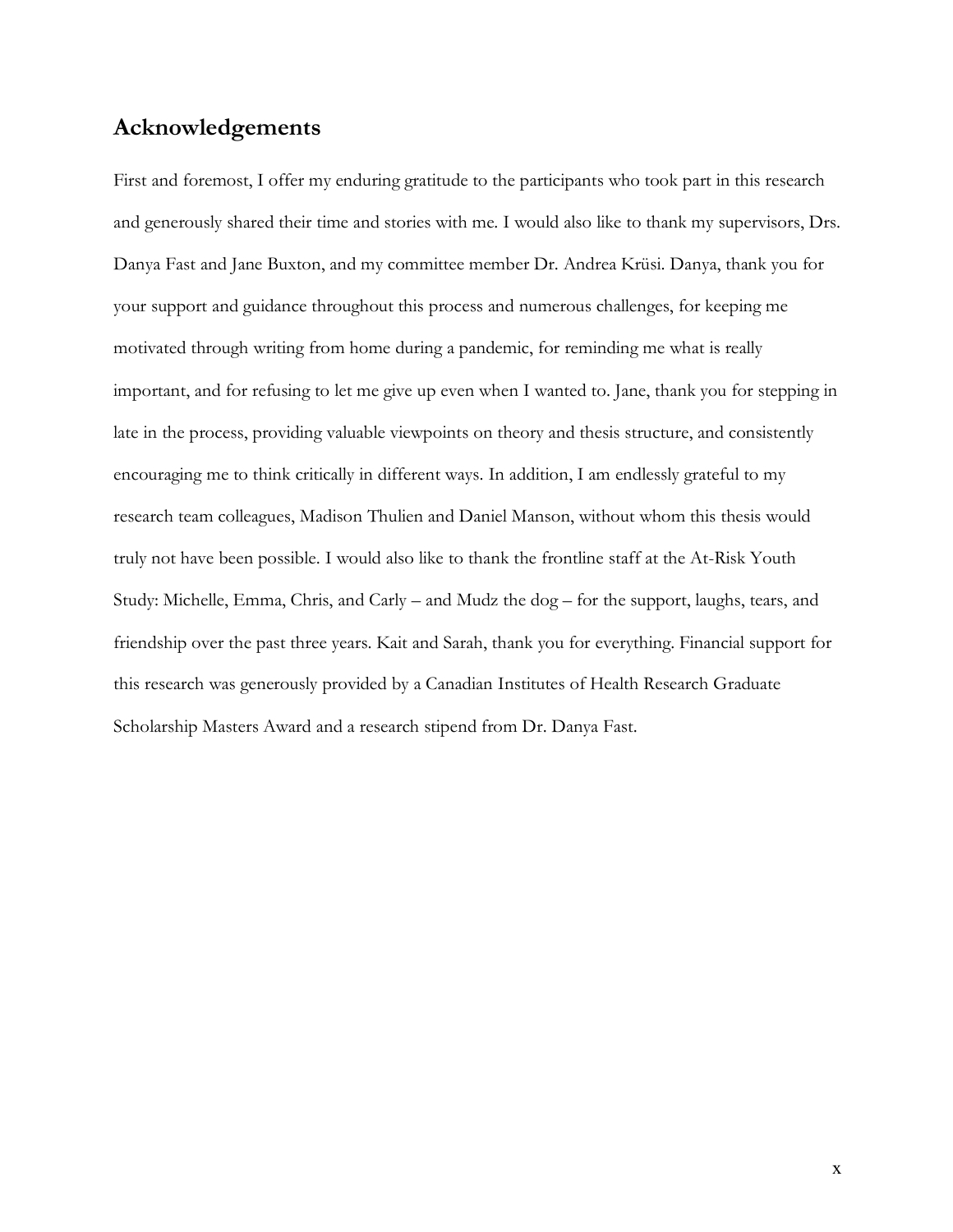# **Dedication**

This thesis is dedicated to the individuals who participated in this study, and all the other young parents who have lost custody of their children in the context of systemic discrimination and socioeconomic disadvantage.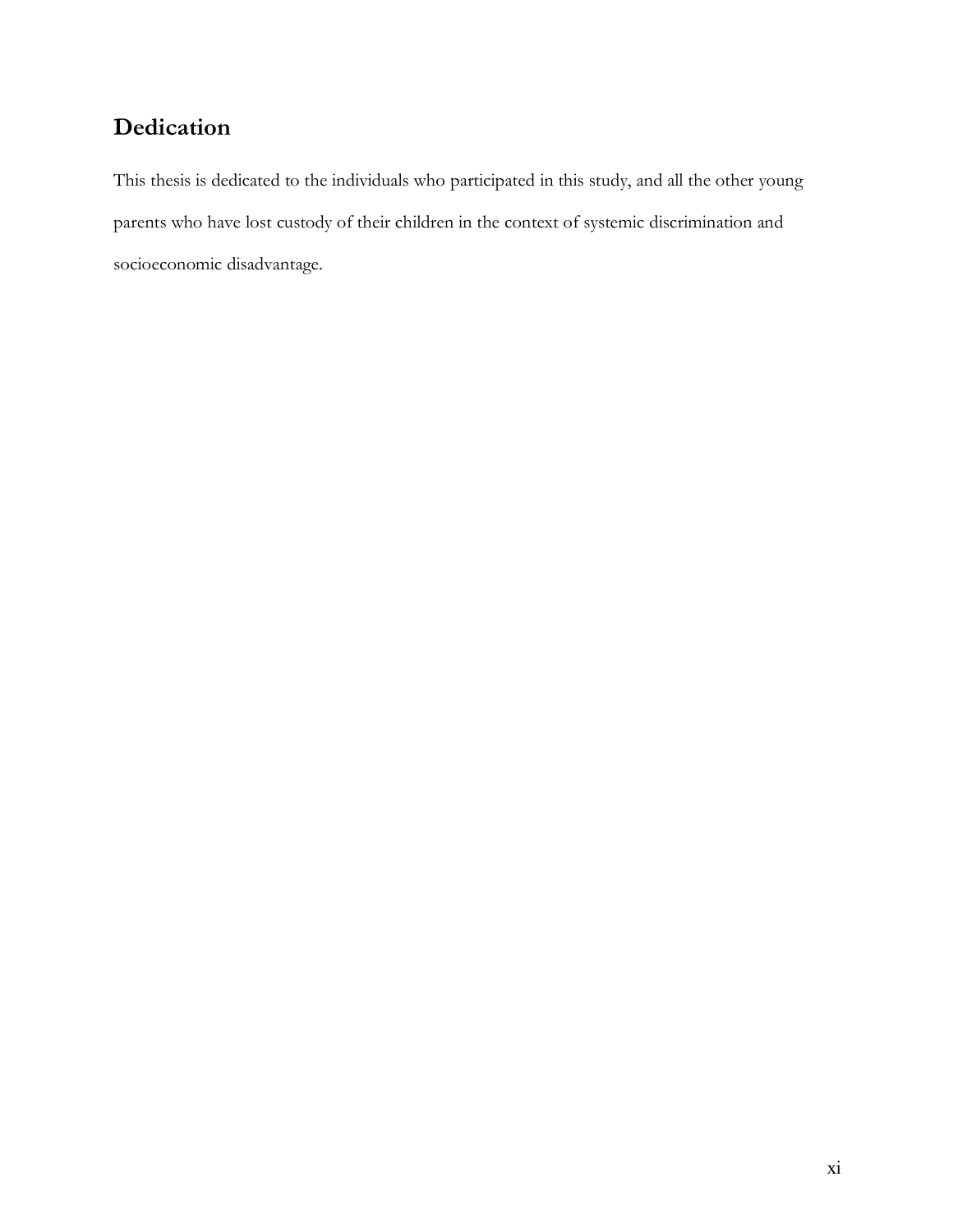#### **Chapter 1: Introduction**

#### **1.1. Pregnancy and parenting in the context of street-entrenchment and substance use**

Among young people who use drugs in the context of street-entrenchment (i.e. those experiencing homelessness or unstable housing, frequently in the context of other kinds of overlapping exclusion along axes of race, class, ability, sexual orientation, and gender identity), the discovery of a pregnancy is often framed by healthcare and child protection service (CPS) professionals, systems, and services as a "rare strategic opportunity…to connect with especially vulnerable individuals at a moment when they yearn to change their lives" (Smid et al., 2010, p. 151). Research demonstrates that these young people often feel similarly; a new pregnancy represents a chance to make big life changes, such as reducing or eliminating substance use and exiting streetbased homelessness (Auerswald & Eyre, 2002; Begun et al., 2019; Comfort et al., 2015; Smid et al., 2010). As an important "turning point," pregnancy has the potential to be a moment when the goals of various professionals and those of young people align. And yet, desired changes in youth's lives are not often realized, resulting in numerous harms for vulnerable young parents that include experiences of child apprehension and periods of drug use relapse and binging, street-based homelessness, and mental health crisis (Begun et al., 2019; Smid et al., 2010).

This thesis explores what happens when young parents' desires and decision-making regarding how to make changes in their lives do not align with the perspectives of various professionals and systems regarding how best to intervene. Drawing on 14 months of longitudinal qualitative interviews and ethnographic fieldwork with 16 youth ages 21 to 29, I explore how these young people navigated pregnancy and early parenting while contending with the demands of child protection, criminal justice, substance use treatment, and acute and community-based healthcare systems across time. While the youth in this study envisioned pregnancy as a turning point that might allow them to move away from intensive substance use and street-entrenchment and realize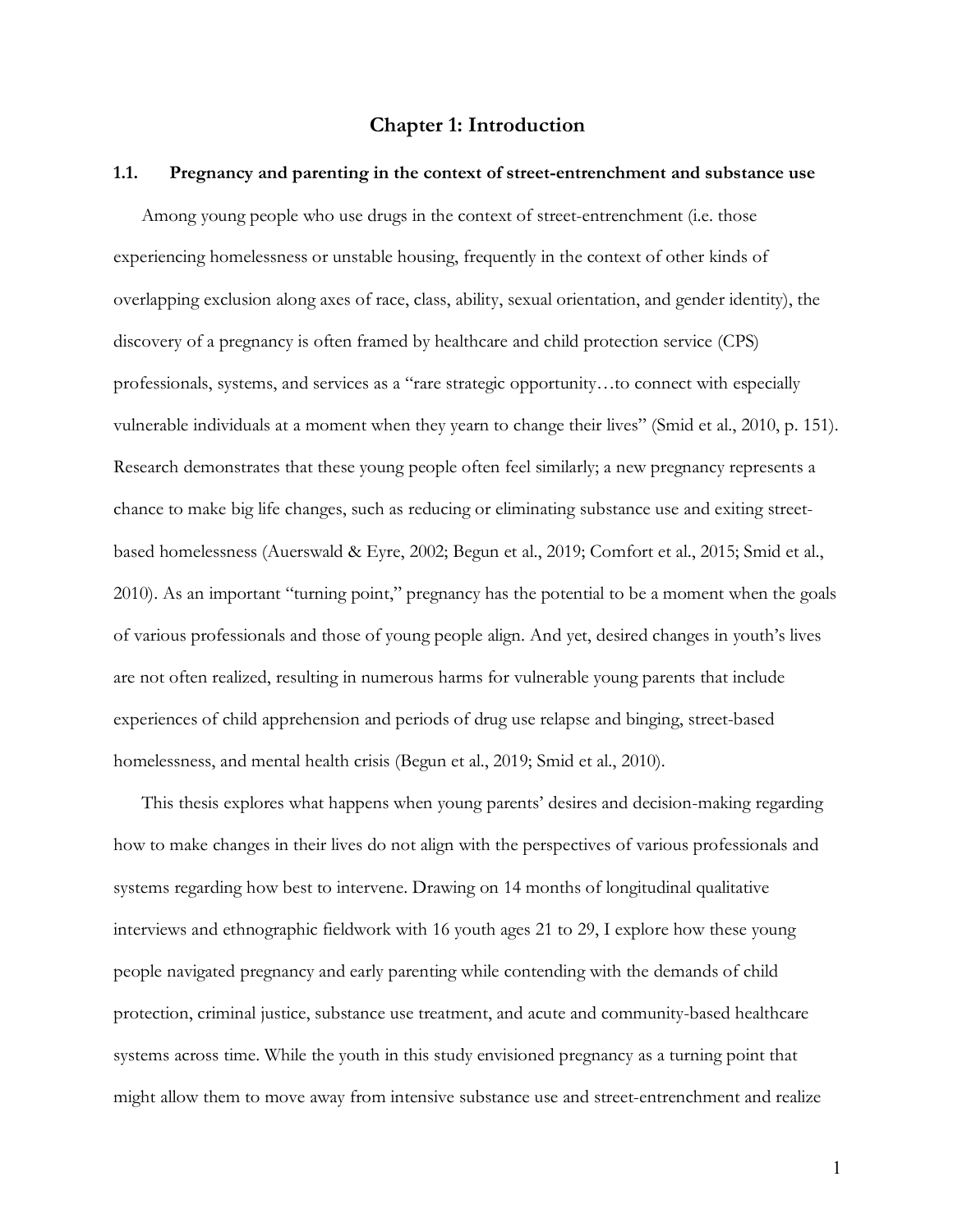different kinds of futures, interventions by child protection, healthcare, and criminal justice systems were often at odds with what youth envisioned for themselves, their relationships, their families, and the future. In particular, interventions that separated young couples were often perceived by young people as destabilizing the very relationships that they felt would allow them to successfully navigate a pregnancy, create a family, and parent a child. I demonstrate that this disjuncture between youth's desires and decision-making surrounding pregnancy and parenting and the systems that are intended to help them can further entrench young parents in cycles of loss, defeat, and harm that can be powerfully racialized for Indigenous parents. The two young people who were not in romantic relationships during their pregnancies and early parenthood were better able to navigate child protection, healthcare, and criminal justice system demands and draw on other kinds of social support to ultimately maintain custody of their children. However, these fragile success stories further underscore the need for structural interventions that provide access to housing and income among vulnerable young parents.

#### **1.2. Study setting**

This study was conducted in Greater Vancouver, in the Canadian province of British Columbia (BC). BC is an epicenter of the current North American overdose crisis, where the emergence of illicitly manufactured fentanyl and its analogues in drug markets has resulted in dramatic increases in overdoses. Since a public health emergency was declared by the Government of BC in April 2016, nearly 7000 people have died of a drug overdose, including 1300 young people under 30 years of age (BC Coroners Service, 2020). This ongoing public health emergency exacerbated the harms experienced by the young people who participated in this study, and increased the level of risk associated with pregnancy-related decision-making among both youth and the various professionals involved in their lives.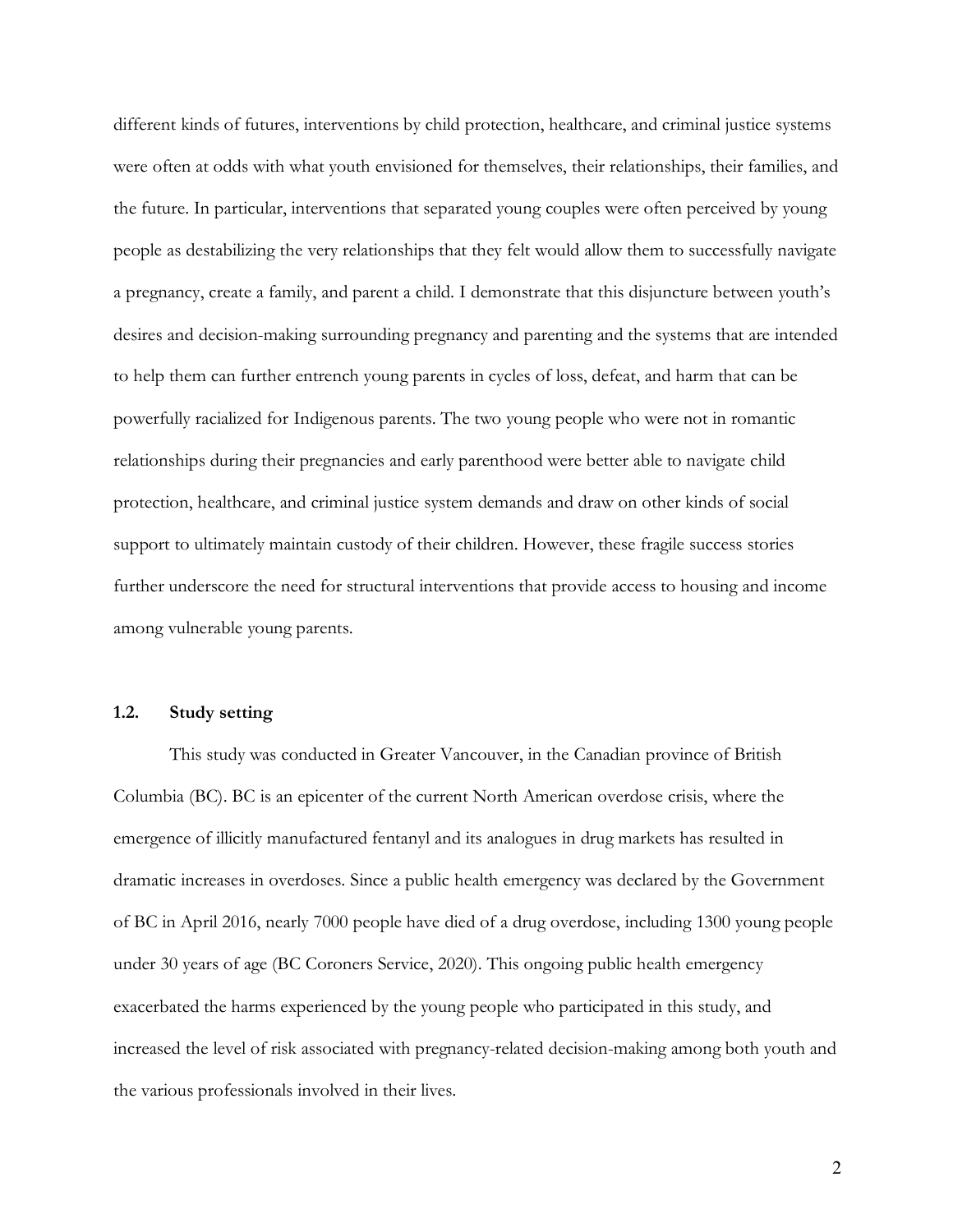In BC as elsewhere, the difficulties of navigating pregnancy and parenting in the context of street-entrenchment and substance use are significantly intensified for Indigenous young people, because contemporary systems and services are built on hundreds of years of colonial policies and practices rife with racism (Turpel-Lafond, 2020). Indigenous peoples and communities are resilient, strong, and heterogenous, characterized by a variety of cultural practices, languages, and resistance movements. However, the intergenerational effects of governmental policies such as the Indian Act of 1876, the Indian Residential School system, and the Sixties and Millennium Scoops (throughout which thousands of First Nations, Métis, and Inuit children have been taken from their families and placed into foster care or put up for adoption) have systematically deprived Indigenous people of equitable opportunities for health and wellbeing, including access to land, income, education, housing, and food security—all of which contribute to disproportionate rates of substance use, poverty, and related inequities (Boucher et al., 2019; Firestone et al., 2015). In Canada, there are currently three times more Indigenous children in foster care than at the height of the residential school era (Blackstock et al 2020), and the rate of child welfare investigations into Indigenous families is between 4.2 and 8 times higher than for non-Indigenous families (Truth and Reconciliation Commission of Canada, 2015).

Indigenous communities throughout Canada have repeatedly called on all levels of government to "recognize and address the egregious health and social inequities among First Nations, Inuit, and Métis peoples that are a direct result of colonial policies, practices, and institutions of previous and current governments" (Boucher et al., 2019, p. 5). Such efforts require equity-oriented interventions which seek to dismantle racism and other forms of oppression that systematically disadvantage Indigenous people with respect to opportunities for health and wellbeing. This thesis takes up the call for research that centers and responds to the ways that colonialism, systemic racism, and other oppressive forces influence health and healthcare access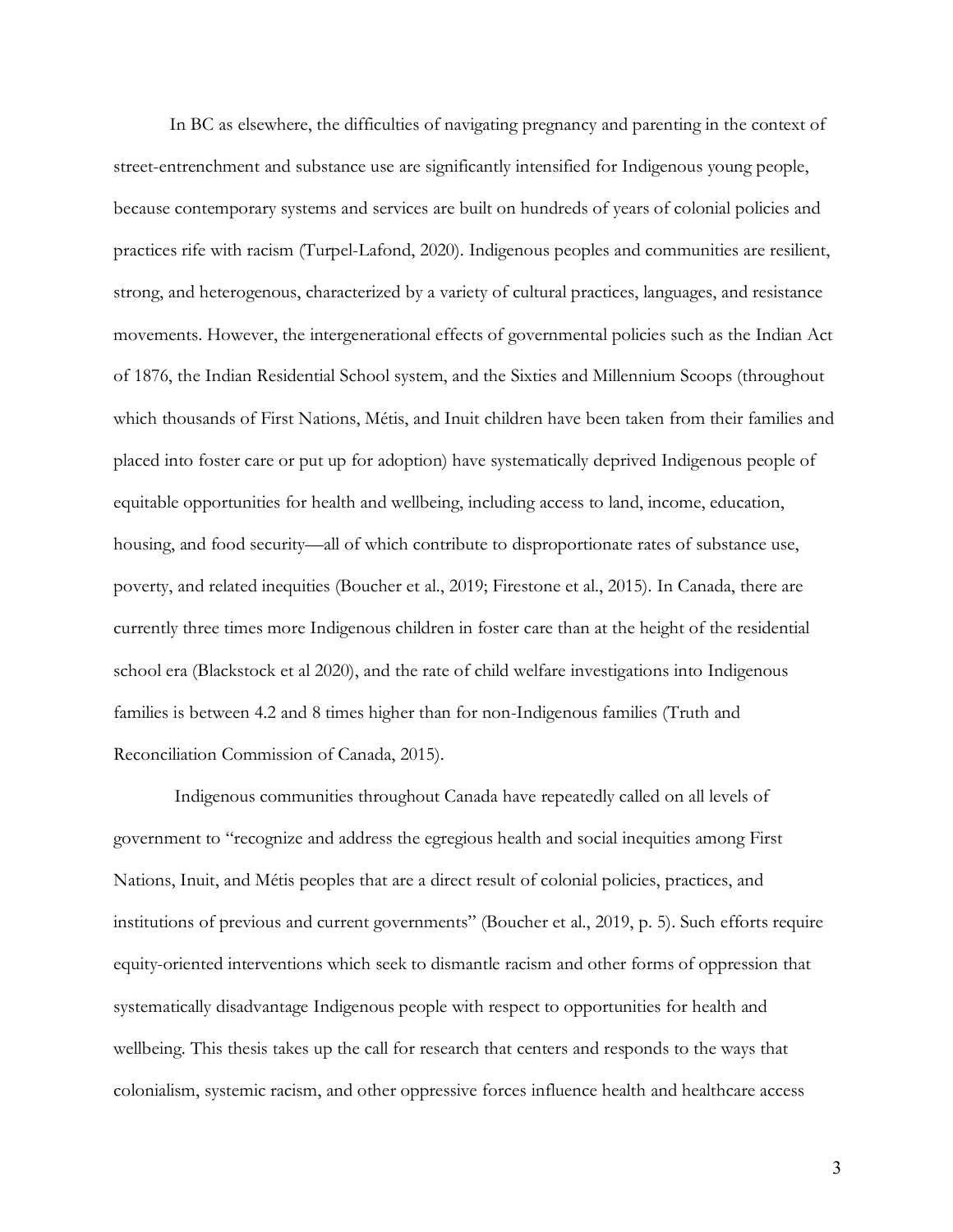among Indigenous peoples, including among young people who are navigating pregnancy and early parenting in the context of street-entrenchment and substance use.

My study centered on the Downtown South (DTS) neighborhood of Vancouver, with a limited amount of ethnographic fieldwork occurring in suburbs outside of the downtown core. The DTS neighbourhood is where the majority of drop-in services and shelters for youth experiencing street-entrenchment are located. It is adjacent to the Downtown Eastside (DTES) neighbourhood, which has "long been imagined as the 'proper' destination of the visibly homeless, addicted, and mentally ill in Vancouver" (Fast & Cunningham, 2018, p. 240). The DTES is also a racialized space, where over one third of the neighborhood's inhabitants are Indigenous.

Although there has been a "scaling up" of housing for low-income people who use drugs in both the DTS and the DTES, including youth-dedicated government-subsidized supportive and temporary modular housing (Fast & Cunningham, 2018), the majority of participants in my study were experiencing street-based homelessness (i.e. sleeping outside) in downtown Vancouver at the time of their own or their partner's first pregnancy. As I will describe in more detail, experiences of homelessness and unstable housing continued for many young people across the study period, because the supportive and temporary modular housing available to young people currently includes very few family housing options that would allow young couples to reside together with their child or children.

Vancouver is home to some of the most comprehensive and progressive programs for young parents who use substances in Canada. Families in Recovery Combined Care Service (FIR, also known as FIR Square) is the primary medical service delivery and residential substance use treatment program for pregnant individuals in Vancouver. Opened in January 2003 at BC's Women's and Children's Hospital and considered a "pioneering example" (Seaman, 2004), FIR is the first program of its kind in North America. The combined care unit provides medical care and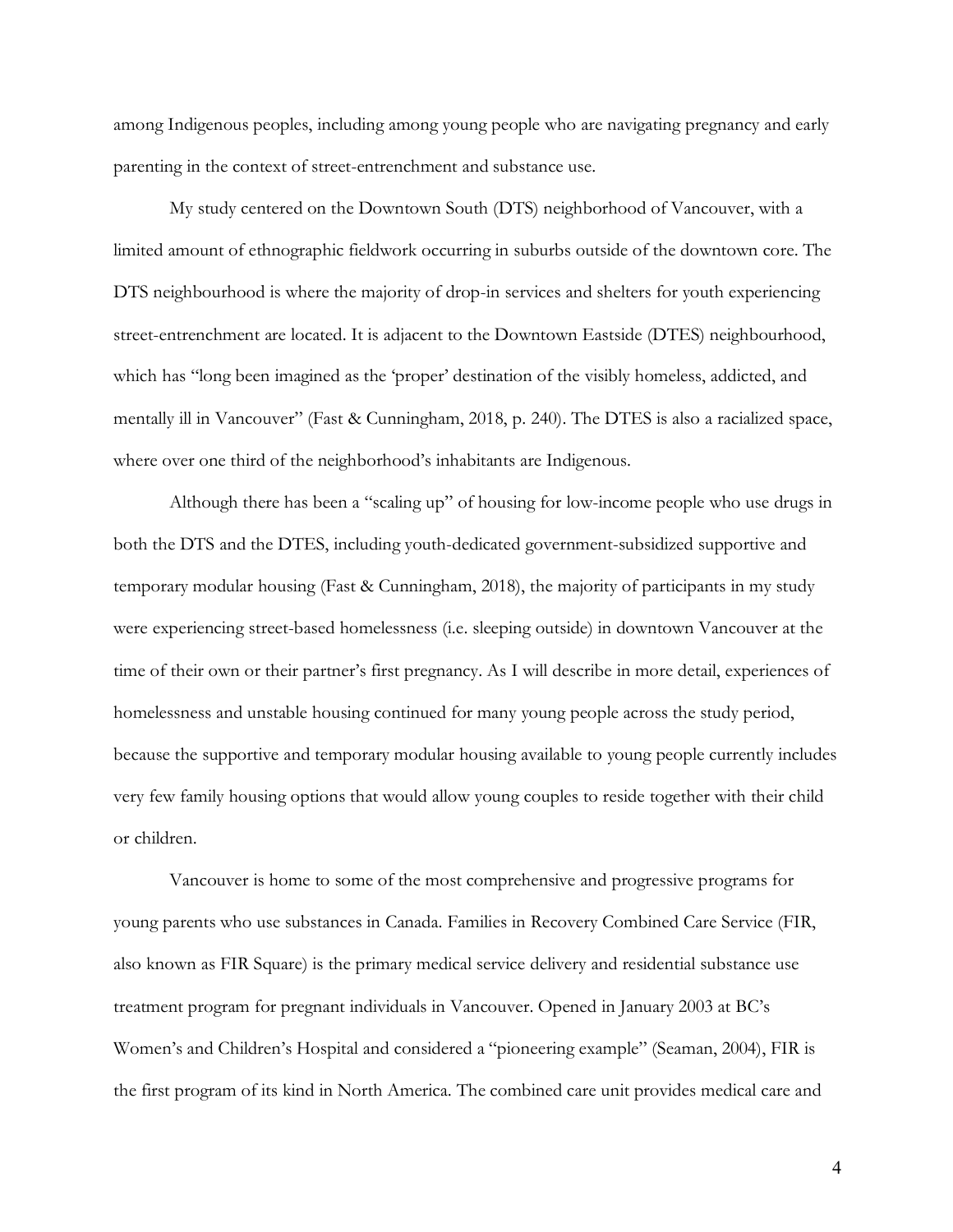social support for people who are or were using substances during pregnancy, as well as infants exposed to substances. Adopting a harm reduction approach, the goals of the program are to reduce substance use and other behaviours that can cause harm, and keep newborns with their families of origin whenever possible (BC Women's Hospital and Health Center website, n.d.; Seaman, 2004). Pregnant individuals involved in FIR's programs participate in weekly care planning meetings with community and/or family supports, the FIR medical team of doctors and nurses, and CPS social workers from the Ministry of Children and Family Development (MCFD) or, for Indigenous parents, from Vancouver Aboriginal Children and Family Services Society (VACFSS). The program includes efforts to secure safe housing, substance use treatment, financial and legal aid, and parenting programs for pregnant individuals and new parents. Since 2004, a long-term goal of the program has been to create a second-stage housing and treatment program for parents and their babies, as "the lack of this type of support prevents families from staying together" (Seaman, 2004, p. 2). However, at the time of writing, this second-stage housing and treatment program has yet to be created.

Sheway Pregnancy Outreach Program (Sheway), located in the DTES, is another popular service hub offering health and social support for pregnant individuals and their children, as well as supportive family housing. The program serves individuals in Vancouver who are unstably housed or homeless and using substances and is guided by a philosophy that combines social justice and feminism (Salmon, 2013). Sheway also adopts a harm reduction approach and aims to address the social determinants of health by offering a spectrum of health and social services to "meet parents where they are at." Sheway prioritizes keeping children and infants with families, and generally advocates against CPS involvement unless absolutely necessary. Sheway's programing explicitly acknowledges the impact of systemic racism on the health and social outcomes of Indigenous parents (Salmon, 2013).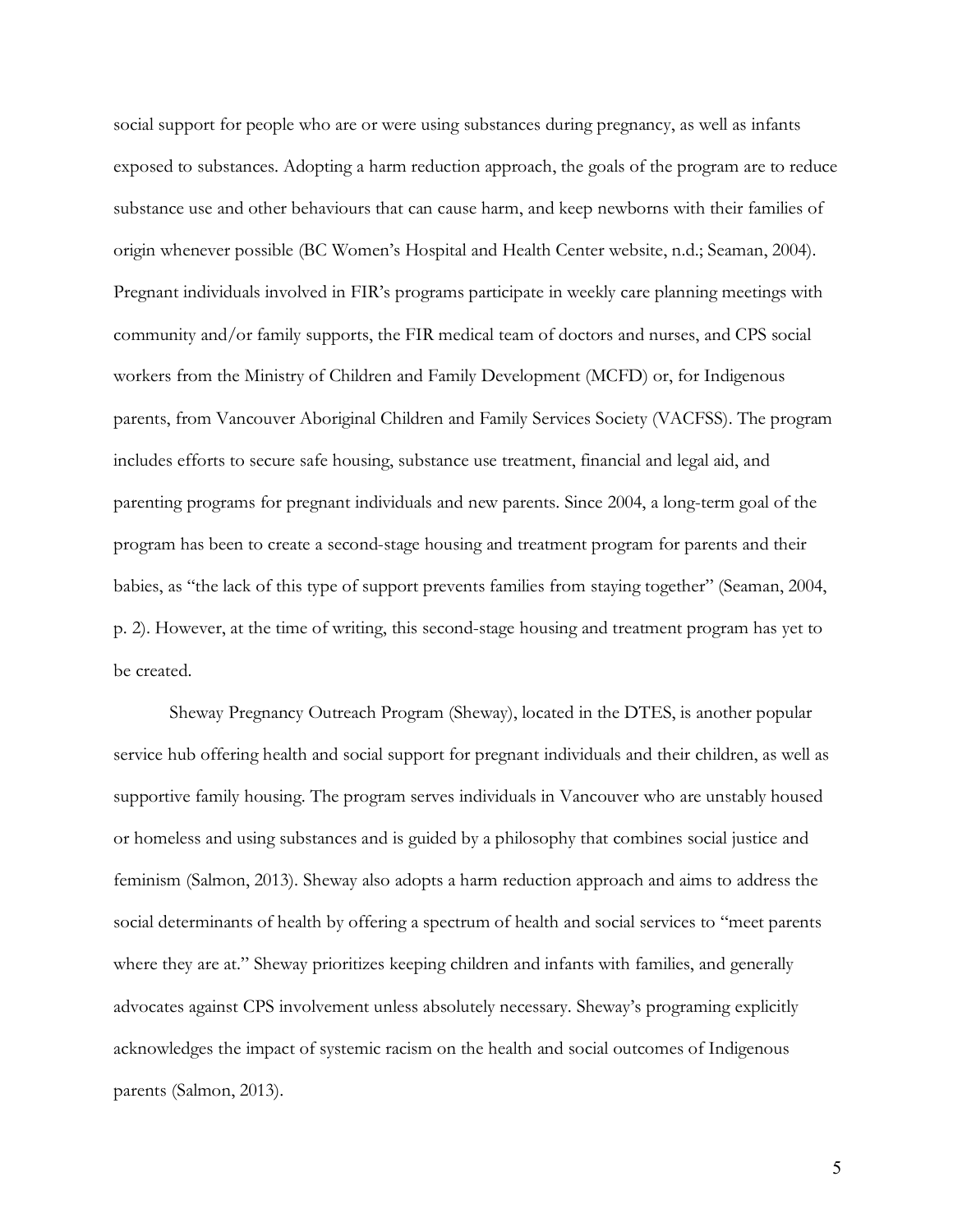In addition to FIR and Sheway, which serve individuals of all ages, Vancouver's Youth Pregnancy and Parenting Program (YPPP) offers services specifically tailored to young parents 24 years of age and under, including nutrition counselling, one-to-one sessions with a support worker, and parent-infant drop-in classes until babies are 18 months old (Vancouver Coastal Health website, n.d.).

The British Columbia Center on Substance Use (BCCSU)—a provincial organization that seeks to develop and evaluate evidence-based approaches to substance use care—recently published a set of guidelines detailing clinical recommendations for the treatment of opioid use disorder during pregnancy (BCCSU, 2018). These guidelines are oriented by research demonstrating that fear of losing custody of children is a barrier to accessing health and social services among pregnant and parenting populations (Kenny, 2018; Smid et al., 2010). The guidelines also highlight research underscoring the numerous negative long-term health and social outcomes associated with state apprehension of children and infants, emphasizing that involving CPS should only be considered "with the collaboration and consent of the pregnant patient" (BCCSU, 2018, p. 23). The guidelines focus on how to establish collaboration and trust with individuals, emphasizing the need for "a nonjudgemental, trauma-informed, and culturally safe approach to care that accommodates patients' individual choices and circumstances" (BCCSU, 2018, p. 9). Here, trauma-informed care is defined as professionals' awareness of potential past trauma experienced by the patient (namely, physical and sexual abuse), a commitment to fostering trusting therapeutic relationships, and prioritizing patient choice. Cultural safety refers to "health care professionals adopt[ing] a humble, self-reflective clinical practice that positions them as respectful and curious partners when providing care, rather than as a figure of higher knowledge and authority" (First Nations Health Authority, 2017, p. 3). The BCCSU guidelines advocate for pregnant individuals to have access to a full range of harm reduction services (e.g., overdose prevention sites, sterile consumption supplies like needles for injection and glass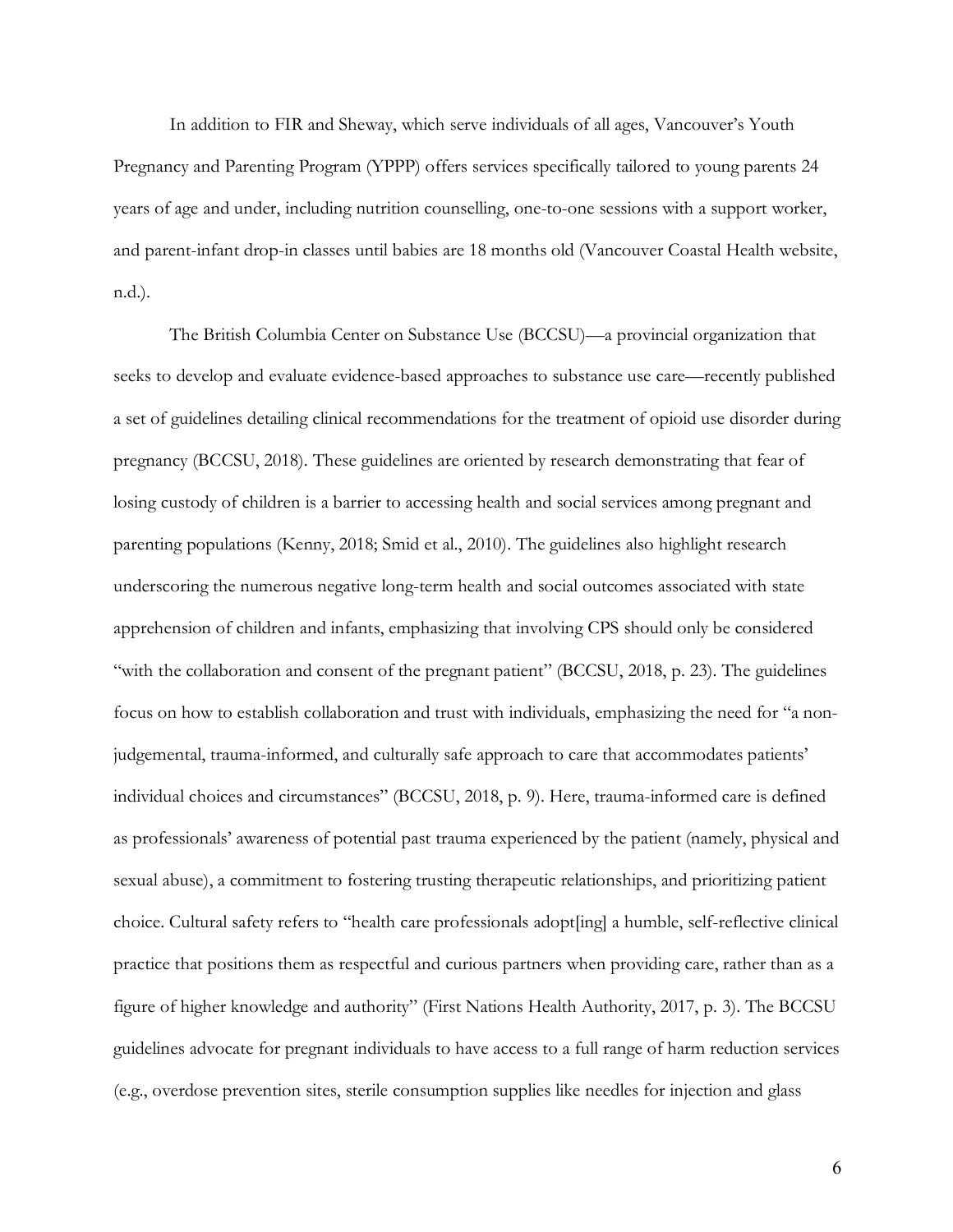pipes with plastic or vinyl tubing used as mouthpieces for smoking, take-home naloxone kits, education on safer substance use). They emphasize integrated and individualized treatment plans, stating that residential treatment should be "considered in collaboration with, and with the consent of, the patient," particularly for individuals experiencing "comorbidities and complex medical and psychosocial needs, as well as those with unstable housing and social circumstances" (BCCSU, 2018, p. 18). Long-term planning for housing and other health and social supports after exiting residential treatment is also emphasized (BCCSU, 2018).

Despite the existence of these specialized and progressive programs in Vancouver, my study demonstrates that many young people are not adequately supported as they navigate pregnancy and early parenting in the context of street-entrenchment and substance use. In this context, youth must simultaneously contend with the various everyday emergencies of poverty and addiction alongside their pregnancies and early parenthood, including frequent evictions, unstable housing and homelessness, food insecurity, mental and physical health crises, and interactions with law enforcement. They must also contend with the demands of various professionals, services, and systems including healthcare (acute and community-based), housing, child protection, income assistance, and criminal justice systems. My findings support previous work which demonstrates that these systems and services are often fragmented and experienced as punitive by those they are designed to serve (Comfort et al., 2015; Lopez, 2011, 2014). I show that, when individuals with complex health and social needs fail to navigate these fragmented and punitive systems and services, they not only risk becoming categorized as "resistant to treatment" (Buckley & Bigelow, 1992; Comfort et al., 2015, p. 101), but may simply disengage from much needed care and support. For those in this study, the result was devastating and often racialized cycles of loss, defeat, and harm, which, somewhat paradoxically, created a sense of being both utterly unsupported by and "trapped" within systems designed to help them.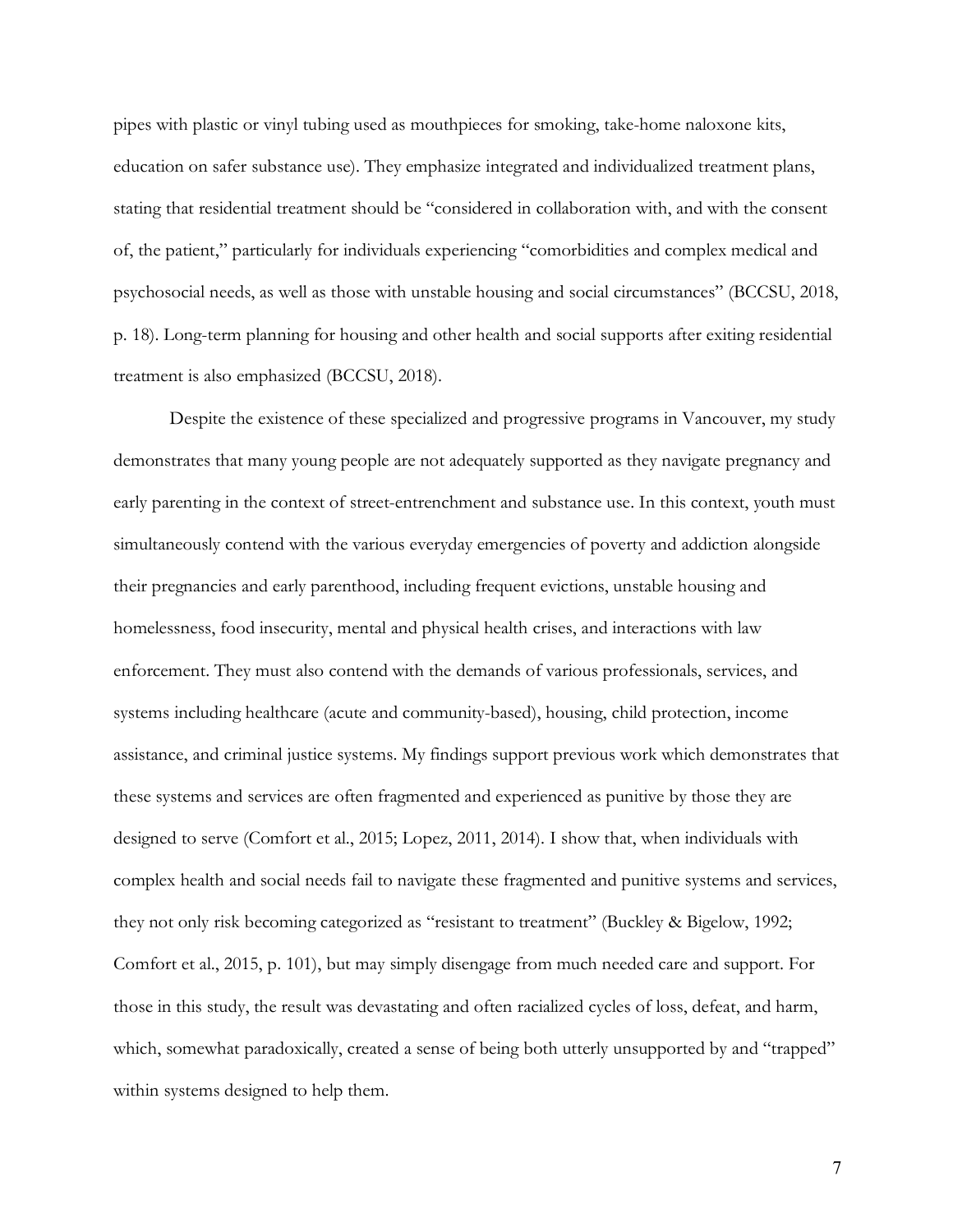#### **1.3. The youth**

As mentioned above, the majority of participants were unhoused or unstably housed at the time that they first learned about a pregnancy. Eight of the 16 young people self-identified as Indigenous, which is important to highlight in the context of anti-Indigenous racism within child protection, healthcare, and criminal justice systems in Canada. Many participants were sleeping and spending most of their time outside with a romantic partner. Some had rooms in rundown, privately-owned single room occupancy hotels (SROs), and a few had rooms in supportive or temporary modular housing buildings.

All participants were engaged in some form of substance use, most commonly the daily use of fentanyl and/or crystal methamphetamine (crystal meth). It should be noted that while some youth still referred to using "heroin," or stated more generally that they used "down" (a slang term for illicit opioids), it is generally recognized that illicit opioids obtained in Vancouver's street-based drug markets now consist primarily of illicitly manufactured fentanyl. It is for this reason that I use the term "fentanyl" throughout this thesis.

While I did not explicitly ask all participants about their childhoods, many participants mentioned that in their own childhoods they had experienced caregiver and residential instability, chronic poverty, and CPS involvement. And yet, almost all participants were excited to learn about a pregnancy, and saw it as an opportunity to dramatically change their lives and build a loving family. Participants' longed to give their children the stability that had been missing in their own childhoods, and avoiding CPS involvement was understood by youth as essential to achieving this. When these desires were not realized, it amplified a sense of being trapped within a system whose control extended not only across their own lives, but also across generations.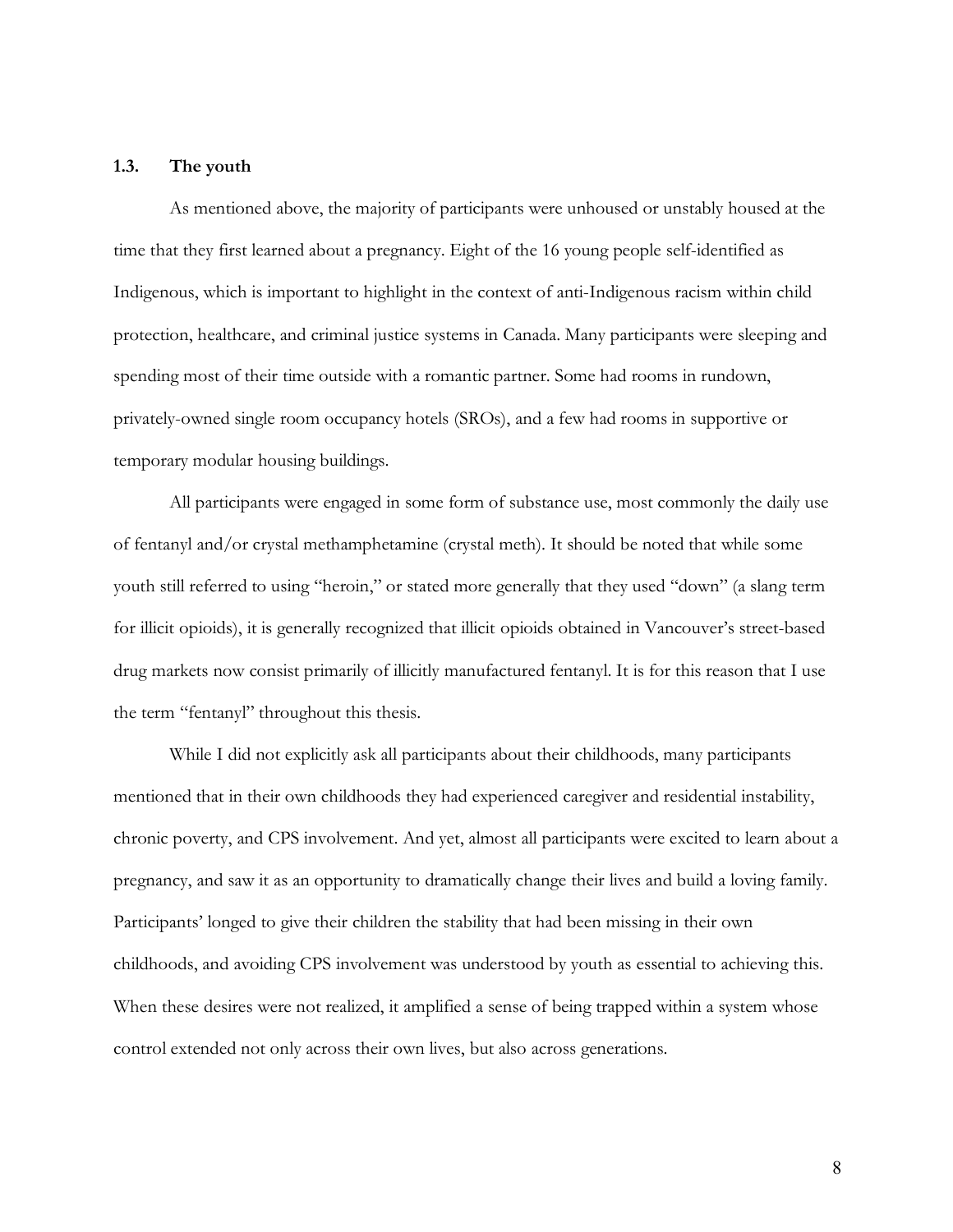Sixteen young people participated in this study, and my analysis draws on this broader data set. However, I have chosen to focus closely on the experiences of 10 participants in my findings chapter. These participants are introduced below. All names are pseudonyms, and I have omitted or altered information that could be used to identify them.

#### **Jasmine**

Jasmine is an Indigenous woman who was 21 years old at the time of her first interview in May 2019. She has one child, who was two years old at this time. Her child was in her older sister's custody throughout the time period of this study, and Jasmine did not have contact with them. Jasmine was primarily using fentanyl and crystal meth, but also used crack cocaine, alcohol, and cannabis regularly. When we met, she was living in a supportive housing building for young women after being homeless for approximately 10 months. Over the course of this study, she moved out of this supportive housing building into a privately-owned SRO so she could stay with her partner, William.

#### **Dylan**

Dylan is an Indigenous man who was 23 years old when we first met in May 2019. His family of origin experienced CPS involvement when Dylan was a child, although he did not share any more details about this with me. Dylan has one child who is two years old and is in the custody of Dylan's former partner, Amanda. Dylan and Amanda were homeless for several years before Amanda became pregnant, and continued sleeping outside until Amanda accessed Sheway late in her pregnancy. Throughout this study, Dylan was attempting to maintain more regular contact with both his child and Amanda, with whom he had an on- and off-again relationship. Dylan explained to me that, upon their baby's birth, CPS social workers restricted his access to his child because of his lack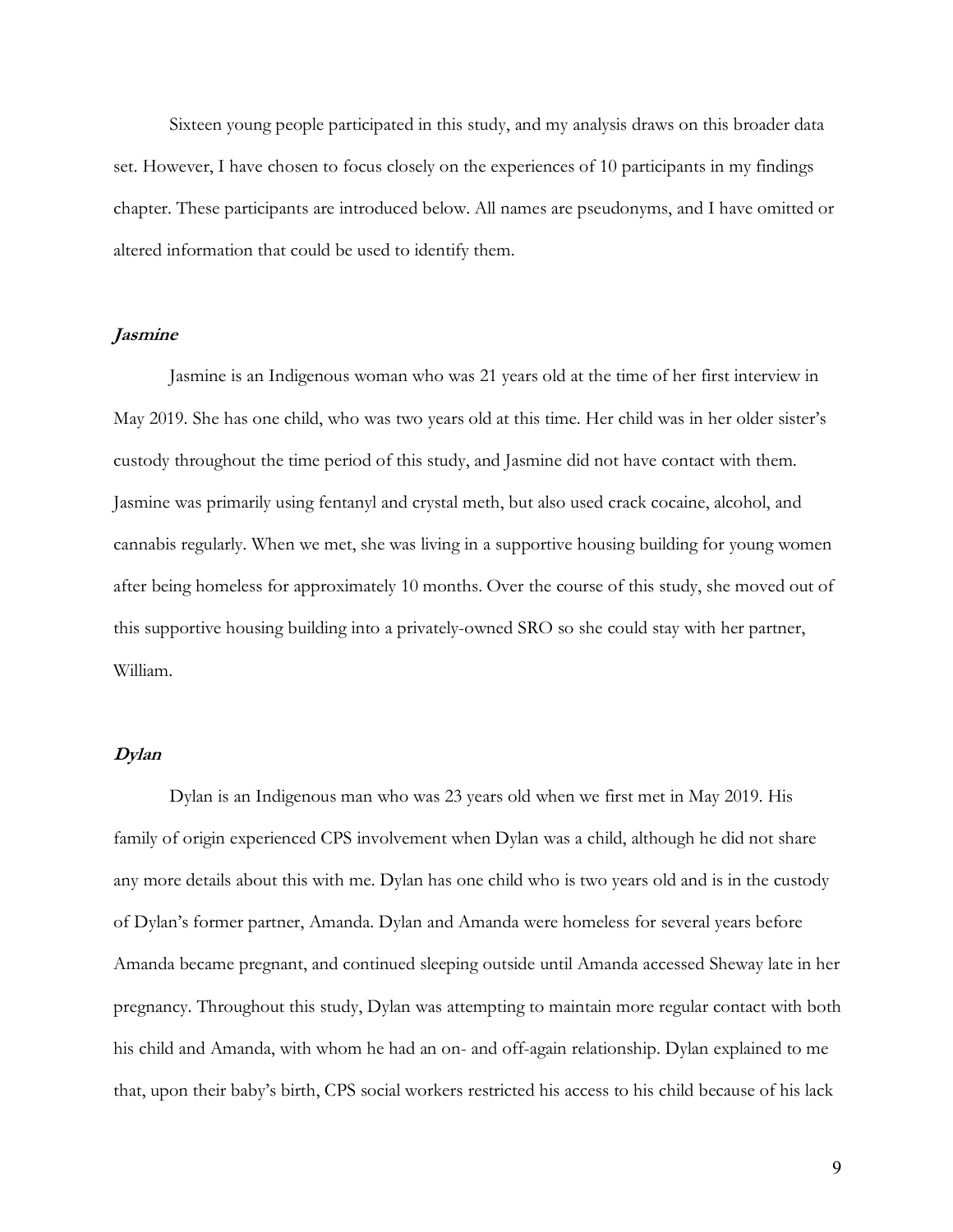of housing and employment. Dylan was living in a supportive housing building at the beginning of this study in May 2019, but lost access to that housing in the autumn of 2019 and remained homeless for the duration of the study period. While Dylan did not like discussing his substance use with me, as I got to know him he shared that he primarily used fentanyl and crystal meth but was trying to reduce or eliminate his use of these. He also regularly drank alcohol, which he described as a form of harm reduction that helped him to reduce his use of fentanyl and crystal meth.

#### **Violet**

Violet is a white woman who was 24 years old at the time of our first interview in June 2019. She has full custody of her only child, who is four years old. During Violet's childhood, her family of origin experienced MCFD involvement, and she underwent periods of separation from her mother as a result. Violet currently resides with her mother and child in a suburb of Vancouver, where she has lived since shortly after giving birth to her child. Upon discovering her pregnancy, Violet entered the substance use treatment program at FIR and has been abstinent from all illicit substances since that time. Prior to her time at FIR, she was homeless and injecting fentanyl and crystal meth daily. For Violet, pregnancy was also an opportunity to leave her child's father, who was emotionally and physically abusive. Violet and Christine (who is introduced below) are the only two participants in this study who were not in a romantic relationship when their children were born.

#### **Elijah**

Elijah is a 26-year-old Indigenous man who moved to Vancouver from a small reserve after his mother died six years ago. His partner, Kayley, was five months pregnant when Elijah and I met in November 2019, and she gave birth to their child in February 2020. Elijah almost exclusively used alcohol, although he would use crystal meth very occasionally (once every 4-6 months). He had a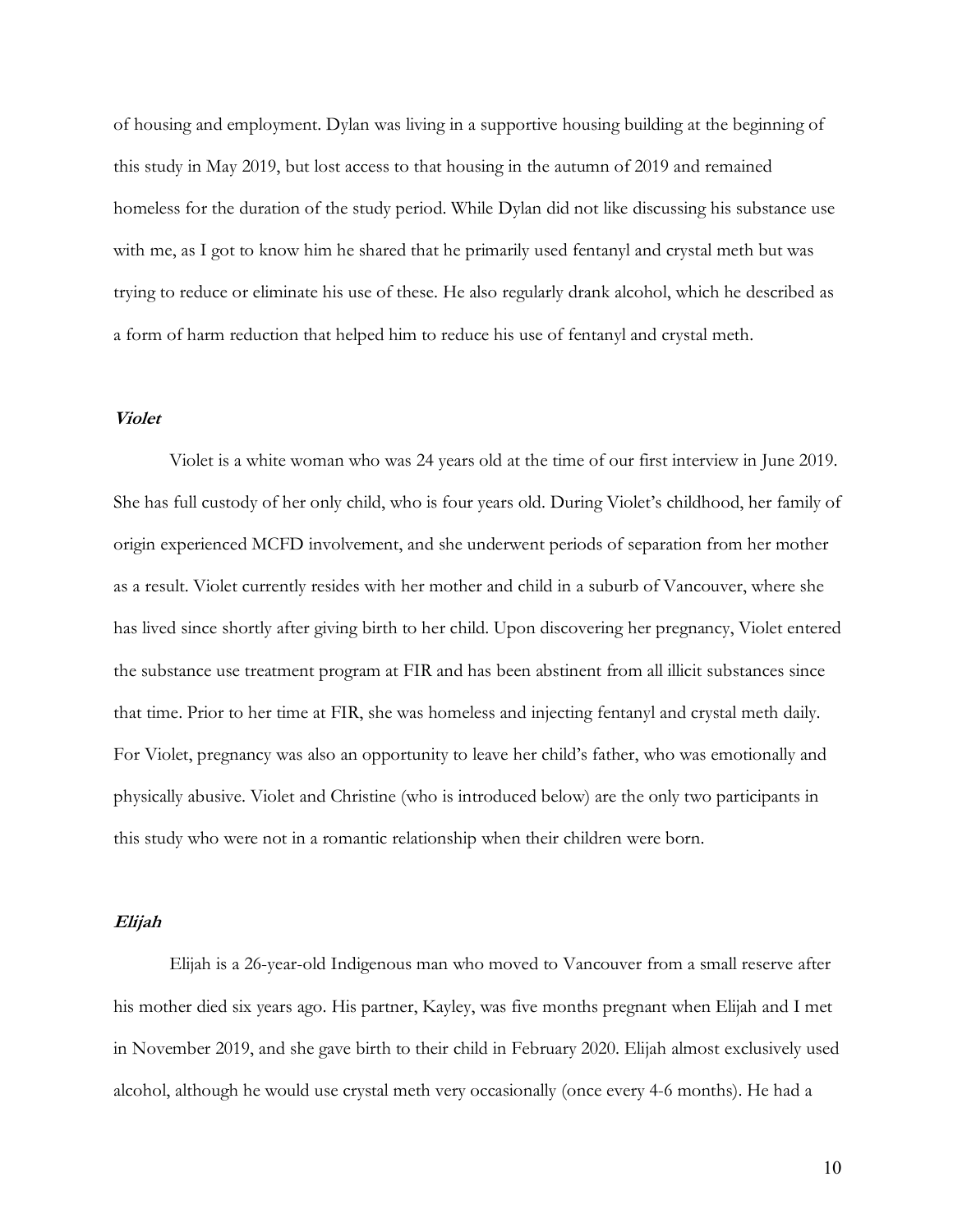room at a privately-owned SRO throughout this study, although he spent most nights with Kayley at her family's home. This cohabitation occurred despite a restraining order prohibiting the two of them from having any contact. Elijah had a long history of criminal justice system involvement. His interactions with law enforcement in Vancouver were characterized by regular instances of physical violence.

#### **Liam**

Liam, a 21-year-old white man, had been living at a long-term, second stage recovery home for approximately three months when we met over the phone in November 2019. He has one fiveyear-old child whom he has not seen in two years. His former partner and the mother of their child, Lisa, maintained custody with the support of both her own and Liam's parents. At the time of his child's birth five years ago, Liam was in a juvenile detention center. After his release, he stayed with Lisa and their child at his parents' home until CPS became involved and issued a no-contact order that prohibited him from seeing Lisa and their child. Lisa ended their relationship at that time, and Liam became homeless. At that time, his use of fentanyl, crystal meth, and crack cocaine intensified. He cycled between homelessness, short-lived stays in privately-owned SROs, and juvenile detention centers until he entered residential substance use treatment in the summer of 2019.

#### **Christine**

Christine is a 27-year-old woman of mixed Indigenous and white ethnicity. Both Christine and her current partner, Jordan, had experiences with CPS in their own childhoods, which they described as extremely negative. Christine was 33 weeks pregnant with her second child when we met in September 2019. Christine had been abstinent from all substance use other than cannabis since her first child was born in 2015. Prior to that, she smoked fentanyl daily in Victoria, BC, with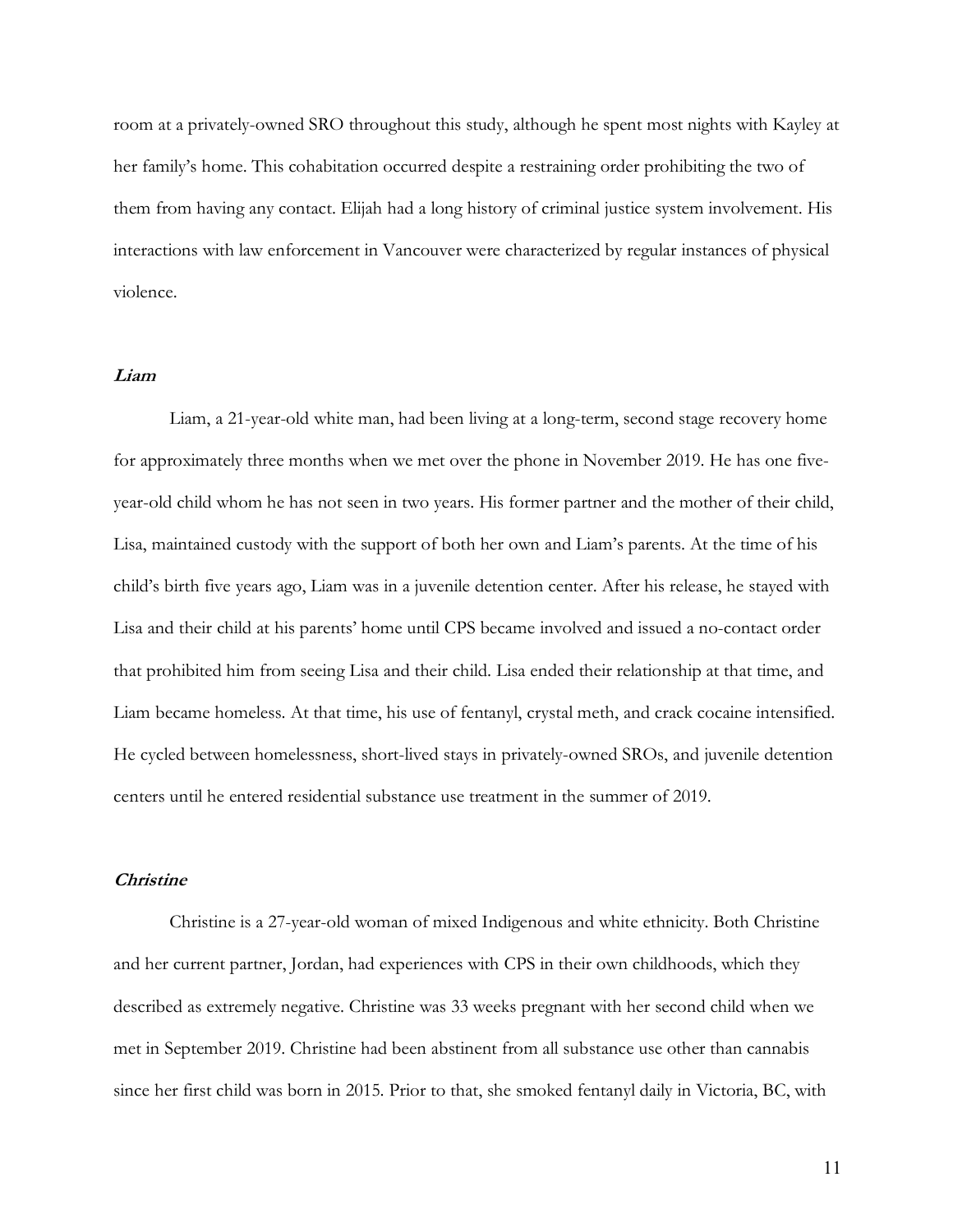her former partner. Like Violet, Christine described her former partner as abusive. After discovering her first pregnancy, Christine was able to leave him and moved from Victoria to a suburb of Vancouver to live with her mother. CPS became involved upon her child's birth and custody was transferred to Christine's mother. Christine stayed with her mother intermittently over the next five years, while she cycled between periods of street-based homelessness, shelter stays, and couch surfing with friends with Jordan. About two weeks before her second baby was born, Christine and Jordan found market housing with roommates in a suburb outside of Vancouver. She maintained custody of this baby, and at the end of this study was attempting to regain custody of her first child.

#### **Farrah and Curtis**

Farrah, a 26-year-old Indigenous woman, was several months pregnant when I interviewed her and her partner, Curtis, a 24-year-old white man in November 2019. They had been together for about two years, during which time they had primarily been sleeping outside. When they learned about the pregnancy, they were living together in a tent in Oppenheimer park, the site of Vancouver's largest tent city at the time. Farrah was connected with Sheway, where she and Curtis received help in accessing temporary modular housing. Both Farrah and Curtis primarily used crystal meth and occasionally fentanyl. Despite expressing interest in participating in follow up interviews when we met in November 2019, neither of them responded to invitations for further participation in this study.

#### **Katie and Mike**

Katie, a 27-year-old woman of mixed Indigenous and white ethnicity, and her partner, Mike, a 29-year-old white man, have been together since they were adolescents. Katie's family of origin experienced CPS involvement, and she was placed in foster care as a child. Katie and Mike have two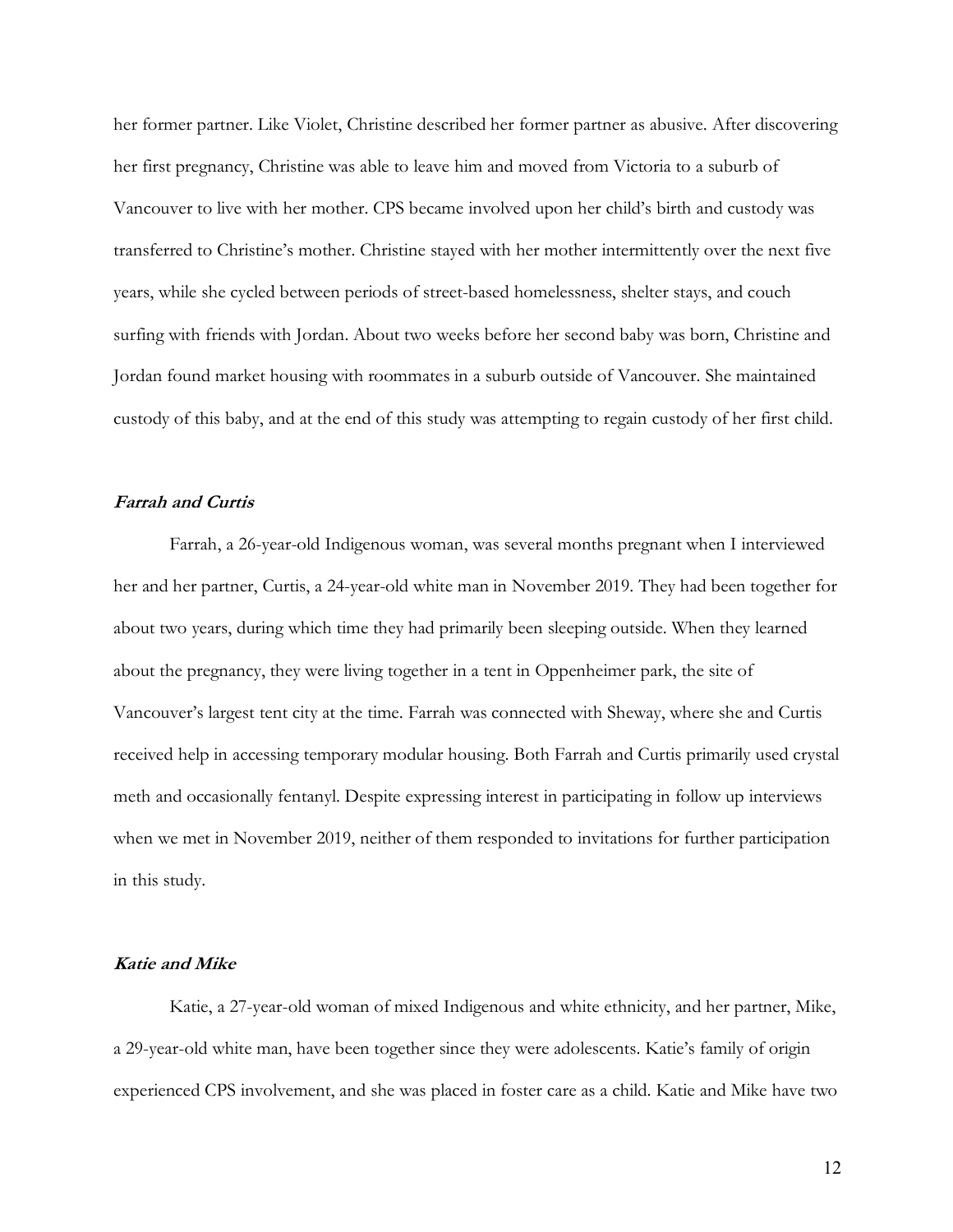children together, both of whom were in MCFD custody at the time that I met them in October 2019. At that time, they were actively trying to regain custody of both. Katie had been abstinent from all substance use since the birth of their second child over one year ago. Mike had been abstinent from all substance use for about nine months. Prior to that, he had experienced a significant relapse when Katie was admitted into FIR during her second pregnancy. Before Katie went to FIR, the couple was cycling between periods of street-based homelessness and couch surfing with friends, and using fentanyl and crystal meth. In January 2020, Katie and Mike's children were transferred from MCFD to VACFSS custody, which they hoped would accelerate the process of reunification.

#### **1.4. Notes on positionality**

As I describe further in Chapter 3, my positionality (i.e., how I am positioned within social and political structures) should be considered when interpreting the results of this thesis. I am a white, settler graduate student. I am not a parent, and on average, I was about 8 years older than the participants in this study. Overall, I perceived that most of the young people I spent time with for this study seemed to become comfortable talking about their experiences with me, and I developed particularly close relationships with five participants. However, in my fieldnotes, I frequently explored how power dynamics shaped by age, race, and class might be affecting the research process and outcomes. For example, I often wondered how my positionality was being "read" by youth participants in the context of fieldwork interactions and interviews, and how this affected what was said and went unsaid about interactions with various systems, services, and professionals.

All participants in my study had numerous past negative experiences with child protection, healthcare, and/or criminal justice systems, and many would refer to "the system" as a single entity. I often wondered how participants understood academic research to fit into this "system," and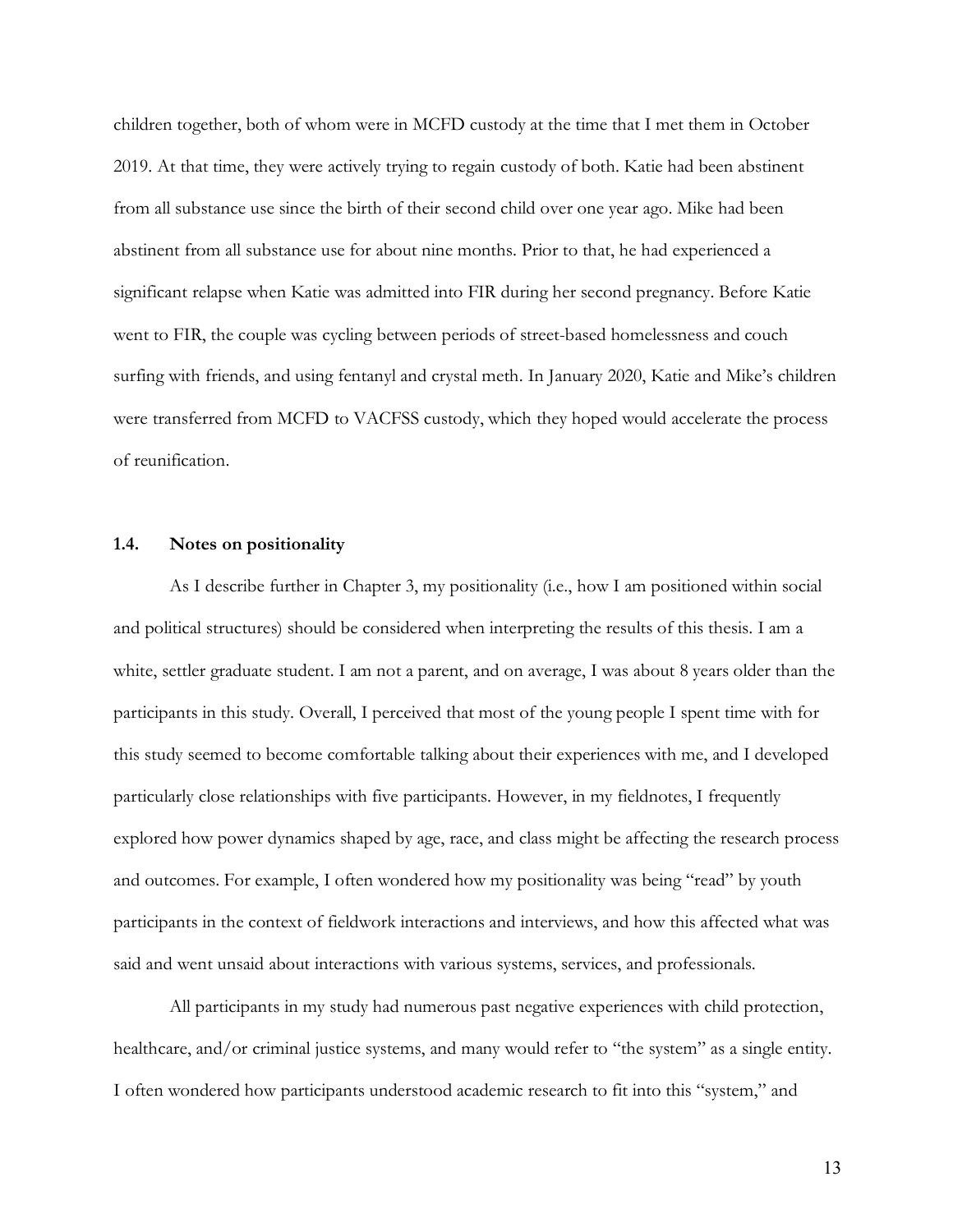whether they perceived me as a professional who may have had some form of power over the circumstances of their lives, including whether or not they maintained or regained custody of their children. Over the course of an interview, and especially as closer relationships were developed with a small number of participants, I tried to clarify that my role was to hold space for young people to tell their stories on their own terms without judgement or consequence. Participants such as Dylan, Christine, Violet, Katie, and Mike initially provided idyllic depictions of their romantic relationships, as well as early parenthood. However, as we got to know each other over multiple interviews and fieldwork outings, they all admitted that the situations in which they found themselves were more complicated. The shifting and nuanced ways in which young people depicted their relationships, lives, and desires for the future as they became more comfortable interacting with me demonstrates the value of longitudinal qualitative and ethnographic research and constructivist approaches to knowledge production, which I define in Chapter 3.

#### **1.5. Outline of the thesis**

This thesis examines how a group of young people navigated pregnancy and parenting in the context of street-entrenchment and substance use in Vancouver. In Chapter 2, I use a narrative review to survey the relevant literature regarding pregnancy, parenting, and substance use among young people experiencing street-entrenchment. Chapter 3 describes the methodologies and theoretical frameworks used to inform the collection and analysis of data for this thesis. This chapter also situates me as an interviewer and academic, and I reflect on how my positionality potentially influenced the data collection and analysis processes. Chapter 4 describes the study findings. In Chapter 5, I discuss the implications of study findings for policy, practice, and future research.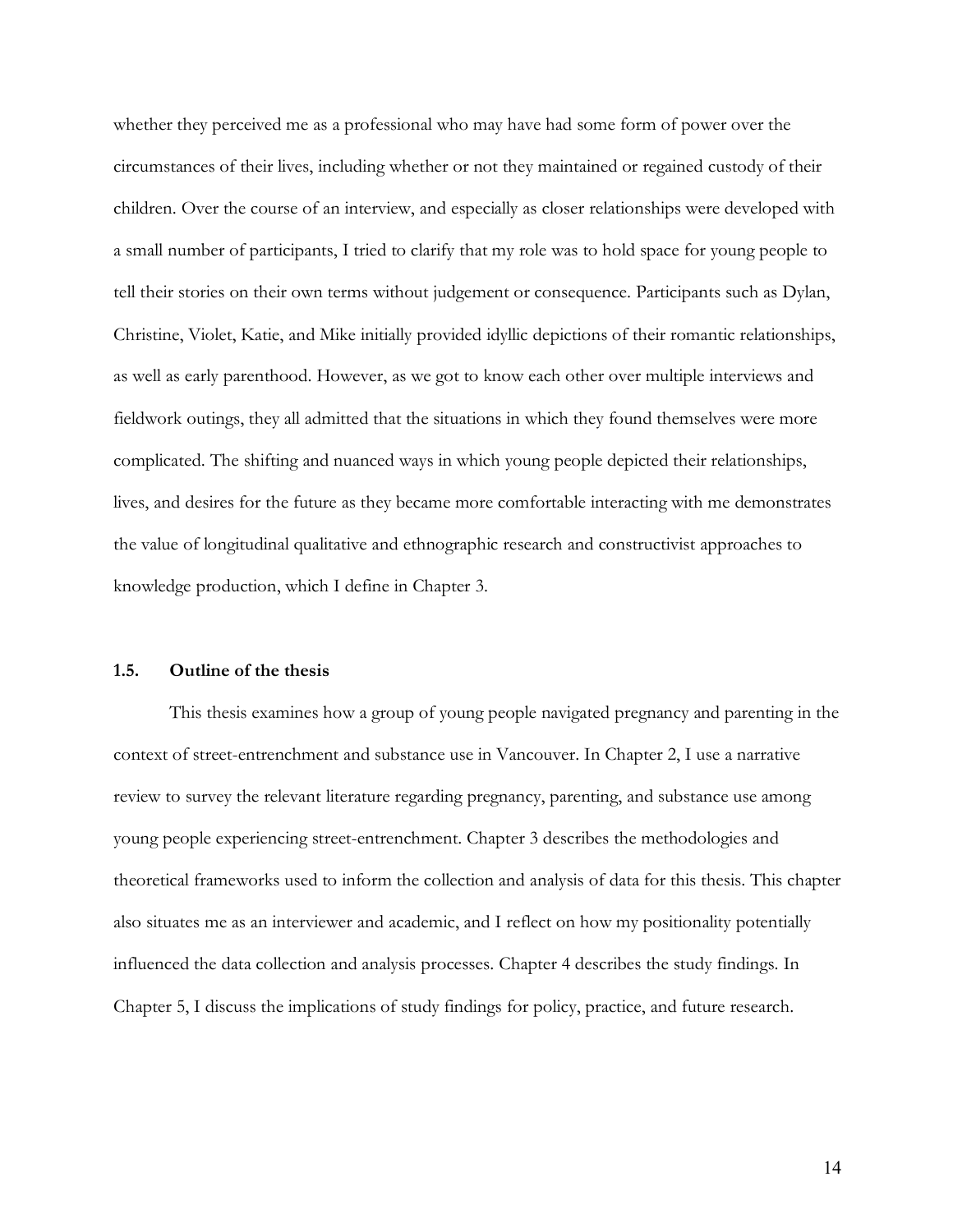### **Chapter 2: Literature Review**

This study draws from diverse bodies of literature in order to query gendered and racialized experiences of romantic love, pregnancy, and early parenting among youth experiencing streetentrenchment and substance use. I used a narrative review to survey connections between relevant literatures described below. A narrative review is particularly useful for obtaining a broad perspective on a topic because, rather than attempting to locate *all* relevant literature, it identifies pivotal papers and expert authors. Narrative reviews are commonly used for qualitative and anthropological research studies that have no predetermined hypotheses. The conceptual and theoretical foci continually emerged and shifted across my study period, as I engaged with young people and their unfolding stories over time. By weaving together insights from divergent literatures, a narrative review reflects this inductive and iterative research method.

In my study, romantic relationships and romantic love played a significant role in shaping young people's decision-making, priorities, and trajectories. I therefore begin the literature review with a description of romantic love in the context of street-entrenchment and substance use, and how it is theorized in the literature. I then move to a description of what is demonstrated in the literature regarding young people's understandings and perspectives of pregnancy in the context of street-entrenchment and substance use. Following this, I examine the highly gendered nature of existing research and services focused on pregnancy and parenting. Finally, I describe the oftenracialized cycles of loss, defeat, and harm that are well-documented among adult parents following the loss of child custody.

# **2.1. Characterizing romantic love and relationships in the context of homelessness and substance use**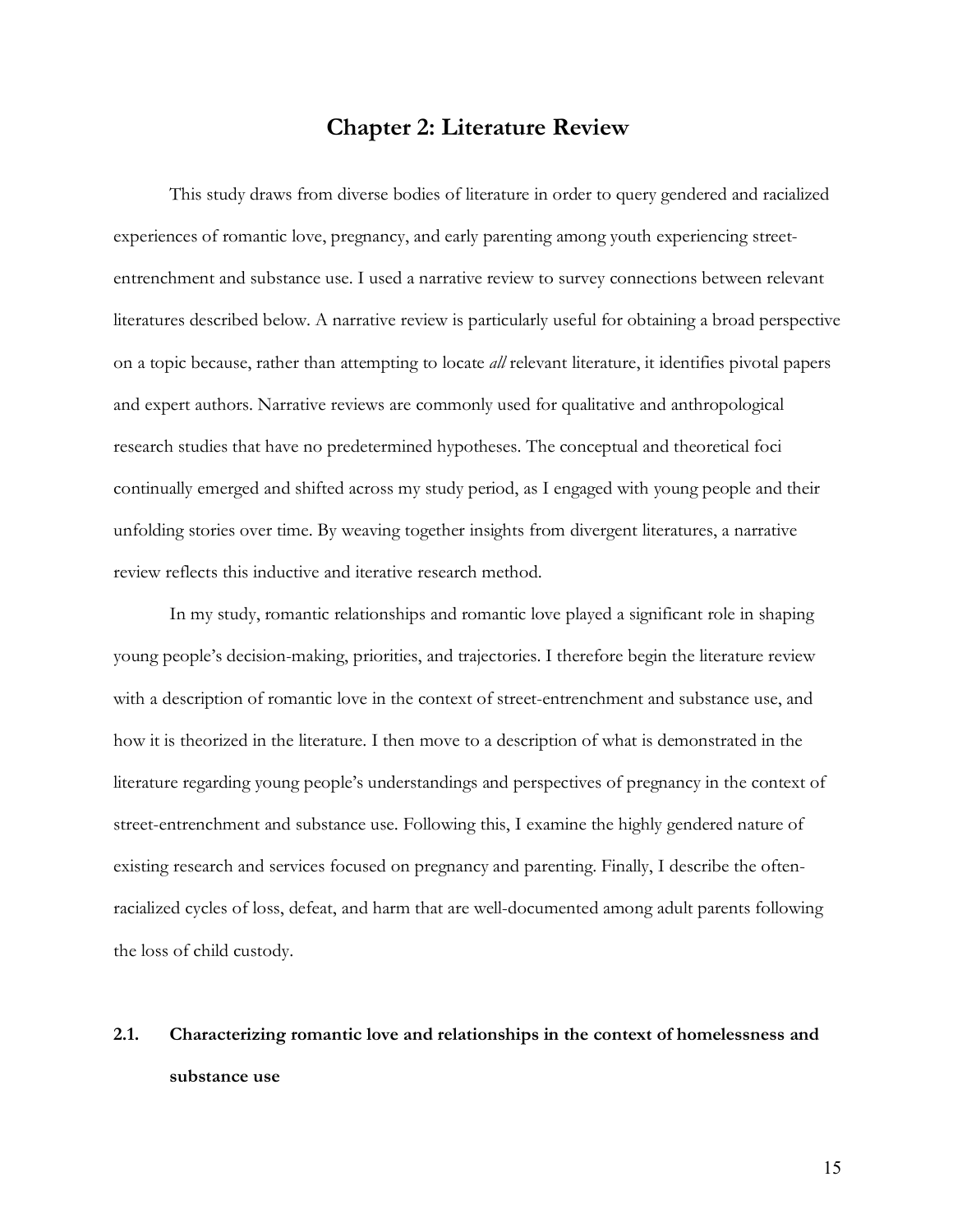Ethnographic work has illustrated the importance of understanding social bonds among adult populations that are unhoused and using substances (Bourgois & Schonberg, 2009; Proudfoot, 2017). In this context, reciprocal sharing of scarce drugs, resources, and emotional support incurs mutual economic and moral debts that "[seep] into the common sense of what becomes desirable in family, friends, and lovers" (Karandinos et al., 2014, p. 10). Bourgois and Schonberg (2009, p. 83) describe how this "economy" of sharing and mutual obligation among homeless heroin users in San Francisco is "not simply a pragmatic, economic, or logistical necessity; it is the basis for sociality and establishes the boundaries of networks that provide companionship and also facilitate material survival." In other words, social bonds shared between people who use substances are a central part of navigating everyday life in contexts of poverty and street-based homelessness.

The social bonds formed by young people experiencing addiction and street-entrenchment are often romantic in nature (Joly & Connolly, 2018). Previous work has explored how being in romantic relationships can make it easier for youth to navigate the everyday emergencies of life on the streets, including unexpected pregnancies, than if they were alone (Begun, 2015; Begun et al., 2019; Smid et al., 2010). These relationships allow young people to pool material resources. More importantly, romantic relationships can "contribute positively to the identity of [young people] by helping them to look at themselves differently and to consider alternatives to life on the street" (Blais et al., 2012). In other words, being involved in a romantic relationship can inspire young people to imagine and plan for dramatically different futures.

While romantic relationships can be a significant source of pleasure, sociality, and material and emotional support for youth in contexts of street-based homelessness, they are also linked to experiences of pain, violence, instability, and uncertainty in daily life. For example, research has shown that young people's romantic relationships sometimes complicate their attempts to procure sufficient amounts of drugs, or avoid law enforcement in the context of street-entrenchment (Joly &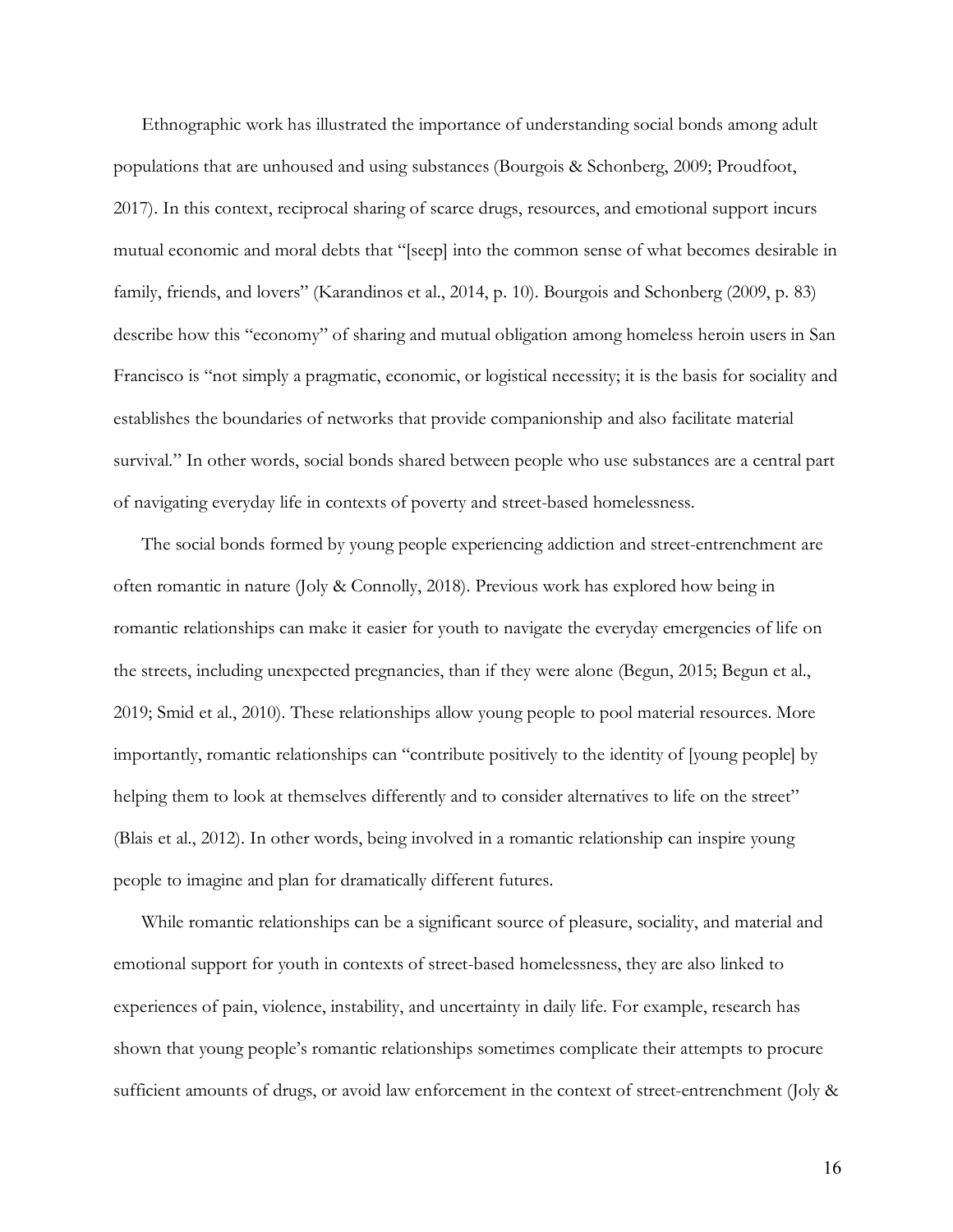Connolly, 2018). Romantic relationships that were framed by young people as positive in one circumstance could be described as harmful in another (Cronley & Evans, 2017; Joly & Connolly, 2018; McCarthy & Casey, 2008).

Context-specific understandings of relationships often contrast with those of professionals working with street-entrenched youth in child protection, healthcare, and criminal justice systems. These professionals tend to focus on the harms associated with youth's romantic relationships and typically frame them as a negative influence on health and social outcomes (Joly & Connolly, 2018; Smid et al., 2010). For instance, healthcare professionals in Smid et al.'s (2010) study believed that relationships formed in the context of substance use and street-entrenchment were inevitably linked to violence and relapse, and therefore generally excluded young men from discussions about their partners' pregnancies.

However, dichotomous perceptions of young people's romantic relationships as either "positive" or "negative" do not fully account for the ways that these relationships powerfully shape experiences and outcomes of pregnancy and early parenting among young people who use drugs. While romantic relationships can be a source of resilience, harm, and survival for young people who use drugs in the context of street-entrenchment, reducing romantic relationships to any of these descriptors is problematic.

Some have suggested that romantic love, and by extension, relationships, are better conceptualized as "moral assemblages" (Zigon, 2013, p. 202) composed of diverse and sometimes contradictory discourses (e.g., media, popular culture), as well as individual embodied dispositions shaped by particular life trajectories (e.g., entrenched poverty, homelessness and addiction). As moral assemblages, romantic love and relationships issue "unavoidable demands" that guide decision making about how to remake oneself and live in particular moments. In this manner, Jarret Zigon (2013) has described how romantic love became central to the rehabilitation trajectories of two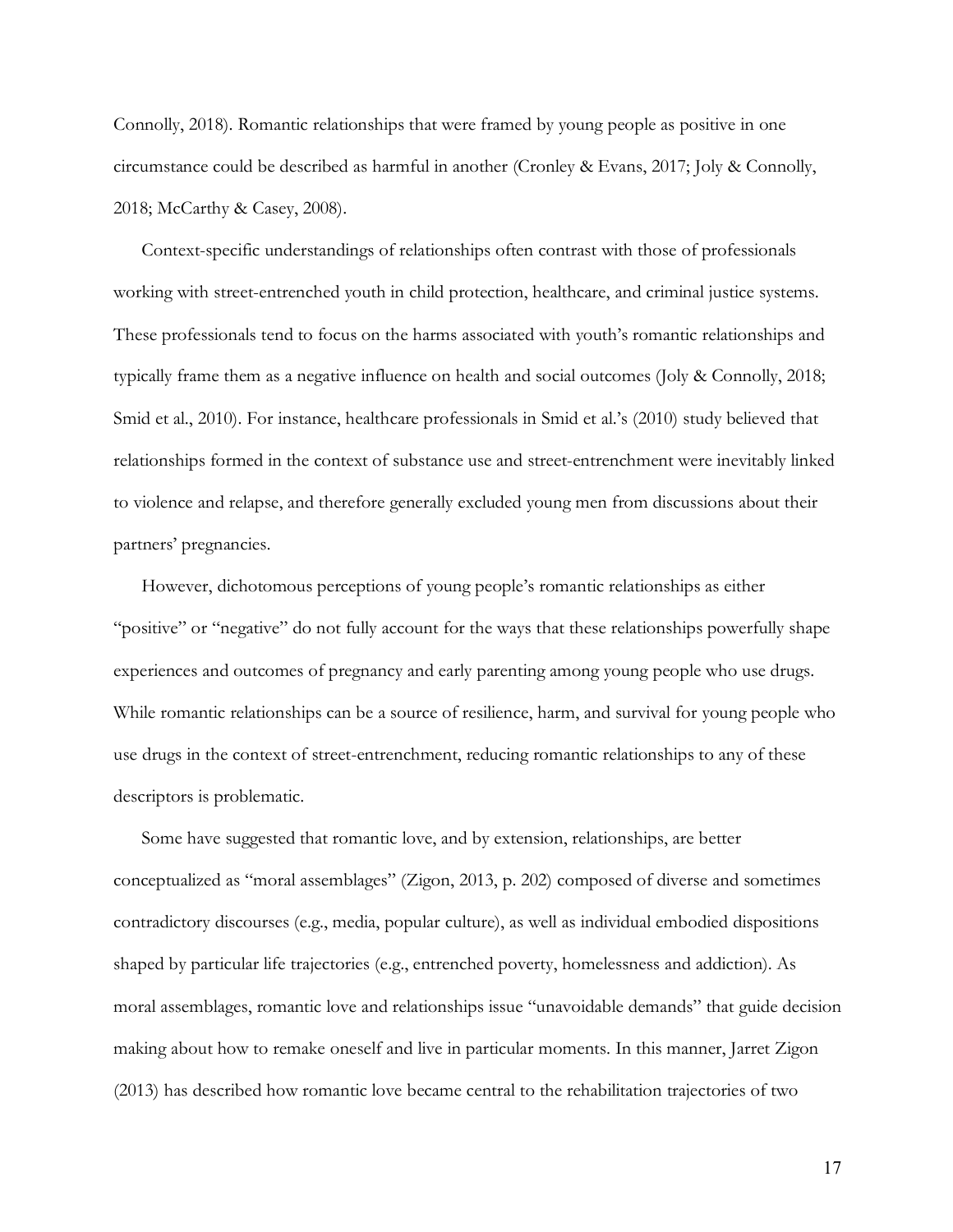people who used heroin in urban Russia. Formed during their struggle to abstain from using heroin while expecting a baby, Zigon (2013, p. 213) argues that the couple "acted on the expectation that love would shatter their very [addicted] way of being in the world—love, after all, was what they hoped would lead them away from heroin." In this context, love became an event through which this couple attempted to reshape their subjectivities and open up new possibilities for their futures.

Zigon describes how the couple's relationship deteriorated over time and they eventually began using heroin again. This is why staff at the rehabilitation center that the couple attended used their story to warn others about the ways that romantic love interferes with the intention to remain abstinent from substance use. According to Zigon, however, evaluating the impacts of the couple's romantic love solely in relation to the imperative to remain abstinent misses the other kinds of opportunities and imaginaries of the future that were opened up by this love and relationship in a context of struggle, despair, and substance use (see also Lenhard, 2017, p. 322). In order to more fully understand how individuals make decisions in complex situations, we must attend to the ways that romantic love and relationships constitute moral assemblages that produce a "set of ethical practices individuals can utilize in moments of dilemma," including the discovery of a pregnancy or the beginning of parenthood in a context of entrenched poverty, homelessness, and substance use (Zigon, 2013, p. 202).

#### **2.2. Pregnancy as turning point?**

As described in the introduction, among young people who use drugs in the context of streetentrenchment, the discovery of a pregnancy is often framed by professionals in child protection and healthcare and systems as a "strategic opportunity" (Smid et al., 2010). Research demonstrates that these young people also often view a new pregnancy as a turning point (Auerswald & Eyre, 2002; Begun et al., 2019; Comfort et al., 2015; Smid et al., 2010). Previous work shows that young people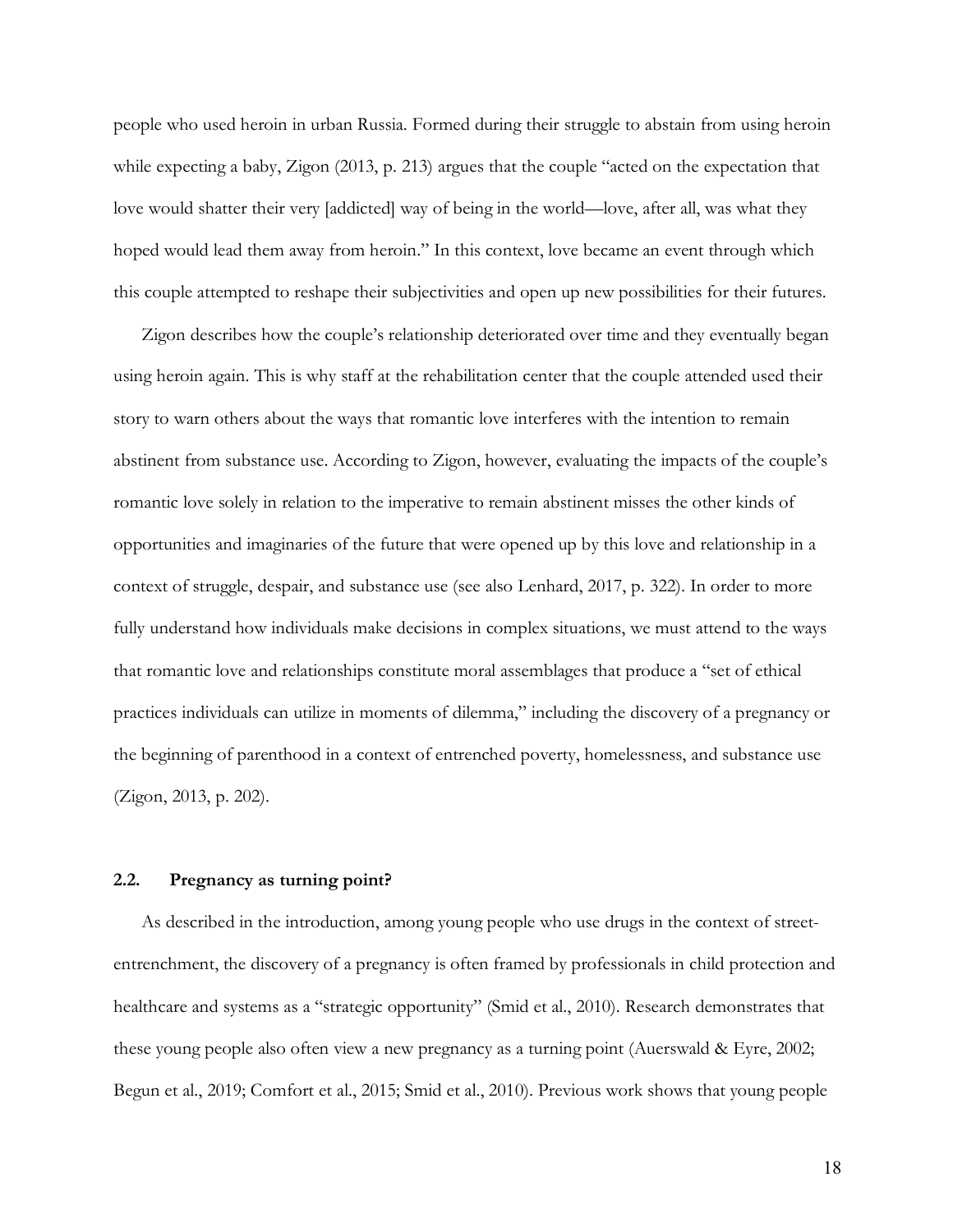navigating pregnancy in the context of homelessness and substance use generally recognize that they need to make drastic changes to their daily lives in order to parent their children (Begun et al., 2019; Smid et al., 2010). However, young people describe a variety of challenges and barriers to achieving these goals, including housing unavailability, ongoing poverty, and a lack of access to the formal employment market (Knight et al., 2017; Krusi et al, 2010). Despite a convergence in how CPS and healthcare professionals and youth frame pregnancy as an important turning point, desired changes and transitions away from street-entrenchment and substance use are often unrealized. Instead, pregnancy and early parenting can instead catalyze numerous harms for vulnerable young parents, including experiences of child apprehension, periods of drug use relapse and binging, street-based homelessness and mental health crisis, and disengagement from services (Begun et al., 2019; Kenny et al., 2015; Kenny, 2018; Knight, 2015; Smid et al., 2010). This disengagement from services is particularly alarming because young people who are experiencing street-entrenchment and using substances are vulnerable to a variety of health and social harms, including fatal and non-fatal overdose – risks that are exacerbated for Indigenous young people because of the racism embedded in child protection and healthcare systems (Kerr et al., 2009; Lyons et al., 2019; Mitra et al., 2015; Turpel-Lafond, 2020; Werb et al., 2008).

Young people's understandings of what their futures should or could look like are shaped by their individual histories with various professionals, services, and systems, including child protection, healthcare, and criminal justice systems. These histories become a part of the moral assemblages described in the previous sections, and are revealed in the ways that young people often talk about their romantic relationships and desires to create a family. For example, previous research demonstrates that young people who were in foster care during their own childhoods often express desires to build loving and stable families as a way to "do better than" or "undo" the harms of their own pasts (Begun et al., 2019; Smid et al., 2010).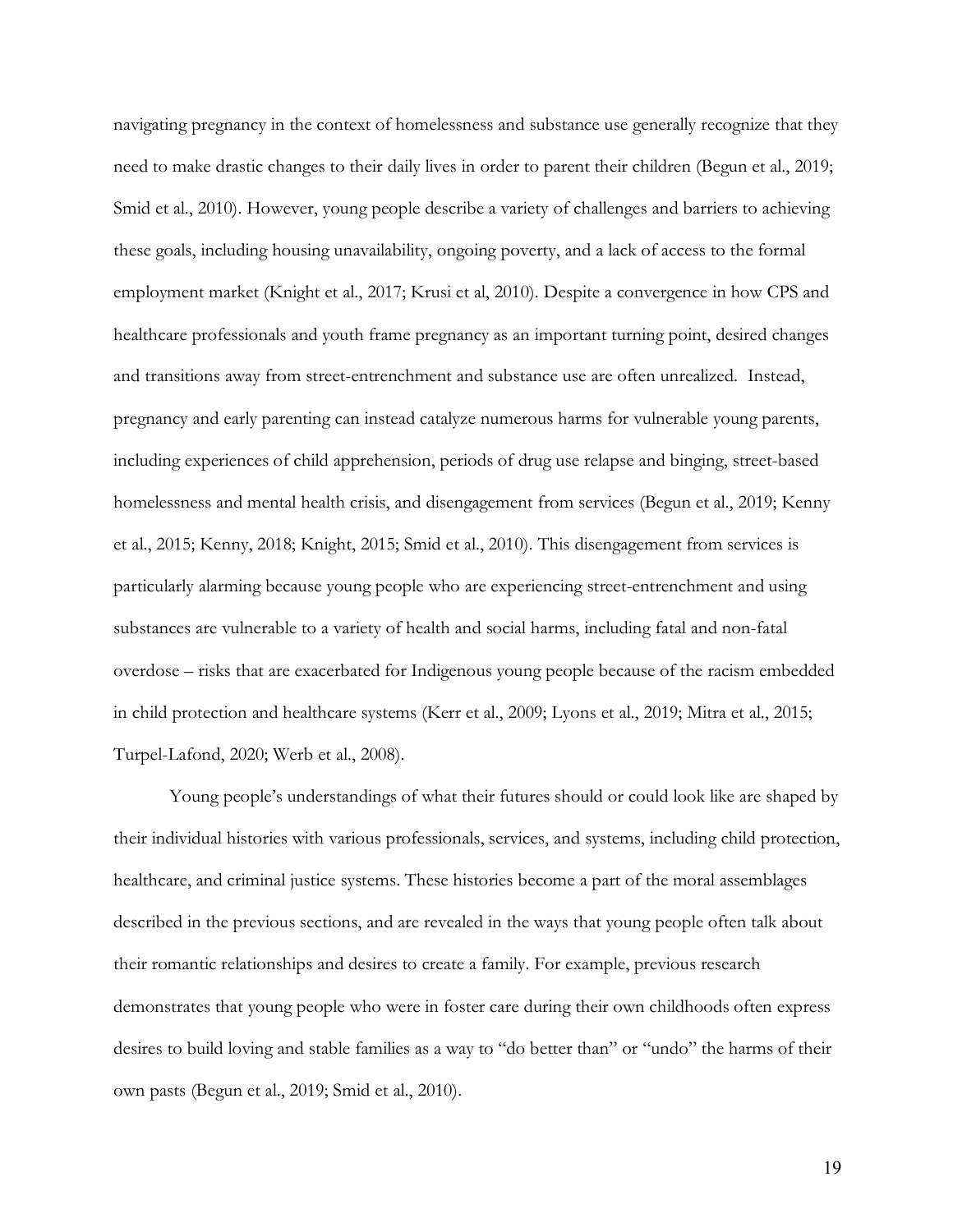Smid et al.'s (2010) ethnography of unhoused young parents documented that the majority of youth hoped that pregnancy would be a catalyst for transforming their lives, and envisioned becoming parents alongside their romantic partners. However, due in part to past experiences with CPS and the foster care system, as well as the substance use treatment and mental health care systems, young parents, and especially young mothers, were profoundly fearful of seeking help. This fear led many participants to avoid accessing services, choosing instead to prioritize their romantic partners in decision-making surrounding pregnancy and parenting. Despite young people's best efforts, newborns remained in their parents' custody only rarely. Smid et al. highlight that the three mothers who maintained custody of their children relied on their own families of origin for support rather than on romantic partners. The authors conclude that the service landscape for unhoused pregnant youth "often results in counterproductive alienation from and hostility to services (and in some cases cycles of even more self-destructive behaviour) because of the frequent emphasis on child custody over and above supporting youth in obtaining the housing, employment, and mental health and drug treatment needed to maintain custody" (Smid et al., 2010, p. 153). This reliance on families of origin for support highlights a disjuncture between youth's visions of pregnancy as a pathway to a more stable life with their romantic partner, and the "structural constraints of poverty, inadequate services, and inability to access resources through other means" (Smid et al., 2010, p. 151).

#### **2.3. Gendered experiences of young fathers**

Smid et al. (2010) also highlight how a service landscape for pregnant mothers can exclude fathers. For example, several young women in their study had the option of securing supportive housing for themselves and their children, but were unwilling to leave their male partners unhoused. This inevitably precipitated the removal of their children by CPS.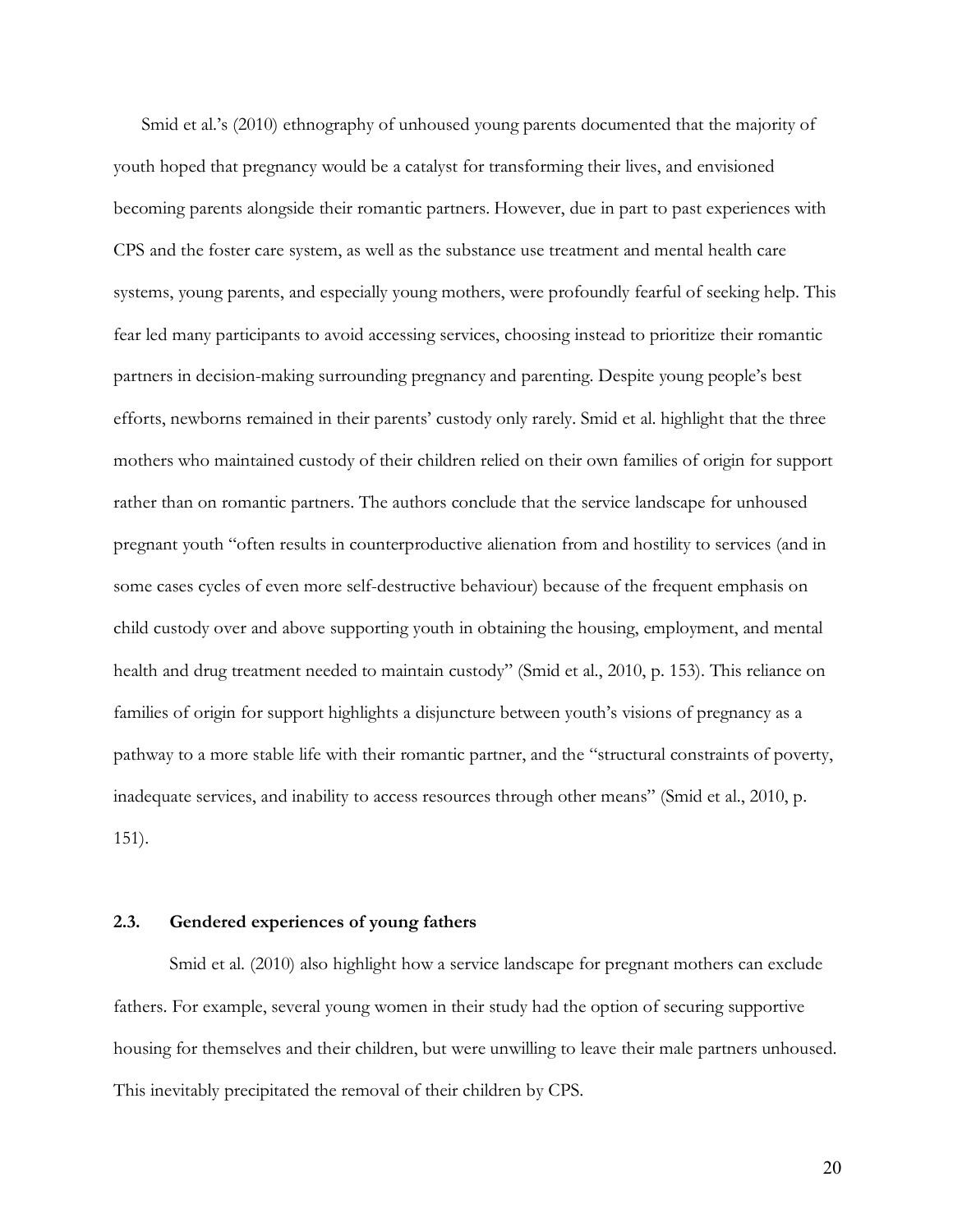In general, services for young pregnant or parenting people are often remarkably gendered, frequently focusing on young mothers and excluding young fathers (Mniszak et al., 2019; Smid et al., 2010). This perpetuates sexist assumptions that women are the natural bearers of responsibilities attached to pregnancy and parenting, and that young fathers are, at best, unnecessary and, at worst, unfit as parents. It also upholds heteronormative ideas of family that exclude trans and queer youth. It should be noted here that much of the previous literature about young parents focuses on cisgender individuals in heterosexual relationships, and the experiences (and even existence) of trans, non-binary, Two-Spirit, and queer youth are largely unaccounted for (Dietz, 2020; Lowik & Knight 2019). It is worth stating here that not all pregnant people are women, and not all pregnant people are in romantic relationships with men. The lack of queer and trans participants in my study and others is a major limitation to understanding the pregnancy and parenting experiences of all genders and sexual orientations in the context of street-entrenchment and substance use.

Although young men generally report positive and optimistic attitudes towards pregnancy and parenting (Begun et al., 2019), there is a dearth of parenting services available to them in North America (Davies, 2016; Devault et al., 2008; Mnisak et al, 2019). Fathers are a mostly unaddressed population in both the service and research landscape. For example, Mniszak et al.'s (2019) ethnographic study of young parents in heterosexual relationships illustrates how negative stereotypes of young fathers as "hard to reach" or "uninvolved" are perpetuated by the lack of services dedicated to this population. In Mniszak et al.'s study, many young fathers either avoided or missed out on basic parenting information (for example, regarding feeding, sleeping, child safety, or enrichment activities), or relied heavily on their co-parents for information. Young men reported various barriers to attending parenting programs, such as inconvenient hours of operation, policies restricting men, and exclusionary cultures (many gender non-specific parenting programs operate de facto as programs for mothers).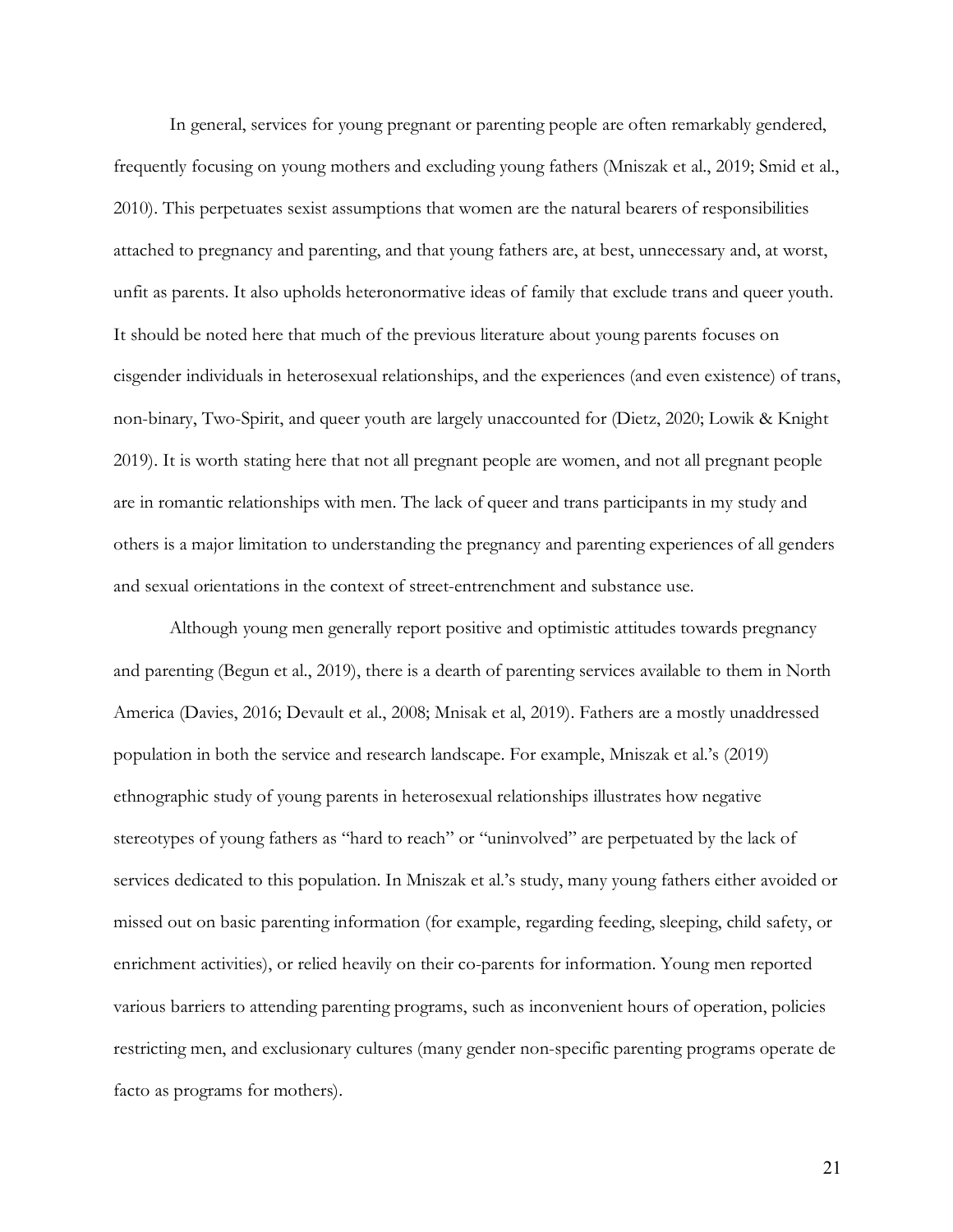Recent research demonstrates that men's exclusion from parenting programs can place strain on co-parenting dynamics and a greater burden of responsibility on young women (Catherine et al., 2019). Moreover, the lack of support for young fathers can become especially detrimental if the coparenting relationship deteriorates, as they become further isolated from parenting (Mniszak et al., 2019). In turn, young mothers are faced with additional challenges related to single parenting, which can impact children's long-term development (Catherine et al., 2019). All of these challenges are exacerbated among young people who are navigating pregnancy and parenting in the context of street-entrenchment and substance use (Begun, 2015; Kershaw et al., 2014).

When pregnancy occurs in the context of street entrenchment, healthcare and CPS interventions frequently necessitate the separation of couples for a period of time—typically so that one or both young people can enter residential substance use treatment without the "distraction" of their romantic partner (Smid et al., 2010). Unfortunately, rather than supporting youth in achieving their goals, forced separations can often set off destructive cycles of loss, defeat, and harm for young parents of all genders.

#### **2.4. Cycles of loss, defeat and harm**

Negative and traumatizing experiences during pregnancy and early parenting can create numerous harms, both across young people's own lives, and across generations. The negative impacts of adversities experienced during pregnancy on fetal and early childhood development are well understood. It is recognized that promoting healthy development as early in the life course as possible is more effective than later remediation of health and social problems (Hertzman & Boyce, 2010; Marmot et al., 2010).

Yet, a recent cohort study of young, first-time pregnant women demonstrates that, despite Canada's high-income status and longstanding commitment to equity in healthcare and social service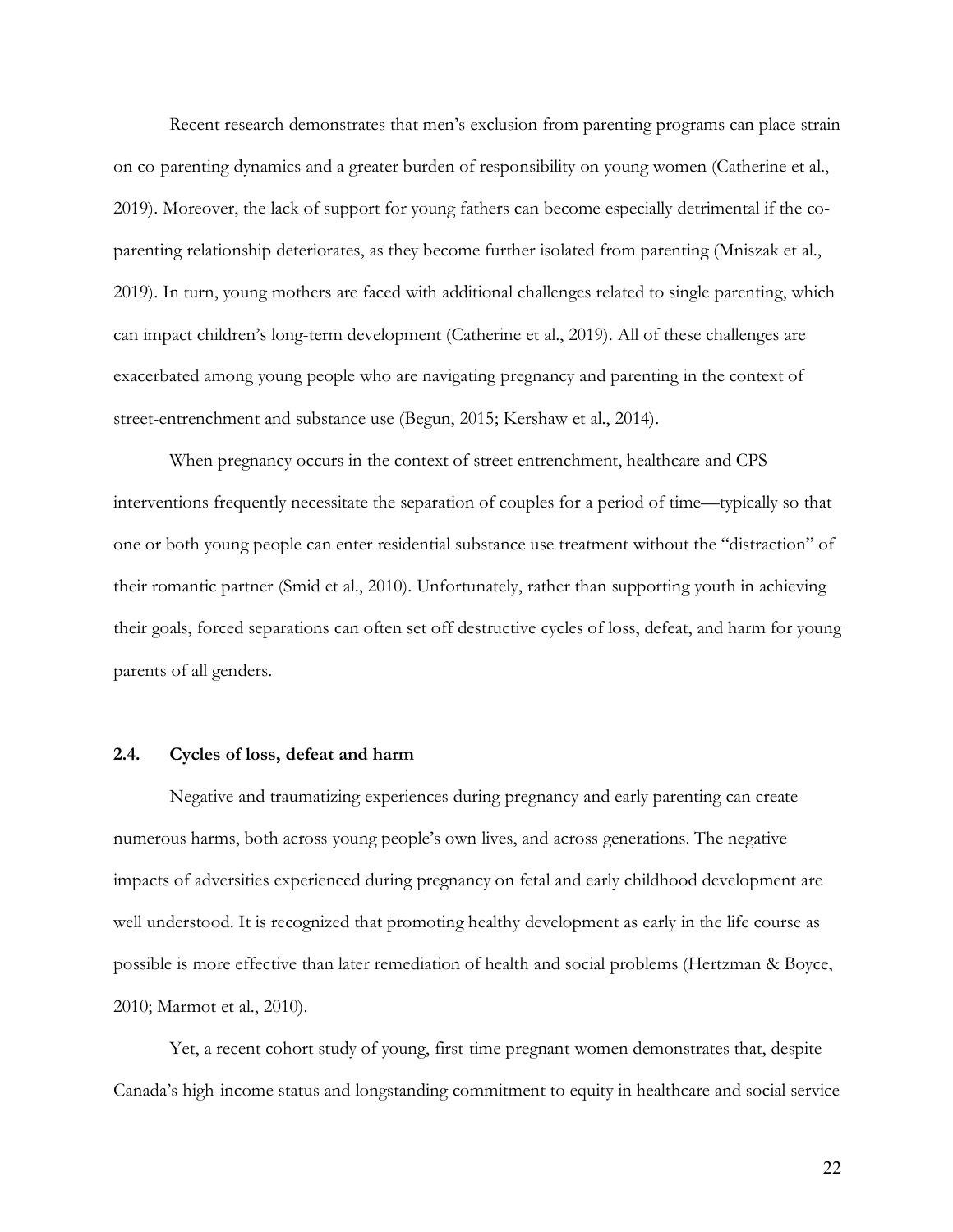access, disturbingly high levels of disadvantage exist for many young mothers in British Columbia and Canada that, in turn, impact their children's development (Catherine et al., 2019). All of the young women who participated in this cohort study had experienced some level of "socioeconomic disadvantage," defined as having low income, attaining less than high school education, and/or being a single parent. Furthermore, most participants had experienced a combination of housing instability, mental and physical health issues (including substance use before and during pregnancy), intimate partner violence, and childhood maltreatment. What is striking is that the findings from the cohort study reveal that these factors, many of which significantly pre-dated pregnancies, were linked to additional health and social adversities during pregnancies and early parenthood among young women. Disturbingly, less than a third of study participants had received income assistance entitlements. Concentrated disadvantage (defined as experiencing two or more indicators of socioeconomic disadvantage listed above) for mothers places children at risk for a range of long term developmental, health, and social problems. Catherine et al. (2019, p. 8) conclude that "reaching these populations and addressing avoidable adversities during early pregnancy—thereby also increasing children's life chances—is a societal imperative." The findings from this recent cohort study powerfully demonstrate that public policy remedies must extend beyond healthcare interventions to address housing and income inequalities.

Research demonstrates that families and parents who have low-incomes, and in particular those who are racialized, are more likely to experience child custody loss, and less likely to experience reunification (Trocme et al., 2004). Devastating experiences of child custody loss have been shown to intersect with drug-related harms, including overdose (Thumath et al., 2020). A recent cohort study (Thumath et al., 2020) found that the loss of child custody was associated with significantly increased odds of unintentional, non-fatal overdose among mothers in BC. In particular, Indigenous mothers who had experienced loss of child custody had over twice the odds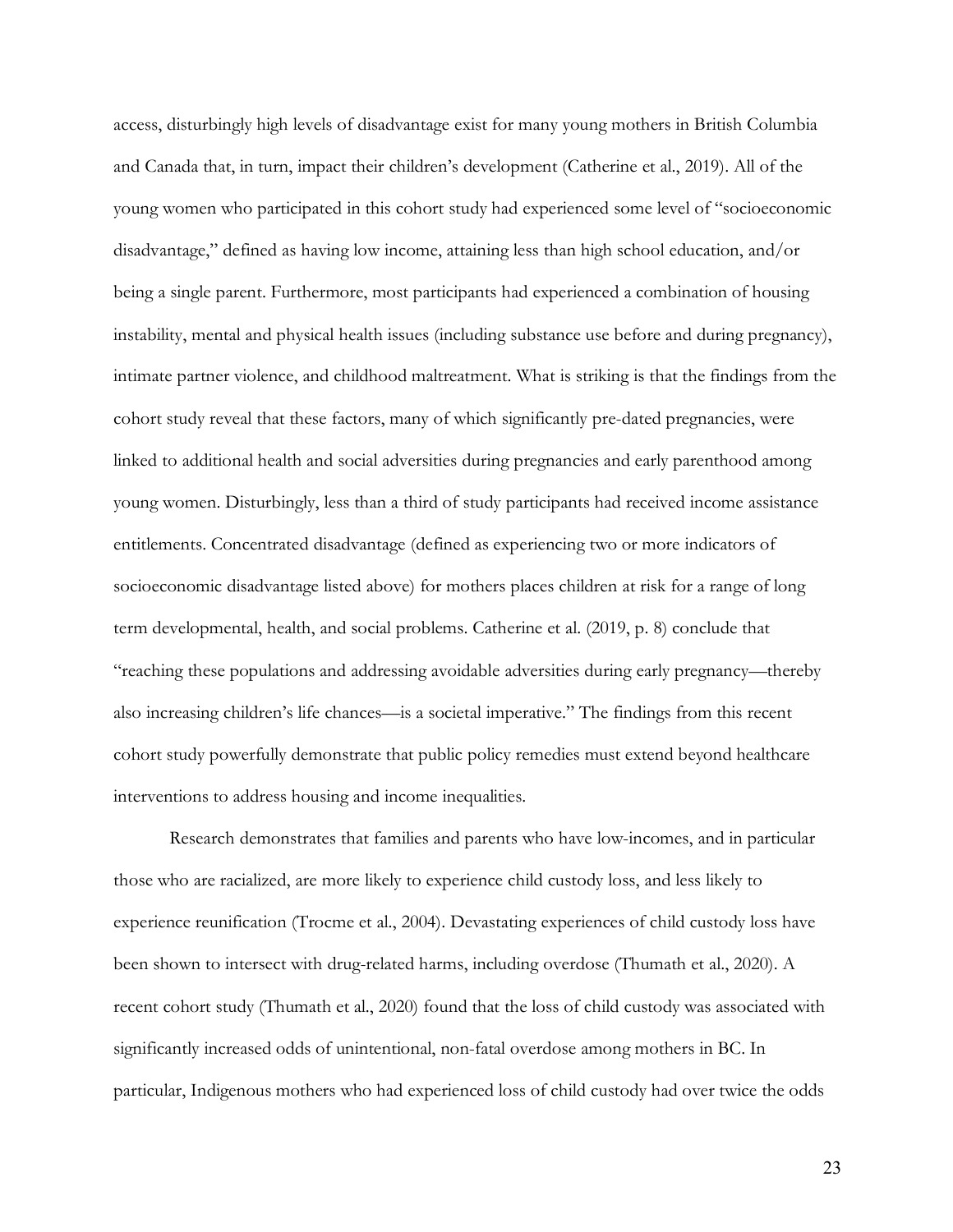of unintentional overdose than non-Indigenous women who had not lost custody, after adjusting for education, food insecurity, and sex work (Thumath et al., 2020). As I will address further in the next section, this finding is especially disturbing given the long history of state-sanctioned removals of Indigenous children from their families, including the current disproportionate rates of CPS investigations and child custody loss for Indigenous families. A recent systematic review revealed that losing custody of a child can have similar psychological effects on parents to the death of child, characterized by prolonged periods of grief and feelings of inadequacy and guilt (Marsh & Leamon, 2019). The lack of support offered to parents following child apprehension can intensify psychological distress, contributing to parents' substance use (Marsh & Leamon, 2019; Thumath et al., 2020).

Kenny (2018) has further illustrated how the loss of child custody can have a number of disastrous impacts on health and well-being on mothers in addition to heightened risk of overdose. Kenny (2018) identifies three interconnected trajectories associated with child custody loss among female sex workers in Vancouver: a proliferation of stress, including suicidality and grief; increased poverty (a finding that was more pronounced among Indigenous participants); and increased social displacement through the loss of other close relationships and/or disengagement with services. The women in Kenny's study recognized child apprehension as a critical turning point that had negative health, social and economic consequences. Following an apprehension, mental distress and substance use intensified, and engagement with health and social services and economic opportunities declined, leading to increased poverty and isolation. The majority of women described feelings of futility and emptiness. Many women described the loss of other close social relationships (such as romantic partners, family members, or service providers) following the loss of custody, which further impacted their abilities to manage accelerating substance use and mental health crises.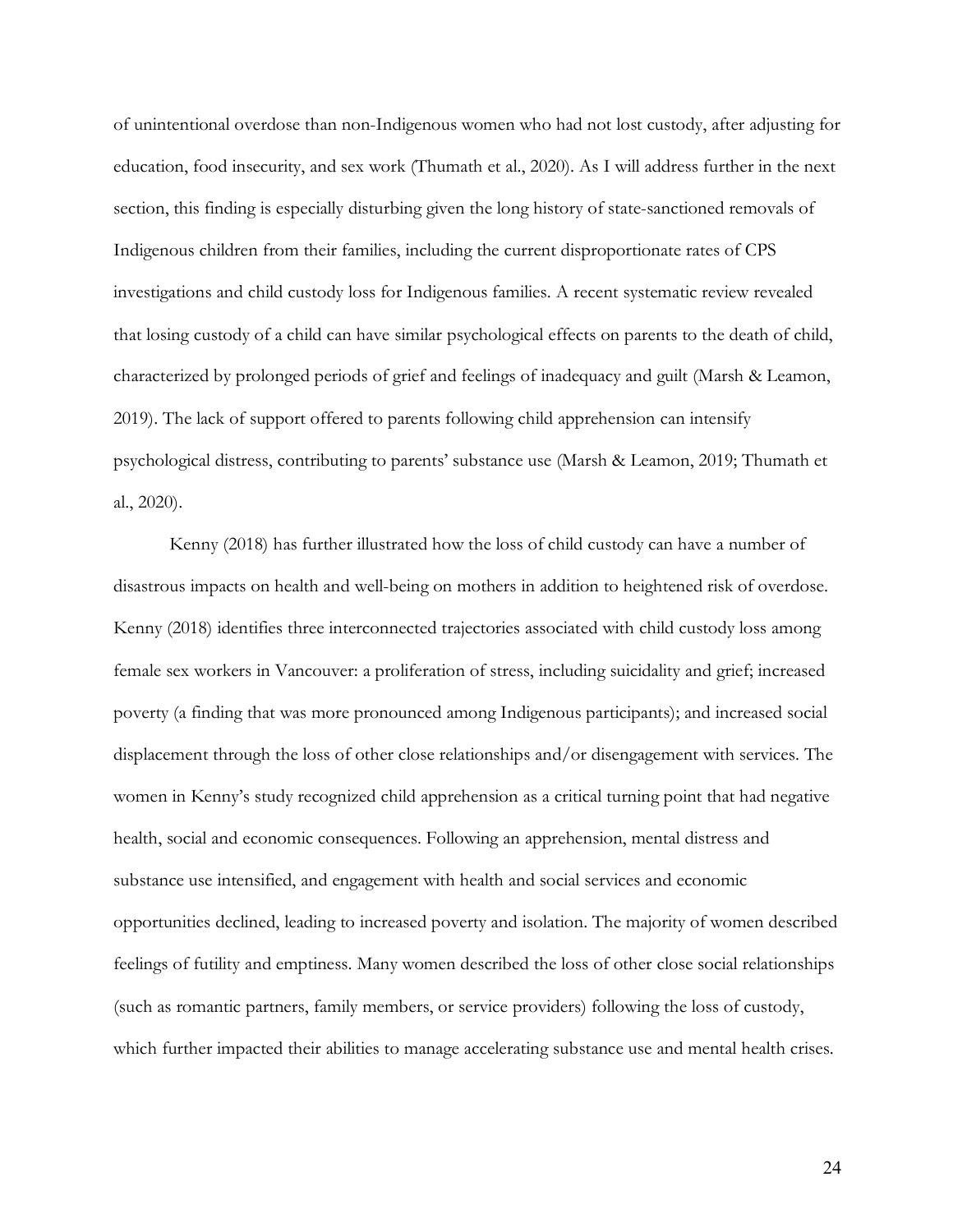Importantly, Kenny emphasizes that none of the women in her study felt adequately supported, in either the short- or long-term, in the aftermath of losing custody of their children.

#### **2.5. Racialized cycles of loss**

The role of the colonial past and present must be central to discussions of the harms of contemporary CPS systems, as well as those generated by addiction, socioeconomic marginalization, and barriers to healthcare access. For many Indigenous peoples, addiction is intimately, intergenerationally linked with dispossession, displacement and forced poverty. As Garcia (2010, 2014) argues, experiences of addiction and care in the present are informed by historical and ongoing colonial policies and practices that have resulted in the loss of land, culture, and familial ties for Indigenous Peoples.

There are significant continuities between the historic, state-sanctioned removal of Indigenous children from their families and their placement in residential schools, the Sixties and Millenium Scoops, and current CPS and government care systems in Canada (Barker et al., 2019; Blackstock, 2015; Sinclair, 2007). The official closure of the residential schools by the federal government almost thirty years ago has given way to the ongoing removal of Indigenous children from their homes by provincial child welfare ministries, ushering in what Pearce et al. (2019, 53) call "a new era of Indigenous child apprehension" in Canada. In fact, CPS in Canada is commonly described by activists and researchers as "the new residential school system" because of striking similarities in the ways that children are being removed from their communities of origin by agents of the state, and "their connections to their families, nations, lands, and cultures… being irreversibly destroyed" (Muree Martin & Walia, 2019, p. 112). A recent media report by the Canadian Broadcasting Corporation emphasizes that Indigenous children are largely being apprehended due to poverty (Sterritt, 2017).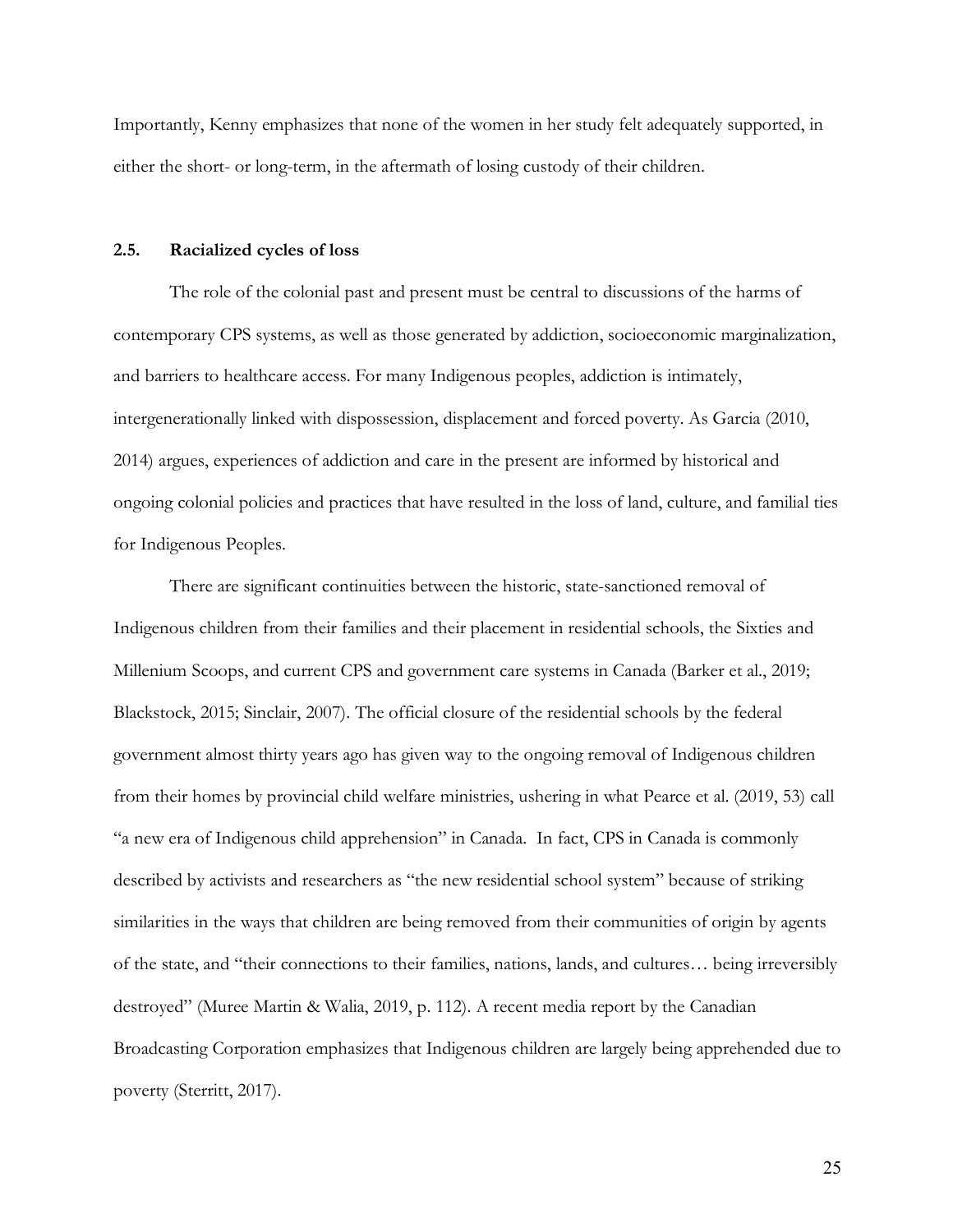A report from the Vancouver Downtown Eastside Women's Center detailing the experiences of Indigenous women underscores the racialized impacts of high rates of custody loss on children and parents' physical and mental health (Muree Martin & Walia, 2019). For example, many mothers reported increased substance use following child apprehension. The rate of suicide attempts is 2.82 times higher and the rate of death by suicide is more than four times higher for women who have experienced child custody loss in Canada (Wall-Wieler, 2018). Among the women in Kenny's (2018) study, self-rated health was poorest for women who had experienced two generations of CPS system involvement (in their own childhoods, and then again with their own children), the majority of whom were Indigenous.

Once placed in government care, children and youth face increased risk for a multitude of physical and mental health harms. In 2016, 120 children and youth died while in or receiving services from CPS in BC, and the provincial Representative for Children and Youth office receives 200 critical injury and death reports for children and youth every month (Sherlock & Culbert, 2017). The cycles of loss, defeat and harm that are created by child apprehension are perpetuated across generations as youth in government care "age out," once at the age of majority (19 years old), and then again at 24 (Muree Martin & Walia, 2019). Each time, youth's access to supports are restricted or eliminated, and many are faced with unstable housing or homelessness, economic precarity, and worsening mental health and substance use issues. Approximately 60 percent of youth experiencing homelessness in Canada were previously in government care (Muree Martin & Walia, 2019).

Even as child protection, healthcare, and substance use treatment systems and services are working towards becoming more culturally safe (First Nations Health Authority, 2017), Indigenous peoples continue to encounter explicit racism and discrimination in these systems and services, leading many to disengage with health and social services entirely (Turpel-Lafond, 2020). A recent report investigating the healthcare system in BC reveals that 84 percent of Indigenous peoples have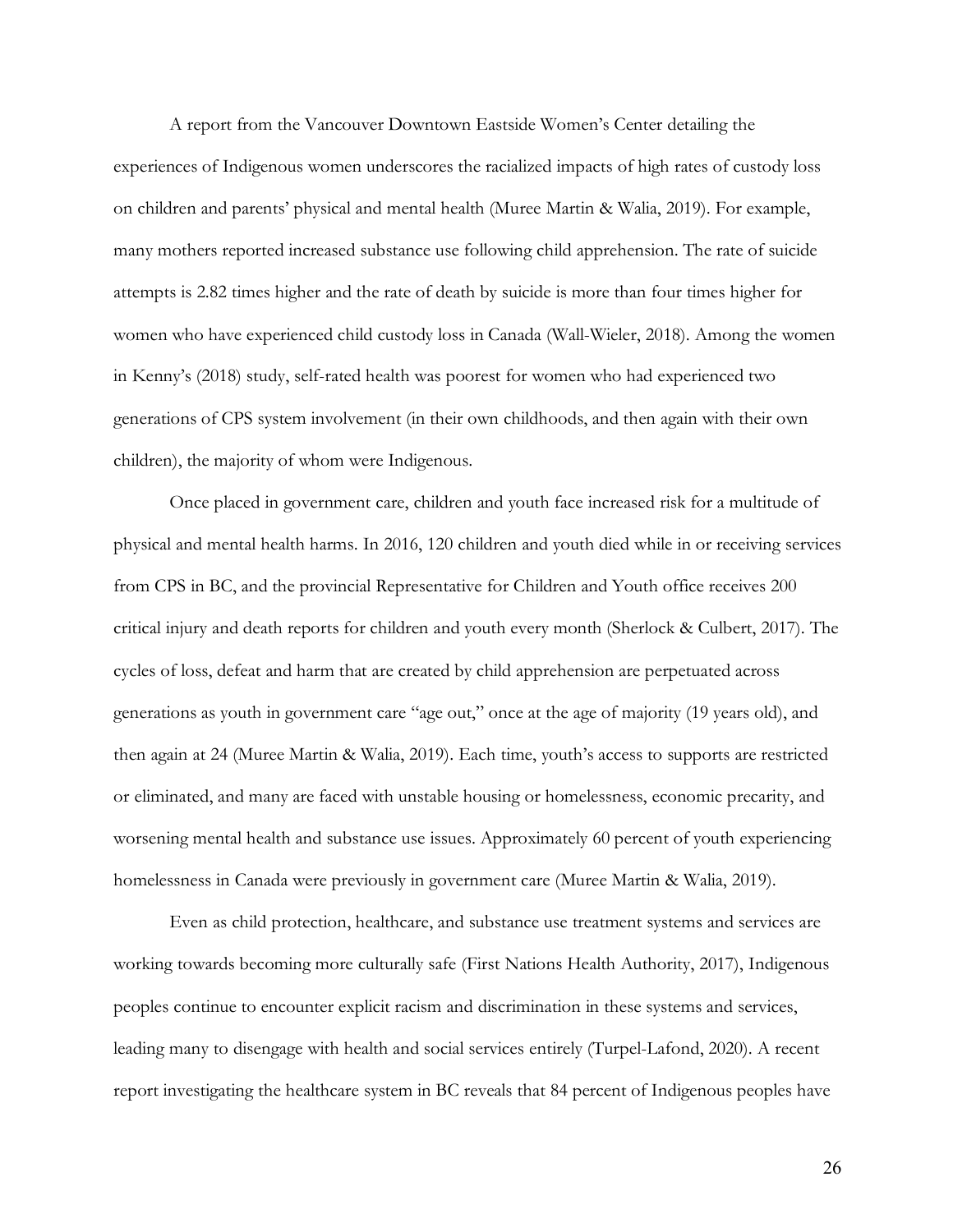experienced racism and discrimination that then discouraged them from seeking necessary care (Turpel-Lafond, 2020). Systemic racism perpetuates cycles of inequity, particularly among those experiencing socioeconomic marginalization and the stigma of concurrent mental health and substance use issues. Among Indigenous young people who are navigating pregnancy and early parenting in the context of street-entrenchment and substance use, avoiding racist services and systems can have devastating impacts on the health and social outcomes of both parents and children, including the cycles of loss, defeat and harm described above (Kenny, 2018; Muree Martin & Walia, 2019; Thumath et al., 2020).

In sum, addressing the negative health and social impacts of CPS and healthcare interventions on young Indigenous parents is inseparable from larger, continued project of addressing the ongoing impacts of colonial violence. For Indigenous young people, the challenges of navigating pregnancy and early parenting in the context of street-entrenchment and substance use are complicated by intergenerational trauma and ongoing impacts of settler colonialism and systemic racism.

## **2.6. Summary of literature and situating this thesis**

Previous ethnographic research has demonstrated that young people navigating pregnancy in the context of street-entrenchment often prioritize their partners in decision-making. My study builds on this to explore how, when framed as "moral assemblages," romantic relationships can issue demands for particular kinds of action – for example, the demand to "stay together no matter what," even as this means avoiding residential substance use treatment or violating restraining orders. Viewed through this lens, we are able to better understand moments when young people's decision-making clashes with the mandates of child protection, healthcare, and criminal justice systems, even when there are shared goals.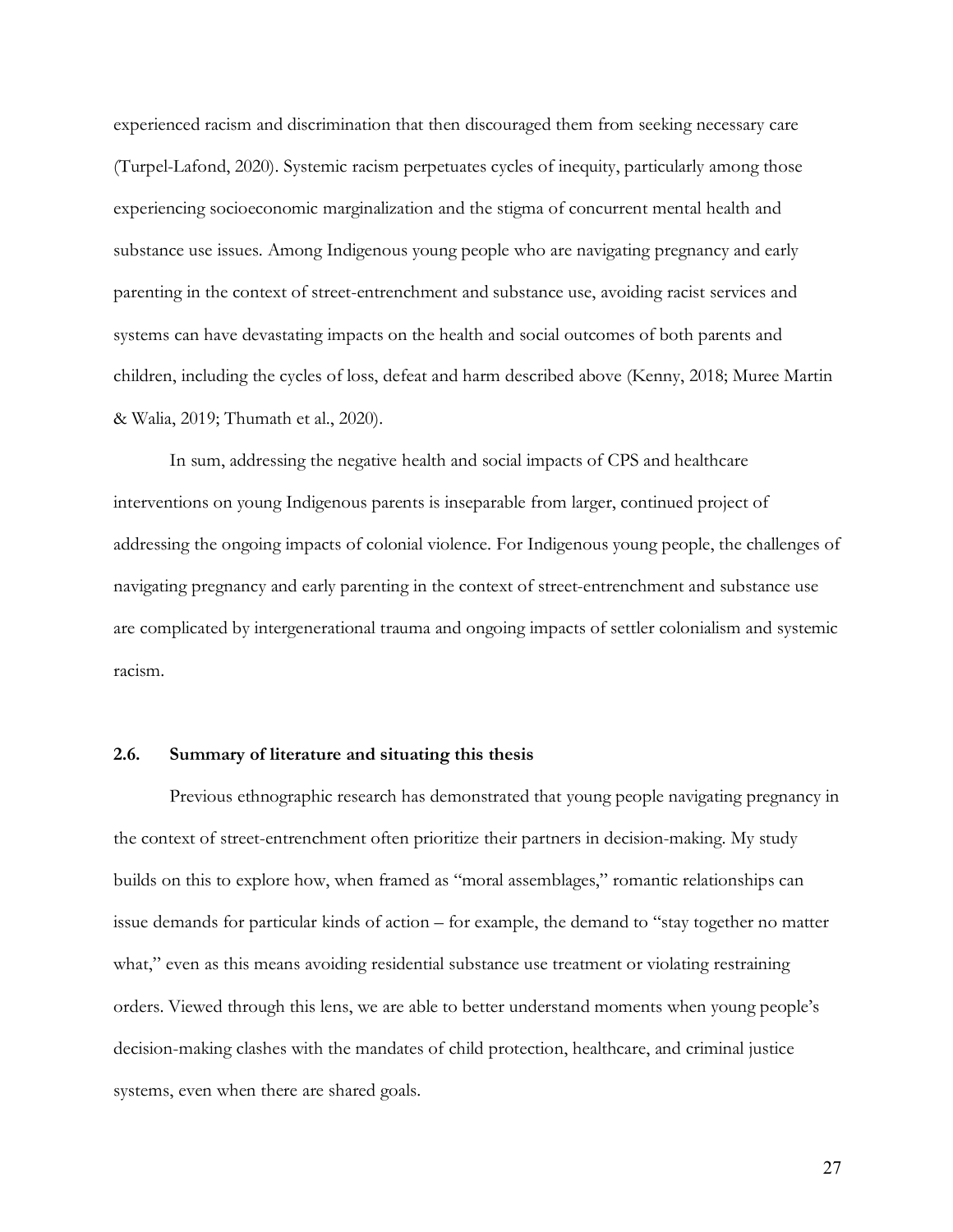Although young people of all genders generally report optimistic attitudes towards parenting, there is a significant lack of research and services dedicated to parents who are not mothers, and especially those navigating pregnancy and parenting in the context of street-entrenchment and substance use. My study contributes to the growing body of literature documenting the impacts of child apprehension and involuntary separation from romantic partners on young fathers. Unfortunately, however, my study does not contribute to filling knowledge gaps regarding the experiences of trans, Two-Spirt, non-binary, and queer youth experiencing pregnancy and parenting.

Consistent with previous qualitative research, the young people I worked with viewed pregnancy as an opportunity to connect with services and supports, secure housing, and reduce substance use, as well as to shift their self-images and stabilize often tumultuous romantic relationships. However, also consistent with previous research, the majority of pregnancies did not result in these outcomes, and in fact often initiated cycles of loss, defeat, and harm that could be shaped by systemic racism in child protection, healthcare, and criminal justice systems. The lack of support for vulnerable parents following child apprehension is well documented (Kenny et al., 2015; Kenny, 2018; Smid et al., 2010; Thumath et al., 2020), and is an experience that resonated deeply with participants in my study. For many of them, and for Indigenous participants in particular, the cycles of loss, defeat, and harm that they experienced following child apprehension were all too familiar, and left many with a sense of being both utterly unsupported by and "trapped" within systems designed to help them.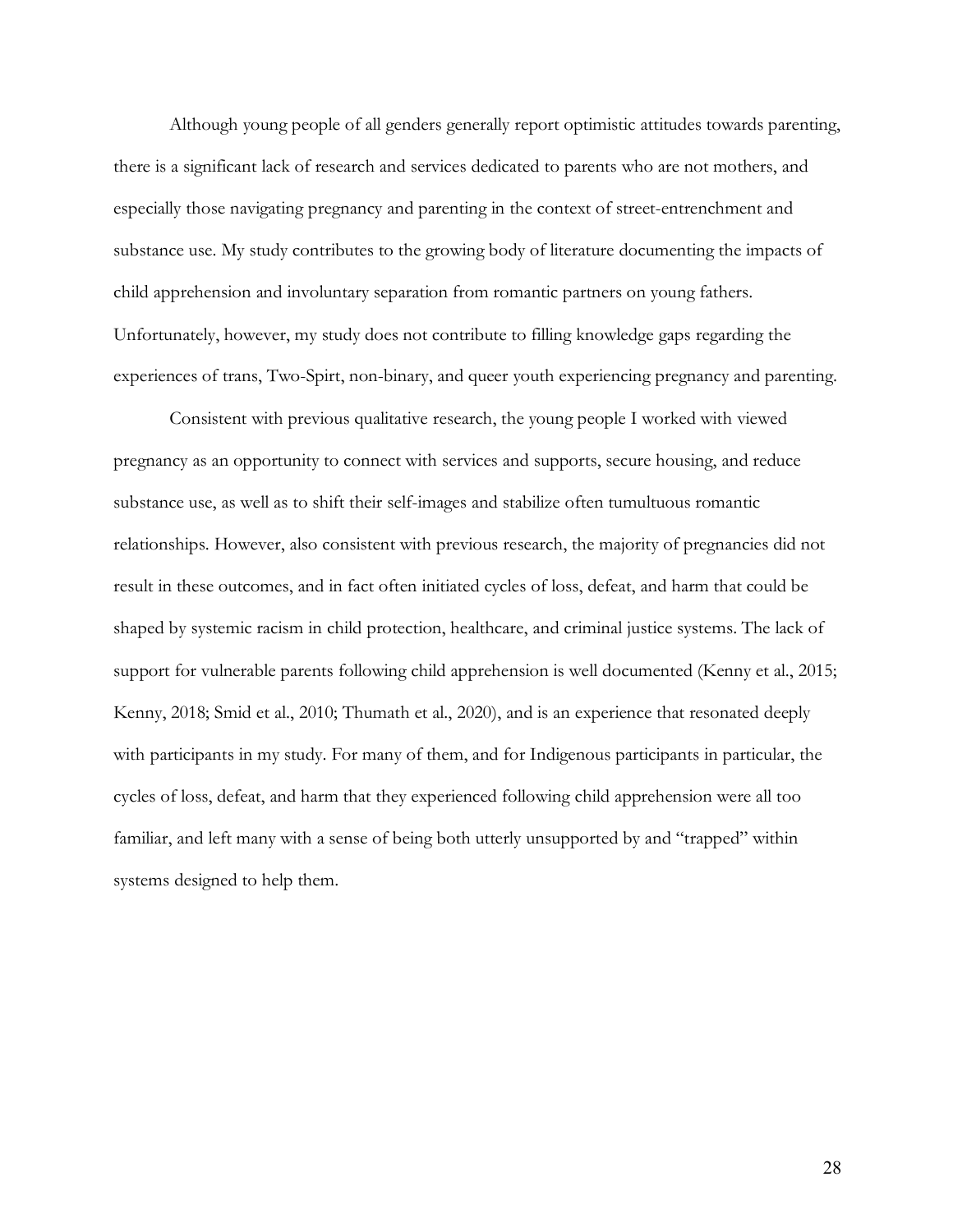# **Chapter 3: Methods**

## **3.1. Theoretical framework**

This study explores the critical disjuncture between young parents' desires and decisionmaking surrounding pregnancy and parenting and those of the various systems that are intended to help them. In order to do so, it utilizes critical phenomenology and ethnography in order to develop granular, nuanced understandings of young people's everyday lived experiences across time. Critical phenomenology foregrounds individuals' understandings of their everyday lived experiences, while critically situating these experiences within social, political, and historical contexts that are themselves shaped by power relations (Garcia, 2010).

My study methodology is informed by a philosophical orientation to truth and knowledge that can be best characterized as a combination of constructivist and social-critical paradigms. Constructivism is founded in the idea that individuals derive or "construct" unique understandings of the world around them through human interactions (Guba and Lincoln, 1994). "Reality" is understood to be rooted in individuals' perceptions, and is thus multiple and contingent rather than based in some objective set of truths that can be uncovered (Green and Thorogood, 2004). Within a constructivist paradigm, knowledge is co-produced through interactions, including interactions between a researcher and research participants. The contexts in which knowledge is produced is viewed as inseparable from interpretations and analyses. Reflexivity, a practice that involves reflecting on how the researcher themselves contributes to the co-construction of knowledge, is paramount to a constructivist paradigm (Denzin and Lincoln, 2011). Phenomenology and ethnography are both theoretically consistent with constructivism because of their focus on individuals' own understandings of their experiences, and how these understandings are coproduced through situated encounters across time (Guba and Lincoln, 1994).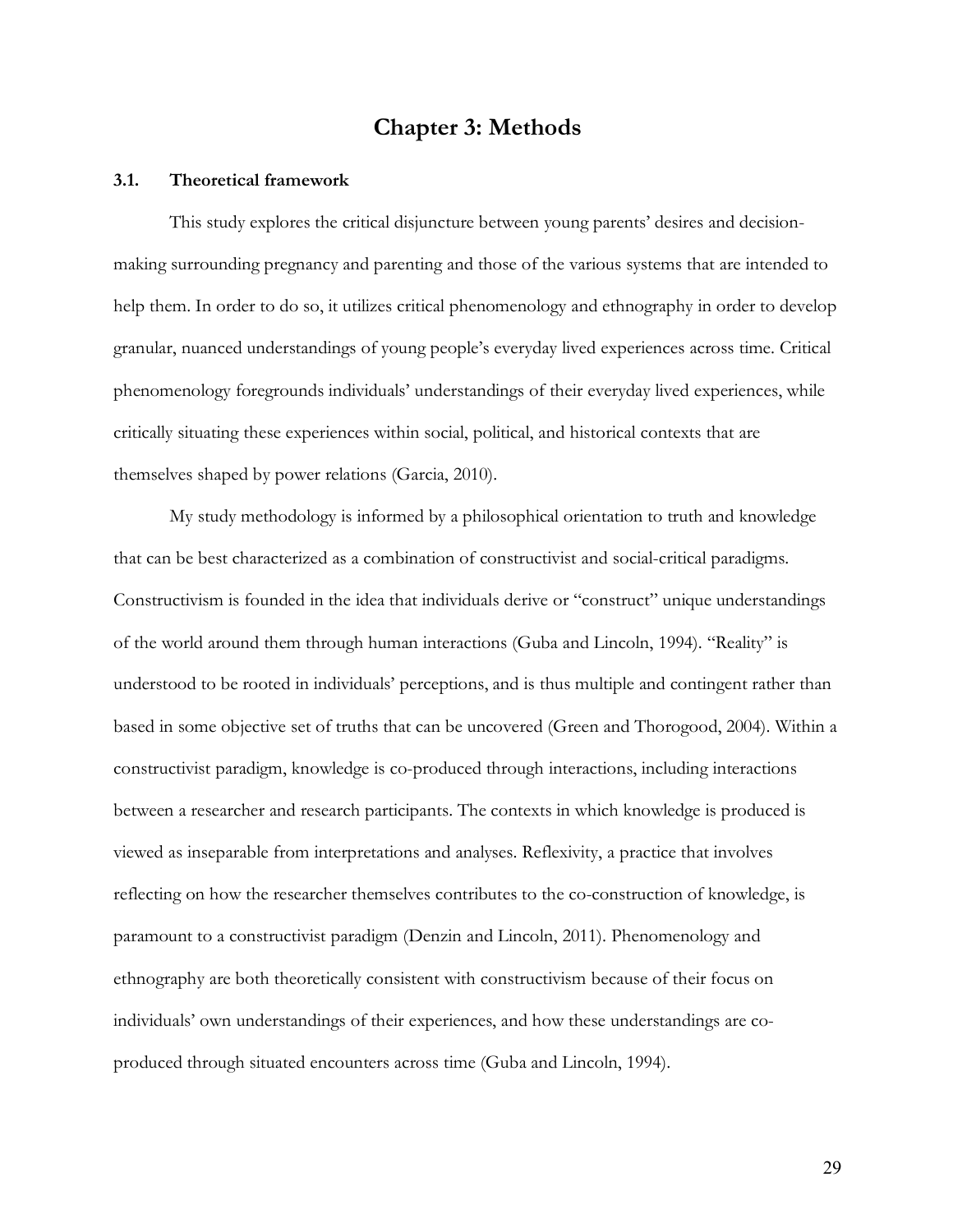According to a social-critical paradigm, reality and knowledge are shaped by power, and one of the primary concerns is to critique the institutions and ideologies that support inequality and oppression (Guba and Lincoln, 1994). Taken together with the objectives of constructivism, a socialcritical paradigm posits knowledge as not only socially constructed, but also shaped by overlapping socio-economic, political, and historical power structures (ibid.). Reflexivity also takes on additional dimensions when constructivist and social-critical paradigms are brought together, because the researcher must consider not only their impact on the research, but also how unequal power relations between themselves and participants shape the co-production of knowledge (Denzin & Giardina, 2015; Denzin and Lincoln, 2011). A social-critical paradigm is particularly salient for researchers working in contexts of marginalization, as is the case for my own research with young people who are navigating pregnancy and parenting in the context of street-entrenchment and substance use. My study focuses on the ways that broader power structures impacted the experiences of the young people I followed across time, including experiences of health and social harms.

Drawing on the methodological and philosophical paradigms that I employ, the aim of this study is not to provide an objective depiction of the lives of the young people I followed. Rather, this study seeks to generate insights into the lived experiences and perspectives of young people on pregnancy and parenting as well as romantic relationships, substance use, substance use treatment, and their aspirations for their futures. In doing so, I identify how services, systems, and professional can better serve the needs of these youth.

## **3.2. Recruitment of participants**

All participants were recruited from the At-Risk Youth Study (ARYS), an ongoing prospective cohort study of over 1,000 youth experiencing street-entrenchment and using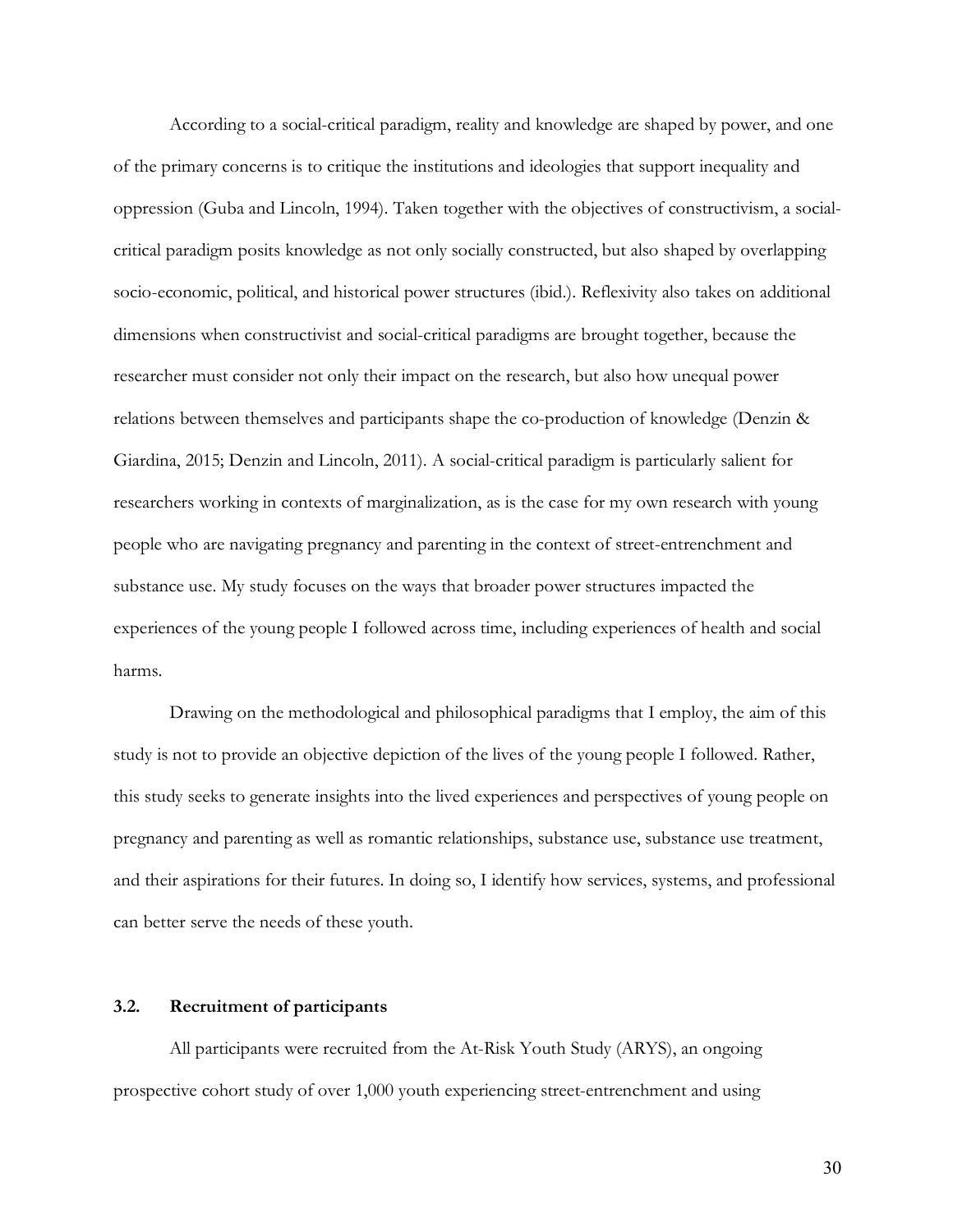substances in Greater Vancouver that began in 2005 (Wood, Stoltz, Montaner, & Kerr, 2006). At the time of enrolment in the ARYS study, cohort members are between the ages of 14 and 26 years, experiencing street-entrenchment, and self-report the use of illicit substances in the past thirty days. Once enrolled, ARYS cohort members participate in two study visits annually to a frontline research office located in the DTS neighborhood of Vancouver. These visits involve completing an interviewer-administered health and social questionnaire. Participants do not "age out" of the study or leave the study if their substance use and housing circumstances change over time. ARYS participants consent to being contacted about other studies conducted via the frontline research office.

For the purposes of my study, ARYS cohort members between the ages of 14 and 29 were eligible to participate if they had current or past experience navigating pregnancy (their own or a partner's) and parenting at any point across their lives. Eligible youth were identified by ARYS interviewers, who informed me if they knew of or encountered anyone who might be eligible based on their responses to the bi-annual ARYS questionnaire.

Invitations to participate in my study were sent to potential participants through their indicated preferred method of contact in the ARYS database. Those participants who indicated an interest in the study by replying to my initial invitations through emails, Facebook messages, or phone calls were then provided with more information about the study objectives and methods. Initial invitations were sent to approximately five young people at the beginning of recruitment in May 2019. As additional eligible youth were identified by ARYS frontline staff during bi-annual study visits, I used purposive sampling to ensure that the youth I recruited to my study represented a diversity of experiences related to navigating pregnancy and parenting (i.e., having custody of children versus not having custody). I also recruited some young people through their romantic partner. Romantic partners were invited at participants' discretion—if frontline ARYS staff made me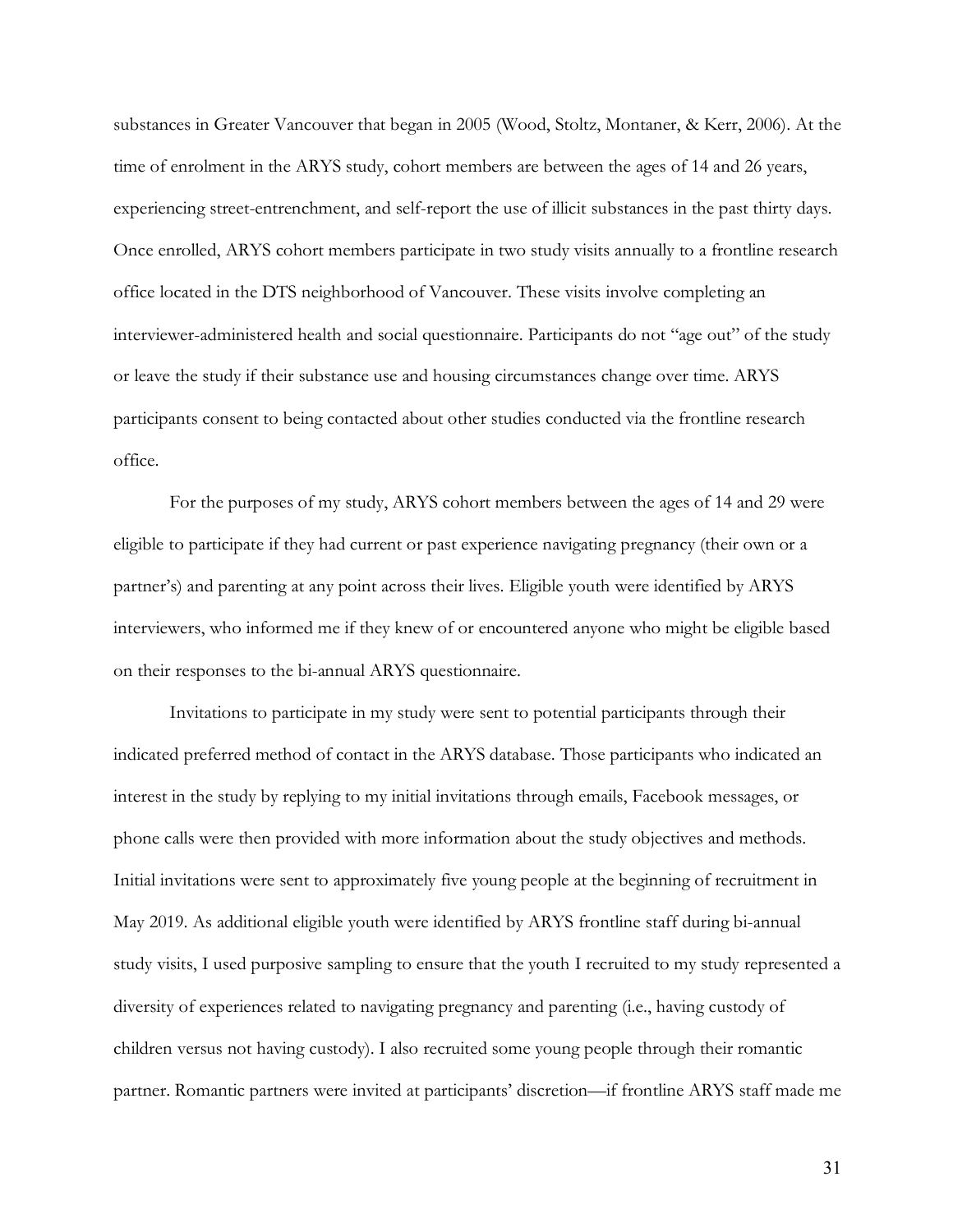aware that an eligible individual had a partner, I would invite them both and offered to do interviews individually or as a pair. Otherwise, if partners were mentioned during interviews, and the participant was on good terms with the partner (or former partner), I would mention they were also potentially eligible for participation in the study.

Sixteen youth participants were recruited to participate in this study. I chose to closely follow the experiences of a relatively small number of participants across time because my research aim was better served by conducting multiple interviews and fieldwork with a small but highly engaged, "information-rich" group of participants than it would be by conducting only a single interview with a larger number of youth (Adams, 2015). Recruited participants ranged from 21 to 29 years of age at first interview, with a median age of 25. Some participants were currently pregnant while participating in the study, while others reflected on past pregnancies and their experiences as young parents in subsequent years. Participants were between the ages of 16 and 26 when they first learned about a pregnancy, with a median age of 22. Eight participants self-identified as Indigenous, seven participants self-identified as white, and one participant did not want to disclose their ethnicity. Four participants were in romantic relationships with partners who were simultaneously enrolled in the study (for a total of 8 youth). Six participants were in romantic relationships at the time of the study, but their partners were not enrolled in the study. The remaining two participants were not in romantic relationships for the duration of the study.

Ethical approval (H18-03256) for all study activities was obtained from the University of British Columbia's Behavioural Research Ethics Board. The guidelines outlined by this administrative body are consistent with the those detailed in the Tri-Council Policy Statement (see CIHR, NSERC, and SSHRC, 2018).

#### **3.3. Interviews**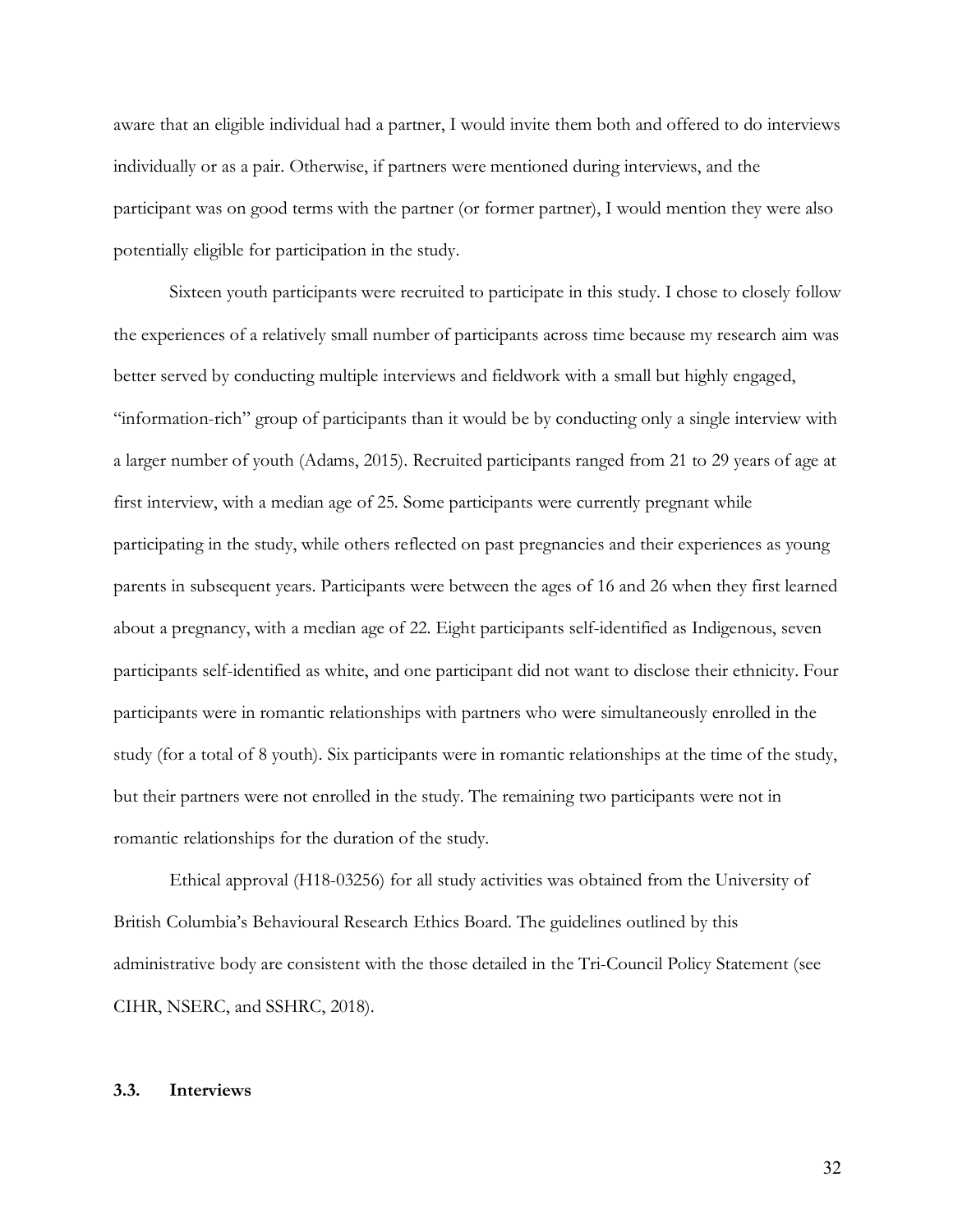Consistent with a critical phenomenological methodology, the primary form of data collection for this study was longitudinal, in-depth, semi-structured interviews (Guba and Lincoln, 1994). I created a semi-structured interview guide based on an existing ARYS qualitative interview guide, supplementing it with additional questions regarding pregnancy and parenting. Both the existing interview guide and the additional pregnancy- and parenting-related questions were developed through conversations with the ARYS Youth Advisory Council (YAC) and existing literature detailed in the previous chapter. The ARYS YAC is a group of roughly ten youth who have current or former experience with substance use and street-involvement, and includes youth who have experienced pregnancy or parenting in this context.

First-time interviews were scheduled to take place at the ARYS research office at a time convenient for the participant. Prior to each initial interview, I obtained written and verbal consent, and each participant completed a brief socio-demographic questionnaire. Consistent with an ethnographic methodology, follow-up interviews were conducted with participants in the settings of their everyday lives whenever possible. Situating our conversations in the day-to-day routines of young parents often prompted new lines of questioning that did not come up in our more formal conversations at the ARYS research office. In total, thirty-seven interviews were conducted with 16 youth participants. Interviews with participants occurred over approximately one year, beginning in May 2019, with follow-up interviews continuing until July 2020.

Interviews with youth were initially designed to elicit broad discussions of their experiences navigating pregnancy/pregnancies and parenting, with a focus on how these experiences intersected with substance use and substance use treatment trajectories. As interviews progressed, questions increasingly focused on participants' past and current decision-making related to pregnancy and parenting in the context of romantic partnerships and other kinds of social support. The interview questions also became focused on youth's interactions with a variety of service providers and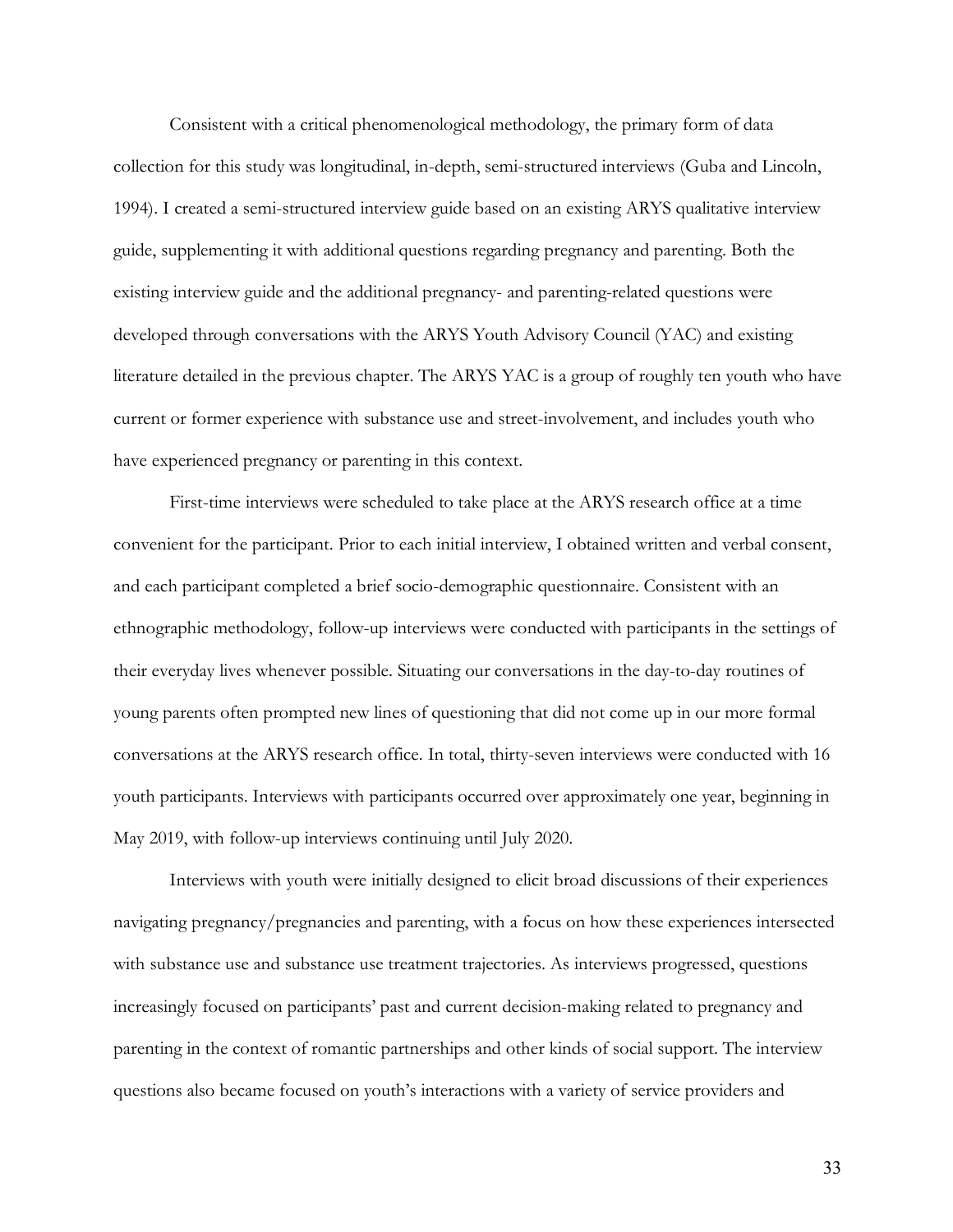systems, including child protection, healthcare, and criminal justice systems. All interviews were audio-recorded, and loosely guided by the use of semi-structured interview guides, which evolved across the study period to include greater focus on emerging themes. Informed by a constructivist understanding of knowledge production, participants largely guided our conversations according to their own priorities and ways of understanding their circumstances (Thorne, 2000). I wrote fieldnotes after each interview to document other critical observations that were not captured by interview recordings. Documented details included where the interviews took place, other things that were happening in these places during our conversations, reflections on body language (young people's, and my own), and my initial reactions to the experiences that participants shared with me and how they might have been shaped by intersubjectivity (i.e., how our respective subjectivities contributed to the co-production of knowledge). Fieldnotes were an opportunity for me to engage in a reflexive practice that contributed to my emerging interpretations of the data (Eakin and Gladstone, 2020).

Interviews lasted approximately one hour and participants received a \$30 honorarium for their time. Each participant was offered the opportunity to do follow-up interviews every one to three months, although not all participants were interested or able to participate in follow-up interviews. Young people experiencing street-entrenchment often experience rapidly changing life circumstances, so it is entirely possible that some youth were interested in follow-up interviews but could not participate due to changing circumstances. Follow-up interviews were completed with 11 participants, including three of the four enrolled couples (for a total of 6 participants), who I typically interviewed as a pair. All participants who completed follow-up interviews completed more than one. During follow-up interviews, participants reflected on how their circumstances had shifted (or not) during the time between our conversations. Follow-up interviews were also an opportunity for me to discuss my emerging interpretations of the data with participants, and more explicitly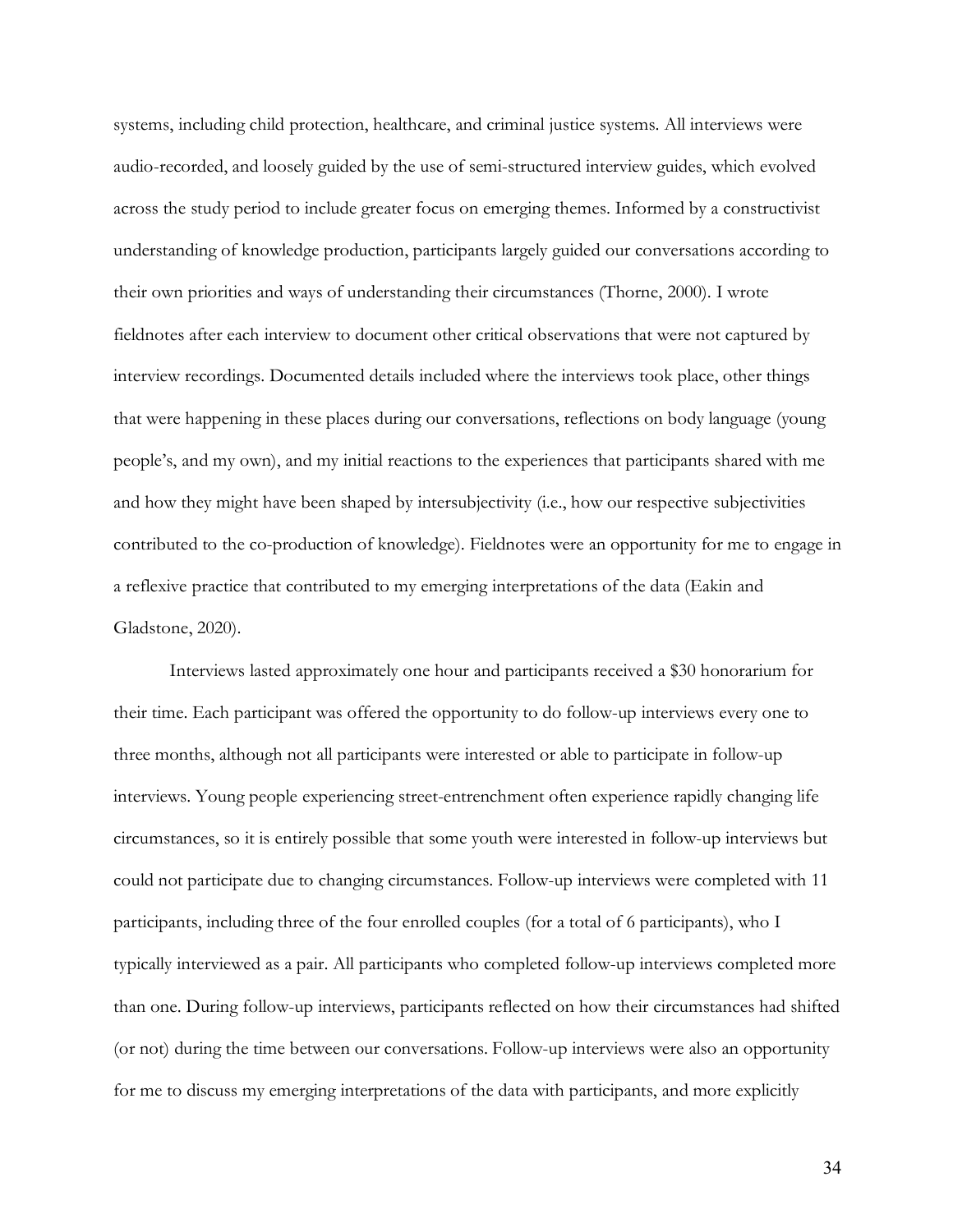involve them in the co-creation of the study findings. Revisiting data with participants is often called "member checking" in qualitative research; however, consistent with a constructivist paradigm, my intention in discussing previous interviews with participants was less to "check" the accuracy or validity of my study findings than it was to illicit new, deeper, and more complex insights.

As the study progressed, I was also introduced to three ARYS cohort members (two Indigenous women and one white man) who were older than the 29-year age limit of my study, but who had navigated pregnancy and parenting as youth. As ethnography is an inductive and iterative practice (O'Reilly 2012, 30), I decided to conduct supplemental interviews with these individuals in order to deepen my understanding of the themes I was interested in. My conversations with these "expert informants" also provided retrospective perspectives on how pregnancies affected young parents over longer time periods, helped me to more fully understand the evolution of the CPS and healthcare landscape in Vancouver, and shaped the analyses presented in this thesis. As these expert informants are not considered participants in this study, none of them are presented in the introduction or findings chapters of this thesis.

## **3.4. Fieldwork**

In October of 2019 I began conducting fieldwork, which is a hallmark of ethnographic methodologies and includes spending extended periods of times in the places where participants spent their days (Ladner, 2014). Fieldwork was conducted with four participants (including one couple) and one expert informant. I conducted two main types of fieldwork activities for this study. First, I maintained regular (at least monthly) contact with fieldwork participants through phone calls, text messages, emails, and messages sent over Facebook Messenger. These multiple forms of contact allowed me to follow-up with this group of individuals even as some of them experienced dramatic shifts in their substance use, housing, and relationships over the course of the study. I also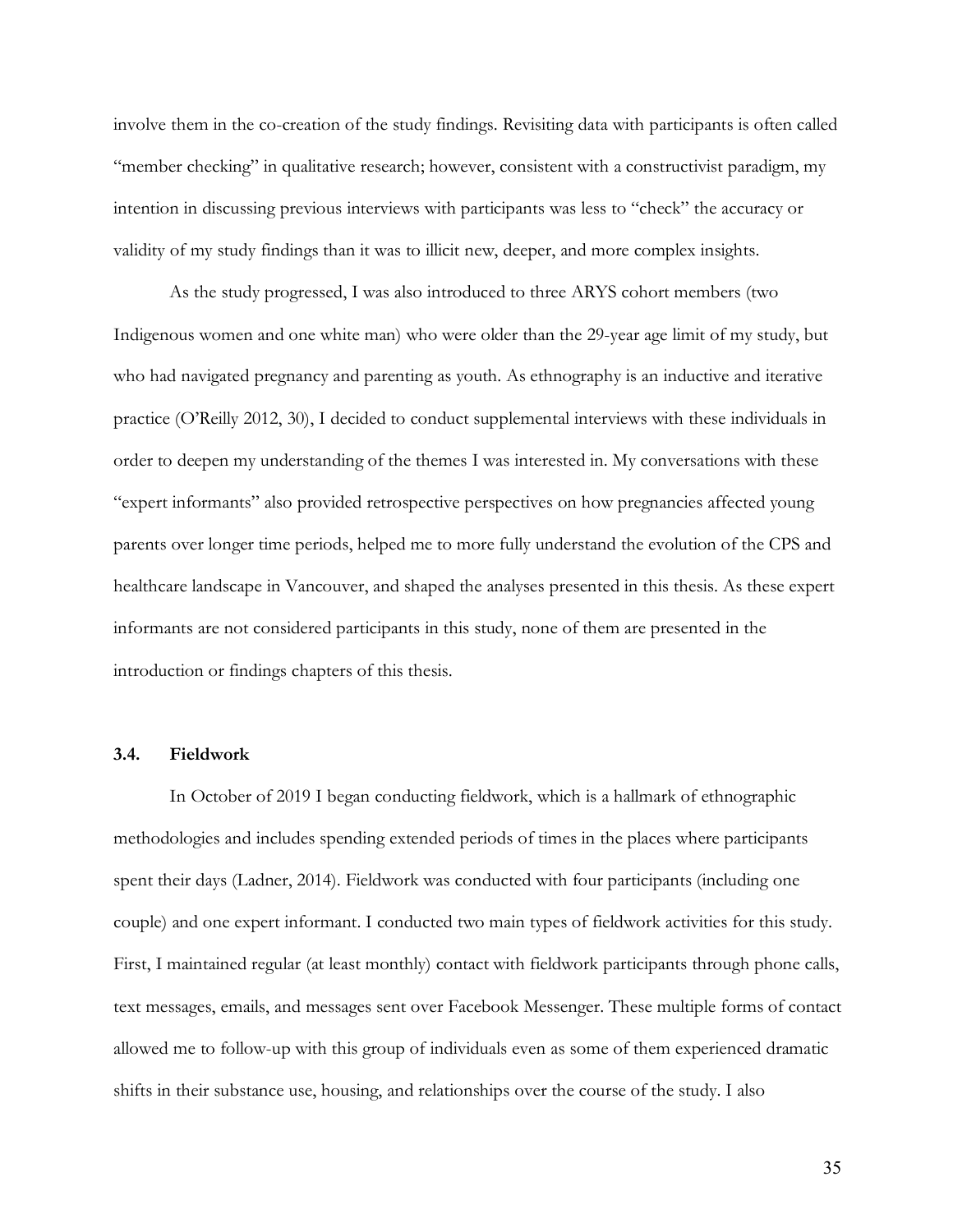conducted fieldwork outings, which involved more informal conversations with individuals in the places they regularly frequented, including parks, coffeeshops, and residences. These conversations were audio-recorded and summarized by me, rather than transcribed verbatim. Engaging with youth in these non-research environments opened up different kinds of conversations and allowed me to gain new insights into the stories youth shared with me (Ladner, 2014). These outings typically lasted one to two hours, and participants were compensated for their time with a \$30 honorarium. As with interviews, I wrote observational fieldnotes after each fieldwork outing, which documented events and contextual factors that were not necessarily captured in audio recordings, and provided an opportunity for me to engage in reflexivity. My fieldnotes included reflections on interactions with participants' children who sometimes accompanied us on fieldwork excursions.

#### **3.5. Data analysis**

Interviews and recordings from my fieldwork outings were transcribed verbatim by an external transcriptionist contracted through the University of British Columbia, who removed all identifying details (e.g., names, addresses). I checked each transcript for accuracy. All interview and fieldwork data was managed and organized using *NVivo 12* software. After reading through the transcripts of early interviews and my handwritten fieldnotes, I generated an initial coding framework that captured broad emergent themes (e.g., romantic relationships and decision-making) and analytic categories (e.g., systemic racism, gender). As my fieldwork progressed and I conducted more interviews, I revised these codes or created new ones to reflect the evolution of themes or patterns in participant responses. As is common in phenomenological and ethnographic methodologies, data collection and analyses occurred concurrently as the study progressed. This allowed me to rework and refine the coding framework based on subsequent interviews and fieldwork in an iterative and generative process.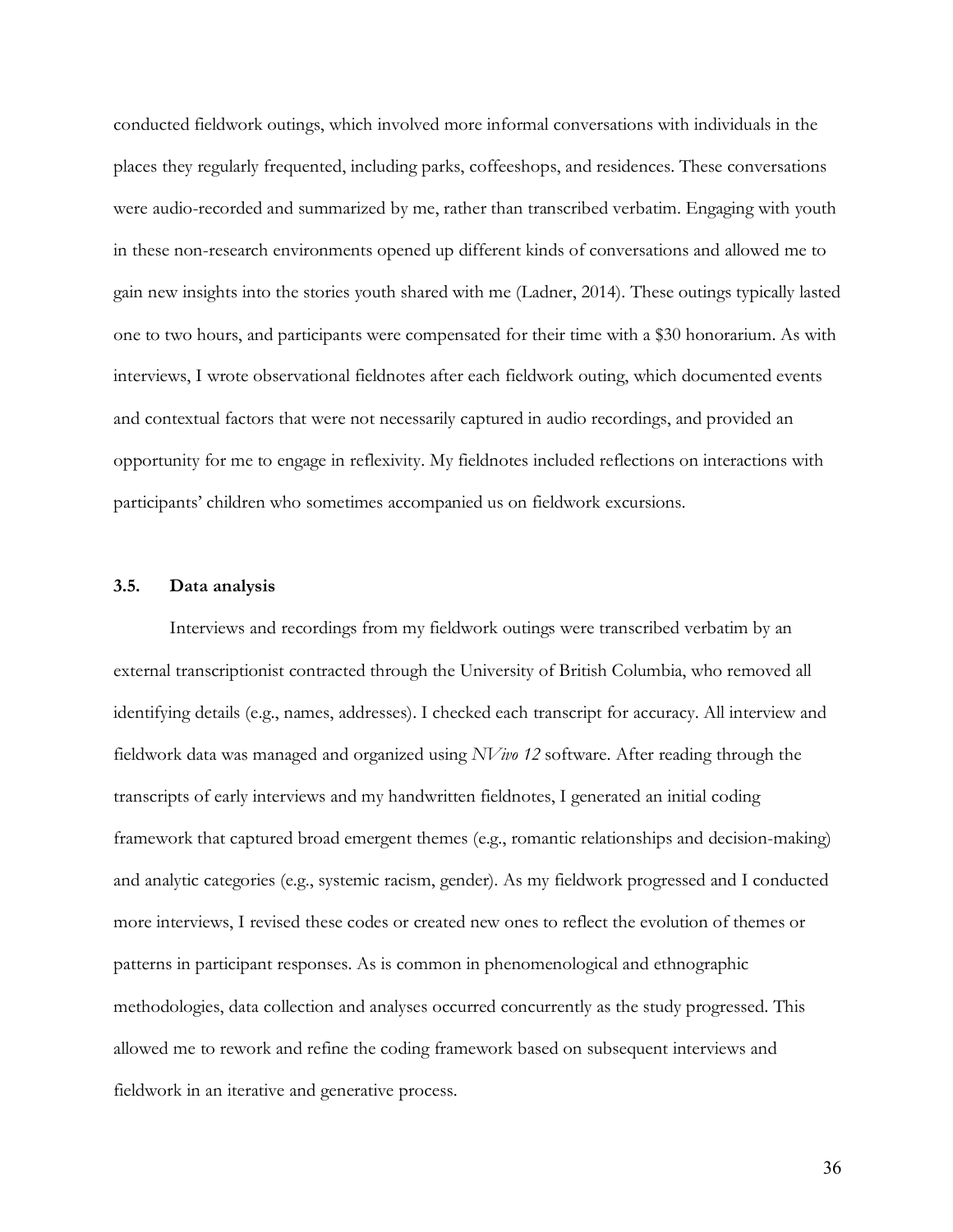Eakin and Gladstone (2020) have recently described how thematic coding is just one part of the analytical process for researchers working within paradigms that seek to interpret, rather than simply describe. Consistent with constructivist understandings of knowledge, I was not interested in weighing the veracity of participants' stories, nor in simply describing cross-cutting themes. Instead, I was attempting to "theorize" from the coded data, relating descriptive and analytic categories to each other, in order to generate new knowledge (Eakin and Gladstone, 2020). Working within a social-critical paradigm meant that it was important to continually situate my emerging findings in relation to broader power structures – in particular, how structures like settler colonialism and systemic racism, socioeconomic inequality, and forced poverty shaped individual experiences with pregnancy and parenting.

Over the study period, my evolving interpretations of the data were discussed with participants and expert informants during follow-up interviews and fieldwork outings. The ARYS YAC also engaged in discussion regarding my evolving findings during bi-weekly meetings across the study period.

## **3.6. Reflexivity**

Writing about the marginalization, poverty, and violence experienced by the young people in this study presents a number of ethical challenges. First, working within constructivist and socialcritical paradigms has forced me to recognize that writing is never an innocent act. All of the participants in my study were engaged in forms of substance use that are both highly criminalized and stigmatized by the wider worlds that they inhabit. By describing the substance use practices that young people were engaged in, in many cases at the same time as they were navigating pregnancy and parenting or attempting to regain custody of their children, this study risks unintentionally reproducing dominant narratives that "demonize" these young people as bad parents and romantic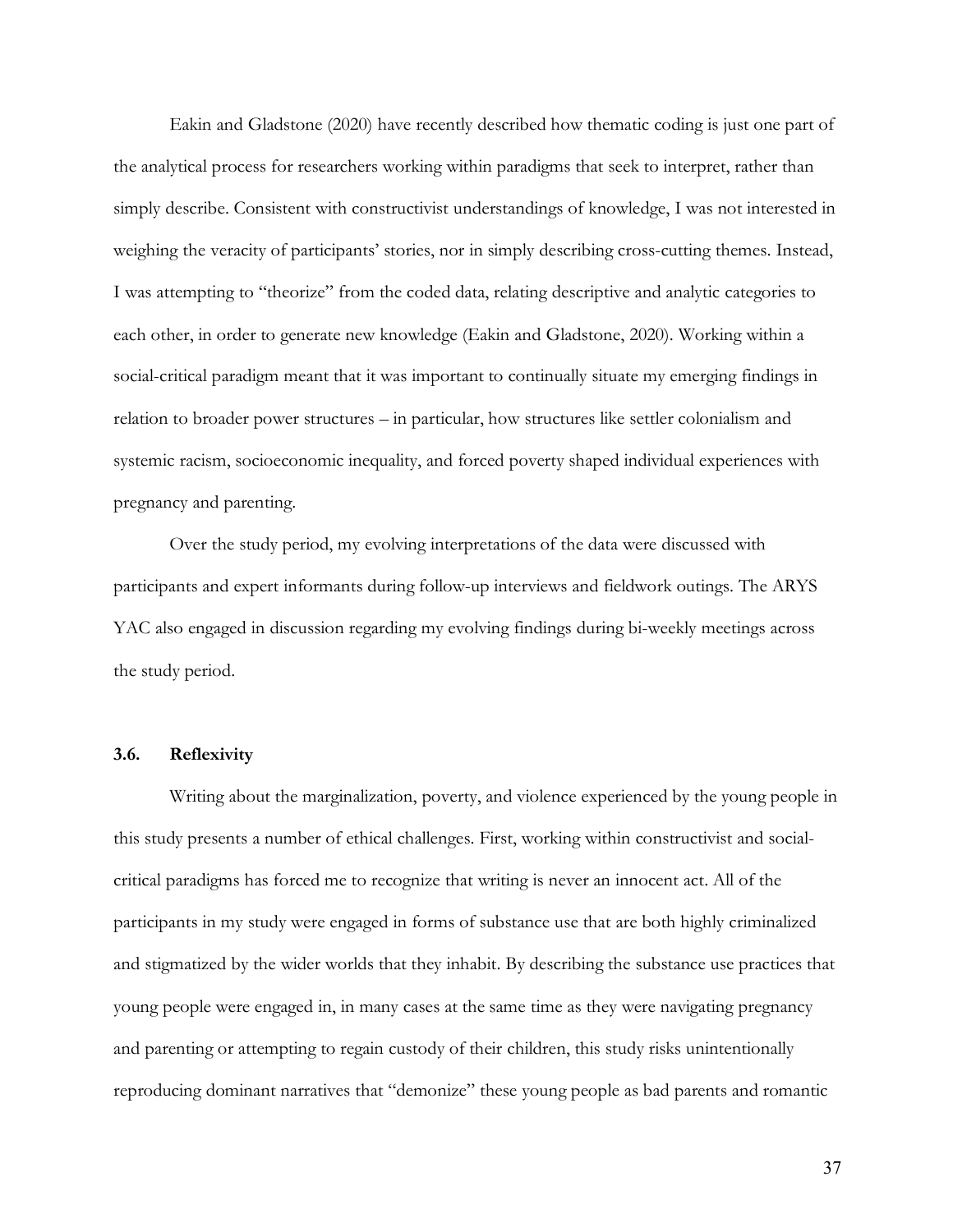partners. Therefore, by conducting this study, I was aware that I had become implicated in fierce debates about the politics of representation within anthropology (Vargas-Cetina et al, 2013) and public health (Greer et al, 2017). I navigated these issues by working collaboratively with young people at every opportunity; for example, by reiterating parts of participants' stories from previous interviews during follow-up interviews, and asking explicit questions regarding my interpretations. I also consulted with the ARYS YAC regarding decisions about what language to use and avoid in my writing.

As residents of one of the most researched areas in the world (Neufeld et al, 2019), the young people I worked with were acutely aware of these politics of representation. Consequently, all of the stories that young people shared with me during interviews and more informal conversations were inherently performative. Participants were undoubtedly careful to frame their interactions with me and narratives about romantic relationships, pregnancy, parenting, treatment, etcetera, in particular ways. This is not to say that these young people were dishonest, but rather that what youth chose to say – and not to say – was shaped by the who, when, how, and why of our encounters (Fabian, 1990; Denzin & Lincoln, 2011). As Charles Briggs (2007, 565) has argued, in contexts of marginalization such narratives are often less about truth than an attempt to "rejoin an imperfect society, sharing its aspirations and contradictions."

A core group of young people became highly invested in this research. These participants reached out to me frequently by phone or online with requests to schedule interviews and fieldwork outings. This was especially the case for participants in romantic relationships, many of whom I interviewed together. A constructivist approach to knowledge production forced me to reflexively consider some potential reasons why these relationships were presented to me in the ways that they were, and what that meant for my analysis. As I got to know these young couples, it became clear that their commitment to my research was at least in part shaped by a desire to present their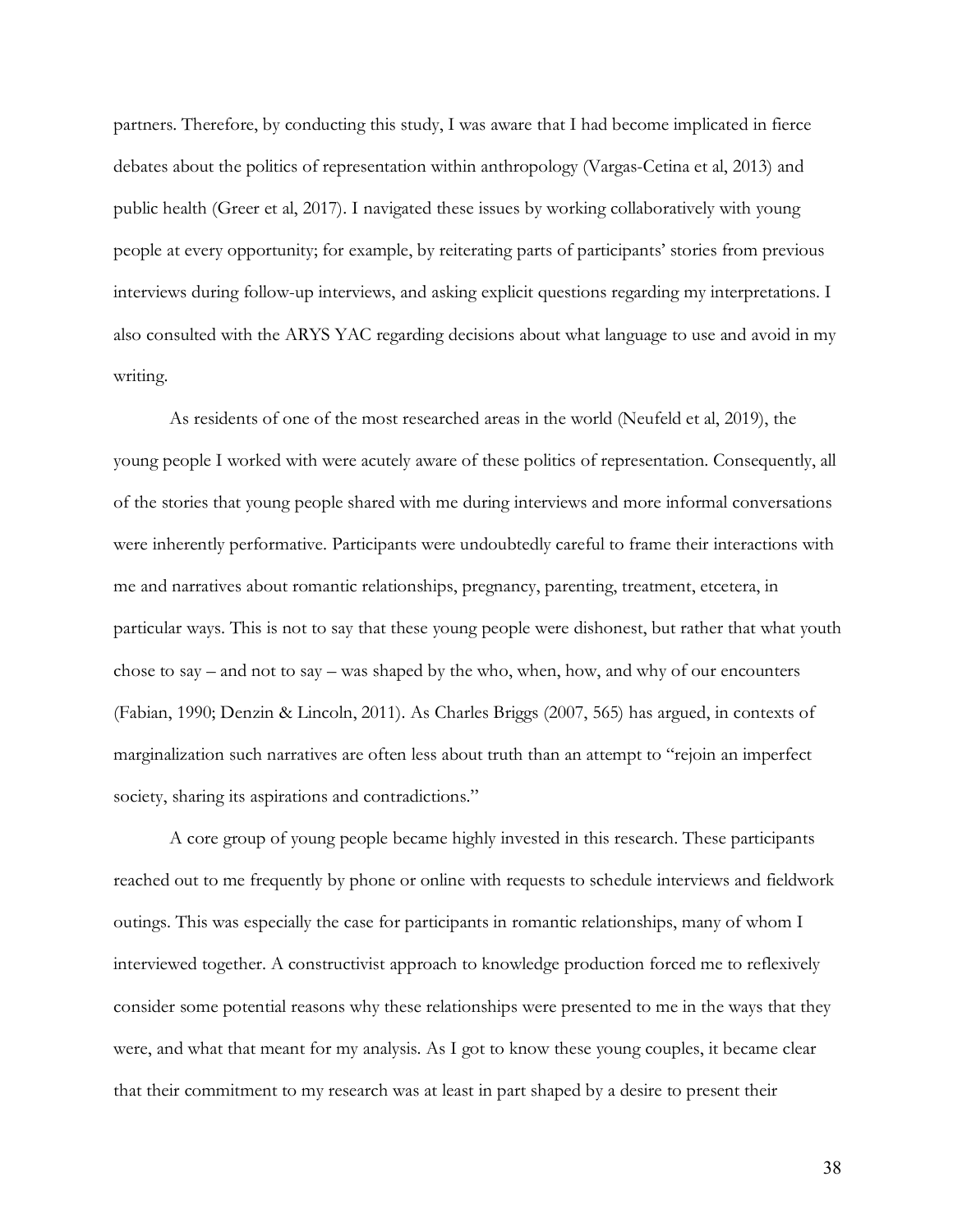romantic relationships on their own terms. Most often, young people underscored the senses of love, devotion, and dignity that these relationships engendered. It was clear that young people's romantic relationships were rarely if ever acknowledged on these terms by the various professionals and systems in their lives.

Young people's desires to present their relationships in a particular light was clear from what they said, but also from what they did not say. For example, many participants (especially young men) mentioned legal or CPS orders that prohibited them from having contact with their partner and child, but chose not to disclose the details of how those orders were issued, or insisted that they were issued without reason. While I do not want to exclude the possibility that at least some of those orders were issued unjustly (and take very seriously young people's insistence that such orders were shaped by systemic racism), I also want to acknowledge key omissions in my data. In writing this thesis, my aim is to stay close to the ways that young people portrayed themselves and their romantic relationships to me, while also acknowledging the often painful, violent, and unstable complexities of romantic relationships in settings of entrenched substance use, poverty, and homelessness (Bourgeois and Schonberg, 2009).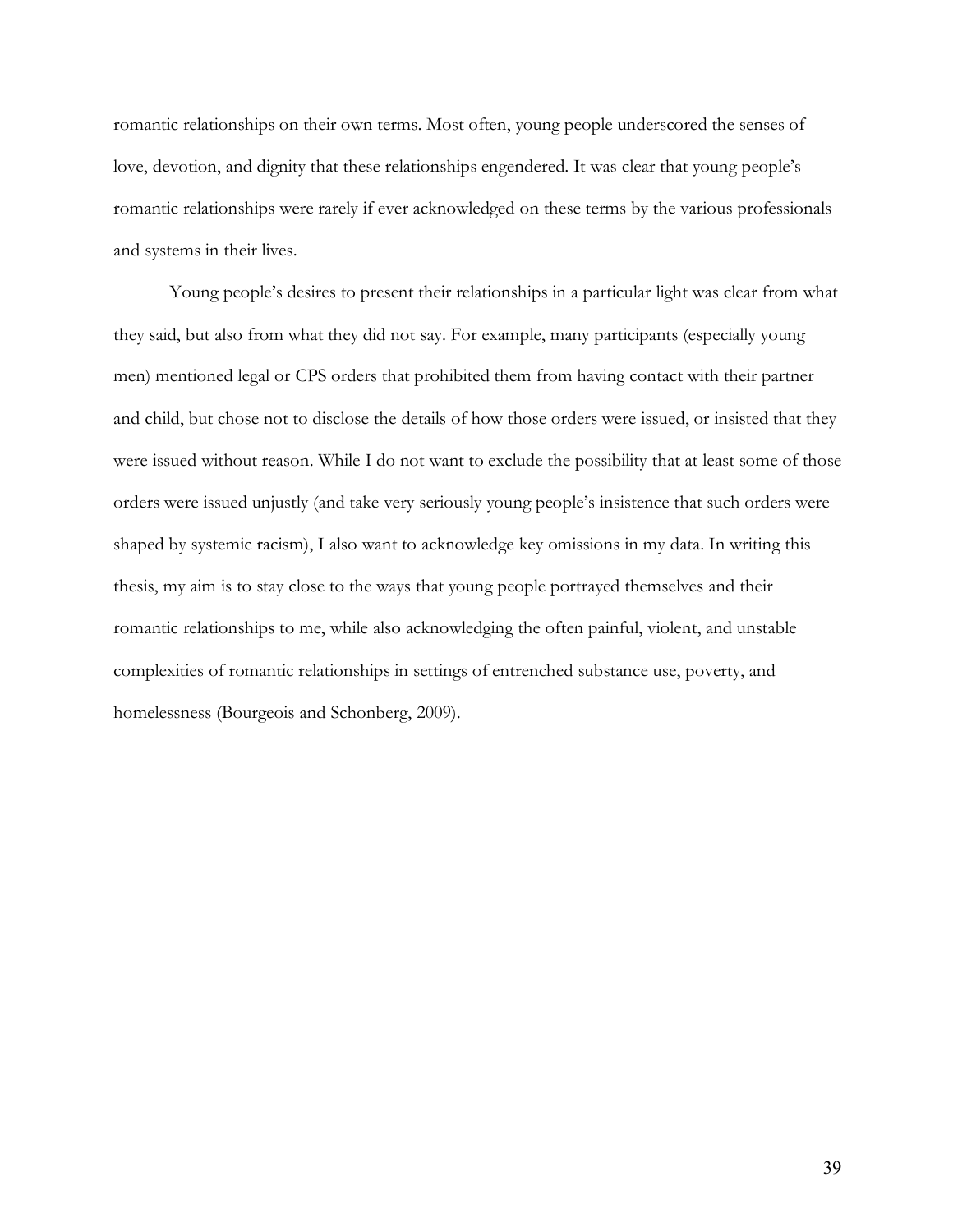## **Chapter 4: Findings**

### **4.1. Romantic relationships as "moral assemblages" that shape decision-making**

Young people who were in romantic relationships described how their day-to-day lives largely revolved around these unions. Youth described spending "every moment" with their romantic partner: moving through the city, generating income, buying and using substances, socializing, and resting together. Consistent with previous research (Bourgois & Schonberg, 2009; Joly & Connolly, 2018), romantic relationships were a source of pleasure, sociality, and material and emotional support as well as the frequent cause of emotional pain, physical violence, and instability or uncertainty in daily life. Pregnancy was described by both young men and young women as a happy – if also at times overwhelming – event that could stabilize oftentimes tumultuous romantic relationships and deepen a sense of romantic love between partners. Jasmine, a 21-year-old Indigenous woman, was living in a low-barrier supportive living facility, separated from the father of her child, William, and using crystal meth and fentanyl daily when we met in May 2019. She reflected on her pregnancy from two years before:

*I came outside and showed him the test. He fucking jumped – my partner and his buddy, they just jumped up and gave each other a big hug and got all excited and happy, you know? I still remember that moment very clearly in my head. Like, sitting outside of the house, watching them just be happy that, you know, we're gonna create a life. Me and my partner were scared, but my partner knew we were going to have our son and keep him. He was, like, damn proud of that. We wanted to be his parents.*

Curtis, a 24-year-old white man who used crystal meth daily and fentanyl occasionally, had recently obtained supportive housing with his partner, Farrah, after being homeless for several years. He described Farrah's current pregnancy in November 2019 in similarly optimistic terms as Jasmine: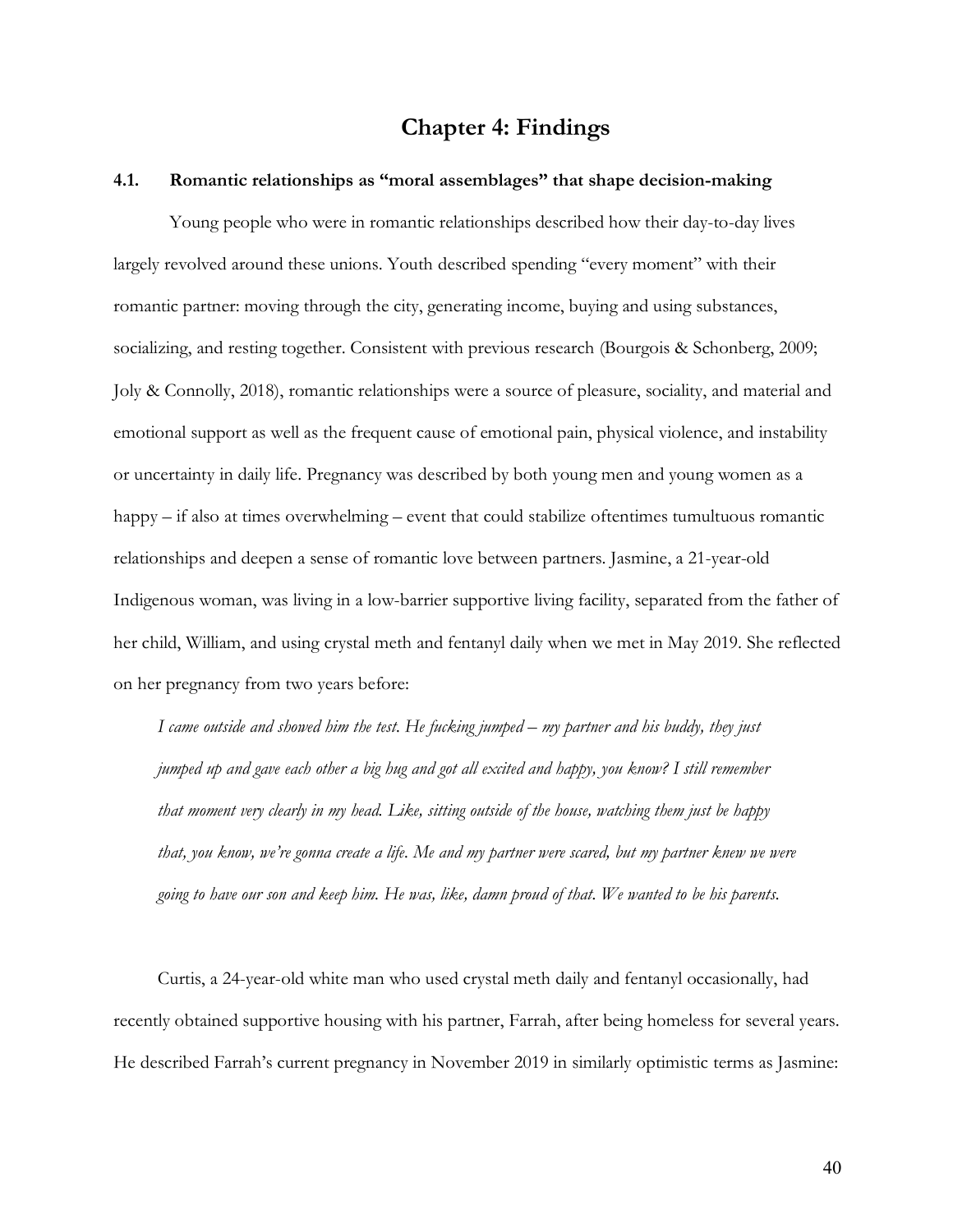*Honestly,* [the pregnancy] *has made us fucking get closer, less fighting. We've seen the ultrasound, and it's made me – it's really bringing back love, intimacy, you know? It's amazing. And I'm just thinking about life in the future, and how it's not going to be a letdown to myself, to the baby, to her*  [his partner Farrah]*, to anybody. It's a miracle and a half. It's motivation to change our lives.*

With the exception of one couple, all participants who were in romantic relationships (whether their partner was enrolled in my study or not) described envisioning becoming parents together and maintaining custody of their children when they learned about a pregnancy. Dylan, a 23-year-old Indigenous man, was using alcohol to curb his fentanyl and crystal meth use when we first met in May 2019 (using one substance to "get off" another is a strategy that many young people employed; see Fast et al., 2014 and Paul et al., 2020). He described his attachment to his partner Amanda's pregnancy one year prior, and the idea of becoming a father:

*Every time she would be sleeping, I would always just stay up all night and just talk to him. And he would kick back and then I would tell him that I was really, really excited for him to come, you know? To be born. And that I would be a really, really great father and everything. And then he would always kick back, and it was really great.* 

Young couples articulated a strong belief that it was their romantic relationships and the romantic love that they shared which would ultimately allow them to successfully navigate a pregnancy, create a family, and parent children, despite living in contexts of ongoing material deprivation. As "moral assemblages" (Zigon, 2013) composed of multiple, diverse, and sometimes contradictory discourses, romantic relationships included gendered notions of how a young man should take care of and provide for his partner and future child. This notion, and how it shaped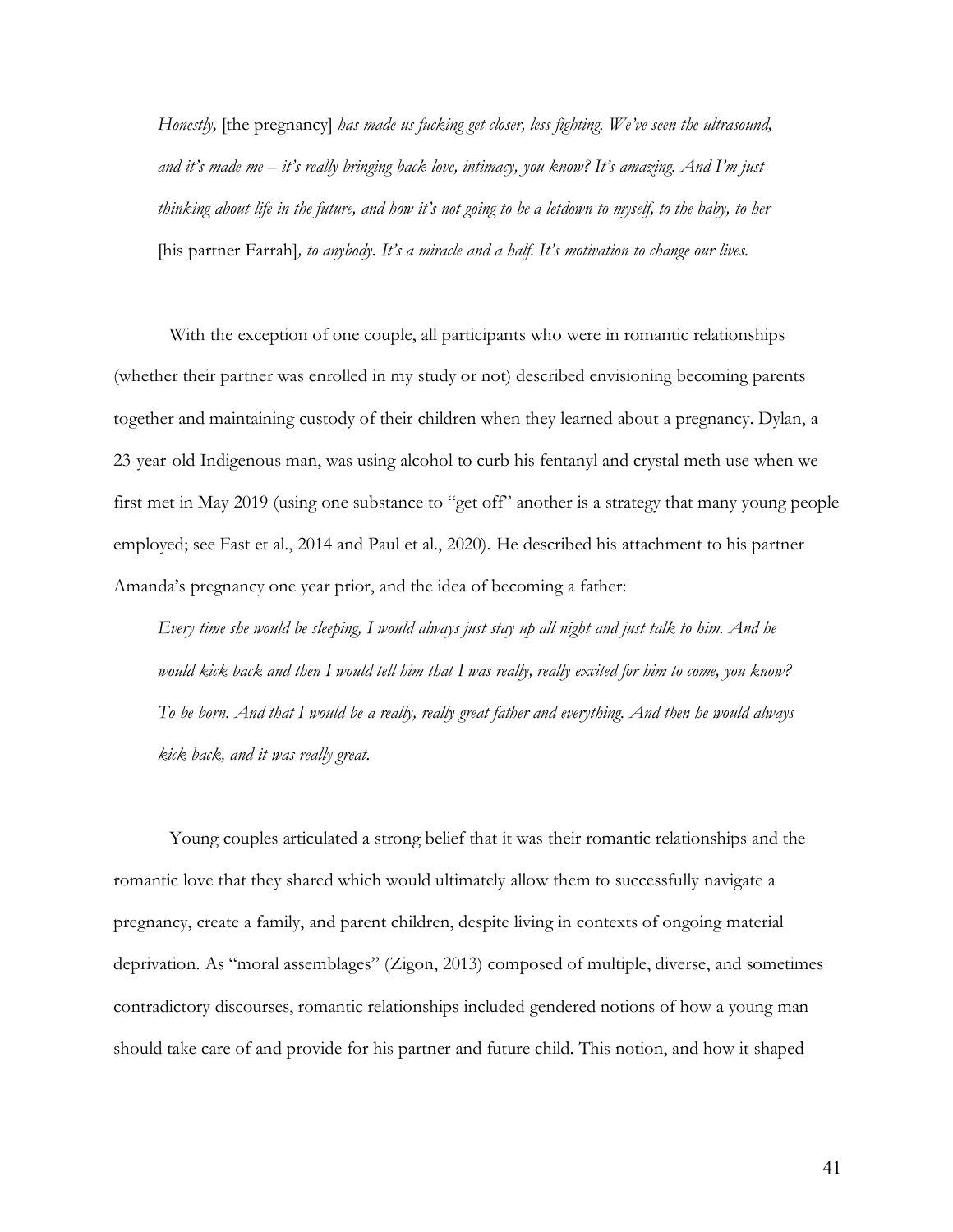decision-making, is evident in how Dylan described taking care of Amanda during her pregnancy in the context of ongoing homelessness:

*We were actually homeless for like, a year while she was pregnant, and we were sleeping* [outside] *at*  [an alternative high school]*. Since she was pregnant, I knew that it would be, like, a stupid idea to let her carry anything, so I carried all the bags and I made sure that she didn't have to carry anything and that she was always eating, out of the both of us. You know? If only one of us had a chance to eat, I would make sure she was eating. I would make sure she was okay, and you know. I'm glad I was able to be there for her.*

Gendered notions of how a young man should support and provide for his partner intersected with embodied dispositions shaped by the demands of substance use, homelessness, and poverty to powerfully shape decision-making surrounding pregnancy and parenting. Both young men and young women often described how important it was for a couple to "stay together" throughout pregnancy, childbirth, and early parenting in order to continue to protect and provide for each other, especially when individuals had experienced CPS involvement during their own childhoods, as Dylan had. When faced with the dilemma of whether or not one or both partners should go to residential treatment, and therefore separate for a period of time, many young people decided that what was right for them was to "stay together," even as healthcare professionals issued stern warnings that doing so would mean CPS involvement and most likely losing custody of their child after birth. For example, when Dylan's partner, Amanda, accessed the residential program at Sheway late in her pregnancy, the outreach workers there strongly encouraged Dylan to access a different residential treatment program in anticipation of their child's birth. But Dylan's assessment of the situation was different: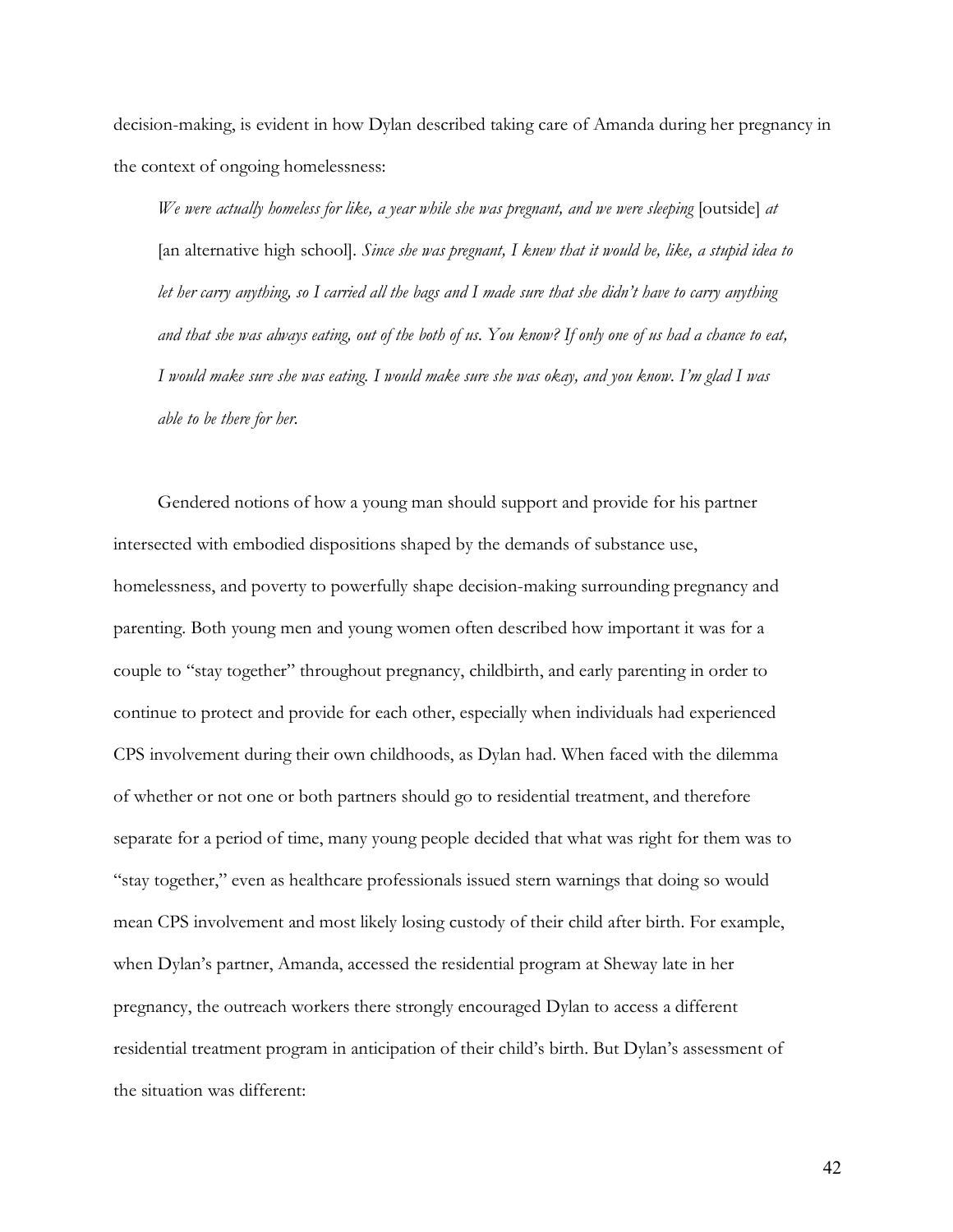*I didn't want to leave her, because what if she needed me? Before she was pregnant, we were homeless, and then while she was pregnant, we were homeless. And through those three years, she really couldn't rely on anyone except me. And she knew that I was the only one that was there for her and would always be there for her, and I was always willing to help her, you know, no matter what. And that was when our relationship was the best.* 

Elijah, a 26-year-old Indigenous man, described a thought process that was remarkably similar to Dylan's. When we first met in November 2019, Elijah was living in an SRO and using alcohol daily, which he described as his "disease." Elijah had a restraining order preventing him from seeing his partner Kayley, who was 5-months pregnant at the time. He explained that the police had intervened when they found the two of them drinking alcohol in a park early on in Kayley's pregnancy, although Elijah seemed unwilling to disclose all of the details of what happened during this event. He said the police officers pulled over and "forced" Kayley to sign the restraining order. Elijah's parole officer (PO) suggested he complete some form of substance use treatment before his court date in early December 2019. He had decided not to go, and continued to see Kayley, despite the restraining order:

*It's just that I would have been trapped inside for two weeks when my girlfriend needs me right now. It's hard to do that when she's pregnant and she needs me. Like, I'm pretty sure I'll go back* [to treatment] *when she doesn't. I've never left her side for three years, besides the three months I was in jail.* 

In moments of dilemma, such as the decision of whether or not to go to residential treatment, young people grappled with a "range of possibilities for morally being in the world and ethically working on oneself" (Zigon, 2013, p. 202). As a form of moral assemblage, romantic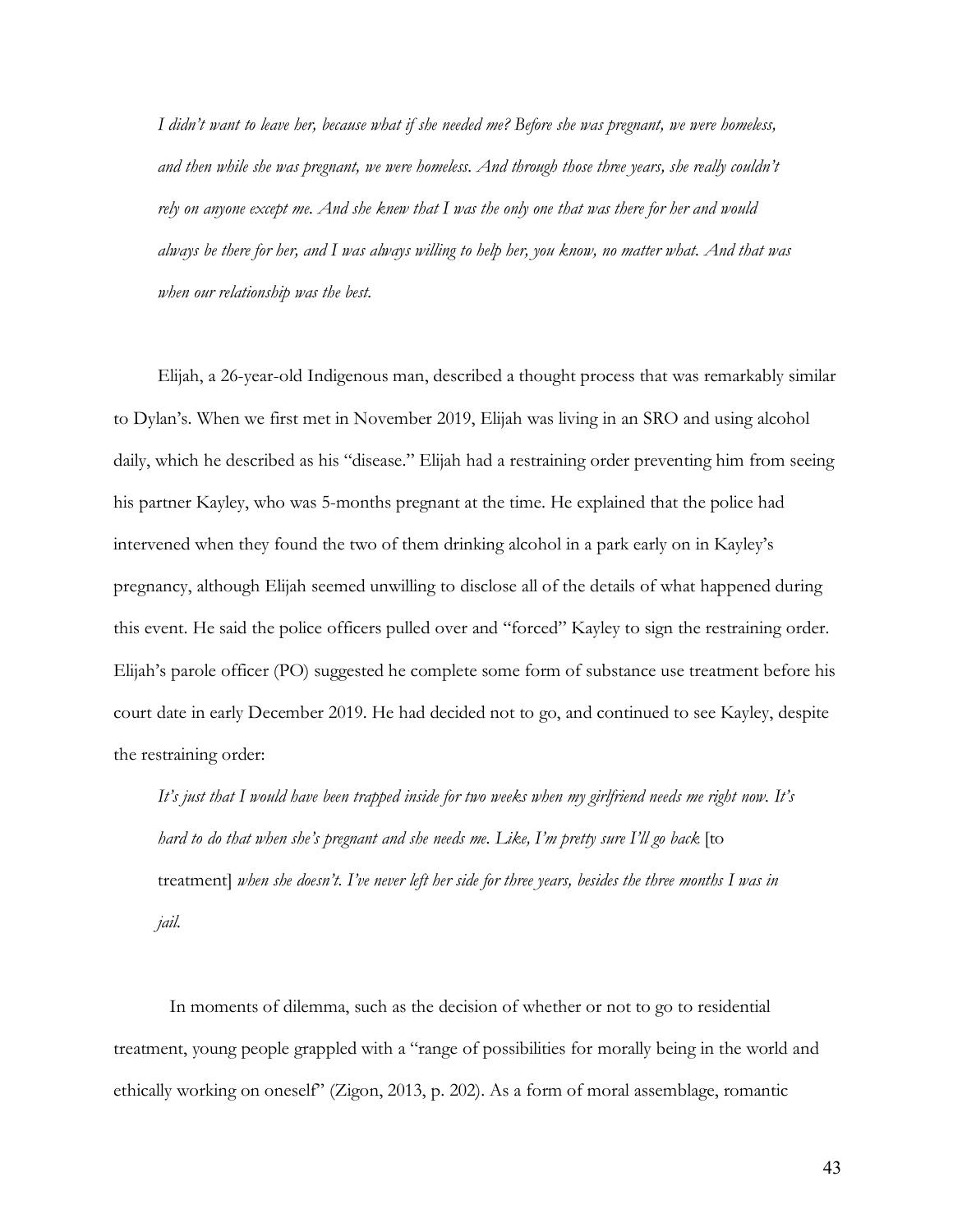relationships also included ideas about what it means to be a good partner and create a "real" family and home together with another person. These notions were profoundly shaped by the negative experiences young people had endured during their own childhoods marked by caregiver and residential instability, chronic poverty, and CPS involvement. Young people juxtaposed the romantic relationships and love that they shared with their partners on the streets, and the kinds of families that they wanted to create together, with the lack of stability, support, and affection that they had experienced growing up. When I first met Dylan in May 2019, he told me about his father:

*Growing up, he would always get mad at me and make me feel bad.* [He] *put me in such a bad, you know, time of my life. Once I was nineteen, and I met the mother of my son, we were done with my dad. We packed everything and just moved out and went to go live homeless.*

When I commented on Dylan's dedication to parenting in the same interview in May 2019, he responded, "Well, my dad wasn't really that much of a dad for me. I wanted to be an actual dad and actually spend time with [my son] and talk to him and hang out with him and [Amanda]." As Jasmine, who experienced tumultuous relationships with her family of origin, explained to me about her partner, William, "I've never had that type of comfortability before. It's just nice to know that I can have that type of relationship." As they navigated pregnancy and early parenting, many youth vowed to do better than their own parents had, frequently determining that being a good partner and parent meant "spending time together" and "staying together" no matter what.

However, the "unavoidable demands" (Zigon, 2013) of the hustle for money, substances, food and other basic necessities could sit uneasily with or directly contradict the other discourses at play. In Elijah's quote above for example, he insisted on not leaving Kayley's side while simultaneously admitting that he did leave her for three months while he was in jail. In February 2020, about a month after Kayley gave birth to their baby, Elijah was arrested again for stealing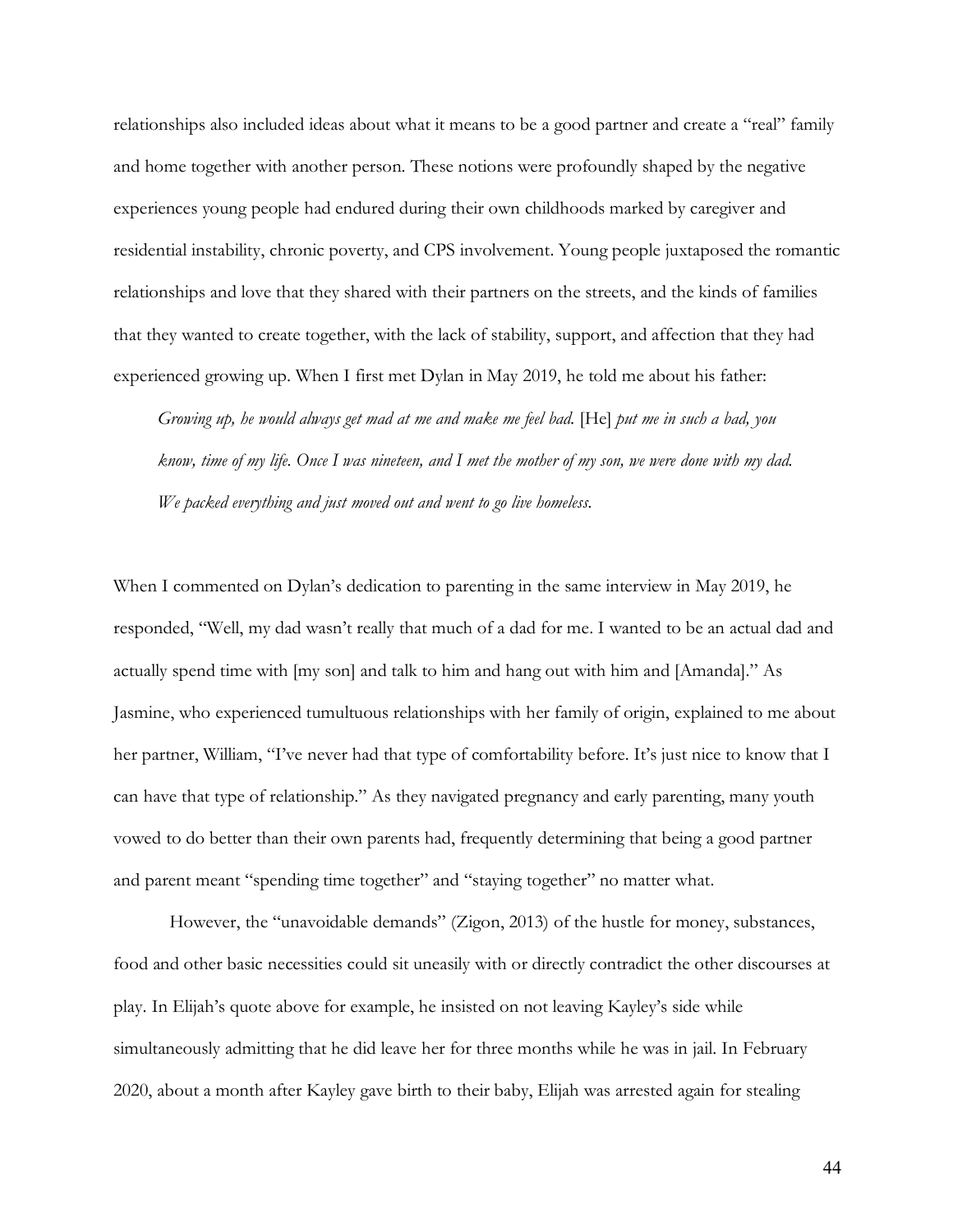liquor and spent several more days in jail, unable to contact Kayley while she cared for their newborn. In the context of entrenched poverty, substance use, and criminalization, the moral assemblages guiding young people's decision-making were often composed of contradictory logics: the obligation to one's romantic partner and the need to procure and use substances or attempt to avoid law enforcement.

## **4.2. Turning points and "falling through the cracks"**

The young people who participated in this study – both those who were in relationships, and those who had left relationships shortly after learning of their pregnancies – generally viewed pregnancy as an event that could change the trajectories of their lives. In this way, youth's experiences converged with the perspectives of child protection, healthcare, and criminal justice systems, which also identify pregnancy as a unique "window of opportunity" in which it is possible to alter the life trajectories of young people who use substances (Finnegan, 2013). Despite this convergence of perspectives, the young people who participated in this study were not always connected with services and supports, including substance use treatment, at the first opportunity.

Violet, a 23-year-old white woman, described her pregnancy as pivotal to making a number of changes in her life. At the time of our first interview in June 2019, Violet had been abstinent from all illicit substances other than cannabis for over three years (much of this time was prior to the October 2018 federal legalization of cannabis in Canada). Prior to 2016, she injected crystal meth and fentanyl daily. During 2016, she discovered that she was six months pregnant after she experienced an opioid overdose and was taken by ambulance to an emergency room. While in the hospital, Violet recalled experiencing strong motivation to change her life, including an inclination to stop using substances. As she recalled: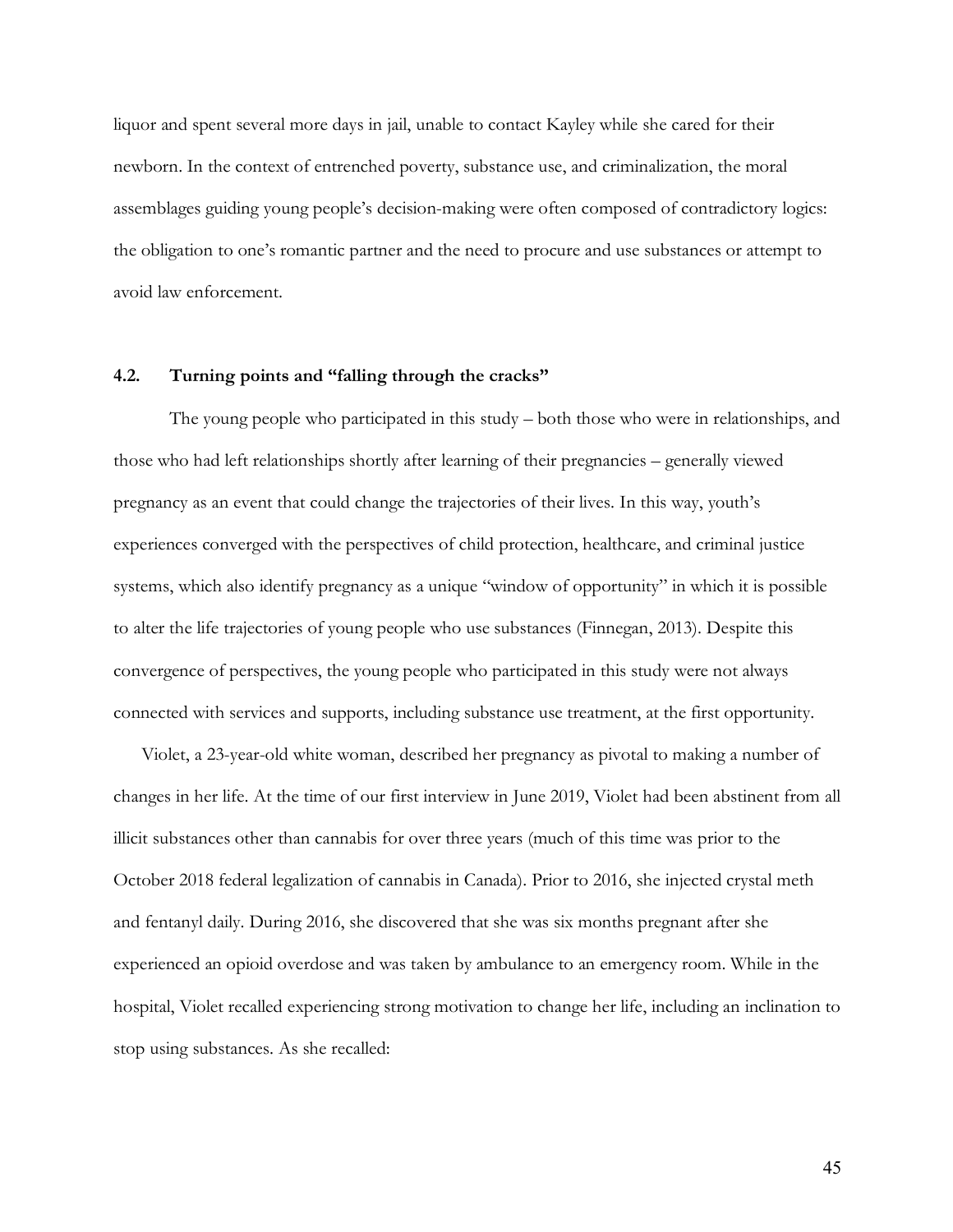*With everything that was going on in the months prior – I mean, I was getting beaten by my ex, I was on and off the streets. I lost everything over and over and over again. I got really sick of it all and just wanted out.*

While in the hospital, however, Violet was not connected with substance use treatment or other kinds of support. She was discharged back to homelessness, and spent a week on the streets "failing to figure things out" on her own. However, the discovery of the pregnancy ultimately led Violet to reach out to her mother, who she had a good relationship with despite her mother's own prior history with substance use, which had led to CPS involvement throughout Violet's own childhood. Violet's mother was able to help to get her admitted into FIR, where she began methadone maintenance therapy and counselling sessions. As Violet reflected:

*It's like, I had a chance, finally, right? The pregnancy was the main thing – something to, like, to get me out of* [substance use and homelessness]*. It made me realize, like, I need to take shit fucking serious here because this is a major point in my life where I could go down one path or I could go down the other.* 

For young people in romantic relationships that they wanted to leave, pregnancy was an opportunity to build other kinds of social support (namely, a relationship with their own mothers), which then became integral to making life changes, including entering treatment or pursuing natural recovery. Similar to Violet, for another young woman named Christine, discovery of her pregnancy compelled her to reach out to her mother. For both young women, the support of their own mothers was what allowed them to make significant life changes following the discovery of a pregnancy. As I will describe further, this familial support was also integral to regaining custody of their children after they gave birth.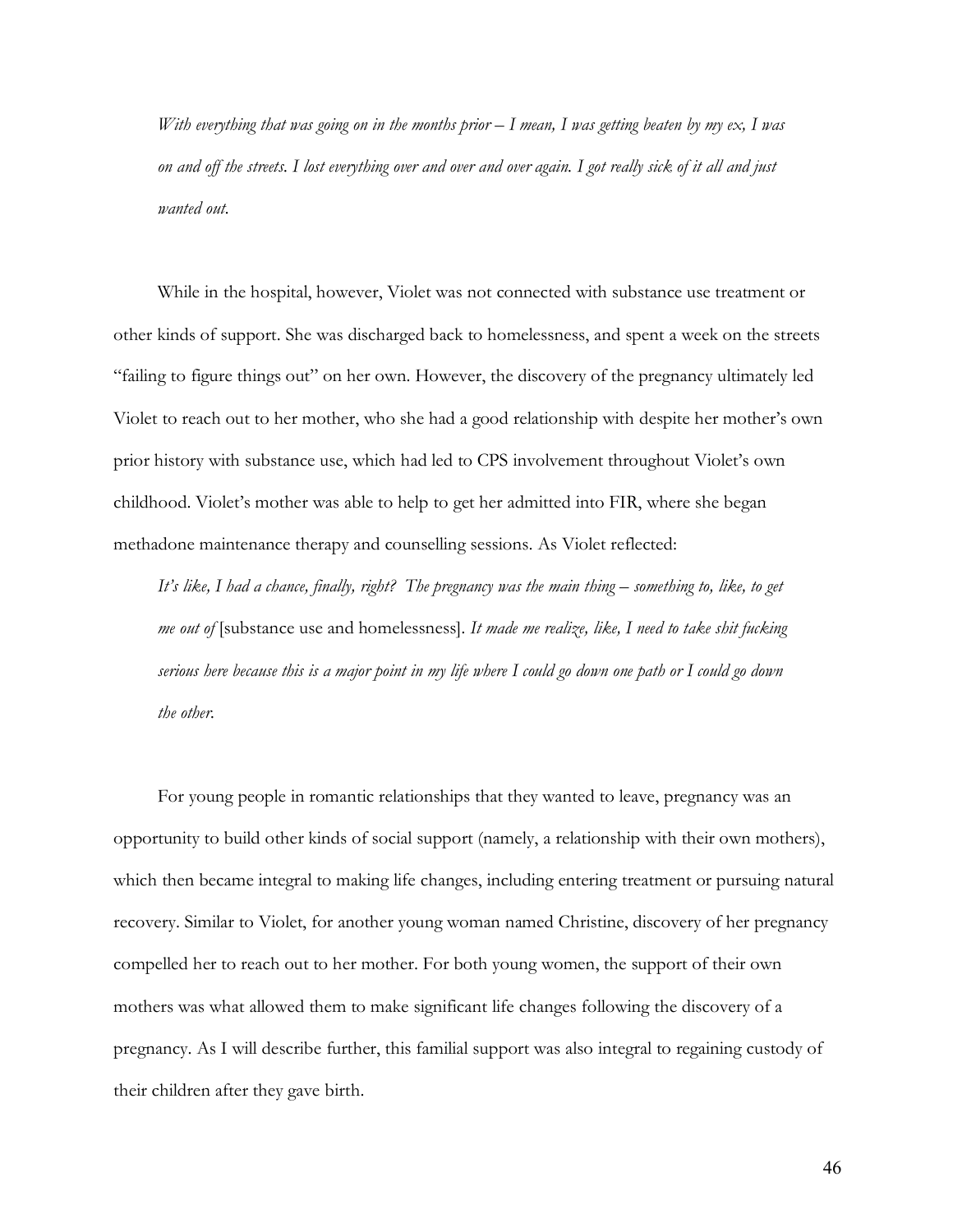Christine, a woman of mixed Indigenous and white ethnicity, was 27 years old when we met in September 2019. She described her first pregnancy four years prior as "an eye-opener" that set in motion a series of changes. At that time, she was staying with friends in Victoria, BC, and smoking fentanyl daily with her then-partner, whom she described to me as "super abusive." Like Violet, Christine discovered she was pregnant in an emergency room when she was admitted for the treatment of severe opioid withdrawal symptoms. And yet, she was discharged without any connection to substance use treatment or other kinds of supports. She then determined that her best approach to stop using fentanyl would be to "lock herself in her apartment for three weeks and detox cold turkey," even though she believed that doing so might pose a risk to her life and her pregnancy. After she successfully detoxed, Christine fled from Victoria to live with her mom in Greater Vancouver. Similar to Violet, Christine's mom had experienced CPS involvement when Christine was a child, although the two of them maintained a close relationship. By the time Christine moved in with her mom, she was 37 weeks pregnant. Christine described being "all alone" at this time, although her mother continued to provide emotional and financial support for Christine throughout the end of her pregnancy and into early parenthood.

When I met Farrah, a 26-year-old Indigenous woman, in November 2019, she was three months pregnant and had been cycling in and out of remand centers for the past several years. It was in a remand center that she first discovered that she was pregnant. Like her partner Curtis, Farrah used crystal meth daily and fentanyl sporadically. When I asked Farrah if she was connected to any pregnancy-specific supports or substance use treatment during her stay, she replied that, "they kind of gave me more food and stopped putting my handcuffs behind my back and stuff. I don't know if they really connected me with anyone, but, you know – I could, like, ask for a snack or something."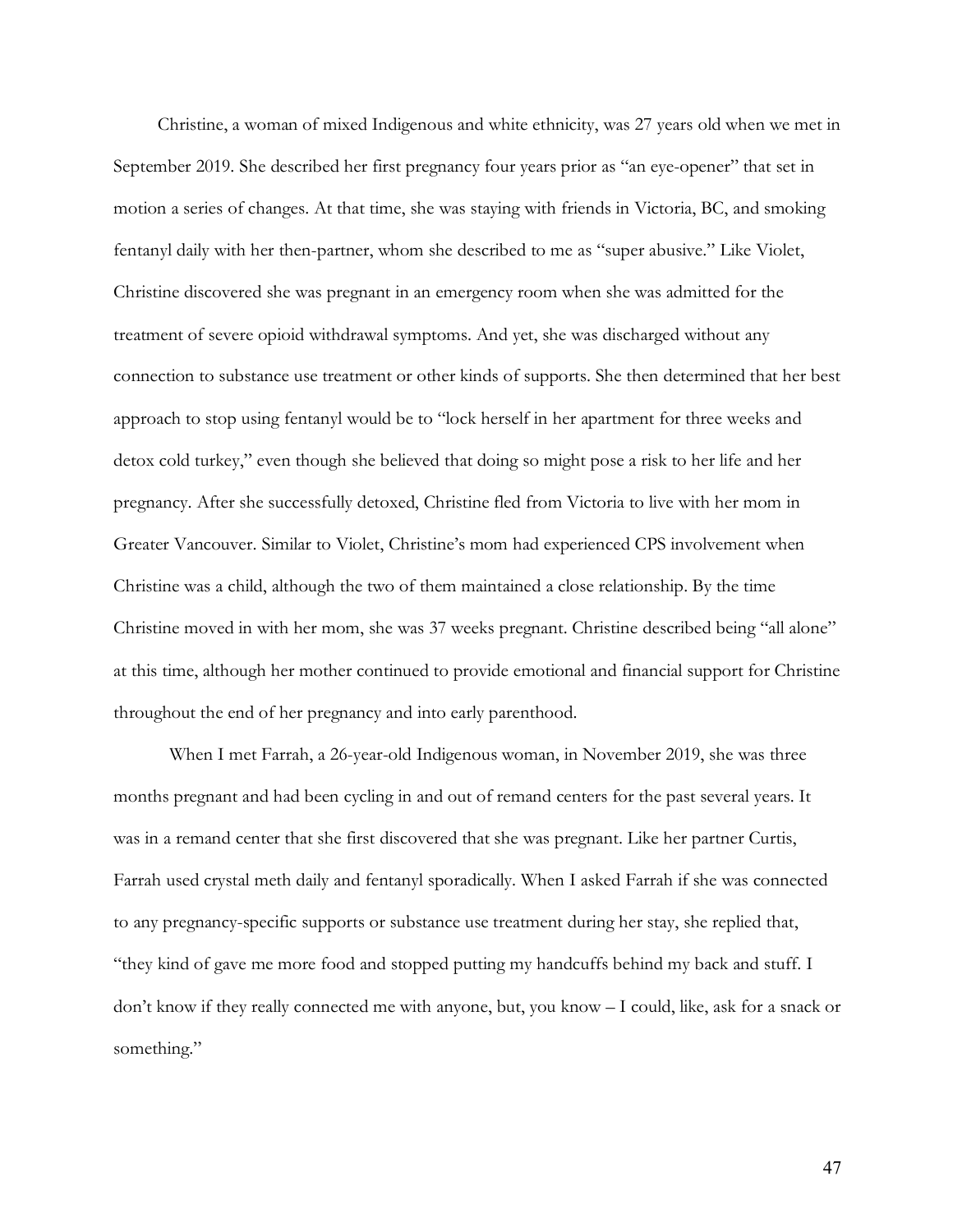Farrah was held at the remand center for one week and then discharged to homelessness. She returned to her partner Curtis and the tent they shared in Oppenheimer Park. She told him about the pregnancy, and as described above, the two began imagining a different kind of future together. They told an outreach worker that regularly visited Oppenheimer Park about the pregnancy, and Farrah was connected with Sheway, where she received the support she needed to secure temporary modular housing with Curtis. Despite ongoing challenges related to their substance use and the inability to access treatment together – an issue I will later explore in detail – Farrah and Curtis were ecstatic about being "given what they needed – a place, money" to create a different kind of future for their family.

For Violet, Christine, Farrah, and Curtis, the discovery of a pregnancy was a turning point that allowed them to re-envision the future and make desired changes, although these changes happened in spite of "falling through the cracks" (as a number of youth put it) at various points. Violet, Christine, and Farrah were all discharged to homelessness after discovering their pregnancies in an institutional setting. Christine then managed her recovery and pregnancy "on her own" with the help of her mother. Violet, Farrah, and Curtis were ultimately reconnected with the healthcare system with the help of a parent and outreach worker, respectively. However, while Violet's six month stay at FIR was generally positive, her transition out of the program after she had given birth represented for her another instance of falling through the cracks. Violet thought that FIR would assist her with securing stable housing and "fighting off the Ministry," so that she could maintain custody of her child with her mother's ongoing support. However, she left FIR without stable housing in place, which ultimately prompted the MCFD to become involved. Violet managed to independently arrange housing with her own former foster parents, who agreed to provide 24-hour supervision to fulfil MCFD requirements, and was therefore able to maintain custody of her child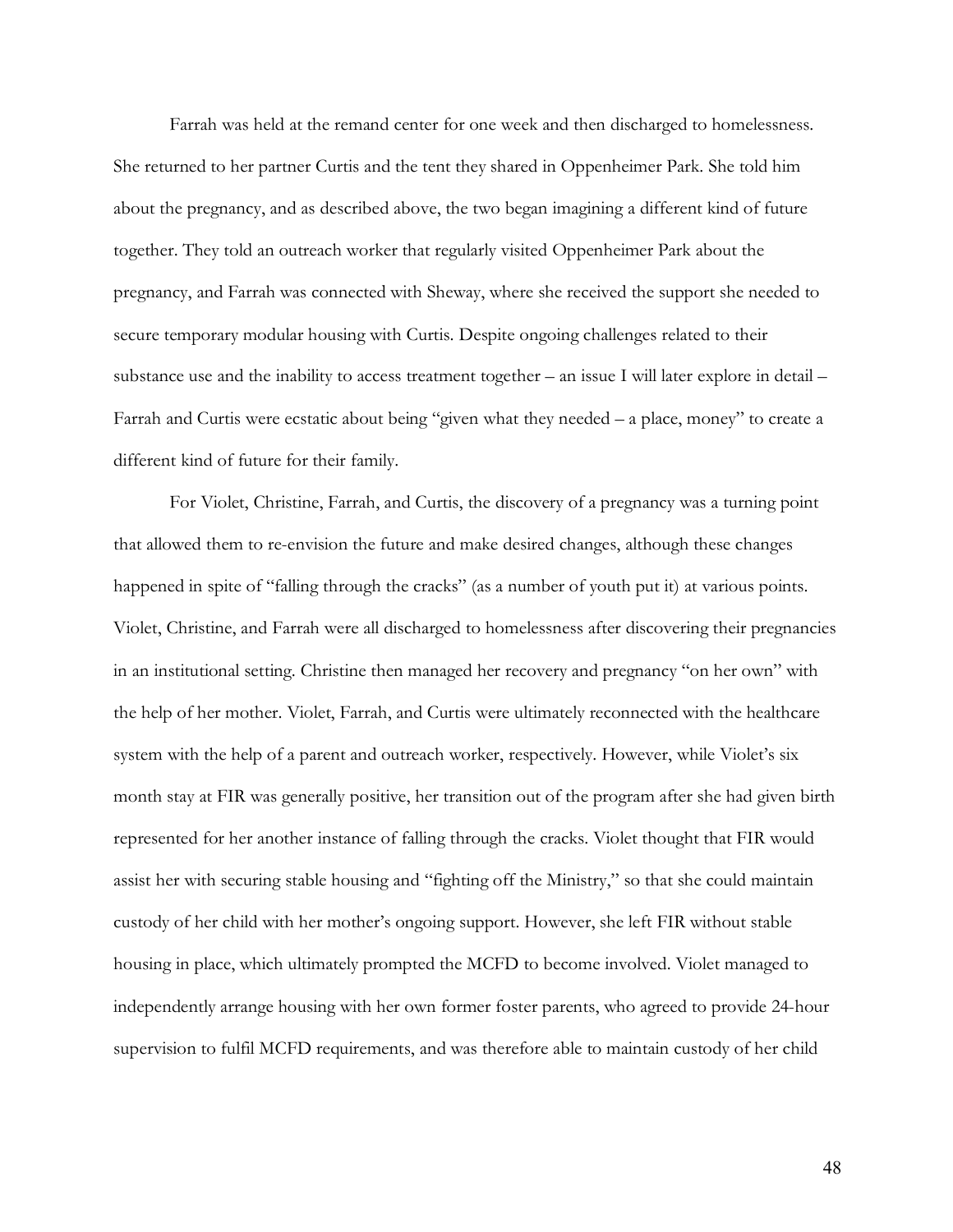for a time (see below). Violet had requested to live with her own mother, but that option was rejected because of her family's former involvement with the MCFD when Violet was a child.

For many youth, pregnancy did not end up changing the trajectories of their lives in the ways that they had hoped. Other than Farrah and Curtis, youth participants who were in relationships and unstably housed were not able to access housing that they could live in with their partners, something they all described desiring. Furthermore, ongoing challenges associated with poverty and managing substance use were made more complicated by pregnancies. For example, while initially excited about her pregnancy and hopeful that she could reduce her substance use, Jasmine described how she and her then-partner, William, felt like they "didn't know how to ask for help," as the weeks wore on. Initial excitement was replaced with a growing sense of ambivalence about becoming parents. Jasmine and William were the only youth who expressed this ambivalence openly, however; all of my other study participants expressed strong motivation to parent their children after birth or a desire to regain custody from the MCFD, even as they continued to navigate entrenched poverty, homelessness, and substance use.

#### **4.3. Becoming parents under the gaze of "the system"**

All of the young people who participated in this study became parents under the gaze of CPS, whether it was via the MCFD or VACFSS. This surveillance took several forms, including the use of supervision orders issued by CPS social workers that restrict contact between young people and their children and partner, and child apprehensions.

As described above, for the Indigenous participants in my study, experiences with CPS must be understood as a form of ongoing and often intergenerational colonial violence that separates Indigenous children and youth from their families and cultures. Most often, these separations lead to serious harms for these children that continue to reverberate across their lives (Blackstock, 2015;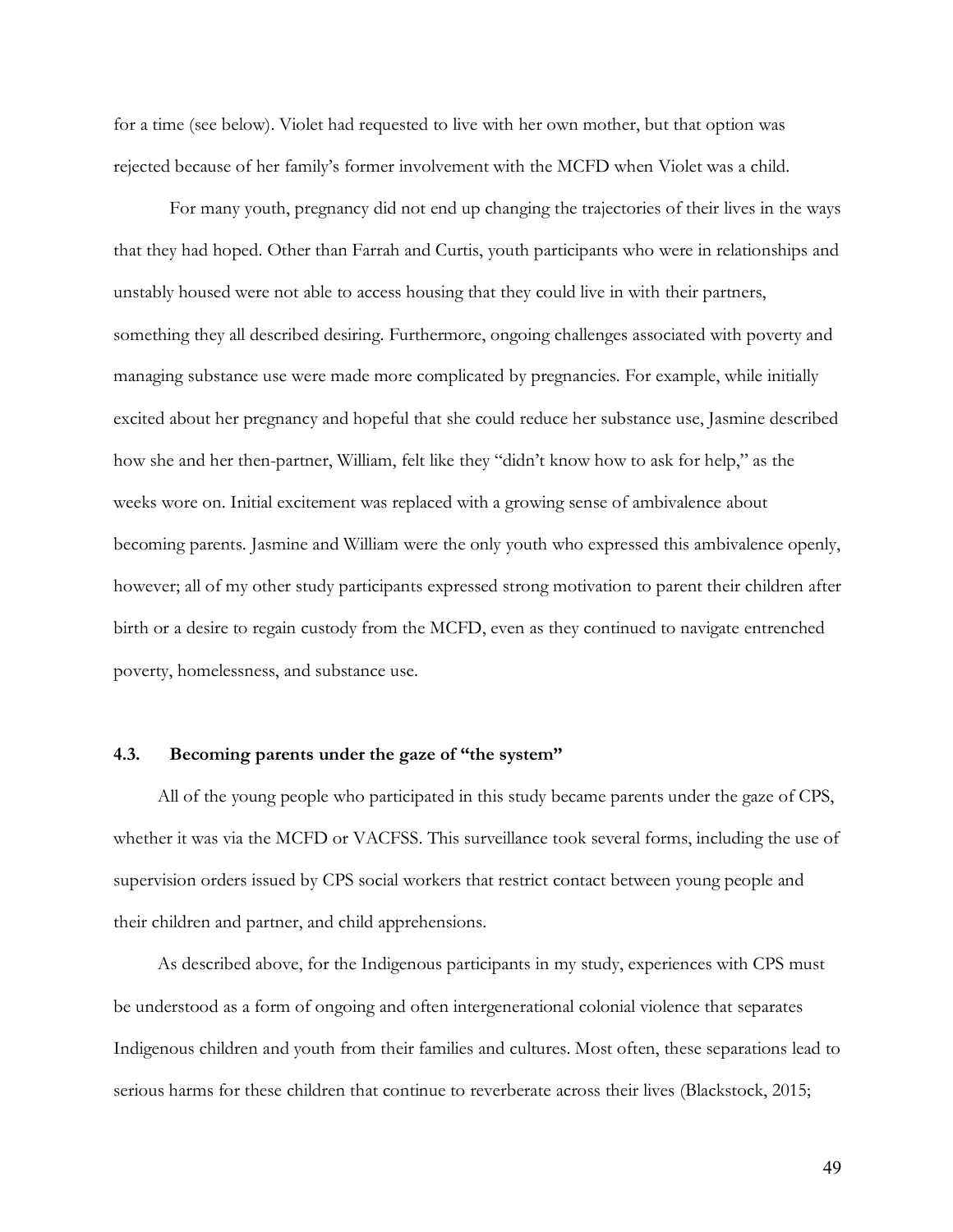Sinclair, 2007). CPS investigations are forms of surveillance, institutionalization, and control that the state directs towards Indigenous bodies. This is not to say that CPS involvement for Indigenous families is never necessary or warranted; however, recognizing the intersections between colonial violence, control, and CPS interventions is critical to interpreting my study findings.

Regardless of race, all of the young people in this study had their children apprehended for periods of time. The event of child apprehension was described by youth as abrupt and traumatic, and usually led to the breakdown of romantic relationships and periods of mental health crisis and substance use relapses and binging. Violet and her newborn child had been living with Violet's foster parents for only a month when she was told that there would be an unexpected meeting with MCFD social workers the next morning. She recalled being informed at this meeting that she was being evicted from her foster parents' home because they had decided they could no longer provide 24 hour supervision, and Violet would therefore be losing custody of her child:

*No one would tell me why I was getting kicked out. No one would give me any chances to figure anything out. I kept trying to — there were two* [MCFD] *social workers there, and I kept trying to ask, like, "Why aren't you guys doing your job and trying to, like, figure something else out? This is your job. Why didn't you tell me in advance? Like, this is a complete set-up. This is not a proper way or professional* [way] *to do your job." And they just kept shutting me up and not wanting to hear. And*  [saying] *like, "You're out, we're taking your kid, figure it out." I was like, "Where am I supposed to go last minute? I'm gonna go on the streets and relapse." I mean, what the fuck.* 

Similarly, as Christine described: "They [CPS social workers] just show up with the police and apprehend. They don't discuss it with you, they don't give you a warning, they don't tell you that it's going to come." Seven months after the birth of their child, Jasmine and William had come to a realization that "it was for the better" for Jasmine's sister to take custody. However, the event of her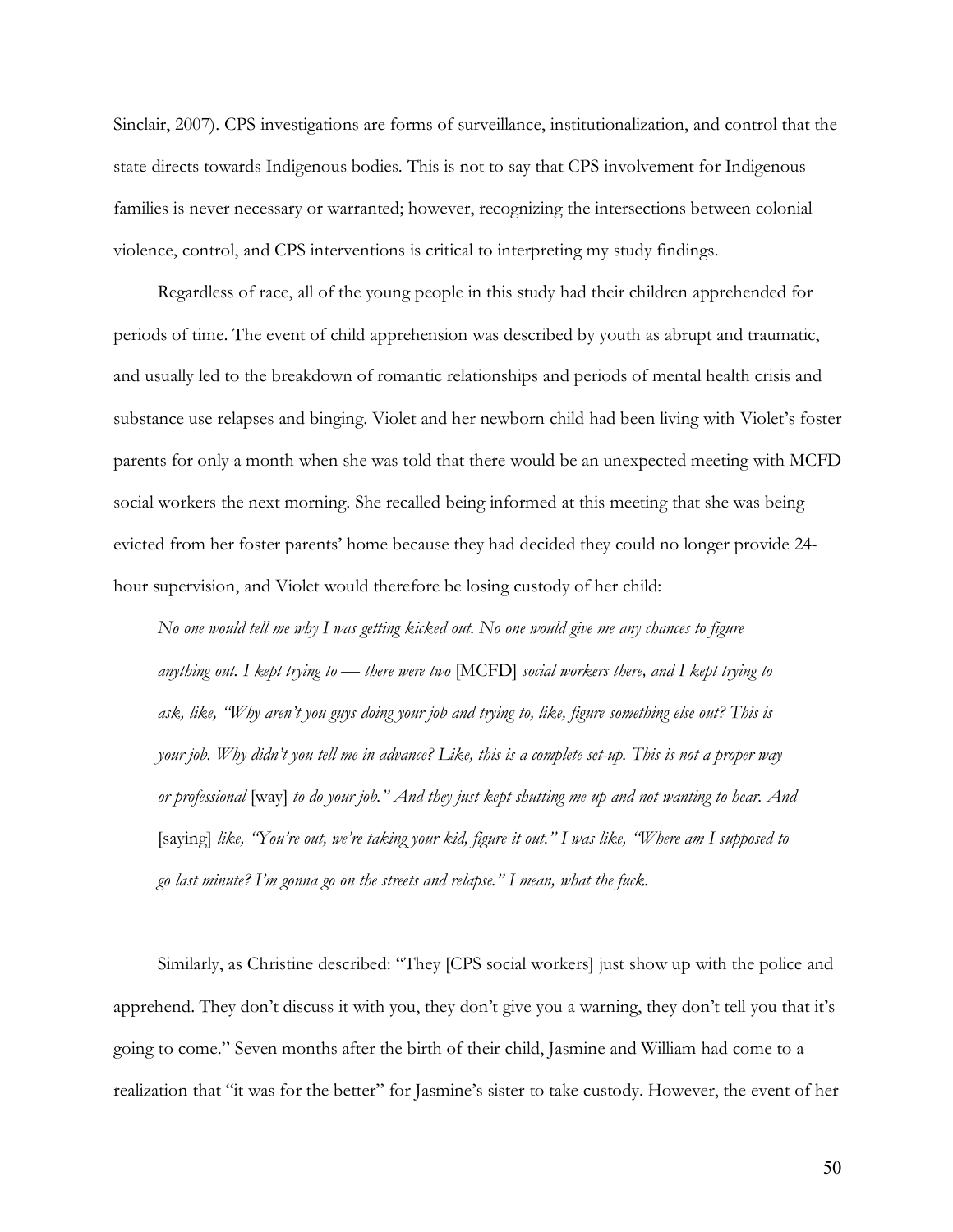child being apprehended by "a [CPS] social worker and a couple cops" was still enormously traumatic and precipitated a period of entrenched homelessness and substance use, as well as losing the support of her family. Jasmine explained that the event was so traumatic that it triggered a "major manic episode," during which she had a violent interaction with a family member and was subsequently charged with assault by the police officers present:

*When they came, he* [her baby] *only had a long-sleeve onesie on. He didn't have pants, he didn't have a jacket, he didn't have shoes or nothing. It was the* [CPS] *social worker and police officers' fault. Like, if they apprehend a baby, they should do it in a more formal way, right? Instead of just, like, "Oh, here, give me the baby, let's go."* [Then] *I got kicked out* [of her family's house] *and left homeless and charged* [with assault against a family member, during the apprehension] *and everything, so, um, yeah, that's where it started, my 10-month spree of drug use, homelessness, you know, addiction.*

No participants recalled any mental health or other forms of support being offered to them in the immediate aftermath of experiencing a child apprehension. Instead, young people framed their interactions with the CPS social workers who were in charge of their and their children's files as overwhelmingly negative and shaped by discrimination against people who were, as Christine put it, "low income and Native." Youth consistently used language like "they are sabotaging me" and "she hates me" to describe their relationships with their CPS social workers. When I first met Katie, a 27-year-old woman of mixed Indigenous and white ethnicity (whose own childhood had been marked by CPS involvement), and her partner Mike, a 29-year-old white man, in October 2019, both of their young children were in foster care and they were beginning the process of attempting to regain custody. As they described, encounters with CPS social workers could leave young parents exhausted and feeling like they were "never getting anywhere" despite working hard to "make progress":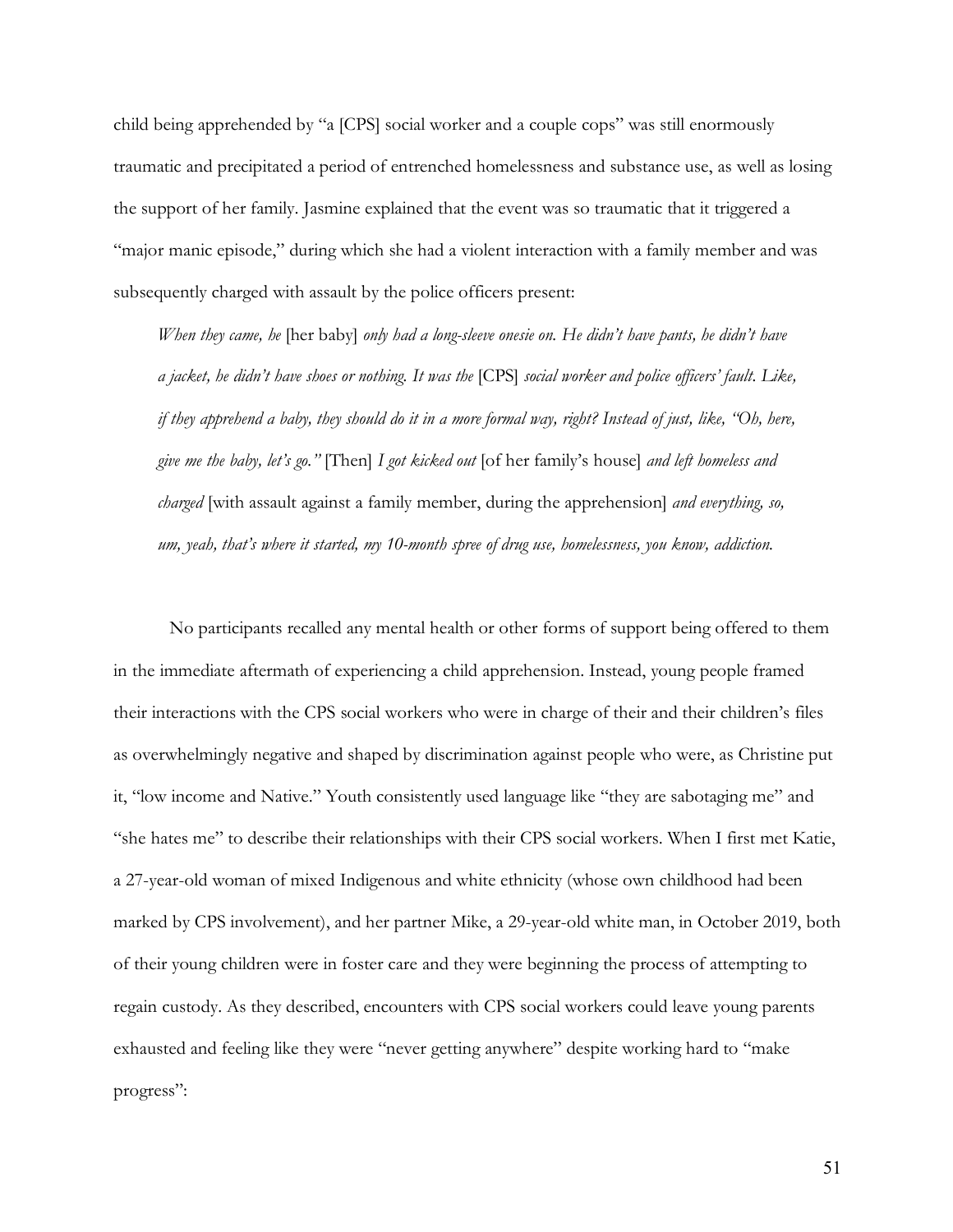Reith: *There's so many [CPS social] workers I can't keep them straight.*

Katie: *Yeah, like, both our sons have their own [CPS social] workers, and then we have our own [CPS] social worker—*

Mike: *We've had four [CPS] social workers. The first one that got us to sign the CCO* [continuing] custody order, which legitimizes permanent foster care], *immediately after we signed the CCO, she was gone. And—*

Katie: *Then it was a new [CPS] social worker.* 

Mike: *Then it was a new [CPS social] worker. And then, by the time we thought we were making progress, we got a new worker again. Like, every time, we thought, "Hopefully this time. Okay, it can't be as bad as the last one." And we never got anywhere.* 

CPS involvement, whether with MCFD or VACFSS, meant that the youth who participated in this study were presented with a steady stream of CPS social workers who managed their files. Young people's CPS social workers changed frequently, and their files were frequently transferred. The content of these files often diverged dramatically from how participants envisioned themselves as romantic partners and parents.

Liam, a 21-year-old white man, was in a juvenile detention center when his child was born four years ago, and experienced a supervision order prohibiting him from seeing his child without MCFD supervision upon his release several months later. At the time, Liam was using crystal meth and fentanyl daily, and eventually began injecting. After a fight with his partner, Lisa, when their child was about a year old, he was issued a no-contact order that legally prohibited him from seeing either of them. Unlike supervision orders, no-contact orders are issued by law enforcement and legally prohibit all contact between the individuals involved. Liam continued to cycle in and out of juvenile detention centers; at least twice because he broke the conditions of the no-contact order by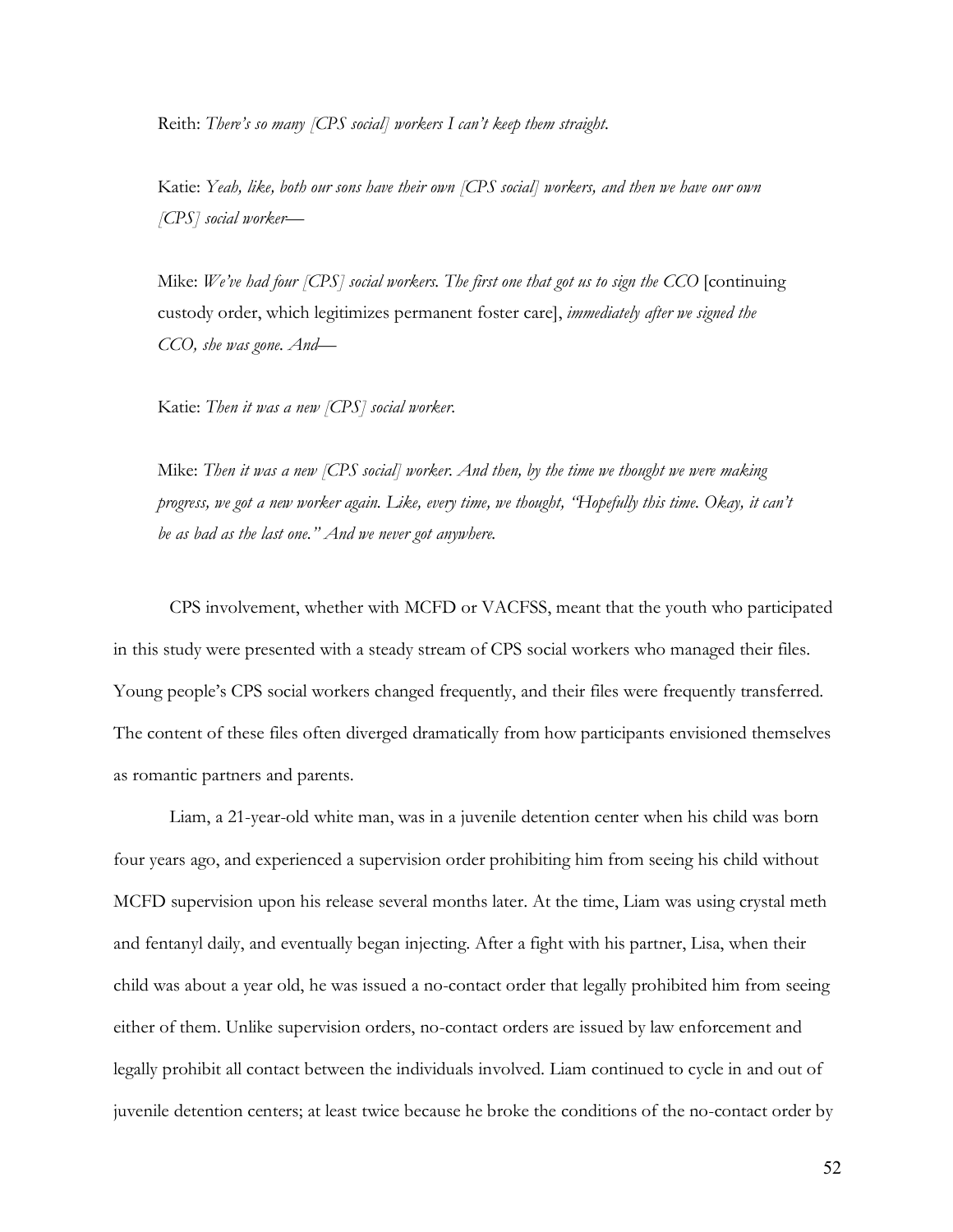continuing to talk to Lisa. Lisa maintained custody of their child with the support of her parents, and eventually ended her relationship with Liam and refused to let him see their two-year-old child. In the summer of 2019, Liam voluntarily accessed a residential treatment program, citing his desire to "be a good father" as motivation to reduce his use. Liam was living at the program's second-stage recovery home when we met over the phone in November 2019:

*In the Ministry's defense* [of implementing the supervision and no-contact orders]*, my file didn't look very good, right? Like, I had a lengthy criminal record, you know, a history of addiction. I get where the fear comes from. But, I like to think that I've been trying and that I have a different personality than a lot of these people who are just not really giving a fuck. And for me, it's been something that's been seriously important to me – that I know I have the potential to be a good father. It's just, you know, it feels like a lot of the time I don't really have the opportunity to prove that. It's tough when they* [CPS social workers] *don't see the day-to-day stuff. They don't see what you're doing to make your life better. They only see you maybe once a week, for an hour in the office when they ask you some questions.*

Violet similarly described:

*She* [the MCFD social worker] *didn't get to know me or anything, just read the file and assumed I was a fuck-up and wanted to take my kid away instantly. She set me up to fail pretty much, and I mean before she even met me. She did everything she could so I couldn't have my kid*.

Despite maintaining a long period of abstinence from substance use as she attempted to regain custody of her child, Violet continued to struggle to demonstrate the progress she was making to a series of MCFD social workers. As Violet described, even with regular "clean" toxicology screens, a common requirement for mothers under MCFD surveillance,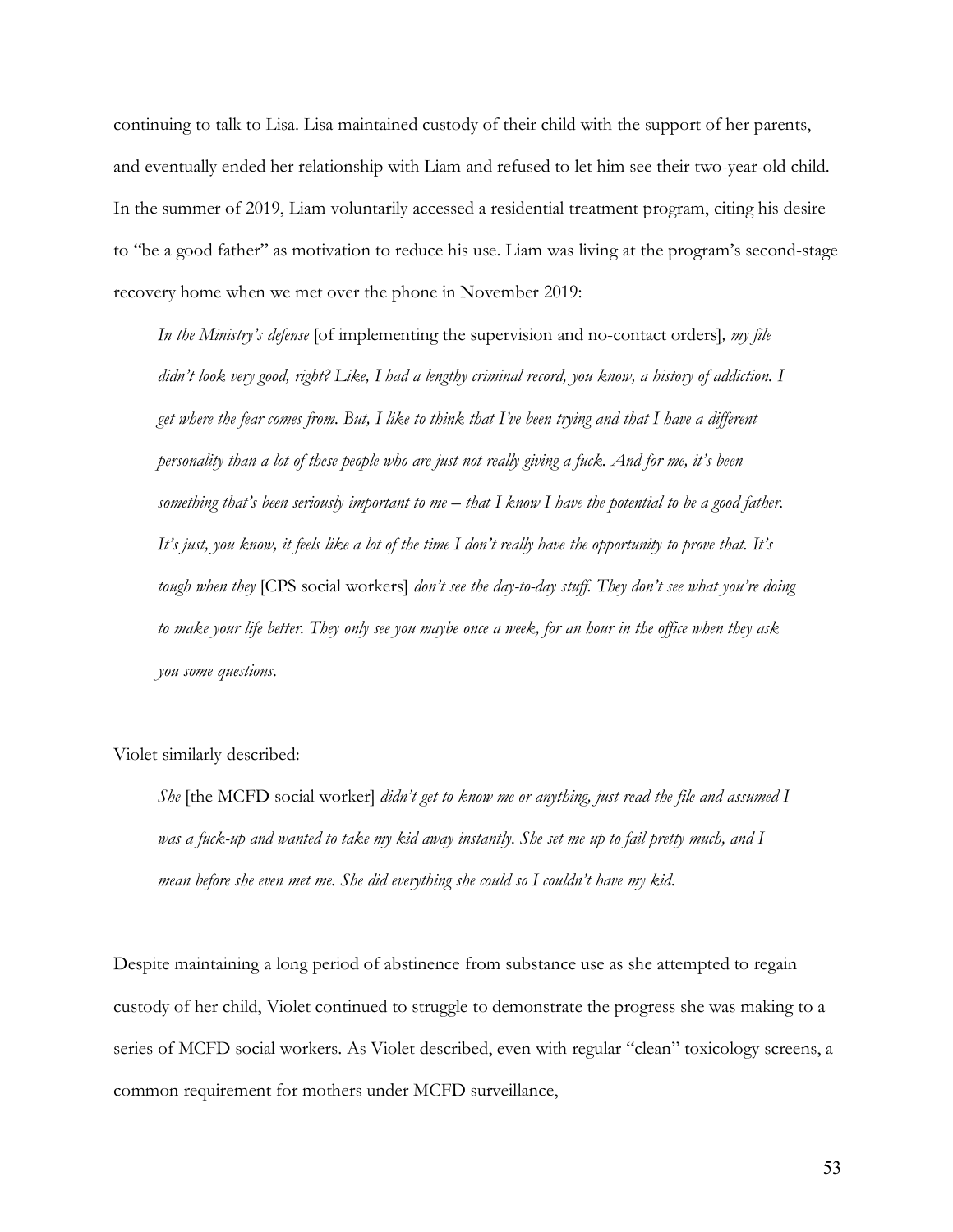*She* [the MCFD social worker] *didn't even think I was clean, I mean, it took, like, half a year for her to acknowledge my urines* [toxicology screens] *and realize I was clean. She didn't come in and assess* [the toxicology screens]*. She was basing everything off of what she read on paper* [in her file]*. It was, "Oh, your parenting skills aren't good enough. You're too young to know what you're doing. You OD'd while you were pregnant. You're not clean, you need to go to treatment."* 

Young people who were in committed romantic relationships – a commitment that was often deepened by the events of pregnancy and childbirth – seemed to have the most difficulty navigating their interactions with a steady stream of CPS social workers. Youth expressed tremendous frustration and confusion regarding the ways that CPS social workers endeavoured to "break couples apart" and "did nothing to keep families together." Dylan experienced a supervision order immediately upon his child's birth in 2018, which prevented him from visiting Amanda or their child without VACFSS supervision until he completed substance use treatment and secured housing and employment. A year later, he identified this supervision order as the catalyst for Amanda ending their relationship:

*When we had the* [VACFSS] *social workers show up in our life, we were together and we were in love with each other and we wanted to stay with each other. But then by the time the* [VACFSS] *social workers left, they basically broke us apart, they basically made her hate me, and they basically made her not want to be with me, and then made her have another kid with another person, right? It's like, the whole supervision order broke us apart.* 

Although Christine wanted to leave her romantic relationship at the time of her first pregnancy, she reflected on what she perceived as the exceedingly common practice of involuntarily separating young couples who are navigating pregnancy and early parenting: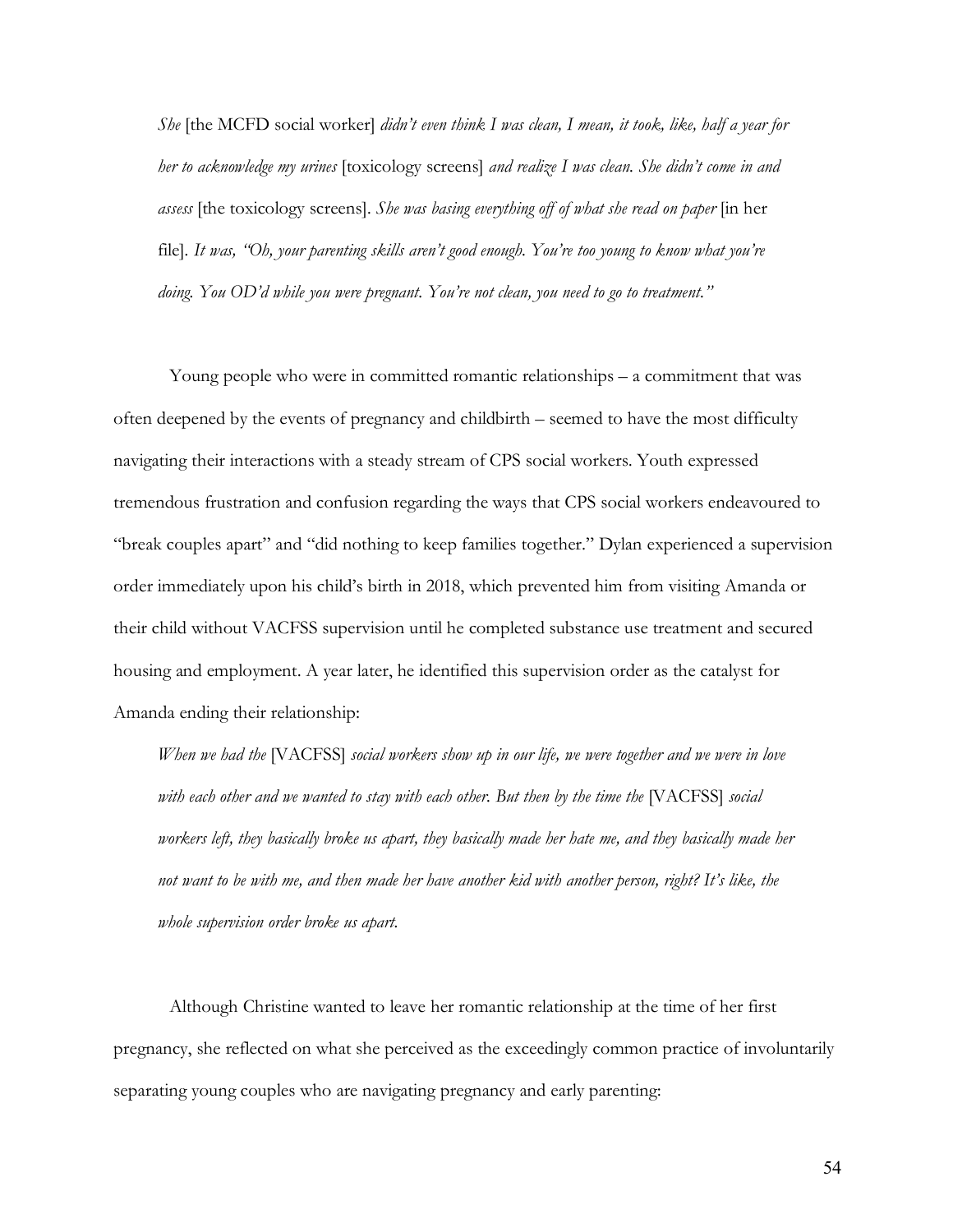*The* [CPS social workers] *break families up. It is super important that if you end up homeless and stuff like that, that you guys stay together. But, the fathers can't stay* [at women-only housing sites]. *Or the fathers can't come to your floor in the shelter to help out with the kids. Or, no kids are allowed on the men's floor.* 

In addition to facing restrictions in housing buildings, shelters and drop-in services, young fathers were often legally prohibited from seeing their children and romantic partners for periods of time through supervision, no-contact, and restraining orders. CPS social workers' apparent efforts to separate young people were understood as destabilizing the very relationships that youth felt would allow them to successfully navigate a pregnancy, create a family home, and parent a child. For example, Mike concluded that it was the no-contact order that he was under while Katie was attending FIR Square – and the way that both of these interventions "separated them" – that ultimately caused their plans to "fall apart" and his own life to "go downhill." It was at that time that he relapsed on fentanyl for six months.

Similarly, Dylan attributed a growing sense of anxiety to the supervision order he received when his and Amanda's child was born. Without Amanda's support, "getting housing and a job" – the very requirements of the supervision order that prevented Dylan from seeing Amanda and his child – seemed impossible. Overwhelmed by the situation, he began avoiding meetings with his VACFSS social worker altogether.

Elijah believed that the legal mechanisms used to separate him from his partner were shaped by systemic racism. Like CPS investigations, policing and the criminal justice system more broadly have long been characterized by the surveillance, control, and criminalization of Indigenous bodies. Elijah described how this sense of being surveilled, controlled, and criminalized left him feeling "almost broken inside." He had been on probation for almost the entirety of the previous 6 years: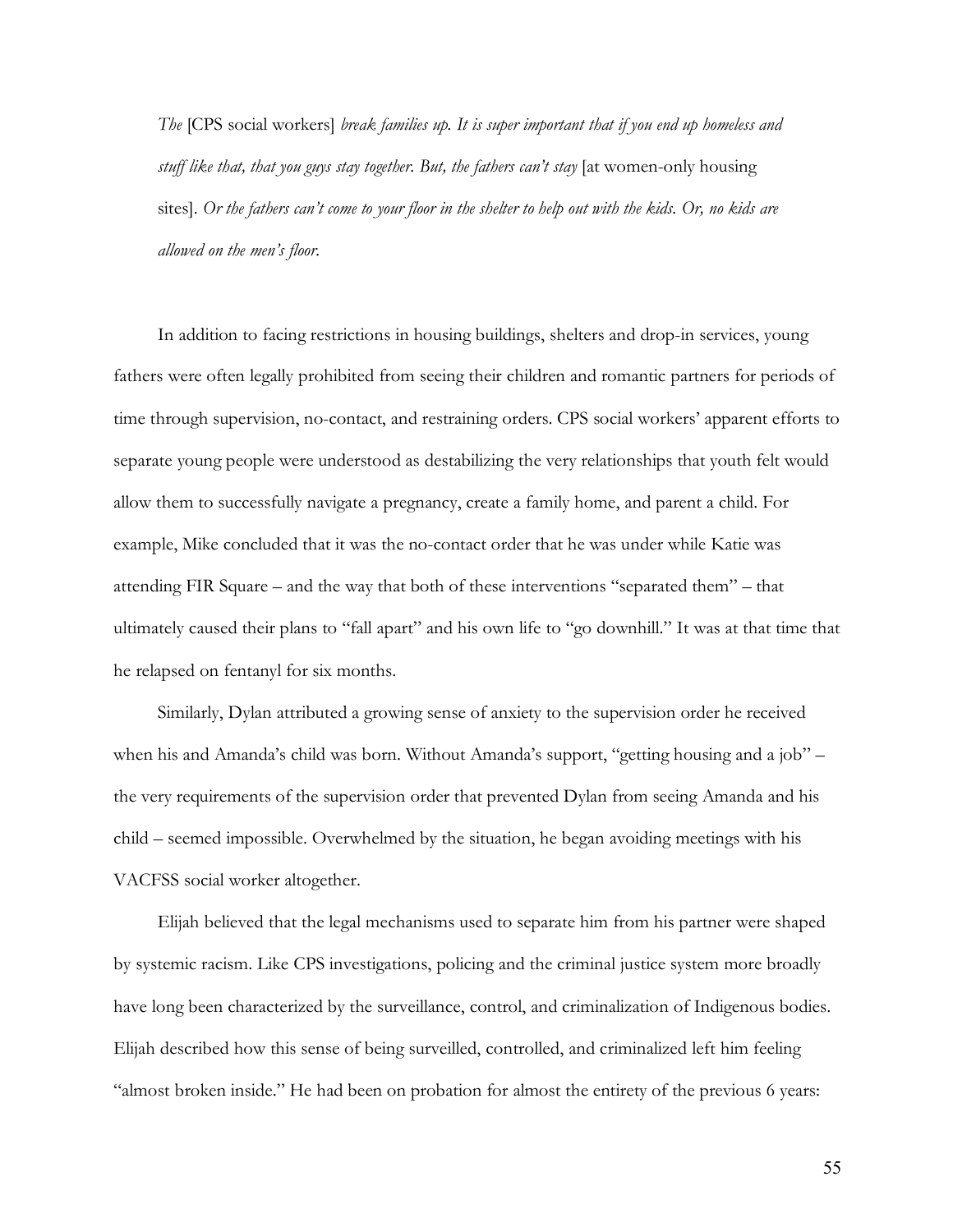*The cops downtown, they don't care, they just – sometimes it seems like they're racist. Because they have issues with some certain people down there and they make it hard for certain types of people. They picked on me and my brother a lot. And they were always breaking in my room* [at the SRO]*, searching my room and stuff. They just make life hard.* 

Despite the various ways that young couples were separated from each other and their children, many continued to communicate with partners or see their children secretly, risking further legal consequences. Liam went back to a juvenile detention center twice because he continued to talk to Lisa. Elijah secretly visited Kayley despite the fact that she had been "forced" to sign a restraining order against him so that he could avoid a charge and jail time. Elijah was told that the only way that the restraining order would be lifted was if he attended a substance use treatment program.

#### **4.4. The imperative of substance use treatment**

Upon learning about a pregnancy, the young people in this study began envisioning different kinds of futures: futures that included stable housing, steady employment or adequate income support, and, for many, a deepened commitment to and connection with their romantic partner. Youth acknowledged that reducing or eliminating intensive substance use was critical to realizing these futures, and most were open to the possibility of some form of substance use treatment. To this extent, young people's understandings of what was required to change the trajectories of their lives aligned with the CPS imperative that a young person engage in substance use treatment if they wanted to maintain or regain custody.

Yet, a painful sense of frustration and confusion often arose as young people attempted to make progress in the ways demanded by CPS social workers and were continually denied custody of their children, as well as the forms of support – namely, stable family housing – that would allow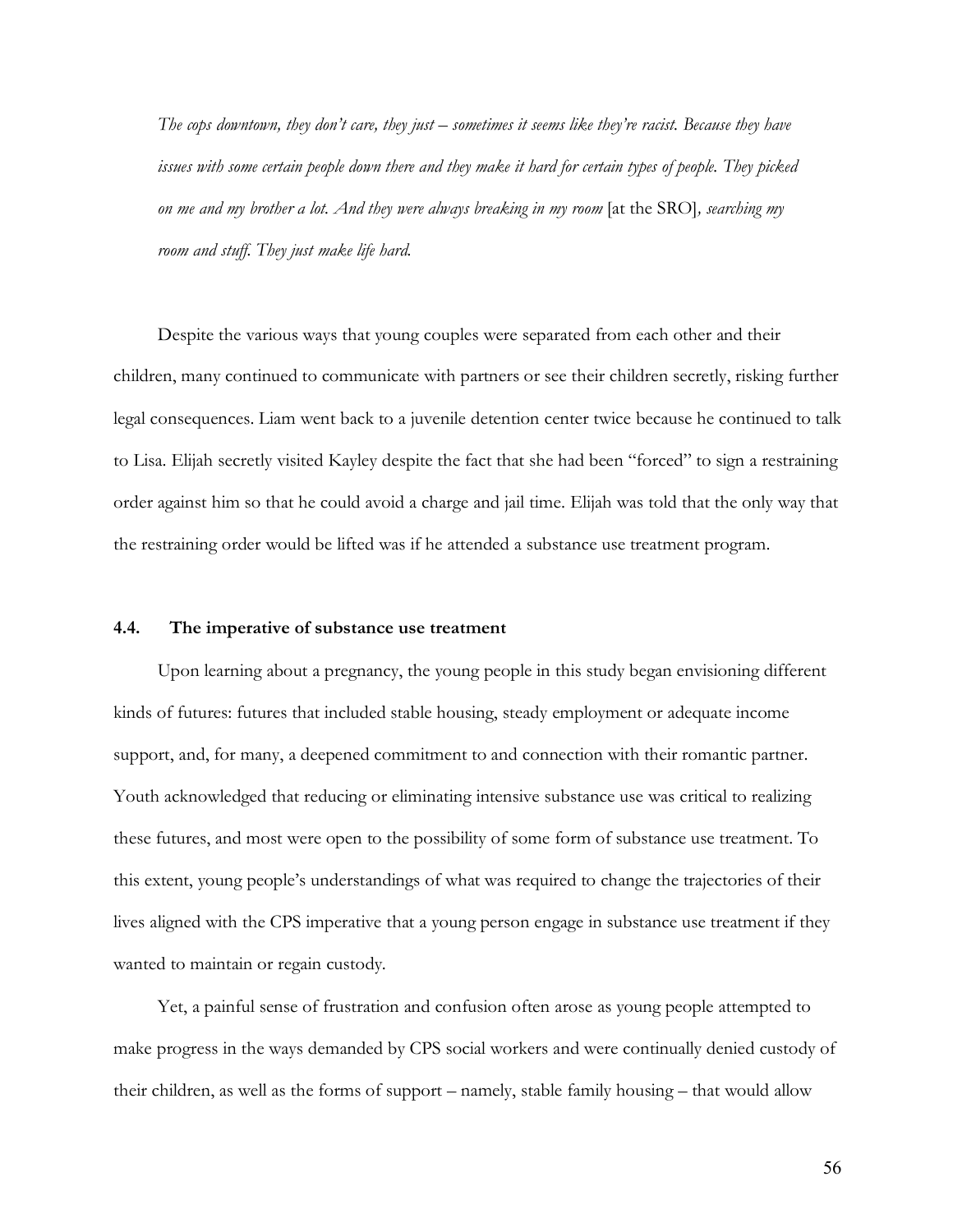them to "prove" that they could be good parents. Violet and Katie underwent treatment at FIR during their pregnancies. Even after successfully completing a treatment program during pregnancy and maintaining abstinence from substance use (demonstrated through regular urine toxicology screens), after the births of their children both young women were denied custody. Katie recalled:

*Even though I was clean* [when I gave birth] *they still took away my son. They told me to go to treatment, said they'd give him back in three months. Well, I went to treatment, finished the treatment, and they still didn't give me back my son.* 

Despite a deep sense of disappointment at not regaining custody, Katie maintained abstinence from all substance use, and was able to move in with her own parents. At that time, her partner, Mike, was on Suboxone and couch-surfing with friends. Mike had relapsed on fentanyl for six months while Katie was at FIR. In her absence, he had become homeless and significantly depressed. When I met the couple in October 2019, Mike had been living with Katie and her parents for several months and the couple was attempting to begin the process of reunification with their two children. Eventually, in January 2020, Katie and Mike's children's files were transferred from the MCFD to VACFSS after Katie disclosed her Indigenous ancestry. Both Katie and Mike were optimistic about this transfer; they felt like the social worker from VACFSS was "working *with*  [them]" and wanted to help them re-gain custody of both of their children. However, the new worker mandated that both parents attend residential treatment before receiving housing support, despite the fact that Katie had been attending out-patient treatment and maintained abstinence from substance use for one year following the birth of her second child, and Mike had maintained a Suboxone prescription for nine months.

Reith: *And so, is* [the requirement to go to residential substance use treatment] *basically just to check a box?*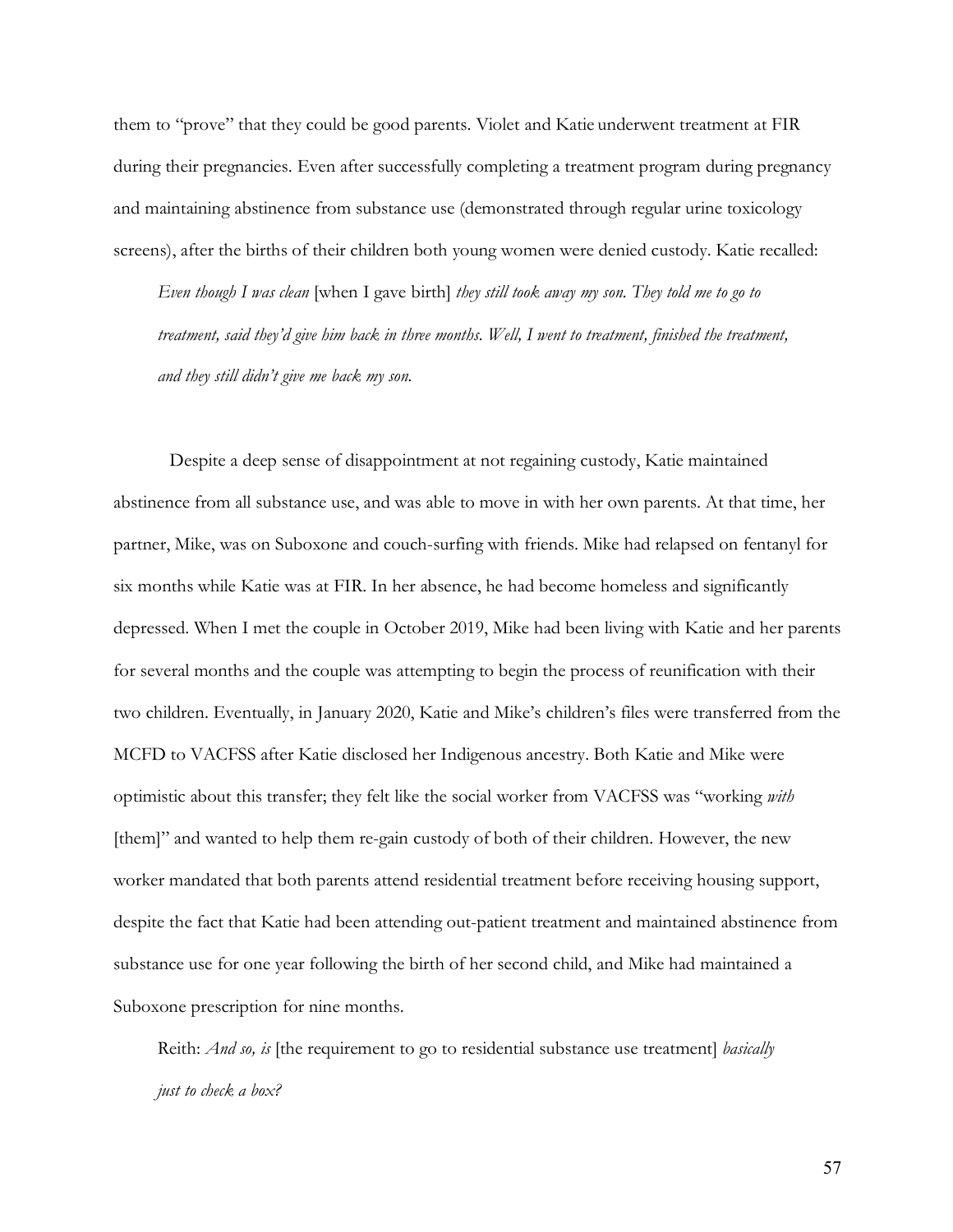Katie: *Well, no, that box is already checked. Like, I was clean for the year, going to different treatment centers, different places, and they won't tell me when me and Mike can have our own place together, and, like, live our – live our life.* 

Mike: *I've been waiting to get into* [residential] *treatment, just to get things going to get to the next step of being able to have custody of our sons and live independently. Like, it's almost like we've been hung out to dry. It's like, okay, now that we've gotten clean, you want us to go back to* [residential] *treatment again for whatever reason, and now we're kind of left in limbo to, like, maybe fuck up before we can do any better. Like, we're being left in that grey area between, like, you've done it, and you're almost there.* 

As Mike described, being "left in limbo to maybe fuck up" was a disastrous situation for many youth. The frustration, confusion, and exhaustion that was generated by continually attempting and then failing to meet the demands of CPS social workers and POs could lead to periods of mental health crisis and substance use relapses and binges. Some young people became increasingly resigned to the fact that they were "not getting anywhere" (as Mike put it) despite their efforts to "make progress" and demonstrate that they could be good parents.

The young couples who participated in this study described how CPS social workers and other service providers frequently mandated that each parent attend a separate residential treatment program as a condition for maintaining or regaining custody, getting a place together, and coparenting. As Dylan described, "they told us that we have to focus on ourselves and improve our own lives and then maybe we could see if we could be a family after that." These directives were contradictory to young couple's visions for themselves, their relationships, their families, and the future, and therefore often viewed as an "obstacle" to addressing the more important issues of "staying together" and creating a family and home. Elijah explained: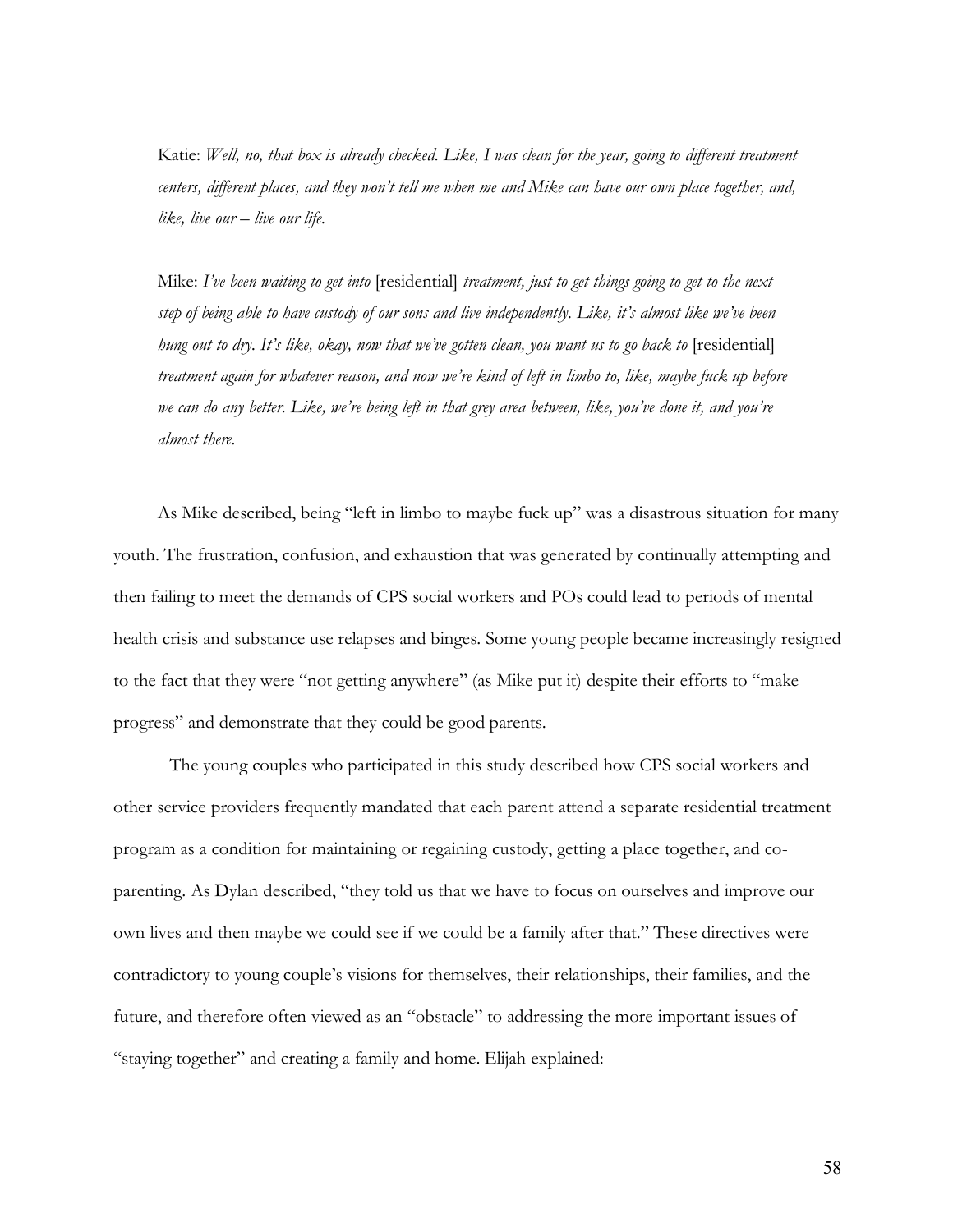*I just want to get all this* [treatment] *stuff over and done with because my PO is predicting if I get this daytox* [outpatient treatment program] *over and done with, they might just drop the charges and lift the restraining order. And that would have to happen in order for us to get a place together. But all this is an obstacle.*

In the previous section, we saw that attempts by CPS and law enforcement to separate young couples were understood as destabilizing the very relationships that youth felt would allow them to successfully navigate a pregnancy, parenting, and family life. In the same way, the imperative to enter substance use treatment in isolation from a romantic partner revealed a critical disjuncture between young couples' desires and decision-making surrounding pregnancy and parenting, and the systems that are intended to help them. Several youth indicated that they would have attended residential treatment if they could have done so as a couple. In the absence of this kind of opportunity, many made the decision not to attend residential treatment at all, or left residential treatment early in order to reconnect with their romantic partner and, in some cases, children.

## **4.5. Cycles of loss, defeat and harm**

The young people who participated in this study were navigating multiple, crushing forms of loss, including the loss of their child or children to "the system" and the loss of close connections with romantic partners to no-contact and restraining orders. They were also navigating various forms of defeat. Young people experiencing pregnancy and early parenting were most frequently offered support in the form of substance use treatment; although, as the experiences of "falling through the cracks" described by Violet, Christine, Jasmine, and Farrah demonstrate, even this support was not always provided at the earliest opportunity. However, all of the youth who participated in this study indicated that it was stable housing, employment, or income that they most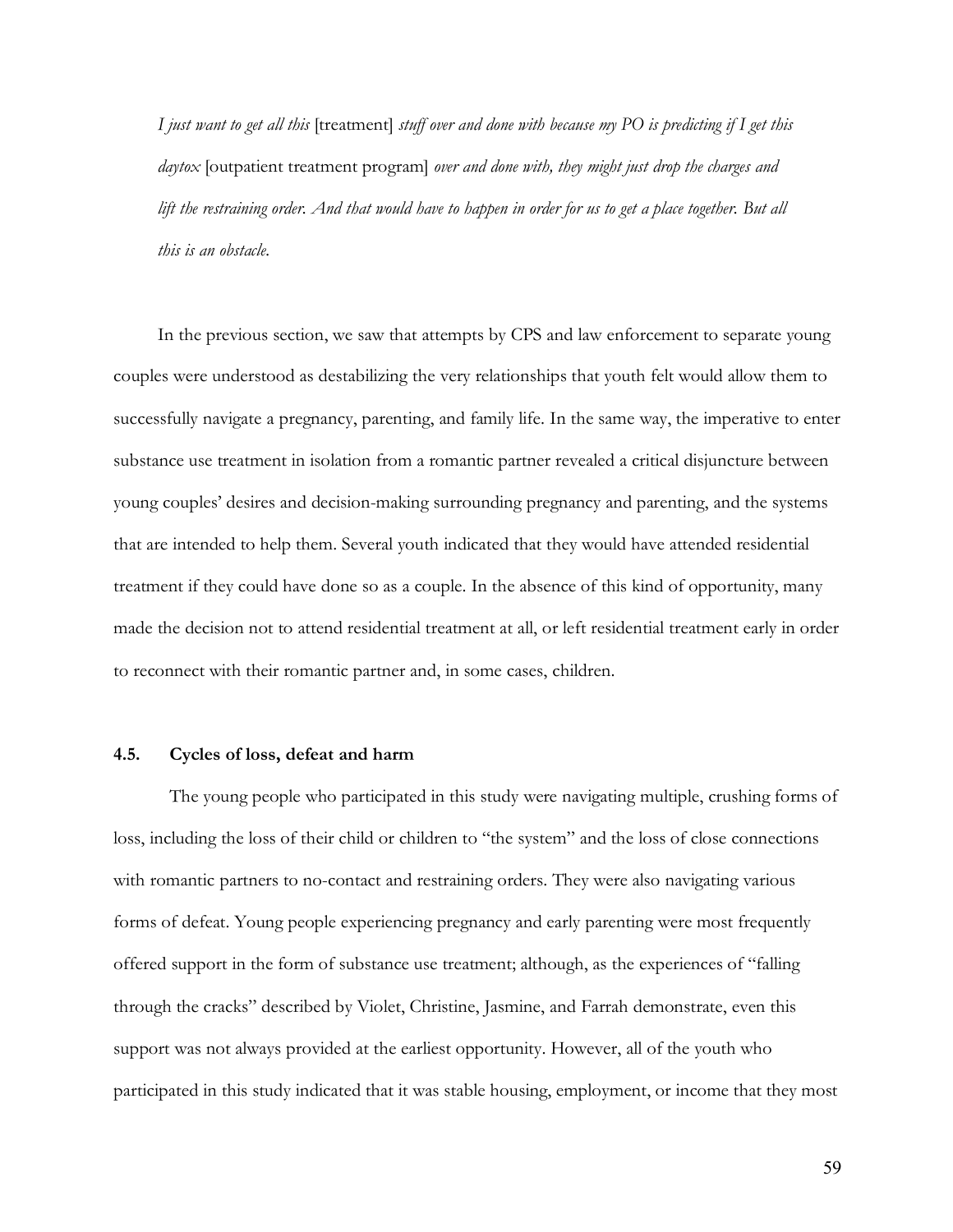desperately needed in order to create a home for their child. Unfortunately, youth received little institutional support in accessing any form of stable housing and employment. Moreover, the various mechanisms that separated young couples meant the loss of a critically important form of material and emotional support. Recall that Dylan was told by VACFSS social workers that he had to secure housing and employment before he would be allowed to see Amanda and his child. In the absence of institutional and intimate support, Dylan experienced challenges in accessing even "lowbarrier" work experience programs. Over the course of this study, Dylan was enrolled in at least three such programs, but either stopped attending or was kicked out. He explained:

*Like, I barely had any, like, work experience, or any, like, qualifications, right? It was harder for me to, like, basically, uh, get a grasp on the program, and get a grasp on what we were actually doing, right? It was just really awkward.* 

Dylan also struggled with the complicated administrative processes involved in accessing lowbarrier housing. Although he was living in supportive housing at the beginning of this study in May 2019, he was evicted in the autumn of 2019 due to substance use-related complaints, and became homeless again. He described attempting to get a spot in another supportive housing facility, which required phoning regularly to maintain his spot on the waitlist. However, Dylan could rarely make it past the automated menu options: "I don't really get what they mean when – like, I try to call sometimes and then I only make it to the, like, in the menu, and that's it, and I don't even know where to go."

Dylan became increasingly despondent between the autumn of 2019 and the spring of 2020, as he attempted to navigate homelessness, poverty, substance use, and meeting the various expectations his VACFSS social worker had set out in order for him to reconnect with Amanda and see his child. As he summarized in early 2020: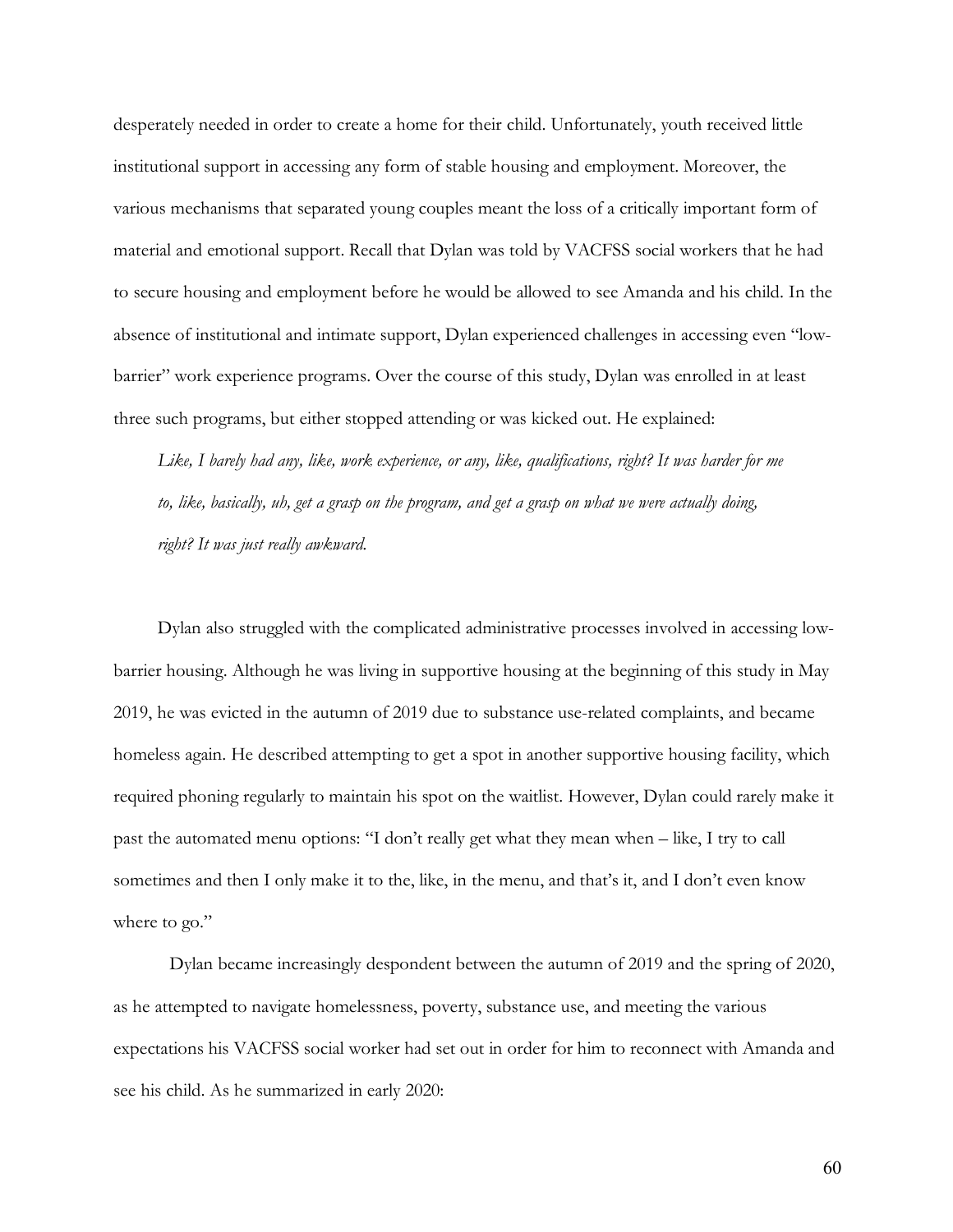*I asked* [Amanda] *the other day, I was like, "Do you honestly see a possibility of us ever being reunited as a family? Honestly?" Like, that's all I've been stressing about lately and I just want to know if I should keep going, trying to be motivated at this, or if I should just give up because, like, I don't know which way it's going to go. I'm just feeling too overwhelmed. I'm feeling too exhausted, honestly. I just can't seem to get out of bed for nothing. I just hate it. It's just not what I expected I had to go through to be a parent. Why am I the one that has to go through all this? Like, all I ever wanted was to have a family.* 

A year earlier, Dylan had told me how he longed to be "an actual dad" for his son, unlike the role his own father had played in his life. Now, it seemed to Dylan that that was hopelessly out of reach; instead, an intergenerational cycle of absent fathers was being perpetuated. Like all the other young men in this study, Dylan was not aware of any mental health or other supports that he could access to help him cope with the multiple losses and overwhelming sense of defeat that he was experiencing. Instead, he turned to what he referred to as "unhealthy coping outlets" – namely, the use of alcohol, crystal meth, and fentanyl.

For many youth, frustration surrounding "getting nowhere" with CPS social workers, treatment programs, and housing and employment searches could make youth feel like "giving up on" their plans for the future, and lead to periods of mental health crisis and harmful substance use relapses and binges. Indeed, Katie and Mike felt like their CPS social workers were waiting for them to do just that:

Mike: *Even with the Ministry giving more – not lenience, but opportunities and more kind of hope, rather than just tugging you along and just waiting for you to fail – but even then, I kind of feel like they're just waiting until something goes wrong then you just throw up your hands and give up. And I've done that already where I was like, "Okay, well, I can't do it, I give up," and I went right back to my addiction.*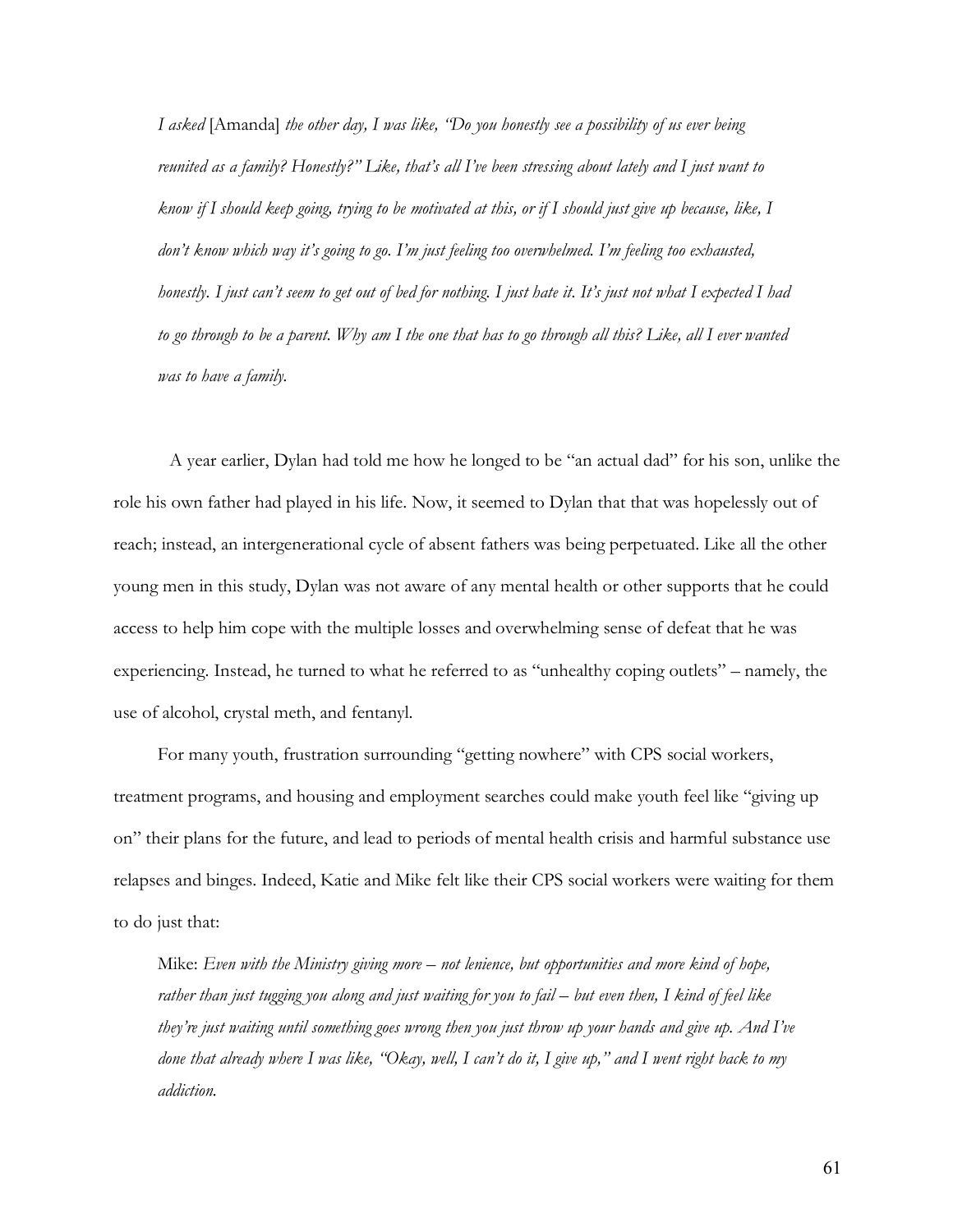Katie: *It was like she* [the MCFD social worker] *was threatening us, like, "You guys will always be in the system."*

For the Indigenous young people I followed, cycles of loss, defeat and harm at the hands of "the system" were deepened by the intergenerational trauma of colonialism, child apprehensions, and violence. Jasmine, William, Farrah, Dylan, Amanda, Christine, Elijah, Kayley, and Katie are all Indigenous. In 2018, shortly after the birth of his child, Dylan was attempting to manage his social worker's expectation that he attend residential treatment while also dealing with the disappearance of his sister. At this time, there was immense public pressure for the Canadian Government to investigate the overwhelming number of missing and murdered Indigenous women that had long been an issue across the country, and a National Inquiry was underway to investigate the systemic causes of this violence (National Inquiry into Murdered and Missing Indigenous Women and Girls, 2019a, 2019b). The stress of his sister's disappearance led Dylan to leave treatment early. Shortly after, Dylan learned that his sister had died by suicide. When the National Inquiry's final report was published a year later, it would conclude that various forms of violence experienced by Indigenous women, including suicide, are shaped by colonial oppression and violence (National Inquiry into Murdered and Missing Indigenous Women and Girls, 2019a, 2019b).

Dylan told me that he did not receive any mental health or other kinds of support to help him deal with this trauma. It is not possible for me to know whether this help was offered, or whether Dylan, like many of the other youth who participated in this study, felt like he didn't know how to ask for help or where help might come from. After leaving treatment and learning about the death of his sister, Dylan became significantly re-entrenched in homelessness and intensive injection crystal meth and fentanyl use.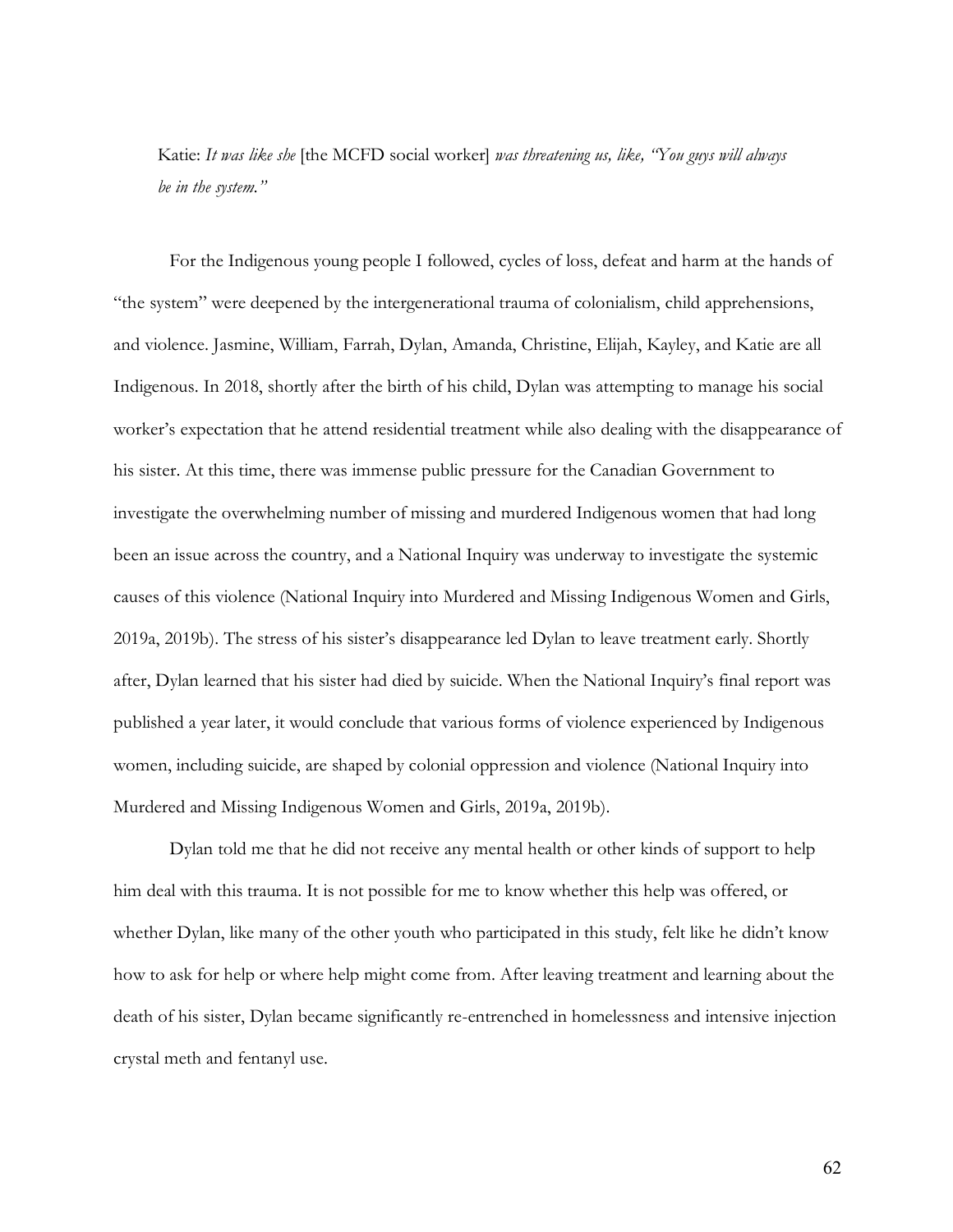### **4.6. Maintaining custody in the shadow of "the system"**

At the end of this study, Violet and Christine were the only two participants who had regained custody (Christine consistently maintained custody of her second child). They did this by providing proof of long-term abstinence from opioids and stimulants (in the form of urine analyses) and maintaining housing at their mothers' residences. Katie and Mike were beginning the process of regaining custody of both of their children. Despite these outcomes, each of these youth expressed ongoing frustration with their inability to pursue meaningful employment or education opportunities and secure their own family housing. Young people also described significant ongoing financial struggles and persistent fears of future MCFD or VACFSS involvement.

After she lost custody of her child, Violet moved in with her mother and endured a year of legal battles with the MCFD before she eventually regained custody, largely through the advocacy of a doctor from FIR and the ongoing support of her mother. At the conclusion of this study, Violet continued to live with her child at her mother's home in a suburb of Vancouver, a situation that she was both grateful for and critical of. She would prefer to live independently with her child while maintaining some form of employment, but described ongoing financial struggles and barriers to maintaining employment while parenting. Additionally, Violet described consistent fears of future MCFD involvement, regardless of her current stable circumstances: "I'm, like, kind of stuck in, like, a paranoia of some sort," she reflected in early 2020.

Katie and Mike's long-term goal included opening a family treatment center in the Vancouver area – the kind of centre that they believed would have helped them navigate pregnancy and early parenting. However, like Violet, Katie also expressed fears regarding how she and Mike might never be able to escape their history of involvement with "the system":

Like, me and Mike – our kids have been in foster care. So, ten or twenty years from now, [say] we're *like, doing so good, have jobs and careers, and blah, blah, blah. But just because our kids were in foster*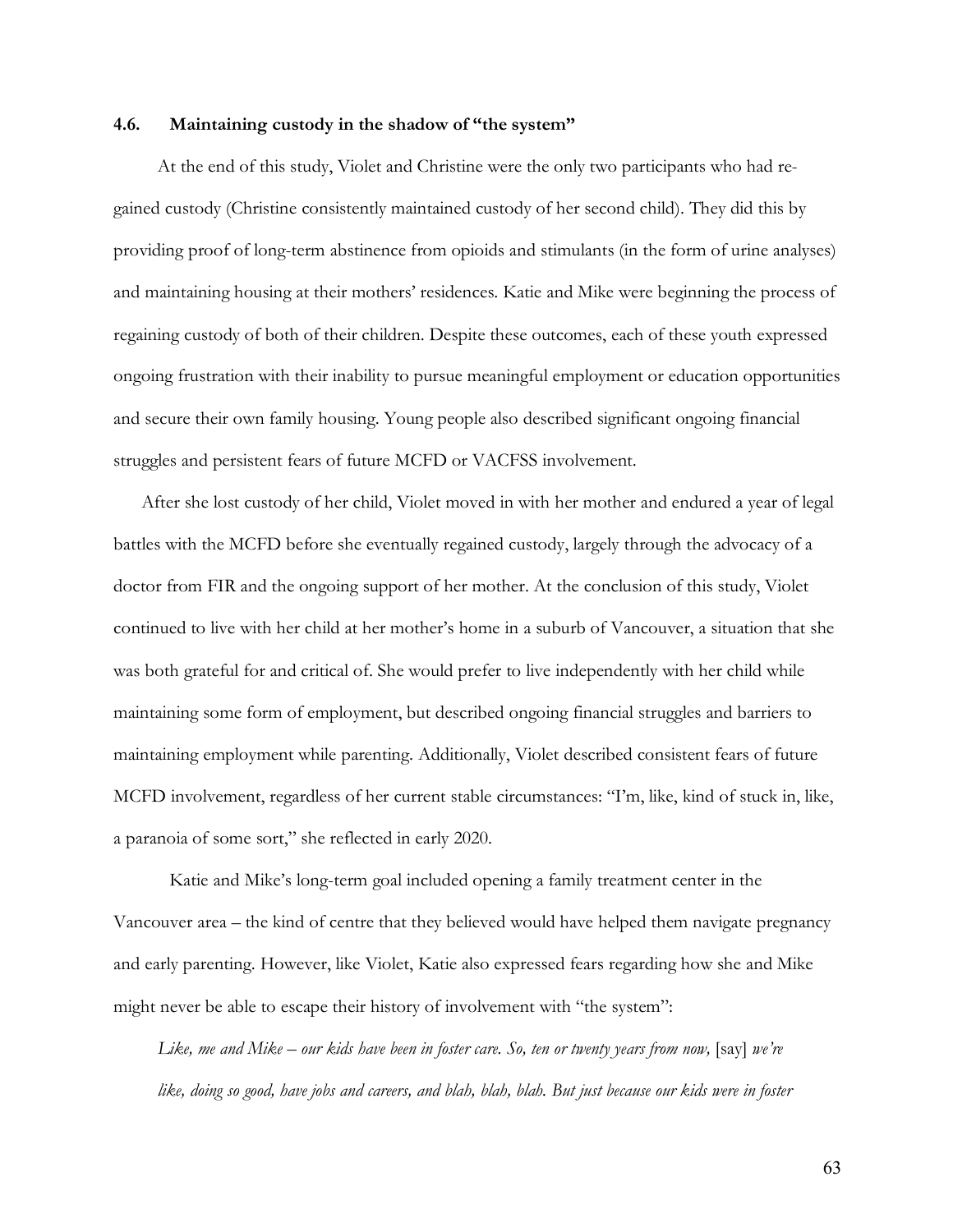*care, even though twenty years later we're doing so amazing in life, if we ever wanted to try to take in foster kids or open up our own daycare, we're screwed for life. We'll never be able to do any of that.* 

When I first met Christine in September 2019, she was eight months pregnant with her second child. She had maintained abstinence from all illicit substances since the discovery of her first pregnancy nearly five years ago, although she had cycled in and out of homelessness throughout that time. Her oldest child lived with Christine's mother, and Christine visited regularly. After delivering her second child in October 2019, Christine and her partner of about two years, Jordan, found affordable market housing in a suburb of Vancouver. Shortly after they had moved in, they made the nearly two-hour trek by transit to the ARYS office to introduce me to their newborn, and Christine told me about her future plans:

*I was talking to Jordan – I'm thinking in January, I'm going to do online schooling to become a community support worker. It's only six months, and then I can take the additional three-month program and it'd be a community support worker/mental health and addictions worker. They need people like me, that's been on both sides.* 

Several months later, when I took a turn making the journey on transit to visit Christine at her home, she expressed frustration at not making progress towards her goals. Christine emphasized that the daily demands of parenting an infant and housekeeping while Jordan was at a minimumwage job during the day were barriers to completing her online education. She also did not have the financial resources to get out and socialize, causing her to feel isolated in her neighborhood, which was far removed from her social networks. Additionally, the market housing that Christine and Jordan had been able to afford meant that they were living with roommates. Christine expressed typical frustrations at having to deal with roommates, but also a deep fear that her roommates'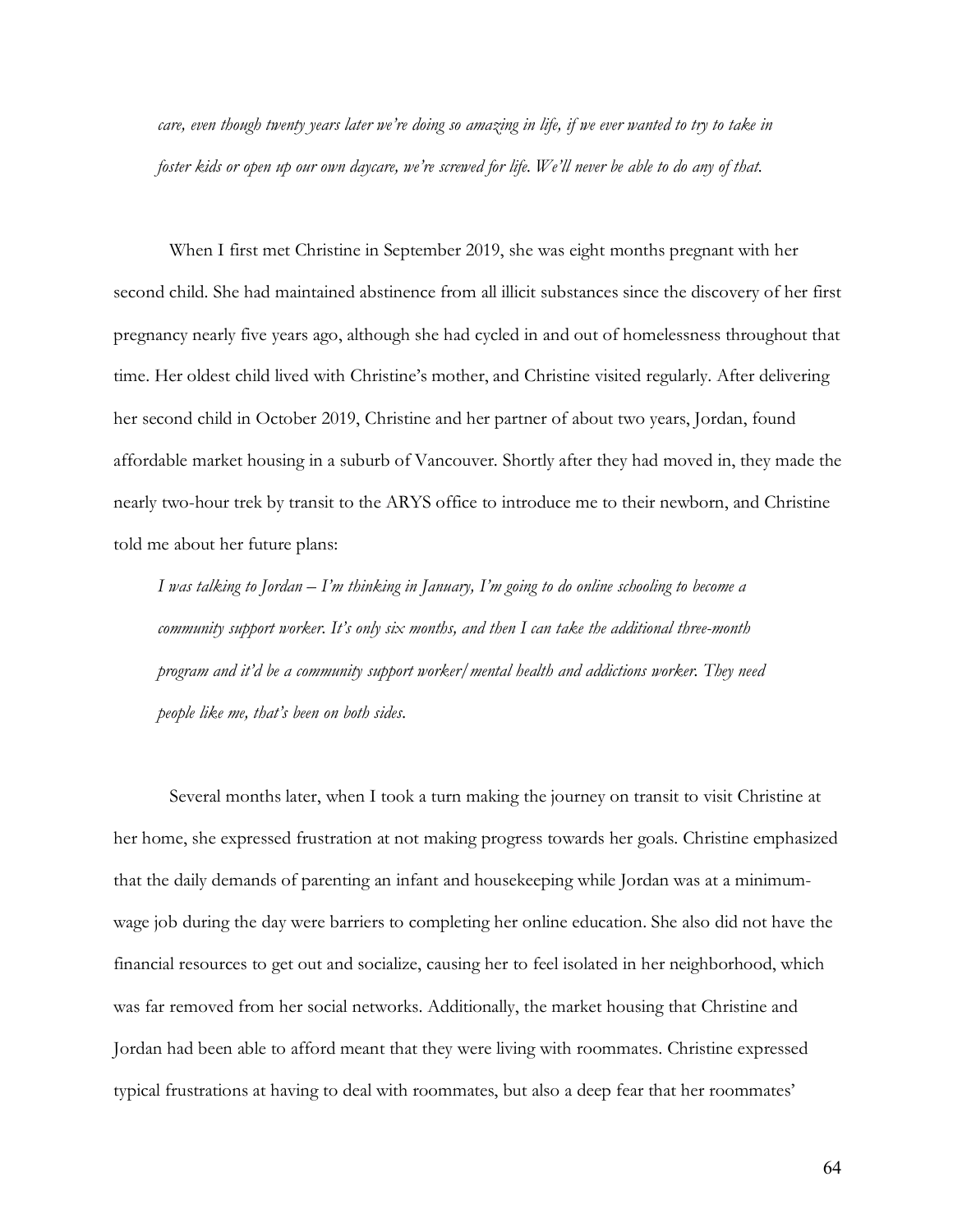irresponsibility (towards keeping up with rental payments, for example) could lead to CPS intervention. She also worried about her own ability to keep up with social assistance and healthcarerelated appointments:

*God forbid you show up with puke on your shirt because you've got a baby. "You're a dirty person, you don't do your laundry. That's it, you're getting a Ministry call."*

Christine had achieved the key markers of success expected by her many CPS social workers: she had stopped using opioids and had maintained a long period of substance use abstinence, and secured market housing. And yet, Christine described being "angry at everybody" and "very, very frustrated." She reflected that, until she did not have to worry about how to secure basic amenities on a daily basis, her options for furthering her education or career goals were limited. Somewhat paradoxically, young parents like Christine, Katie, Mike, and Violet expressed a sense of both being utterly unsupported by "the system," as well as being trapped within it.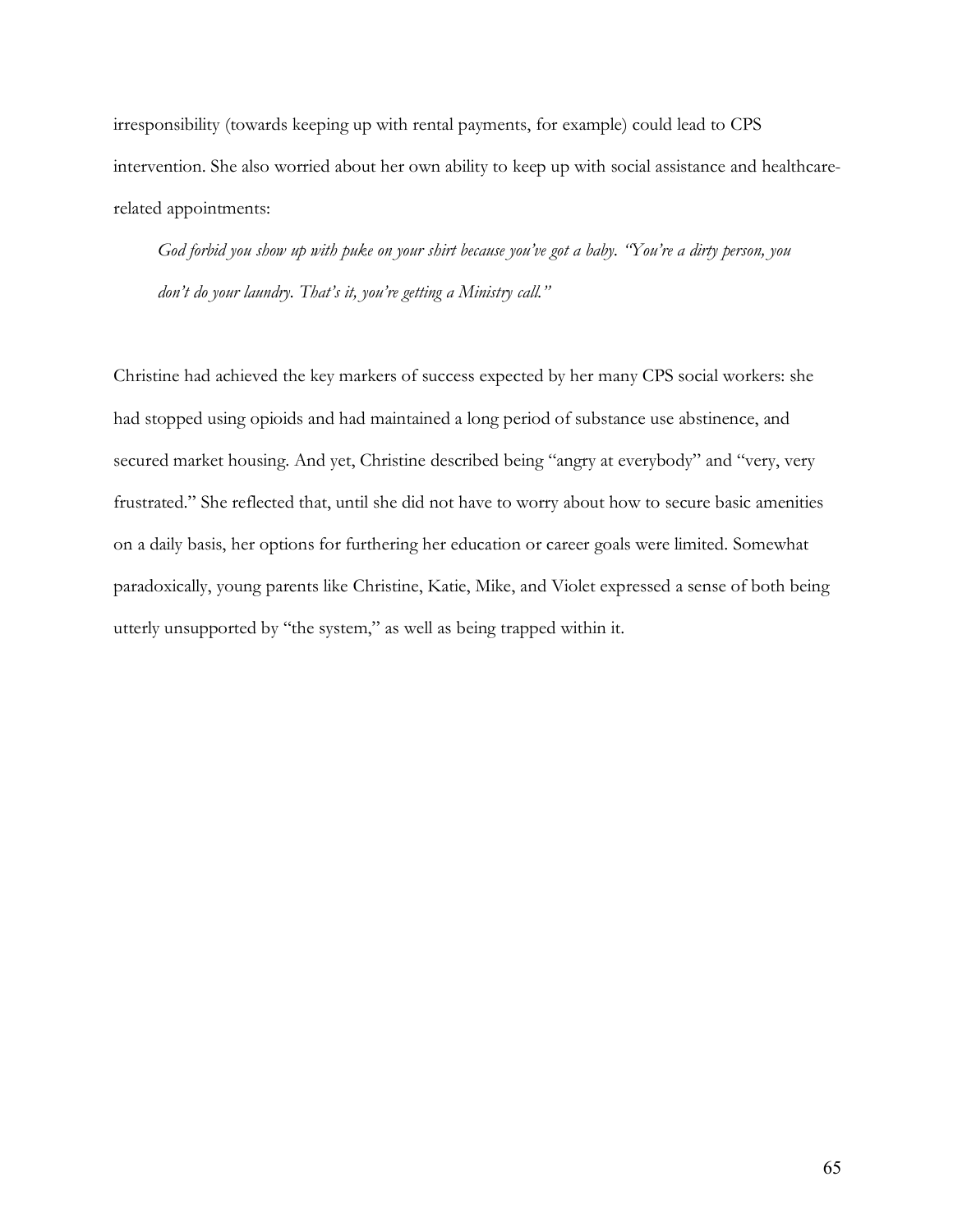## **Chapter 5: Discussion**

## **5.1. Summary of findings**

This thesis explores how pregnancy and early parenthood shaped the trajectories of 16 young people experiencing ongoing street-entrenchment and substance use. My findings reveal a critical disjuncture between youth's desires and decision-making surrounding pregnancy and parenting, and the systems and services that are officially intended to help them. For all of the youth who participated in this study, this disjuncture ultimately resulted in child custody loss. At the time of writing, only two young women, Violet and Christine, were able to regain custody.

Consistent with the experiences of young people in other studies, those I worked with envisioned pregnancy as a turning point that might allow them to move away from intensive substance use and street-entrenchment and realize different kinds of futures. Young couples described pregnancy as a life event that could stabilize tumultuous romantic relationships and deepen a sense of romantic love in the midst of the everyday emergencies of substance use, homelessness, and poverty. As "moral assemblages," romantic relationships powerfully shaped decision-making surrounding pregnancy and parenting on the streets, including the decision of whether or not to enter substance use treatment. Most youth sought to "stay together no matter what," even if that meant not going to residential treatment or leaving treatment early, and violating restraining and no contact orders.

Interventions by child protection, healthcare, and criminal justice systems were generally at odds with youth's visions for themselves, their relationships, their families and the future. In particular, interventions that separated young couples were often perceived by young people as destabilizing the very relationships that they felt would allow them to successfully navigate a pregnancy, create a family, and parent a child. Many youth had the sense that the systems they were drawn into throughout their pregnancies and early parenthood were actively "working against them"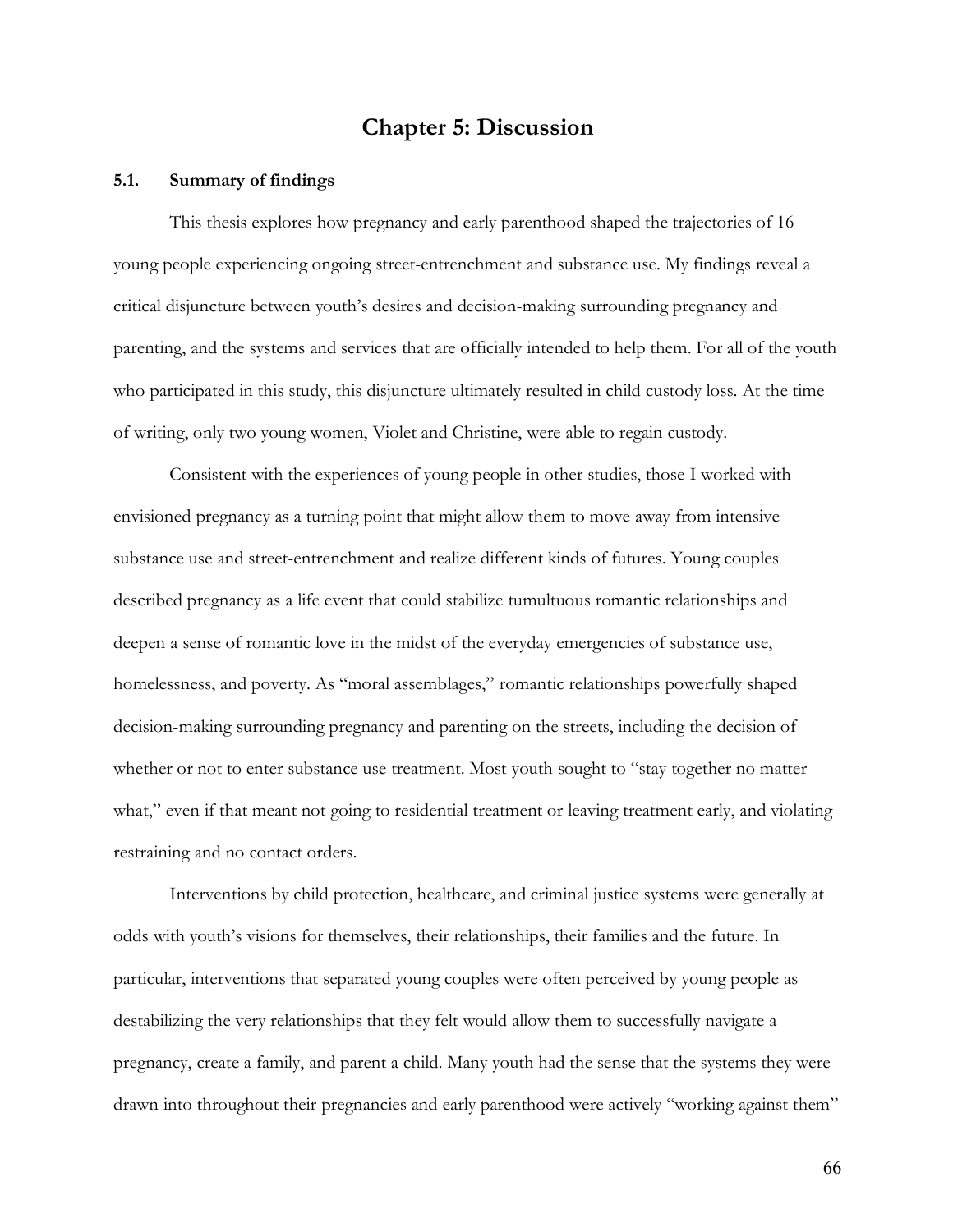even when they tried to "do everything right," resulting in a painful sense of confusion and frustration. In some cases, youth were asked to obtain housing and employment that seemed nonexistent or exceedingly complicated to access. Under these kinds of pressures, desires to make significant changes in their lives following the discovery of a pregnancy could collapse, and young people became entrenched in cycles of loss, defeat, and harm that included experiences of child apprehension, substance use binges and relapses, and periods of street-based homelessness and mental health crisis. Given the number of participants whose families of orgin had experienced CPS involvement during their own childhoods, these cycles of loss, defeat, and harm seemed to extend both across their own lives as well as intergenerationally. Importantly, the harms associated with these cycles were powerfully racialized. For Indigenous young people who continue to experience the effects of Canada's colonial legacy, the racism and violence that permeate the child protection, healthcare, and criminal justice systems made accessing and working within these systems difficult or impossible, often with devastating effects.

While four of the young women in this study received significant, albeit time-limited, support from FIR and Sheway, it did not ultimately allow them to maintain custody of their children after giving birth. Even Violet and Christine, who had positive experiences at FIR and Sheway and were ultimately able to regain custody of their children, remained profoundly fearful that any contact with services and systems could present a risk to their custody rights. Importantly, these services offer little to no support to the male partners of pregnant individuals. Consequently, the young fathers who participated in this study experienced significant harms when their partners were drawn into women-only programs, leaving them isolated, and in some cases, without housing. At other times, young fathers were more forcibly excluded from their partner's (via restraining orders) and children's (via no-contact and supervision orders) lives. The result of these separations and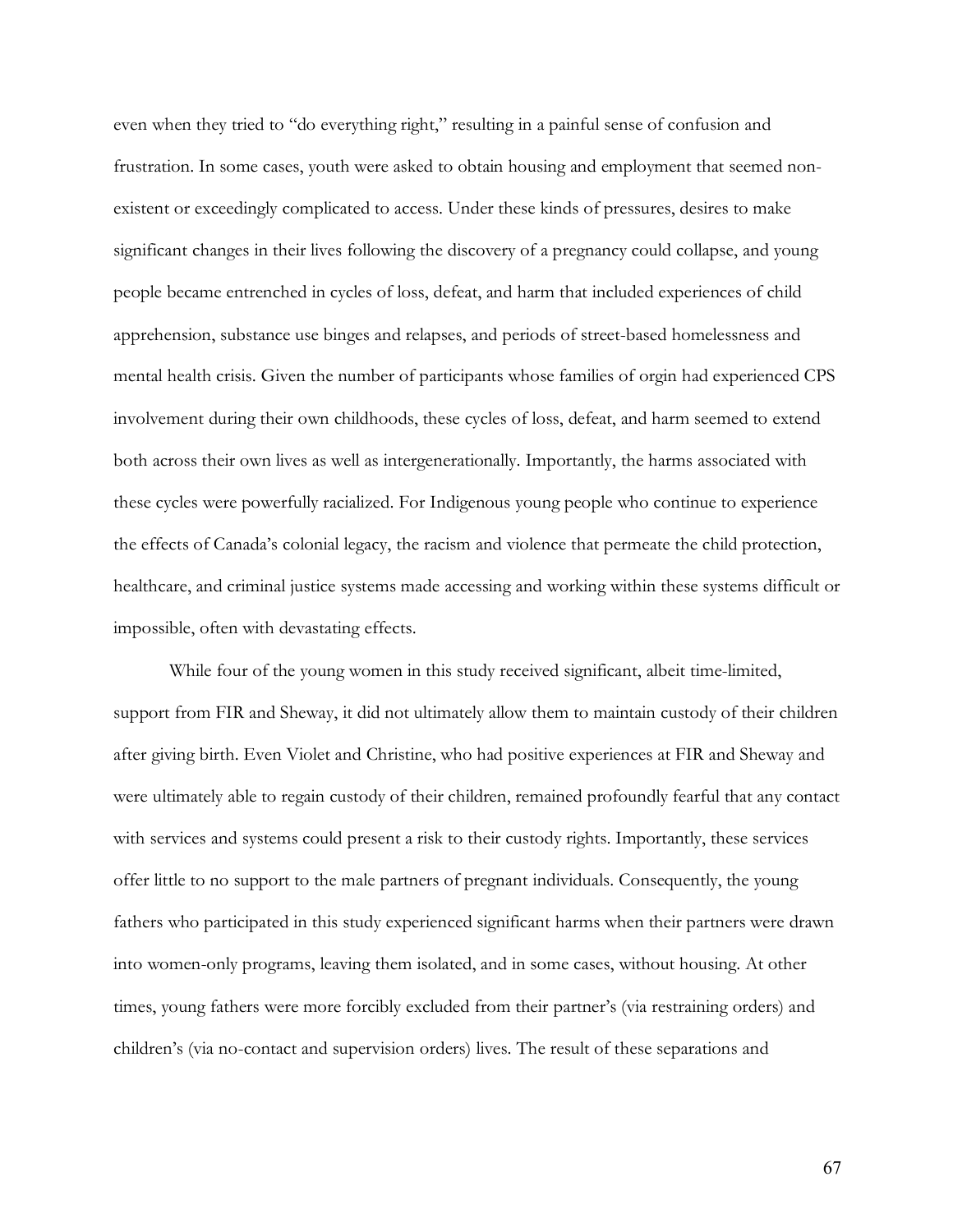exclusions for young fathers like Elijah, Liam, Mike, and Dylan could be periods of substance use binging and relapse and street-based homelessness, as well as incarceration for violating conditions.

It is salient that the two young people who were not in romantic relationships during their pregnancies and early parenthood were better able to navigate CPS demands. One reason that these individuals were more successful was that they were able to attend substance use treatment programs mandated by CPS without needing to consider what that would mean for their romantic partners and relationships. These youth were also better able to mobilize other kinds of social support – namely, the support of a parent – to regain custody of their children.

Yet, Violet's and Katie's experiences demonstrate that completing substance use treatment programs during pregnancy and following giving birth did not guarantee obtaining and keeping custody of children. They also experienced significant frustration with and confusion about the systems and services that were ostensibly designed to help them. Violet's and Katie's fragile success stories also underscore the need for structural interventions that provide access to housing and income among young parents experiencing unstable housing and homelessness and ongoing poverty. This study identifies a dire lack of accessible family housing, adequate income assistance, and mental health supports following the loss of child custody for young people navigating pregnancy and early parenthood in the context of street-entrenchment and substance use.

## **5.2. Implications for practice and policy**

A recent report by Turpel-Lafond as part of BC's Addressing Racism Review (2020) details significant instances of racism in the province's healthcare systems. The report (2020, p. 184) calls for an "integrated and comprehensive change approach where actions in relation to systems, behaviours, and beliefs are purposefully designed in relation to one another," that must also, "reflect the fact that to fully achieve the benefits of progress in any one area requires advancements in the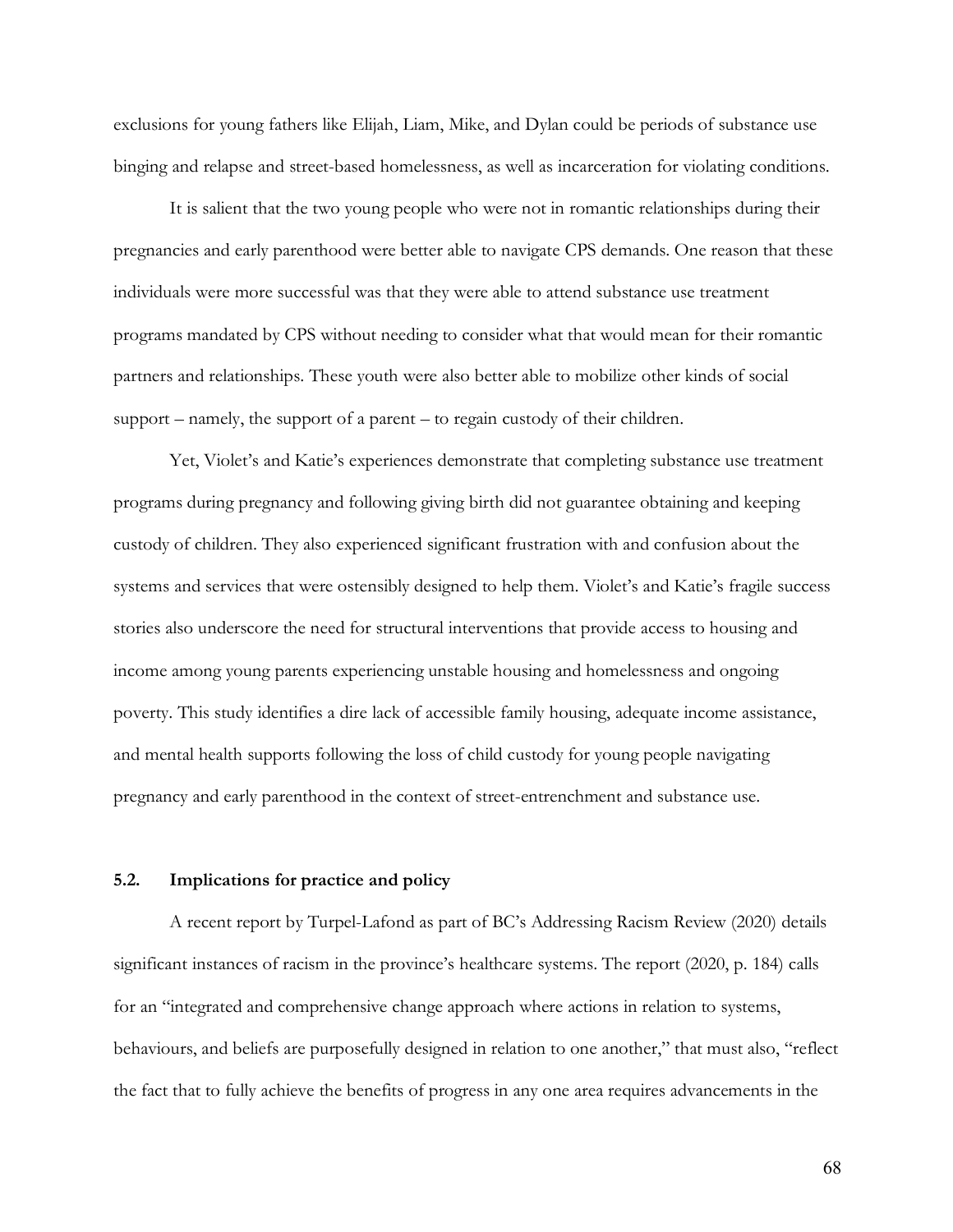others." My work reflects the necessity of this recommendation, demonstrating how Indigenous young people's experiences of racism within systems such as CPS and criminal justice can impact their health outcomes as they navigate pregnancy, early parenthood, unstable housing and homelessness, and substance use.

All participants identified having their children apprehended as another kind of "turning point" – this time, a profoundly negative one – after which many experienced drug use relapses and binges, and periods of mental health crises. These effects were most pronounced amongst Indigenous participants. For instance, Jasmine and Dylan became homeless after losing access to their children, and Elijah described being "broken inside" after a restraining order prevented him from seeing his partner and getting off probation. Many participants (half of whom are Indigenous) had experienced apprehension and government care in their own childhoods, which created a deep fear of "the system." However, for Indigenous young people, negative experiences with CPS during their childhoods could combine with more recent experiences of racism in healthcare and criminal justice systems to strongly discourage them from accessing any much-needed health or social services during pregnancy and early parenthood, especially when they feared losing custody of their own children (Turpel-Lafond, 2020).

The BCCSU's (2018) guidelines acknowledge the damage that these persistent fears can create. They recommend that all pregnant individuals receive unencumbered access to individualized and trauma-informed treatment plans, and recognize the importance of offering integrative services that support individuals across systems of care to prevent them from falling through the cracks during transitory periods. Yet, my study demonstrates that these recommendations are still far from being realized across much of the substance use care landscape in Vancouver and elsewhere in the province. The child protection, healthcare, and criminal justice systems in BC remain largely fragmented and siloed, and the lack of coordination between them results in young people regularly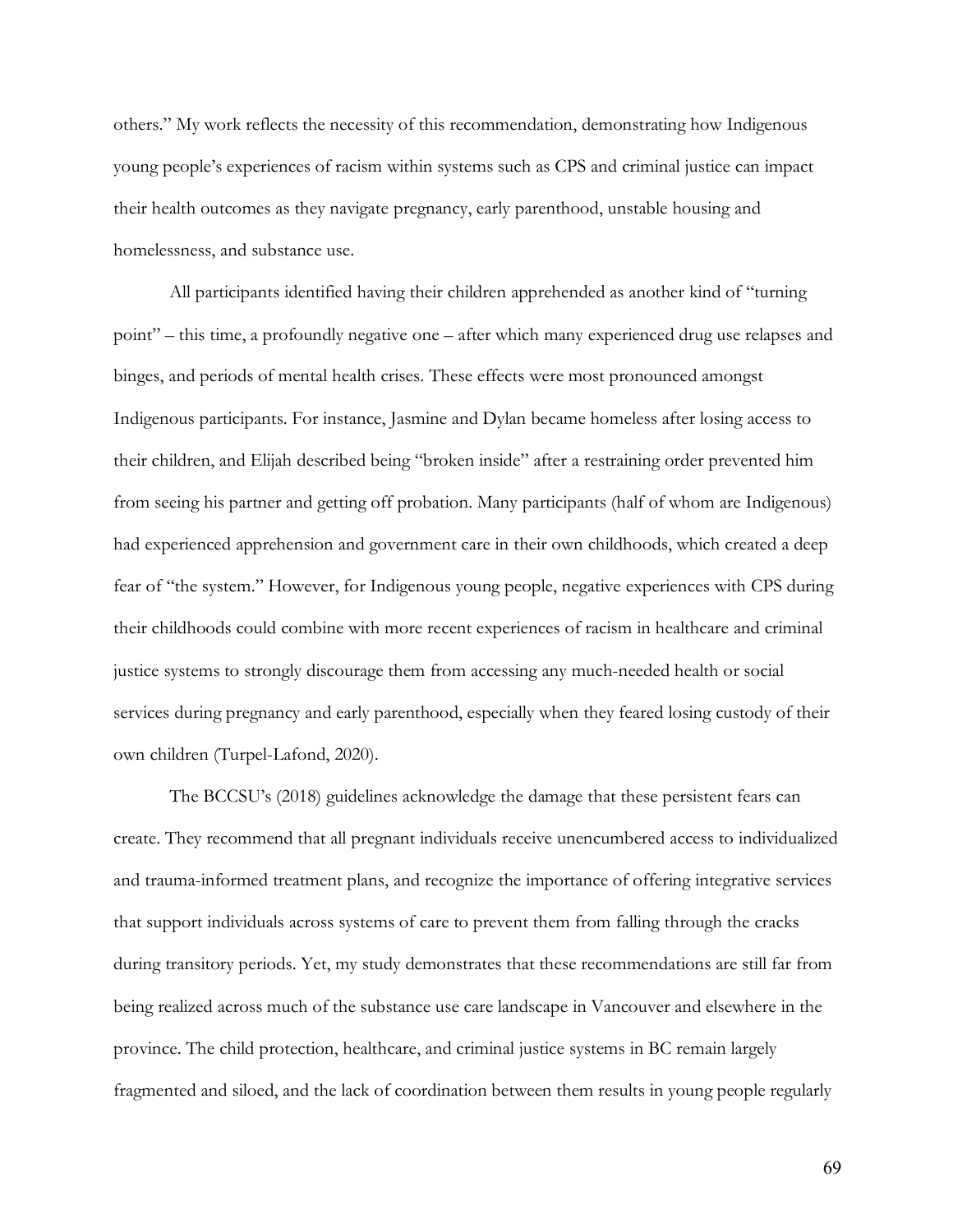disengaging from care, including during moments when they are open to making significant changes in their lives and eager to access support. Some of the participants in this study were not connected to resources or services such as FIR, YPPP, or Sheway at the earliest opportunity. For example, Christine and Violet discovered their pregnancies in emergency rooms, and Farrah in a remand center. As participants described, learning that they were pregnant represented a possible turning point – an opportunity to make big changes in their lives, including reducing or eliminating their substance use. However, instead of being connected to FIR, YPPP, or Sheway, Christine, Violet and Farrah were each released to homelessness. This failure to connect vulnerable, pregnant young women to available services early in their pregnancies demonstrates a lack of the "integrated and comprehensive" approaches to care outlined by Turpel-Lafond (2020). It exposes a significant gap across healthcare, criminal justice, and other systems.

Gaps across multiple systems allow vulnerable, young pregnant individuals to slip through the cracks at multiple points throughout pregnancies and early parenthood, until it is deemed necessary for CPS to become involved. Given Catherine et al.'s findings (2019) regarding the sheer volume of young mothers experiencing significant socioeconomic disadvantage in BC, connecting pregnant individuals experiencing street-entrenchment to specialized, harm-reduction and traumainformed community-based services, such as FIR, YPPP, or Sheway, should be an imperative for acute healthcare and criminal justice systems.

However, even among participants who were able to access FIR, Sheway, or YPPP, a lack of low-barrier, supportive family housing in the city presented perhaps one of the largest challenges to the young people who participated in this study. The creation of adequate and safe spaces for children and extended families in downtown Vancouver is critical to fostering the safety of Indigenous women and girls (Muree Martin & Walia, 2019). Vancouver has several gender-inclusive housing programs for "women-led" families that support pregnant and parenting individuals (like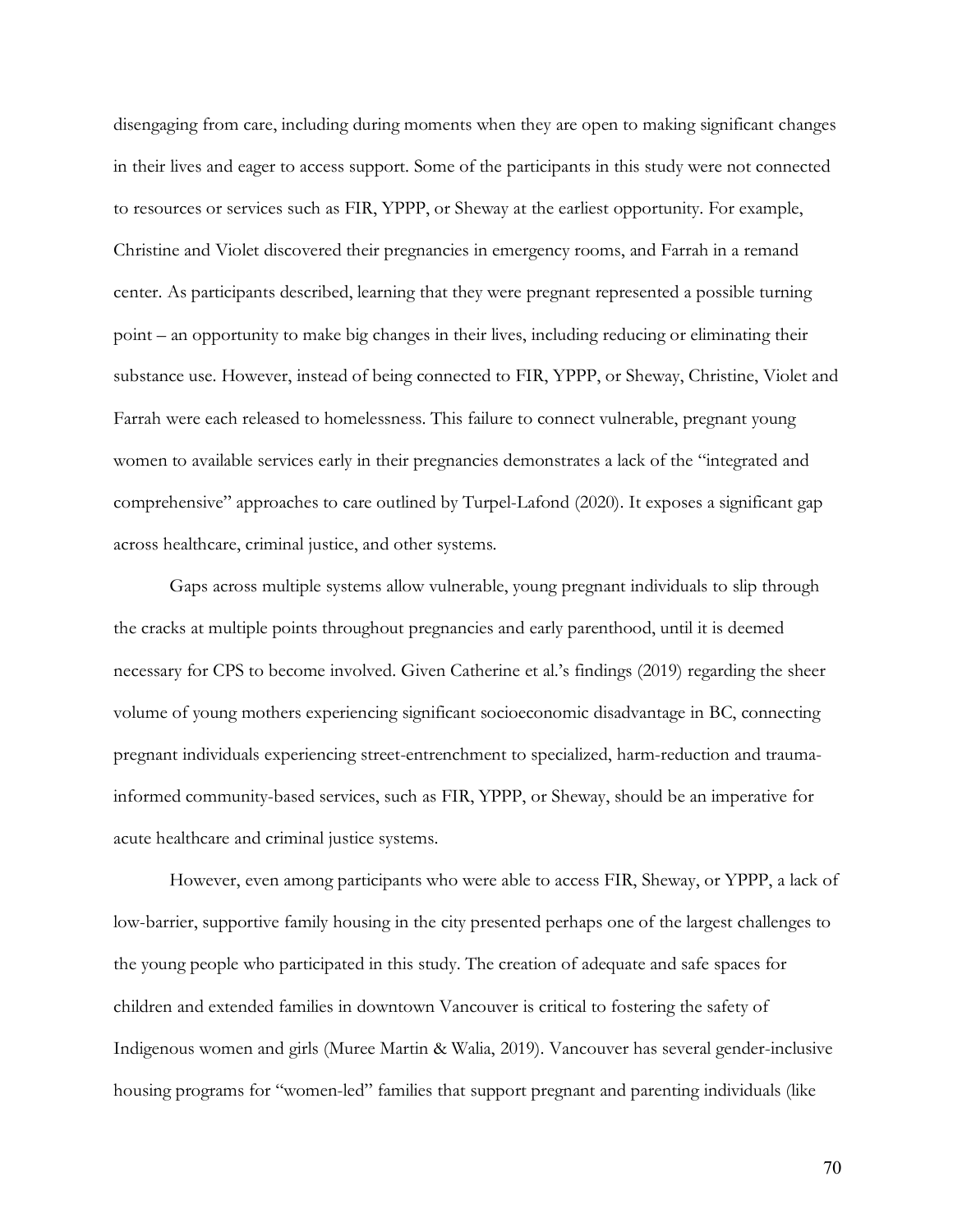the Budzey, operated through RainCity Housing, and Sorella House, operated through Atira Women's Services). However only one couple in this study (Farrah and Curtis) were able to access supportive housing together, and it was intended to be temporary until the birth of their child. Lowbarrier, long-term supportive family housing that also supports young fathers is urgently needed to address this shortfall. Programs like FIR, which have recognized the necessity of establishing housing for young parents and families, have thus far been unable to realize plans to build a second stage combined housing and treatment program for parents and their babies.

Without stable housing that could accommodate them, their romantic partners, and their child or children, participants in my study struggled to make other necessary changes in their lives, including moving away from substance use. The study by Catherine et al. (2019) identifies a need to extend supports for young women experiencing significant disadvantage beyond healthcare, to encompass adequate and equitable housing and income. A lack of action in addressing oftentimes intergenerational, systemic income- and housing-related inequities reflects a failure on the part of the BC government to fulfill their fundamental obligations regarding international child rights (BC Child, Family, and Community Service Act, 1996; UN Convention on the Rights of the Child, 1989). These obligations include protecting young people and their children from harm, and ensuring adequate housing, income, and parental/caregiver supports. Even when the participants in my study regained custody of their children and were able to maintain long-term abstinence from substance use, they expressed profound dissatisfaction with their current situations, which continued to be characterized by chronic poverty. These young people questioned whether they would ever be able to pursue the kinds of futures they desired for themselves and their children. The lack of available family housing meant that they relied on family members for shelter, or lived with roommates in areas of the city where they felt more isolated from their social networks. Despite young peoples'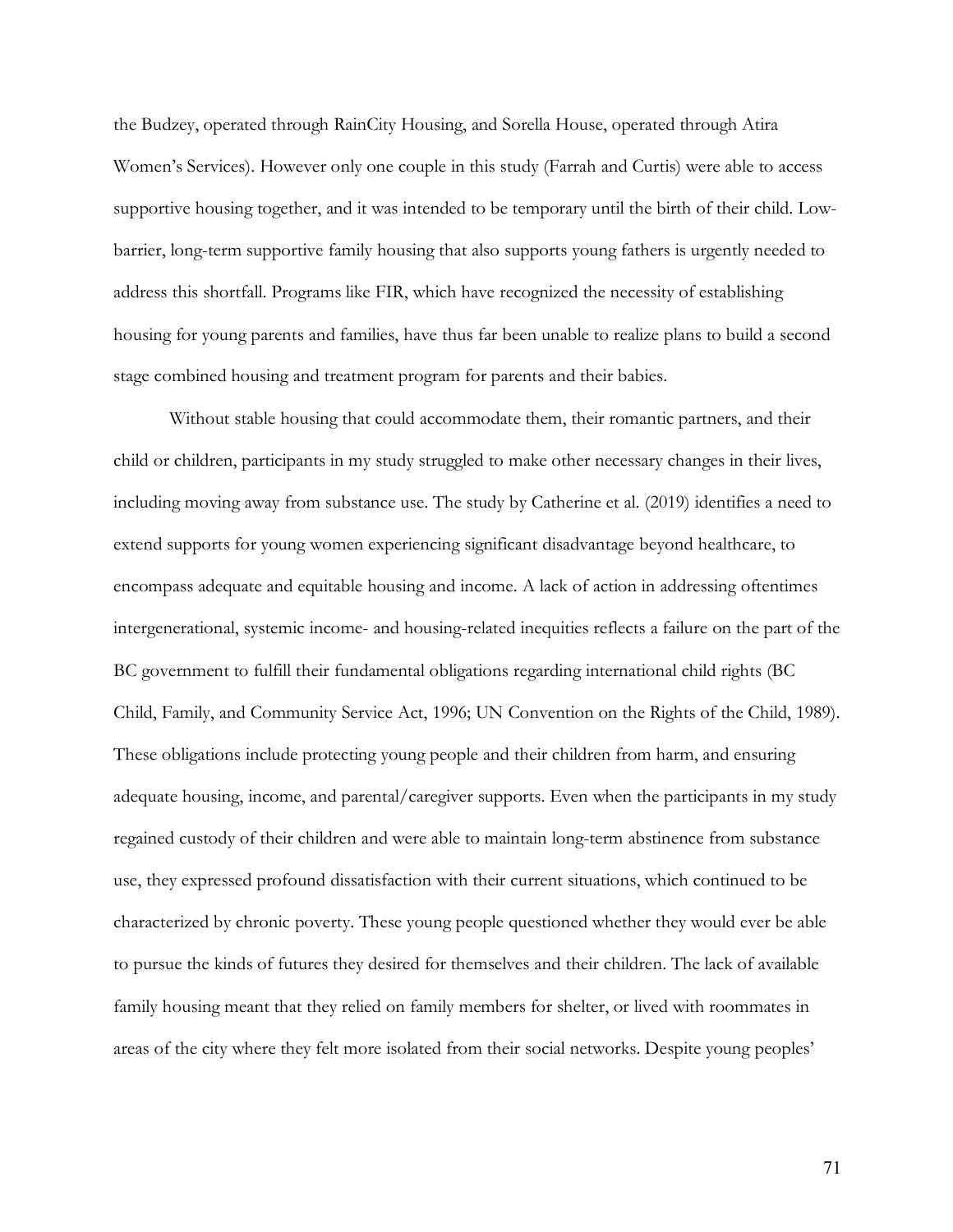best efforts, many were left with the sense that they may not be able to provide their children with a better childhood than they themselves grew up with after all.

The young people who participated in my study were also significantly harmed by the ongoing criminalization of substance use. When young parents such as Jasmine, Liam, and Elijah were arrested, incarcerated, or remanded for substance use-related charges, it negatively impacted their abilities to make the changes in their lives that would ultimately allow them to parent children. Recommendations from Muree Martin and Walia (2019) include expanding non-policing options for responding to public intoxication and other "criminal" behaviour that is directly linked to substance use. Importantly, the report recommends including responses that are led by community members rather than law enforcement. Indigenous-led community approaches are critical given that Indigenous young people are currently disproportionately policed and criminalized (Muree Martin & Walia, 2019). Expanding non-policing options for substance use-related crises could provide an essential opportunity to connect individuals such as Jasmine, Liam, and Elijah with communitybased organizations, supports, and resources.

Participants in this study who were in romantic relationships lamented a lack of residential substance use treatment and recovery programs that they could attend with their partner. My research demonstrates that young people's romantic relationships were often at the very center of their lives, day-to-day survival, and desires for the future, and powerfully shaped pregnancy- and parenting-related decision-making. The imperative that they separate from their romantic partner in order to attend a residential treatment program prior to or following the birth of their child struck many youth as undermining the very thing that would allow them to successfully navigate a pregnancy, create a family, and parent a child. Youth frequently made the decision to "stay together no matter what," even as it inevitably initiated CPS involvement and apprehension of their children. An individual-focused approach to substance use treatment and recovery may work well for some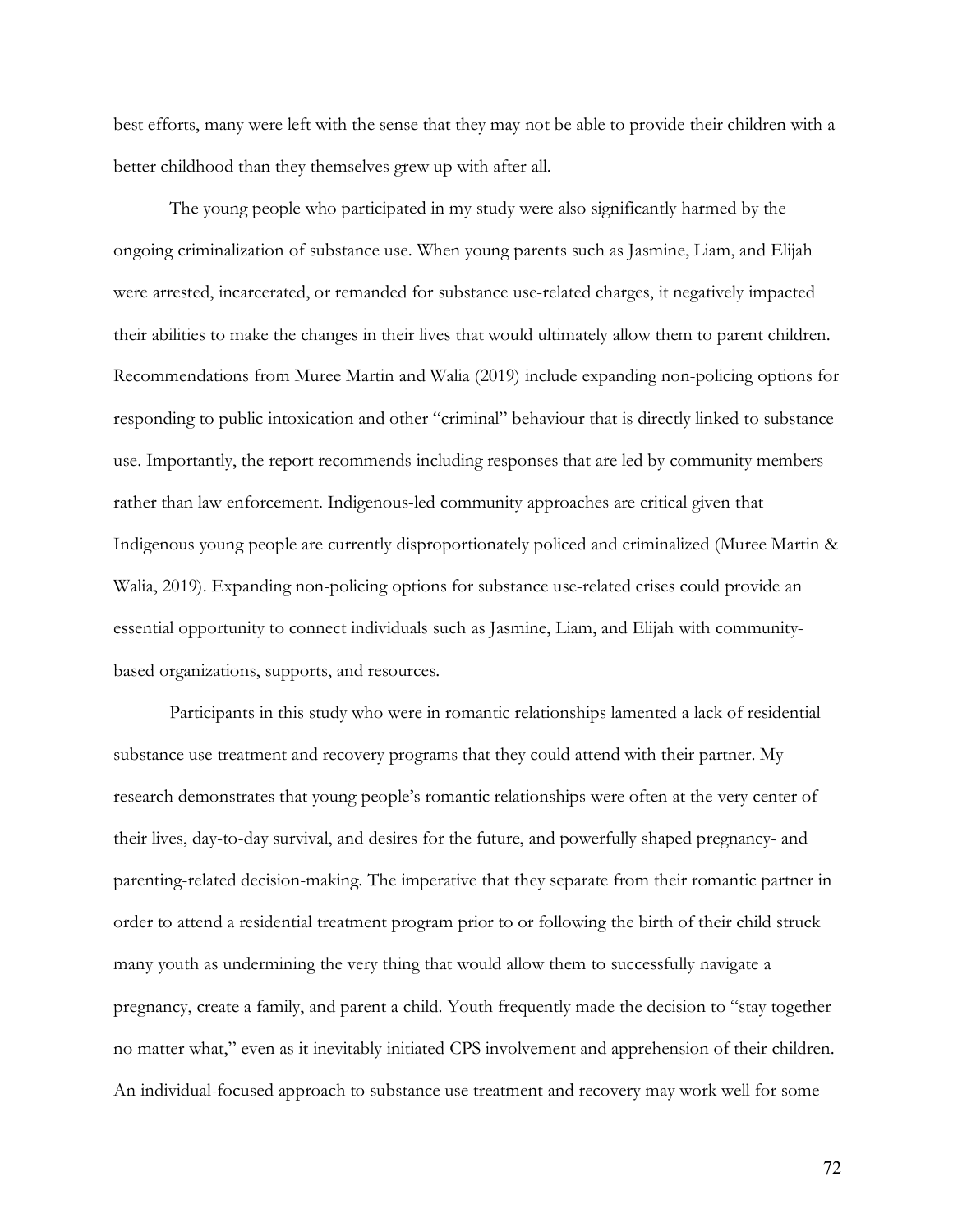individuals, and in particular those who have broader support networks that include supportive family members. Both Violet and Christine used their pregnancies as opportunities to reconnect with their mothers and were then able rely on them for emotional and material support (although, in Violet's case, this reconnection was complicated by intergenerational CPS involvement). For others, however, treatment and recovery programs that work with young couples may be far more successful in mediating the harms of substance use during pregnancy than individual-focused approaches.

Mandated separations from partners and children had a distinct impact on the young men in my study. Many participants, including young men, described parenting a child as the most important role of their lives. When romantic and parent-child relationships were "taken away" or individuals did not have the opportunity to "prove" that they could successfully parent and build a family, the result was often periods of substance use relapse and binging, street-based homelessness, and mental health crises. This study underscores that separating young couples and restricting access to children creates situations in which the harms associated with street-entrenchment and substance use are often amplified (Kenny, 2018; Thumath et al., 2020). As in Kenny's study (2018), the participants in my study were not aware of any mental health supports that could be accessed in the aftermath of losing custody of their children or being separated from their partner. Muree Martin and Walia (2019) and Catherine et al. (2019) have made important recommendations regarding broadening and expanding policies and programs beyond healthcare, and to encompass children and families. My study extends this recommendation by demonstrating that there is a need to ensure that these policies and programs include young fathers. In undertaking this important work, it must be recognized that even low-barrier programs and services can be intimidating for youth who have experienced years of street-entrenchment and substance use, and must include comprehensive supports for things like transitioning to employment and stable housing.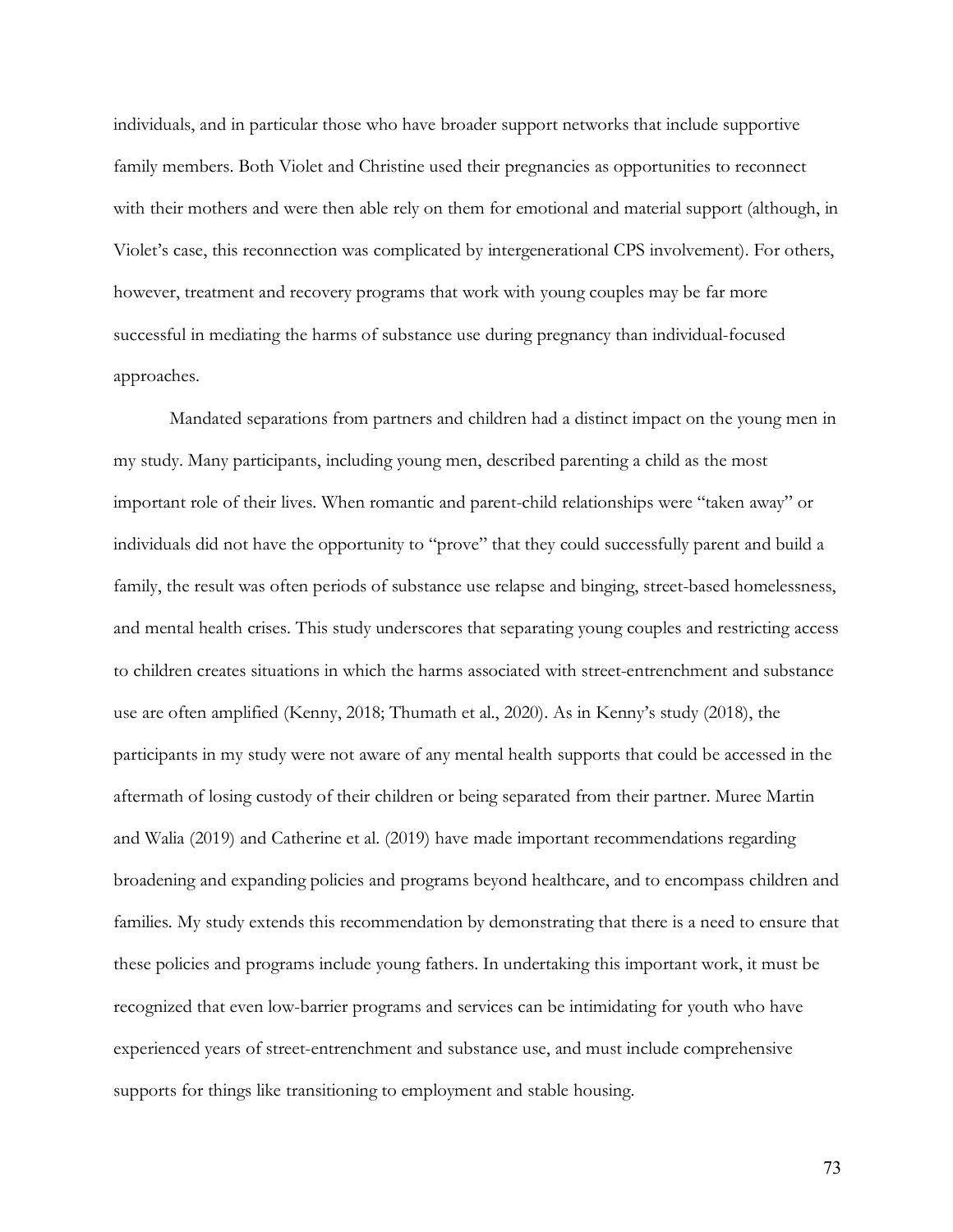Finally, my study demonstrates that young people have important knowledge regarding child protection, healthcare, criminal justice, housing, and other systems. It also demonstrates the necessity of designing and delivering these services in ways that are consistent with what young people envision for themselves, their families, and the future. Young people should be meaningfully involved in the design, implementation, scale-up, and evaluation of interventions intended to help them. In addition, Indigenous-led initiatives are essential to addressing the systemic racism that permeates child protection, healthcare, and criminal justice systems (Muree-Martin & Walia, 2019; Sinclair, 2007).

## **5.3. Implications for future research**

This study points to several directions for future research. First, there continues to be a need for a more complete understanding of the collateral consequences of court-ordered family separations on birth parents and potential alternative directions for CPS interventions (Kenny, 2018; Muree Martin & Walia, 2019; Thumath et al., 2020; Turpel-Lafond, 2020). My findings support Kenny's (2018) recommendation that future research position a family's CPS history as a structural determinant of health. This could be broadened to include individuals' histories with multiple systems, including healthcare and criminal justice systems. More broadly, there is a need for ongoing research regarding how young people navigating pregnancy and early parenting in the context of ongoing street-entrenchment and substance use move across multiple systems and services. This work could focus on when youth are effectively connected to care, and track periods when they disengage from care or fall through the cracks. In a city like Vancouver, where available programs for vulnerable young people who use substances far exceed those in rural, suburban, and even other Canadian urban centers, a disturbing number of young parents nevertheless described experiences of falling through the cracks at various points during pregnancies and early parenthood.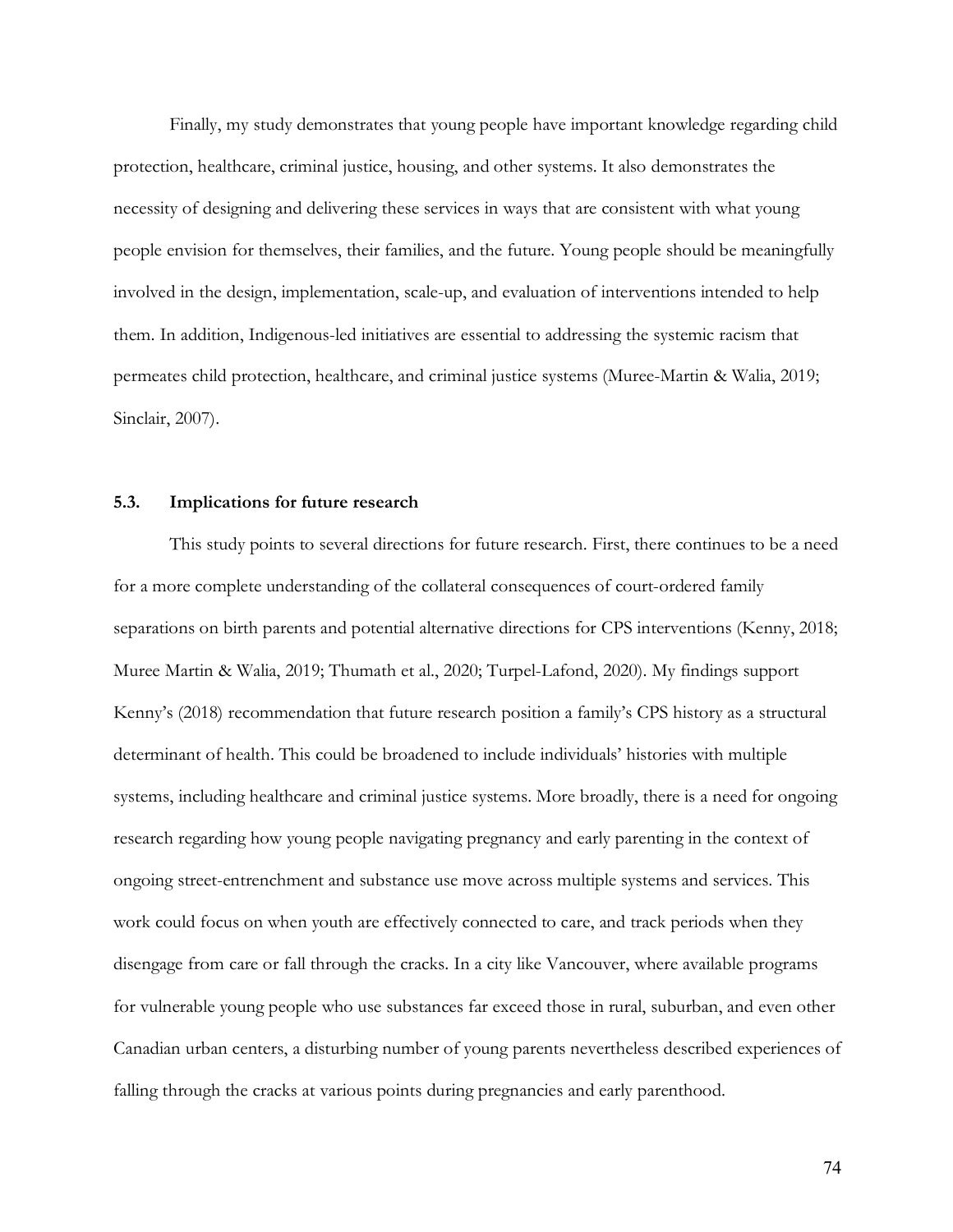Future research must also focus on the experiences and perspectives of young fathers, as well as trans, Two-Spirit, queer, and non-binary young people who are navigating pregnancy and parenting in the context of street-entrenchment and substance use. Unfortunately, my study reflects the heterosexist and gendered nature of research in this area, which also characterizes available services for pregnant and parenting individuals (Dietz, 2020; Lowik & Knight, 2019; Veal et al, 2016). A binary and exclusive approach to service provision in this area has resulted in the majority of services for "parents" being dedicated to mothers, with negative impacts for young people of all genders. Exploring the experiences of young people who are not straight and cisgender as they navigate pregnancy, parenting, substance use, and street-involvement is a critical area for future research that would benefit from qualitative approaches.

### **5.4. Strengths and limitations of this research**

This study demonstrates the value of a longitudinal, qualitative and ethnographic approach. In "following" a small group of participants over the course of one year, I was able to closely examine the overlapping individual, interpersonal, social, structural, and environmental dynamics that shaped young people's trajectories, including their engagements with various services and systems as they navigated pregnancy and early parenting in the context of street-entrenchment and ongoing substance use in many cases. The relationships I developed with young people across time allowed me to have conversations and make observations that would not have been possible in the context of a one-time qualitative interview in an office setting. Maintaining contact with this small group of participants through Facebook Messenger, text, phone, and email also allowed me to keep up with changes in their lives at times when it would not have been possible for them to meet in person to conduct a more formal interview.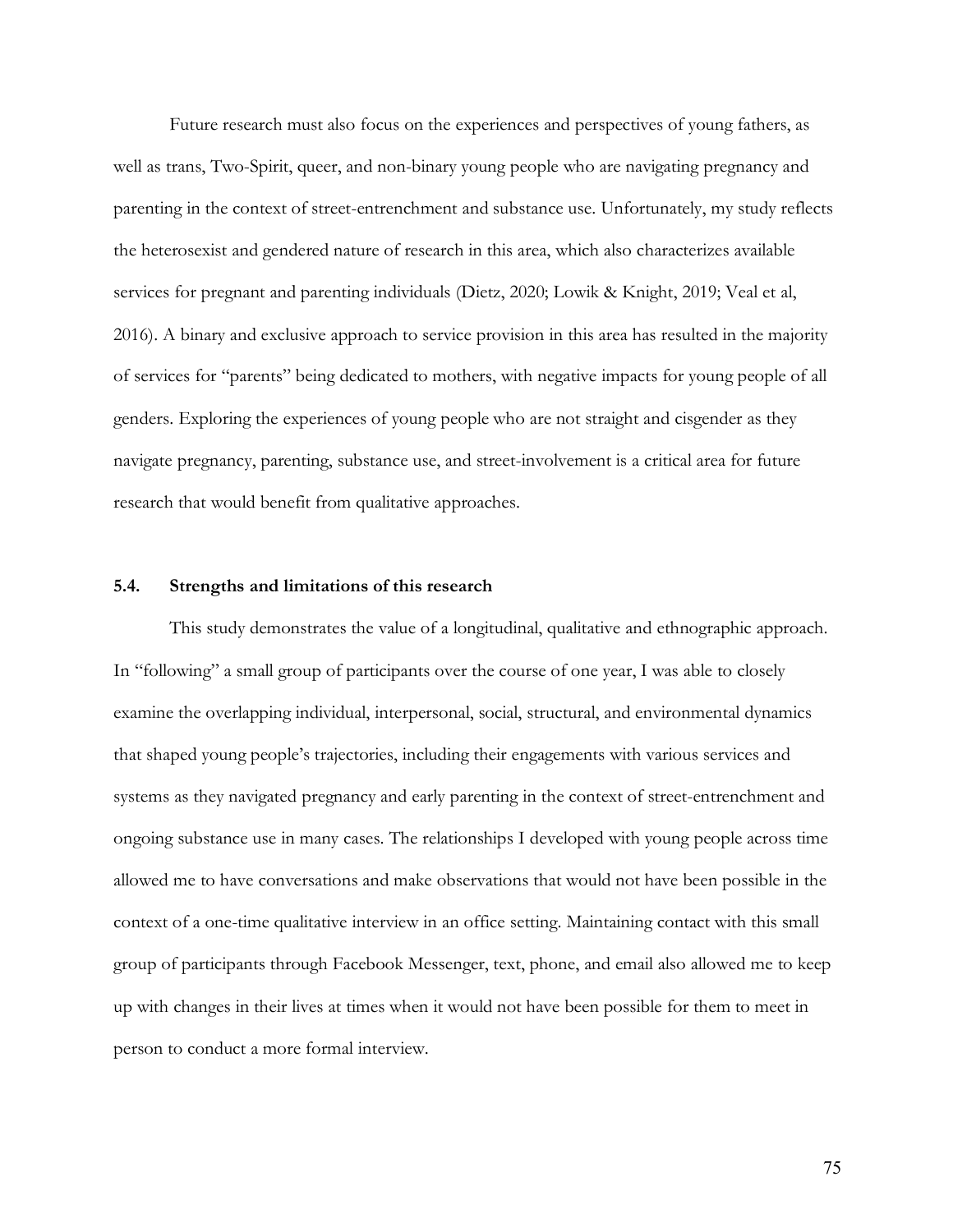One limitation of my study is that the perspectives of various service providers (e.g., CPS social workers, healthcare professionals, probation officers), policy and decision makers, and other relevant stakeholders (e.g., family members) were not captured. These individuals could have provided important insights into how and why decisions related to child protection (e.g., child apprehension, supervision and no contact orders), law and order mandates (e.g., restraining orders), and the imperative of substance use treatment were made. Importantly, generalizability was not a goal of my study. The experiences and perspectives of the 16 young people described herein are not representative of *all* young people who are navigating pregnancy or parenting in the context of street-entrenchment and substance use, whether in Greater Vancouver or other similar settings. The young people who participated in this study are perhaps most representative of those who are highly street-entrenched, and engaged in the most intensive forms of substance use, including the daily use of crystal meth and fentanyl.

Another limitation of this study is that the intergenerational effects of CPS interventions, while reflected in my work, were not the main focus. These effects could be drawn out more in future research, including how CPS interventions impact Indigenous families intergenerationally. With regard to the latter, there is a need for Indigenous-led research that centers the voices, perspectives and experiences of Indigenous young parents, and utilizes Indigenous methodologies.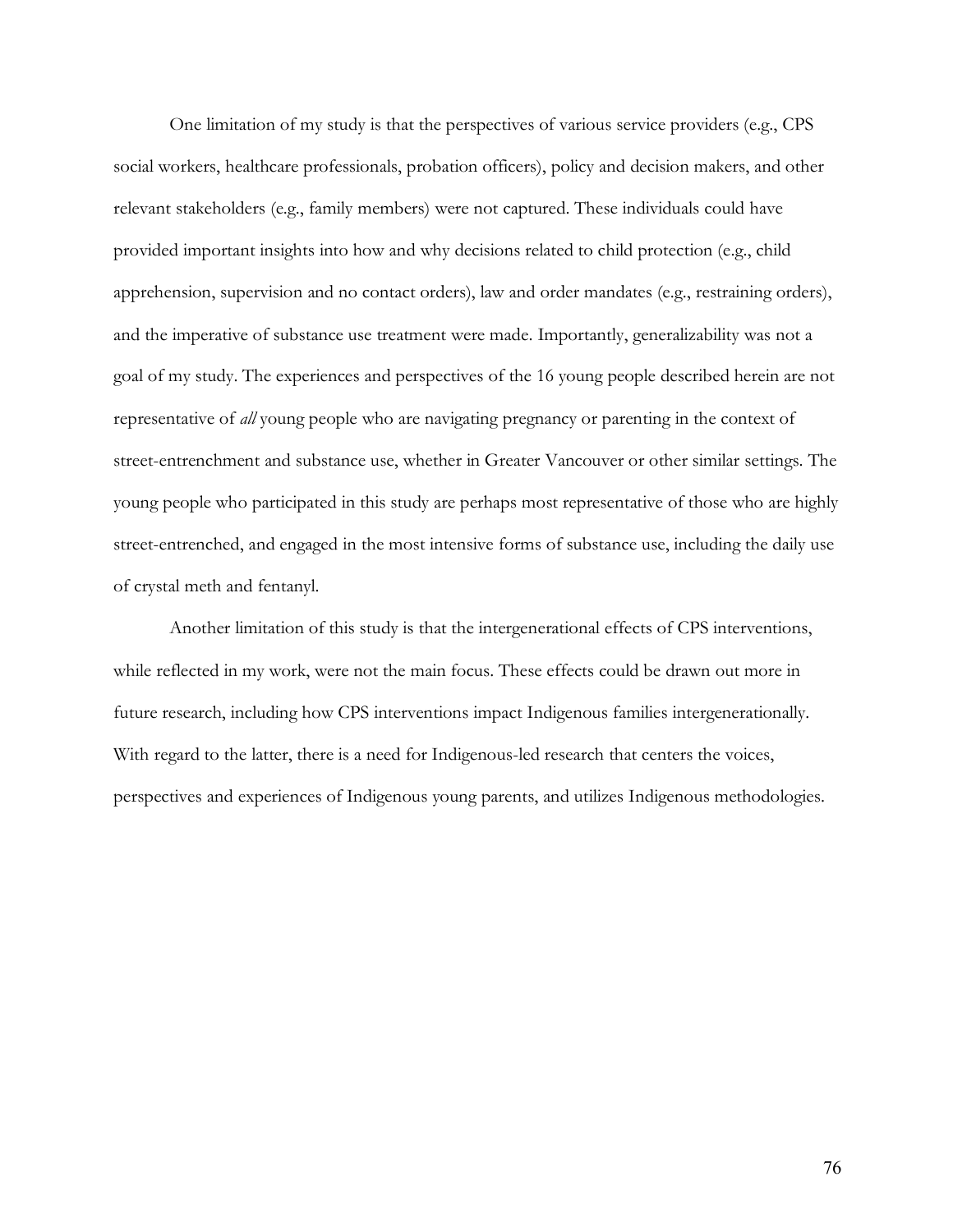# **References**

- Adams, W. (2015). Conducting semi-structured interviews. In Wholey, J., Hatry, H., & Newcomer, K. (Eds), *Handbook of Practical Program Evaluation* (4<sup>th</sup> ed, p. 452-505).
- Auerswald, C. L. & Eyre, S. L. (2002). Youth homelessness in San Francisco: A life cycle approach. *Social Science and Medicine, 54,* 1497-1512. doi: 10.1016/S0277-9536(01)001289
- Barker, B., Sedgemore, K., Tourangeau, M., Lagimodiere, L., Milloy, J., Dong, H., Hayashi, K., Shoveller, J., Kerr, T., & DeBeck, K. (2019) Intergenerational trauma: The relationship between residential schools and the child welfare system among young people who use drugs in Vancouver, Canada. *Journal of Adolescent Health, 65,* 248-254. doi:10.1016/j.jadohealth.2019.01.022
- Begun, S. (2015). The paradox of homeless youth pregnancy: Challenges and opportunities. *Social Work in Health Care, 54*(5), 444-460. doi:10.1080/00981389.2015.1030058
- Begun, S., Frey, C., Combs, K. M., & Torrie, M. (2019). "I guess it would be a good shock": A qualitative examination of homeless youths' diverse pregnancy attitudes. *Children and Youth Services Review, 99,* 87-96. doi:10.1016/j.childyouth.2019.01.029
- Blackstock, C. (2011). Reconciliation means not saying sorry twice: How inequities in Federal Government child welfare funding, and benefit, on reserves drives First Nations children into foster care. *First Nations Child and Family Caring Society of Canada.*  http://www.fncaringsociety.com/sites/default/files/fnwitness/FNCFCSsubmission-status-ofwomen.pdf
- Blackstock, C. (2015). Should governments be above the law? The Canadian Human Rights Tribunal on First Nations Child Welfare. *Children Australia, 40*(2), 95-103. doi: 10.1017/cha.2015.6
- Blackstock, C., Bamblett, M., & Black, C. (2020). Indigenous ontology, international law and the application of the Convention to the over-representation of Indigenous children in out of home care in Canada and Australia. *Child Abuse & Neglect*, 110(1). doi: 10.1016/j.chiabu.2020.104587
- Blais, M., Cote, P.B., Manseau H., Martel, M., & Provencher, M.A. (2012). Love without a home: A portrait of romantic and couple relationships among street-involved young adults in Montreal. *Journal of Youth Studies, 15*(4), 403-420. doi:10.1080/13676261.2012.663892
- Bourgois, P. & Schonberg, J. (2009). *Righteous Dopefiend.* University of California Press: Berkeley and Los Angeles, California.
- Boucher, R., King, A., Lavand, D., Nicholson, V., Ryan, C., Denys, R. S., Thomas, J., Whitebird, W., Brownlee, P., & Alexander, K. (2019). *Policy brief: Indigenous harm reduction= reducing harms of colonialism.* Retrieved from: http://www.icad-cisd.com/pdf/Publications/Indigenous-Harm-Reduction-Policy-Brief.pdf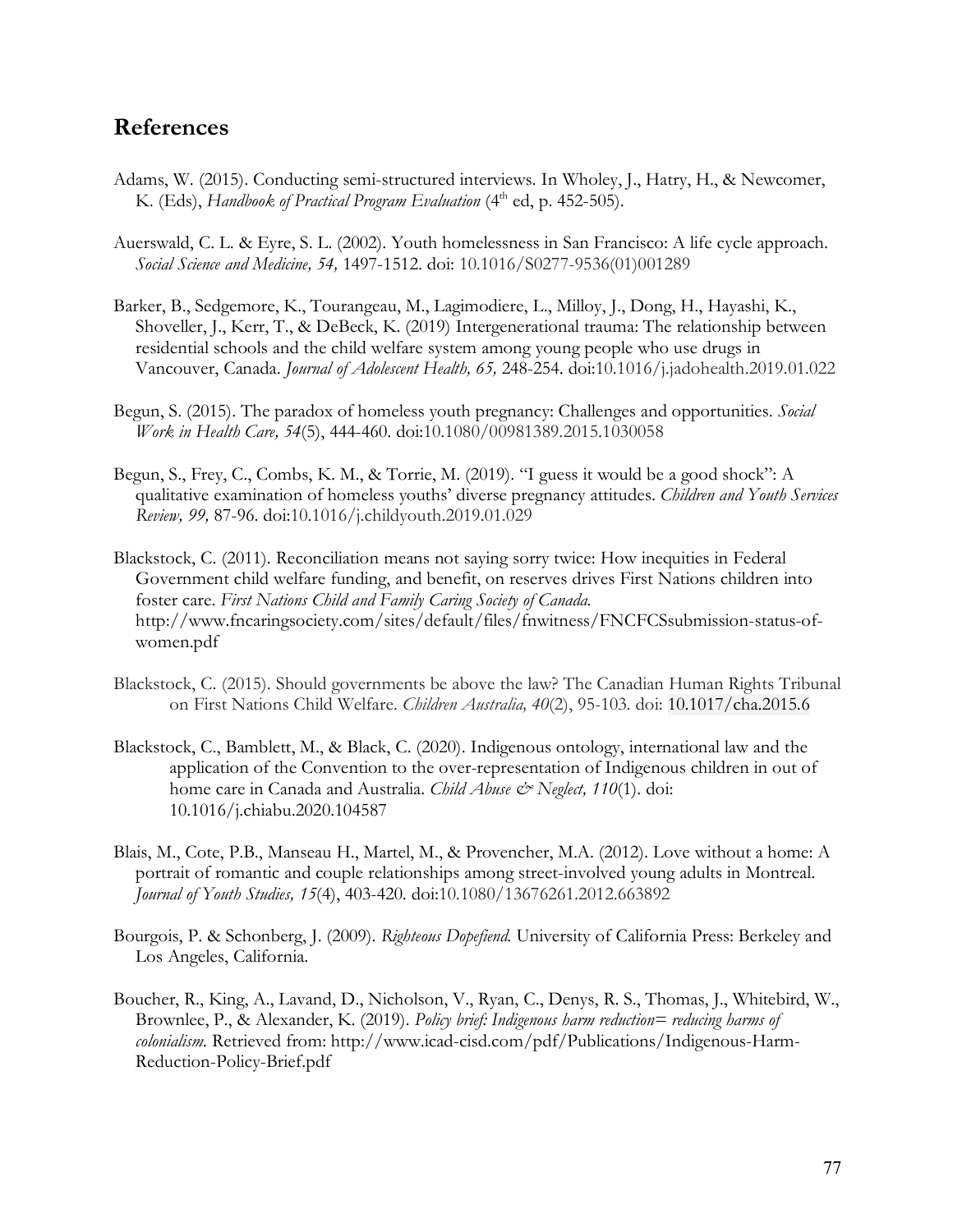- Briggs, C. L. (2007). Anthropology, interviewing, and communicability in contemporary society. *Current Anthropology, 48*(4), 551-580. doi: 10.1086/518300
- British Columbia Centre on Substance Use, B.C. Ministry of Health, B.C. Ministry of Mental Health and Addictions, & Perinatal Services BC. A Guideline for the Clinical Management of Opioid Use Disorder—Pregnancy Supplement. Published June 1, 2018. http://www.bccsu.ca/careguidance-publications/
- British Columbia Coroners Service. (2020). Government of British Columbia. https://www2.gov.bc.ca/gov/content/life-events/death/coroners-service/statistical-reports
- Buckley, R. & Bigelow, D. A. (1992). The multi-service network: Reaching the unserved multiproblem individual. *Community Mental Health Journal, 28,* 43-50. doi:10.1007/BF00756701
- Canadian Institutes of Health Research, Natural Sciences and Engineering Research Council of Canada, and Social Sciences and Humanities Research Council, Tri-Council Policy Statement: Ethical Conduct for Research Involving Humans, December 2018.
- Catherine, N. L. A., Lever, R., Sheehan, D., Zheng, Y., Boyle, M. H., McCandless, L., Gafni, A., Gonzalez, A., Jack, S. M., Tonmyr, L., Varcoe, C., MacMillan, H. L., & Waddell, C. (2019). The British Columbia Healthy Connections Project: findings on socioeconomic disadvantage in early pregnancy. *BMC Public Health, 19,* 116. doi:10.1186/s12889-019-7479-5
- Comfort, M., Lopez, A. M., Powers, C., Kral, A. H., & Lorvick, J. (2015). How institutions deprive: Ethnography, social work, and interventionist ethics among the hypermarginalized. *The Russell Sage Foundation Journal of the Social Sciences, 1*(1), 100-119. doi:10.7758/rsf.2015.1.1.06
- Cronley, C., & Evans, R. (2017). Studies of resilience among youth experiencing homelessness: A systematic review. *Journal of Human Behaviour in the Social Environment, 27*(4), 291-310. doi:10.1080/10911359.2017.1282912
- Davies, L. (2016). Are young fathers "hard to reach"? Understanding the importance of relationship building and service sustainability. *Journal of Children's Services, 11*(4), 317-329. doi:10.1108/JCS-03- 2016-0007
- Denzin, N. K. & Giardina, M.D. (Eds.). (2015). *Qualitative Inquiry and the Politics of Research.* Walnut Creek: Left Coast Press Incorporated.
- Denzin, N. K. & Lincoln, Y.S. (Eds.). (2011). *The SAGE Handbook of Qualitative Research* (4th Edition). London: SAGE Publications.
- Devault, A., Milcent, M., Oullet, F., Laurin, I., Jauron, M., & Lacharite, C. (2008). Life stories of young fathers in contexts of vulnerability. *Fathering, 6*(3), 226-248. doi:10.3149/fth.0603.226
- Dietz, E. (2020). Normal parents: Trans pregnancy and the production of reproducers. *International Journal of Transgender Health, 22*(1-2): 191-202. doi: 10.1080/26895269.2020.1834483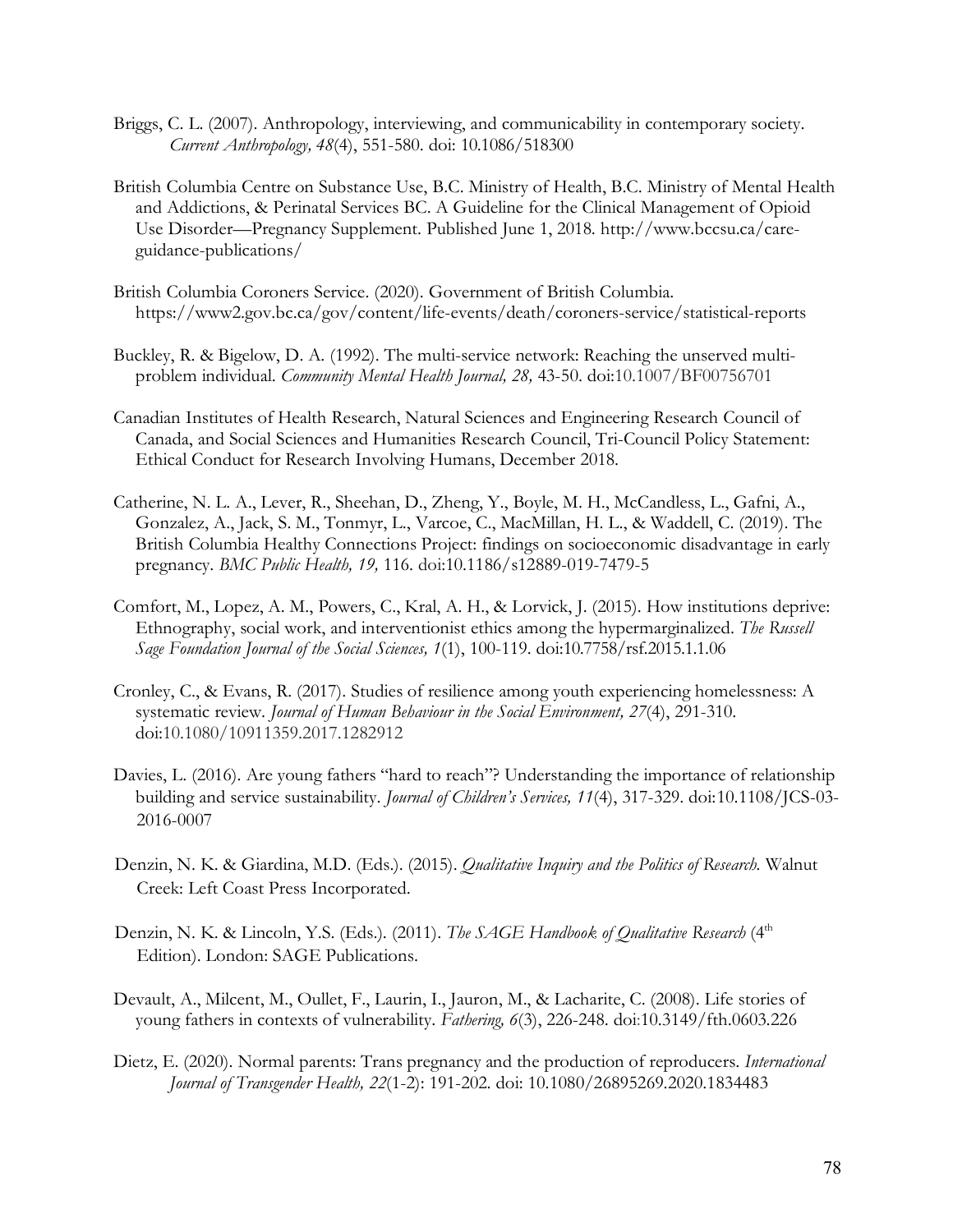- Eakin, J. M. & Gladstone, B. (2020). "Value-adding" analysis: Doing more with qualitative data. *International Journal of Qualitative Methods, 19,* 1-13. https://doi.org/10.1177/1609406920949333
- Fabian, J. (1990). Presence and representation: The Other and anthropological writing. *Critical Inquiry, 16*(4), 753-772. https://www.jstor.org/stable/1343766
- Fast, D. & Cunningham, D. (2018). "We don't belong there": New geographies of homelessness, addiction, and social control in Vancouver's inner city. *City & Society, 30*(2): 237-262. doi: 10.1111/ciso.12177
- Fast, D., Kerr, T., Wood, E., & Small, W. (2014). The multiple truths about crystal meth among young people entrenched in an urban drug scene: A longitudinal ethnographic investigation. *Social Science and Medicine, 110,* 41-48. doi:10.1016/j.socscimed.2014.03.029
- Finnegan, L. (2013). *Substance abuse in Canada: Licit and illicit drug use during pregnancy: Maternal, neonatal, and early childhood consequences.* Ottawa, ON: Canadian Centre on Substance Abuse. ISBN: 1-77178- 041-X, 978-1-77178-041-4
- Firestone, M., Tyndall, M., & Fischer, B. (2015). Substance use and related harms among Aboriginal people in Canada: A comprehensive review, *26,* 1110-1131. doi:10.1353/hpu.2015.0108
- First Nations Health Authority. (2017). #itstartswithme: FNHA's Policy Statement on Cultural Safety and Humility. https://www.fnha.ca/Documents/FNHA-Policy-Statement-Cultural-Safety-and-Humility.pdf
- Garcia, A. (2010). *The pastoral clinic: Addiction and dispossession along the Rio Grande*. Berkeley: University of California Press.
- Garcia, A. (2014). Regeneration: love, drugs, and the remaking of Hispano inheritance. *Social Anthropology, 22*(2), 200-212. doi:10.1111/1469-8676.12070

Gracey, M. & King, M. (2009). Indigenous health part 1: Determinants and disease patterns. *The Lancet, 374*(9683), 65-75. doi: 10.1016/S0140-6736(09)60914-4

- Green, J. & Thorogood, N. (2004). *Qualitative Methods for Health Research.* London: SAGE Publications.
- Greenwood, M., De Leeuw, S., & Lindsay, N. M. (2018). *Determinants of Indigenous peoples' health: Beyond the social* (Second ed.). Toronto: Canadian Scholars. ISBN: 9781773380391
- Greer, S. L., Bekker, M., de Leeuw, E., Wismar, M., Helderman, J. K., Ribeiro, S., & Stuckler, D. (2017). Policy, politics, and public health. *European Journal of Public Health, 27*(4), 40- 43. doi: 10.1093/eurpub/ckx152
- Guba, E. G. & Lincoln, Y. S. (1994). Competing paradigms in qualitative research. In Denzin, N. & Lincoln, Y. S. (Eds), *SAGE Handbook of Qualitative Research* (105-117). London: SAGE Publications.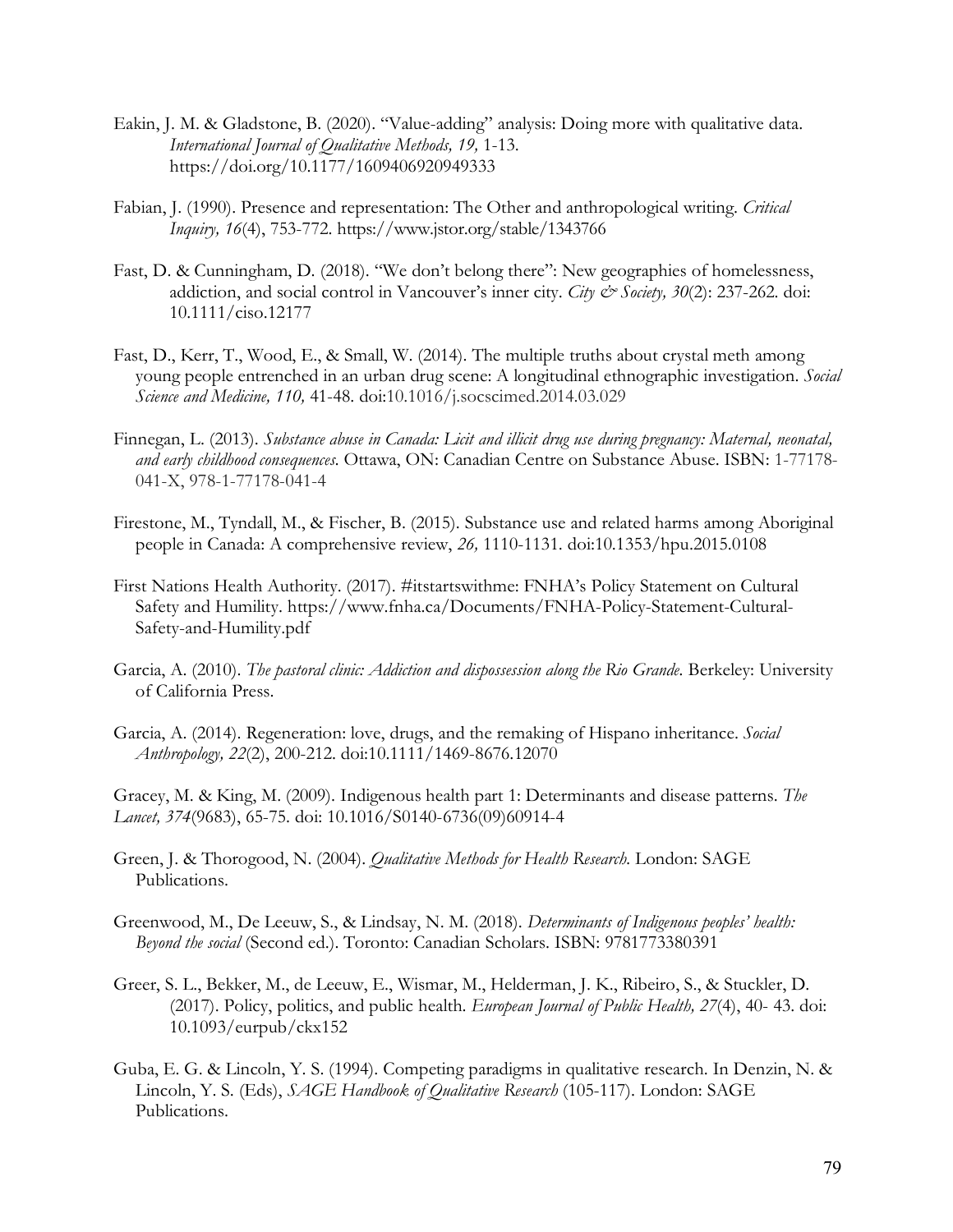- Hertzman, C., & Boyce, T. (2010). How experience gets under the skin to create gradients in developmental health. *Annual Review of Public Health, 31,* 329-347. doi:10.1146/annurev.publhealth.012809.103538
- Joly, L. E., & Connolly, J. (2018). It can be beautiful or destructive: Street-involved youth's perceptions of their romantic relationships and resilience. *Journal of Adolescence, 70,* 43-52. doi:10.1016/j.adolescence.2018.11.006
- Karandinos, G., Hart, L. K., Castrillo, F. M., & Bourgois, P. (2014). The moral economy of violence in the US inner city. *Current Anthropology, 55*(1): 1-22. doi:10.1086/674613
- Kenny, K. S., Barrington, C., & Green, S.L. (2015). "I felt for a long time like everything beautiful in me had been taken out": Women's suffering, remembering, and survival following the loss of child custody. *International Journal of Drug Policy, 26*(11), 1158-1166. doi:10.1016/j.drugpo.2015.05.024
- Kenny, K. S. (2018). *The role of child custody loss to child protective services in shaping health and wellbeing among women who do sex work in Vancouver, Canada.* Doctoral dissertation, University of North Carolina at Chapel Hill. Proquest Dissertation Publishing. ProQuest No: 10982190
- Kerr, T., Marshall, B. D., Miller, C., Shannon, K., Zhang, R., Montaner, J. S., & Wood, E. (2009). Injection drug use among street-involved youth in a Canadian setting. *BMC Public Health, 3,* 171. doi:10.1186/1471-2458-9-171
- Kershaw, T., Murphy, A., Lewis, J., Divney, A., Albritton, T., Magripiles, U., & Gordon, D. (2014). Family and relationship influences on parenting behaviours of young parents. *Journal of Adolescent Health, 54,* 197-203. doi:10.1016/j.jadohealth.2013.08.012
- Knight, K. R. (2015). *addicted. pregnant. poor.* Duke University Press: Durham and London. ISBN: 0- 8223-5953-7, 978-0-8223-5953-1
- Knight, R., Fast, D., DeBeck, K., Shoveller, J., & Small, W. (2017). "Getting out of downtown": A longitudinal study of how street-entrenched youth attempt to exit an inner city drug scene. *BioMed Central Public Health, 17*(376). doi:10.1186/s12889-017-4313-9
- Krausz, R. M., & Center for Health Evaluation & Outcome Sciences. (2010). *Addiction in maternity: Mixed methods study on substance use during maternity, access to services, and perceptions of addiction in maternity.* Vancouver, BC: University of British Columbia.
- Krusi, A., Fast, D., Small, W., Wood, E., & Kerr, T. (2010) Social and structural barriers to housing among street-involved youth who use illicit drugs. *Health and Social Care in the Community, 18*(3), 282-288. doi:10.1111/j.1365-2524.2009.00901
- Lenhard, J. (2017). You care more for the gear than the geezer? Care relationships of homeless substance users in London. *City & Society, 29,* 305-328. doi:10.1111/ciso.12128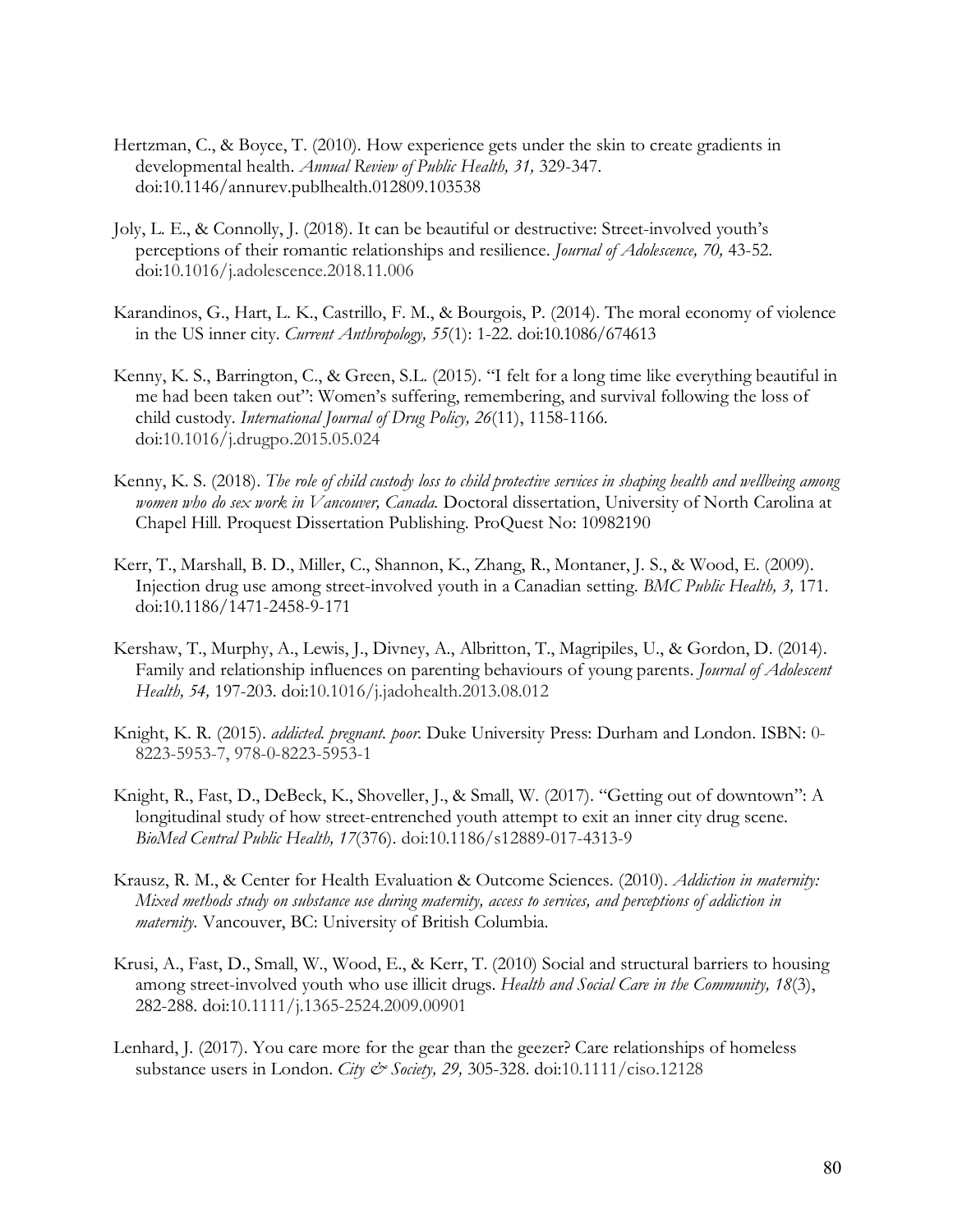- Lopez, A. M. (2011, September 27). *Ethnography at the Intersection of Policy, Place, and Moral Sentiments: Locating Structural Factors in the Everday Lives of Women Who Use Drugs* [conference presentation]*.*  Prevention Research Center, Berkeley, California.
- Lopez, A. M. (2014). *The Paradoxes of Poverty: Hypermarginality and Ideologies of Intervention in the 'Compassionate' City of San Francisco* [Doctoral dissertation, University of New Mexico]. Digital Repository.
- Lowick, A. J. & Knight, R. (2019). Toward gender-inclusive, non-judgemental alcohol interventions for pregnant people: Challenging assumptions in research and treatment. *Journal of Addiction Medicine, 13*(5): 335-337. doi: 10.1097/ADM.0000000000000495
- Luther, S. S., Cicchetti, D., & Becker, B. (2000). The construct of resilience: A critical evaluation and guidelines for future work. *Child Development, 71,* 543-562. http://www.jstor.org/stable/1132374
- Lyons, R. M., Yule, A. M., Schiff, D., Bagley, S. M., & Wilens, T. E. (2019). Risk factors for drug overdose in young people: A systematic review of the literature. *Journal of Child and Adolescent Psychopharmacology, 29*(7). doi:10.1089/cap.2019.0013
- Marmot, M., & Bell, R. (2012). Fair society, healthy lives: Strategic review of health inequalities in England post-2010. *The Royal Society for Public Health, 126*. doi:10.1016/j.puhe.2012.05.014
- Marsh, W., & Leamon, J. (2019). Babies removed at birth: What professionals can learn from 'women like me'. *Child Abuse Review, 28*(1), 82-86. doi:10.1002/car.2557
- McCarthy, B., & Casey, T. (2008). Love, sex, and crime: Adolescent romantic relationships and offending. *American Sociological Review, 73*(6), 944-969. doi:10.1177/000312240807300604
- Mitra, G., Wood, E., Nguyen, P., Kerr, T., & DeBeck, K. (2015). Drug use patterns predict risk of non-fatal overdose among street-involved youth in a Canadian setting. *Drug and Alcohol Dependence, 153,* 135-139. doi:10.1016/j.drugalcdep.2015.05.035
- Mniszak, C., O'Brien, H. L., Greyson, D., Chabot, C., & Shoveller, J. (2019). "Nothing's available": Young fathers' experiences with unmet information needs and barriers to resolving them. *Information Processing and Management, 57*(2)*.* doi:10.1016/j.ipm.2019.102081
- Muree-Martin, C. & Walia, H. (2019). *Red Women Rising: Indigenous Women Survivors in Vancouver's Downtown Eastside.* Downtown Eastside Women's Centre. https://dewc.ca/resources/redwomenrising
- National Inquiry into Missing and Murdered Indigenous Women and Girls. (2019). *Reclaiming Power and Place: The Final Report of the National Inquiry into Missing and Murdered Indigenous Women and Girls, Volume 1a.* https://www.mmiwg-ffada.ca/wp-content/uploads/2019/06/Final\_Report\_Vol\_1a-1.pdf
- National Inquiry into Missing and Murdered Indigenous Women and Girls. (2019). *Reclaiming Power and Place: The Final Report of the National Inquiry into Missing and Murdered Indigenous Women and Girls,*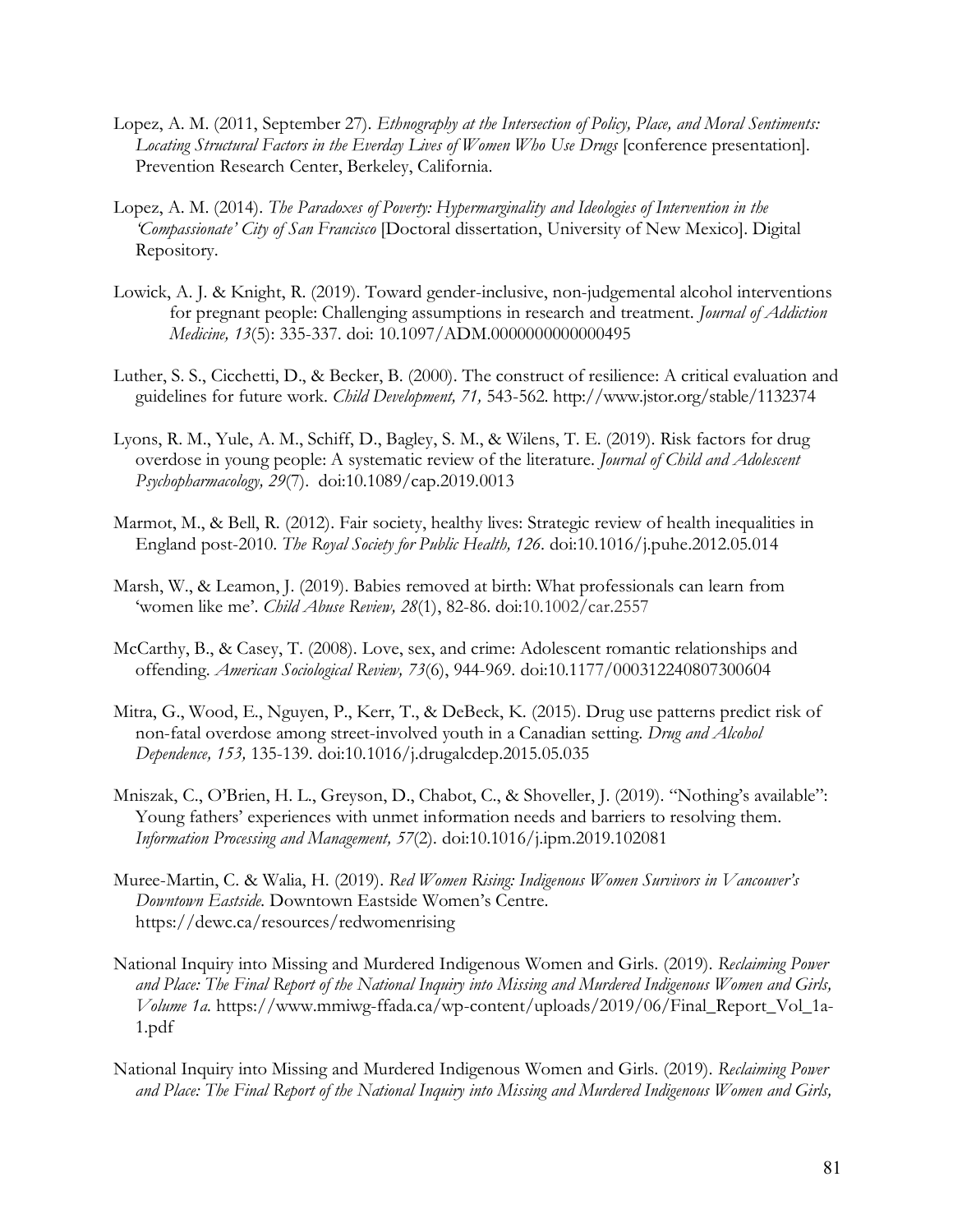*Volume 1b.* https://www.mmiwg-ffada.ca/wpcontent/uploads/2019/06/Final\_Report\_Vol\_1b.pdf

- Neufeld, S. D., Chapman, J., Crier, N., Marsh, S., McLeod, J., & Deane, L. A. (2019). Research 101: A process for developing local guidelines for ethical research in heavily researched communities. *Harm Reduction Journal, 16,* 1-11. doi: 10.1186/s12954-019-0315-5
- Paul, B., Thulien, M., Knight, R., Milloy, M. J., Howard, B., Nelson, S., & Fast, D. (2020). "Something that actually works": Cannabis use among young people in the context of street entrenchment. *PLoS ONE, 15*(7), doi:10.1371/journal.pone.0236243
- Pearce, M. E., Jongbloed, K., Demerais, L., MacDonald, H., Christian, W. M., Sharma, R., Pick N., Yoshida, E. M., Spittal, P. M., & Klein, M. B. (2019). "'Another Thing to Live for': Supporting HCV Treatment and Cure among Indigenous People Impacted by Substance Use in Canadian Cities." *International Journal of Drug Policy* 74: 52–61, doi: 10.1016/j.drugpo.2019.08.003.
- Proudfoot, J. (2017). Drugs, addiction, and the social bond. *Geography Compass, 11*(7). doi: 10.1111/gec3.12320
- Salmon, A. (2013). "Sharing the journey: The Sheway model of care." *BC Coalition of Experimental Communities*. http://sheway.vcn.bc.ca/files/2016/01/Sharing-the-Journey.pdf
- Seaman, Y. (2004). Maternity care and substance misuse: Fir (Families in Recovery) Square. *Women's issue of Visions Journal, 2*(4), 42-43. https://ezproxy.library.ubc.ca/login?url=https://wwwproquest-com.ezproxy.library.ubc.ca/magazines/fir-square-at-bc-womens-hospital-maternitycare/docview/2231825291/se-2?accountid=14656
- Sherlock, T. & Culbert, L. (2017, February 9). Number of B.C. kids in care deaths, critical injuries jump dramatically. *Vancouver Sun.* vancouversun.com/news/local-news/number-of-b-c-kids-incare-deaths-critical-injuries-jump-dramatically. https://vancouversun.com/news/localnews/number-of-b-c-kids-in-care-deaths-critical-injuries-jumpdramatically#:~:text=One%20hundred%20and%20twenty%20children,tally%20by%20the%20c hildren's%20advocate.
- Sinclair, R. (2007). Identity lost and found: Lessons from the sixties scoop. *First Peoples Child & Family Review, 3*(1), 65-82. doi: 10.7202/1069527ar
- Sterritt, A. (2017). "Indigenous kids largely apprehended because of poverty, says former child protection worker." *CBC News*. https://www.cbc.ca/news/canada/british-columbia/indigenouschildren-largely-apprehended-because-they-dont-have-access-to-basicresources1.4412441#:~:text=Portia%20Larlee)- ,A%20former%20child%20protection%20worker%2C%20once%20with%20the%20Ministry%2 0of,trying%20to%20reunite%20with%20them.&text=She%20said%20most%20of%20her%20cli
- Smid, M., Bourgois, P., & Auerswald, C. L. (2010). The challenge of pregnancy among homeless youth: Reclaiming a lost opportunity. *Journal of Health Care for the Poor and Underserved*, 21, 140-156. https://ezproxy.library.ubc.ca/login?url=https://www-proquest-

ents%20were%20Indigenous.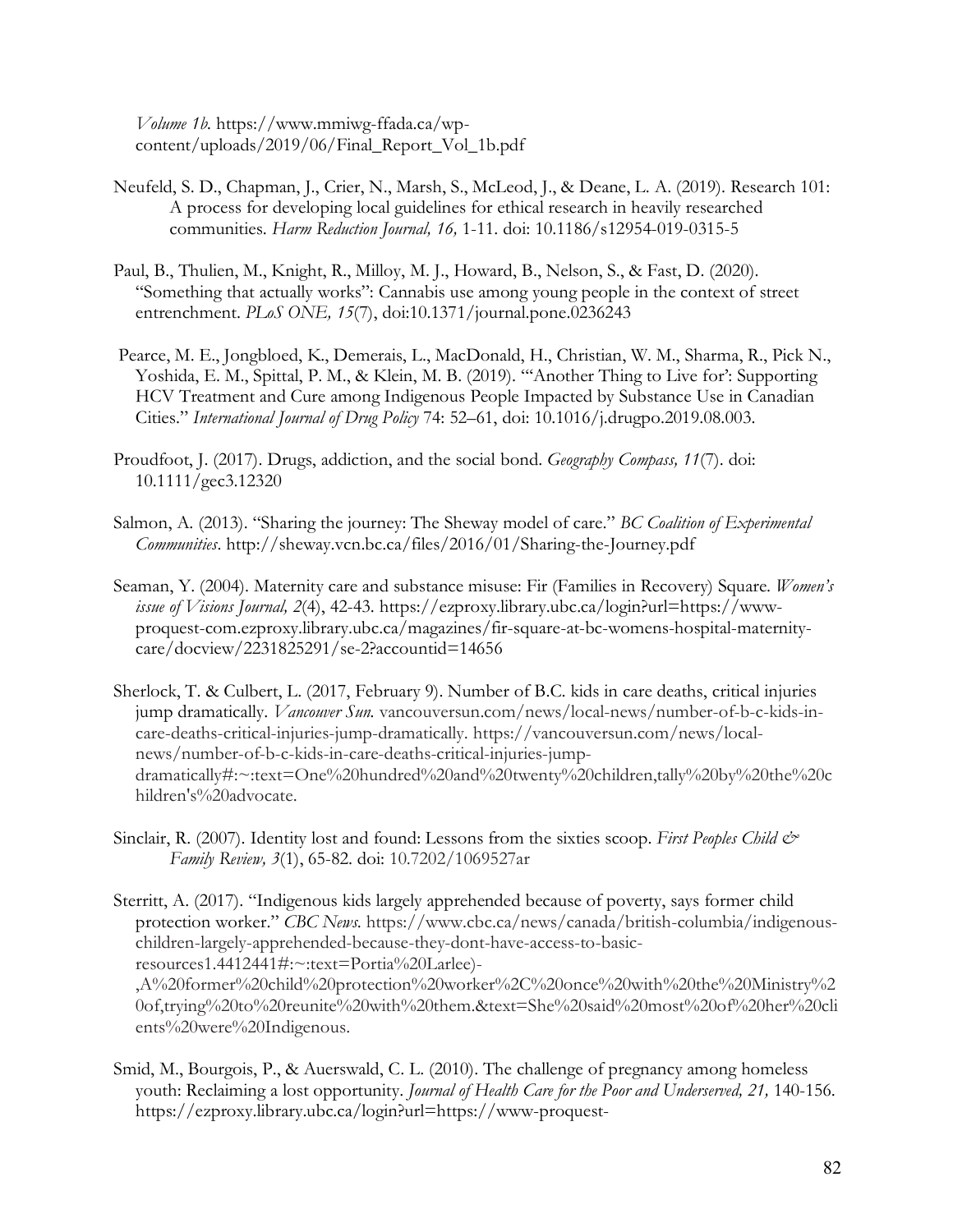com.ezproxy.library.ubc.ca/scholarly-journals/challenge-pregnancy-among-homelessyouth/docview/603851124/se-2?accountid=14656

- Thorne, S. (2000). Data analysis in qualitative research. *Evidence-Based Nursing, 3*(3), 68-70. http://dx.doi.org.ezproxy.library.ubc.ca/10.1136/ebn.3.3.68
- Thumath, M., Humphreys, D., Barlow, J., Duff, P., Braschel, M., Bingham, B., Pierre, S., & Shannon, K. (2020). Overdose among mothers: The association between child removal and unintentional drug overdose in a longitudinal cohort of marginalised women in Canada. *The International Journal of Drug Policy.* doi:10.1016/j.drugpo.2020.102977
- Trocme, N., Knoke, D., & Blackstock, C. (2004). Pathways to the overrepresentation of Aboriginal children in Canada's child welfare system. *Social Services Review, 78*(4), 577- 600. https://www.jstor.org/stable/10.1086/424545
- Truth and Reconciliation Commission of Canada. (2015). *Honouring the Truth, Reconciling for the Future.*  http://trc.ca/assets/pdf/Honouring\_the\_Truth\_Reconciling\_for\_the\_Future\_July\_23\_2015.pdf
- Tucker, J. S., Sussell, J., Golinelli, D., Zhou, A., Kennedy, D. P., & Wenzel, S. L. (2012). Understanding pregnancy-related attitudes and behaviours: A mixed-methods study of homeless youth. *Perspectives on Sexual and Reproductive Health, 44*(4), 252- 261. http://www.jstor.org/stable/42004144
- Turpel-Lafond, M. E. (2020). *In Plain Sight: Addressing Indigenous-Specific Racism and Discrimination in B.C. Healthcare.* https://engage.gov.bc.ca/app/uploads/sites/613/2020/11/In-Plain-Sight-Full-Report.pdf
- Vargas-Cetina, G., Nash, J. C., Igor Ayora Diaz, S., Conklin, B. A., & Field, L. W. (2013). *Anthropology and the Politics of Representation.* Tuscaloosa: The University of Alabama Press.
- Veale, J., Watson, R. J., Adjei, J., & Saewyc, E. (2016). Prevalence of pregnancy involvement among Canadian transgender youth and its relation to mental health, sexual health, and gender identity. *International Journal of Transgenderism, 17*(3-4), 107-113. doi: 10.1080/15532739.2016.1216345
- Wall-Wieler, E. (2018). Losing children to foster care endangers mothers' lives. *The Conversation.*  https://nationalpost.com/pmn/news-pmn/losing-children-to-foster-care-endangers-motherslives
- Werb, D., Kerr, T., Li, K., Montaner, J., & Wood, E. (2008). Risks surrounding drug trade involvement among street-involved youth. *The American Journal of Drug and Alcohol Abuse, 34,* 810- 820. doi:10.1080/00952990802491589
- Wood, E., Stolz, J. A., Montaner, J. SG, & Kerr, T. (2006). Evaluating methamphetamine use and risks of injection initiation among street youth: The ARYS study. *Harm Reduction Journal, 3*(18). doi: 10.1186/1477-7517-3-18